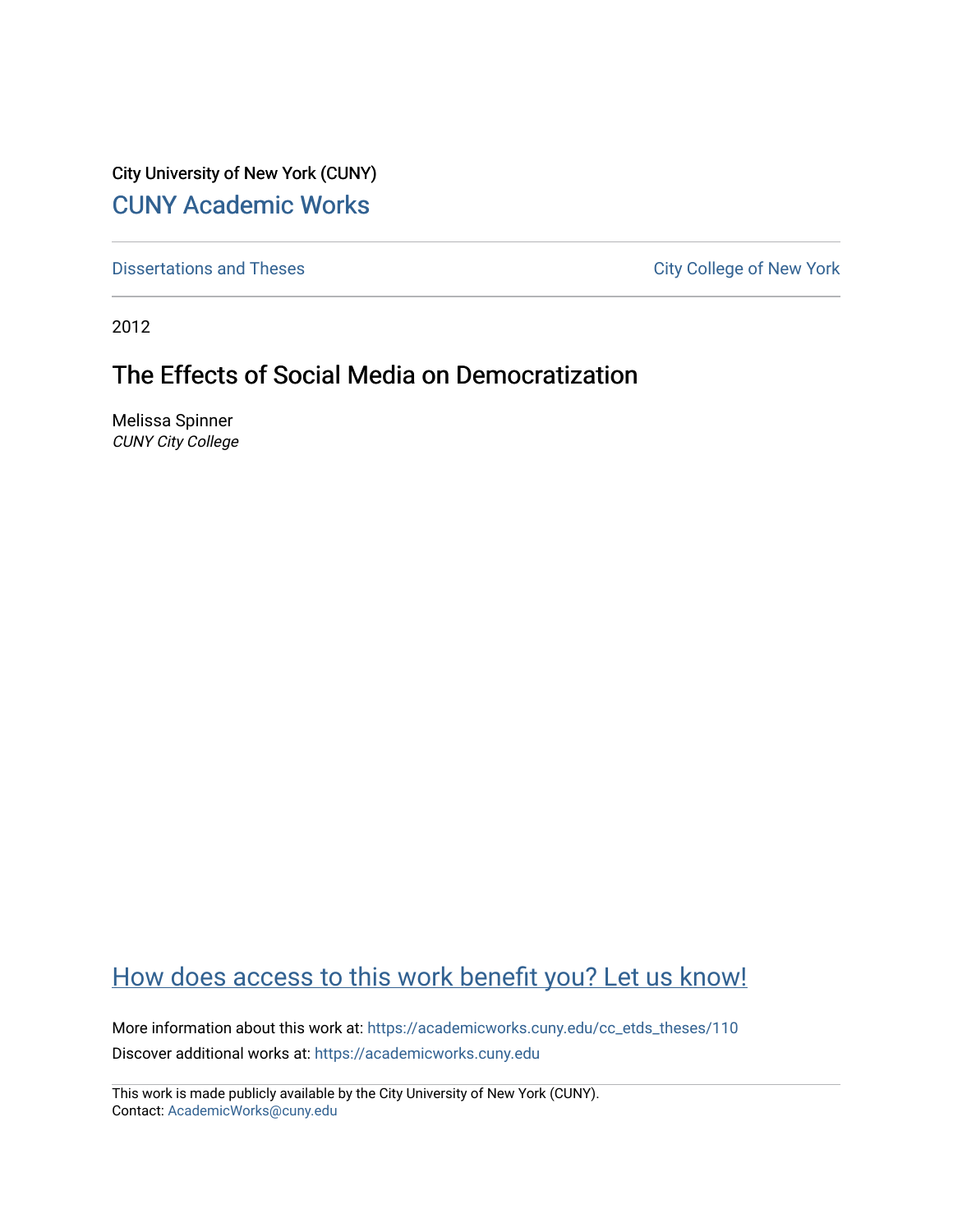The Effects of Social Media on Democratization

Melissa Spinner

Date: August 2011

Master's Thesis Submitted in Partial Fulfillment of the Requirements for the Degree of Master of International Affairs at the City College of New York

Advisor: Bruce Cronin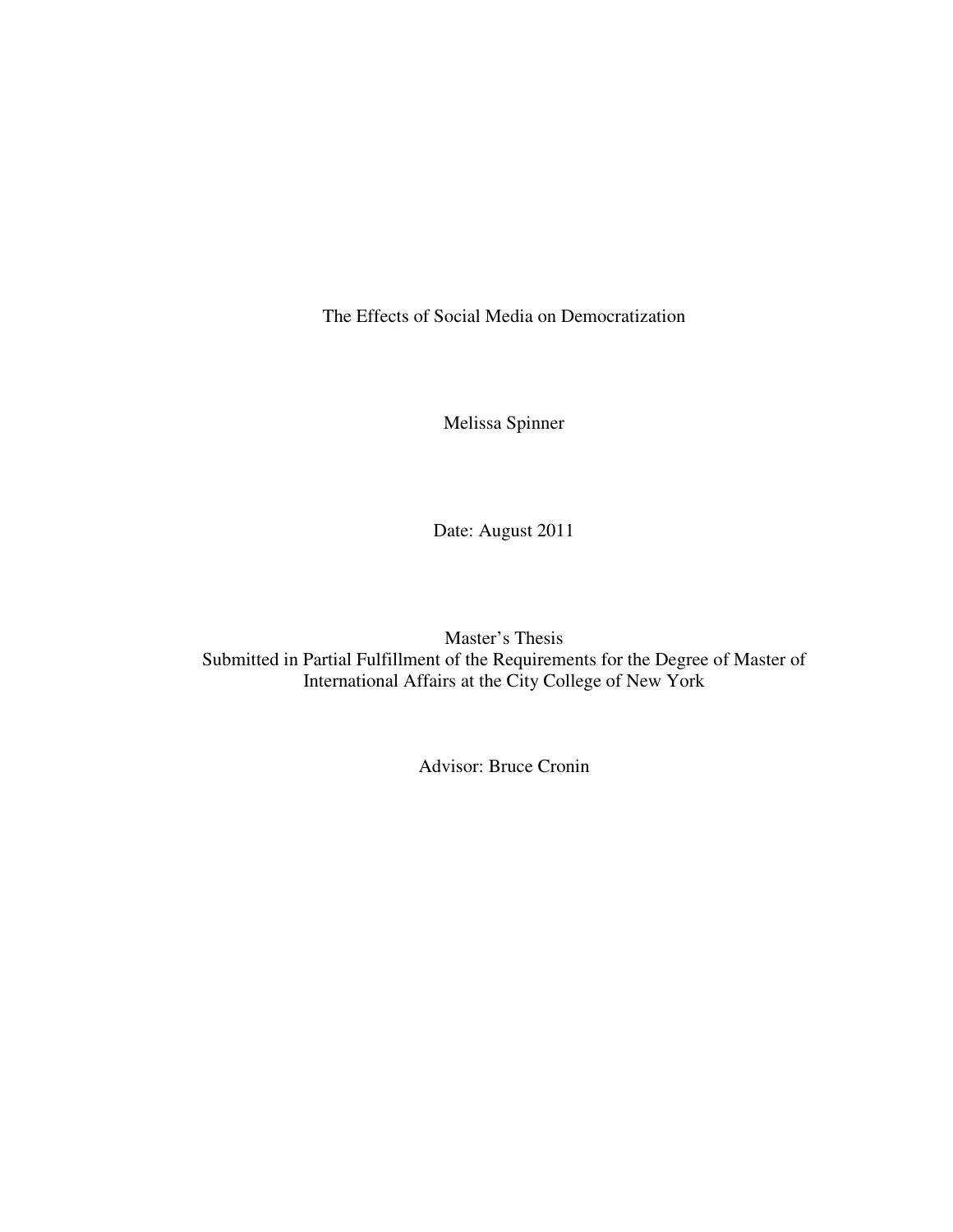## **Table of Contents**

| Chapter 3: Infrastructure and Contextual Conditions that Lead to Democratization49 |
|------------------------------------------------------------------------------------|
| Chapter 4: Evidence of the Link Between Social Media and Democratization 68        |
|                                                                                    |
|                                                                                    |
|                                                                                    |
|                                                                                    |
|                                                                                    |
|                                                                                    |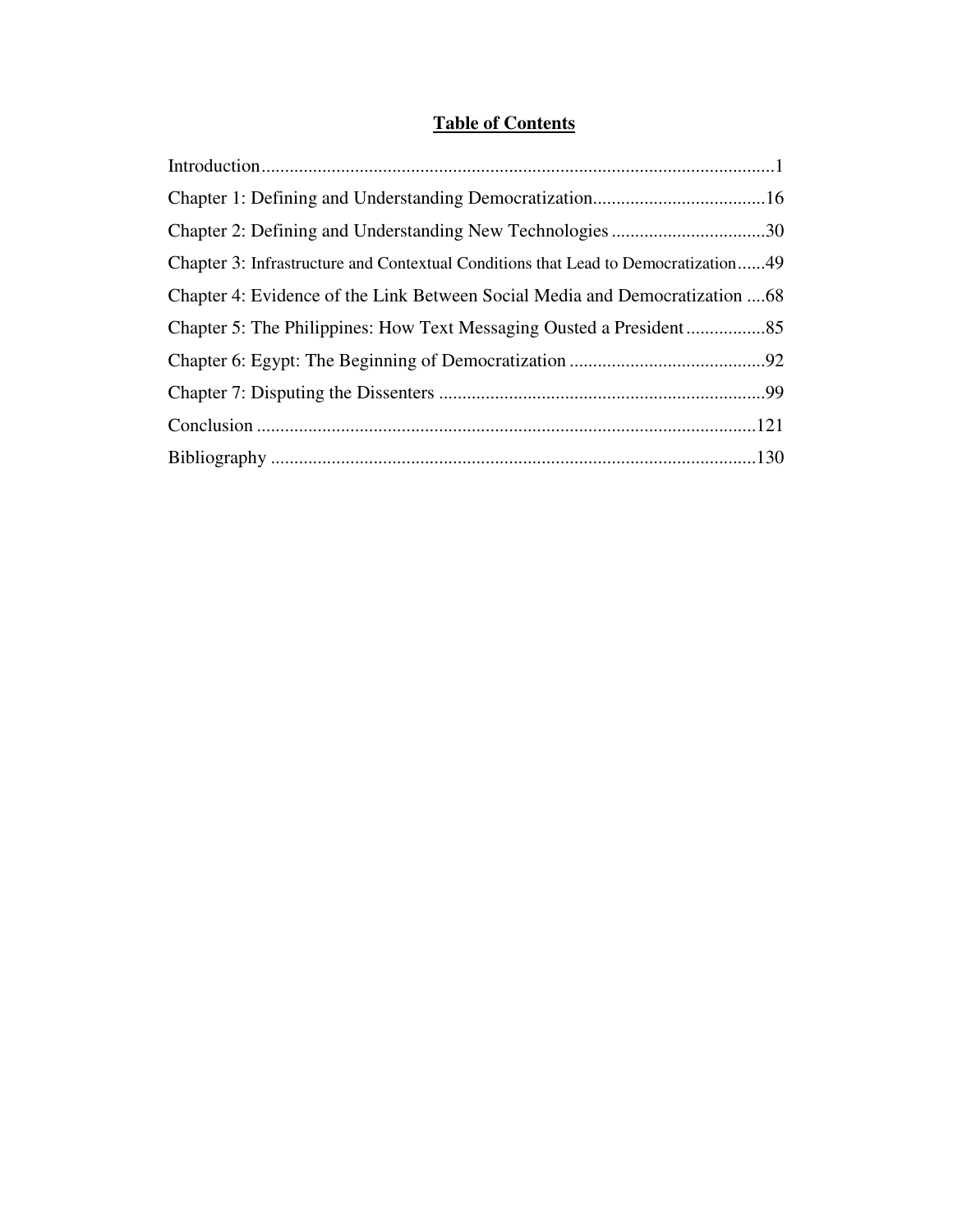## **Table of Figures**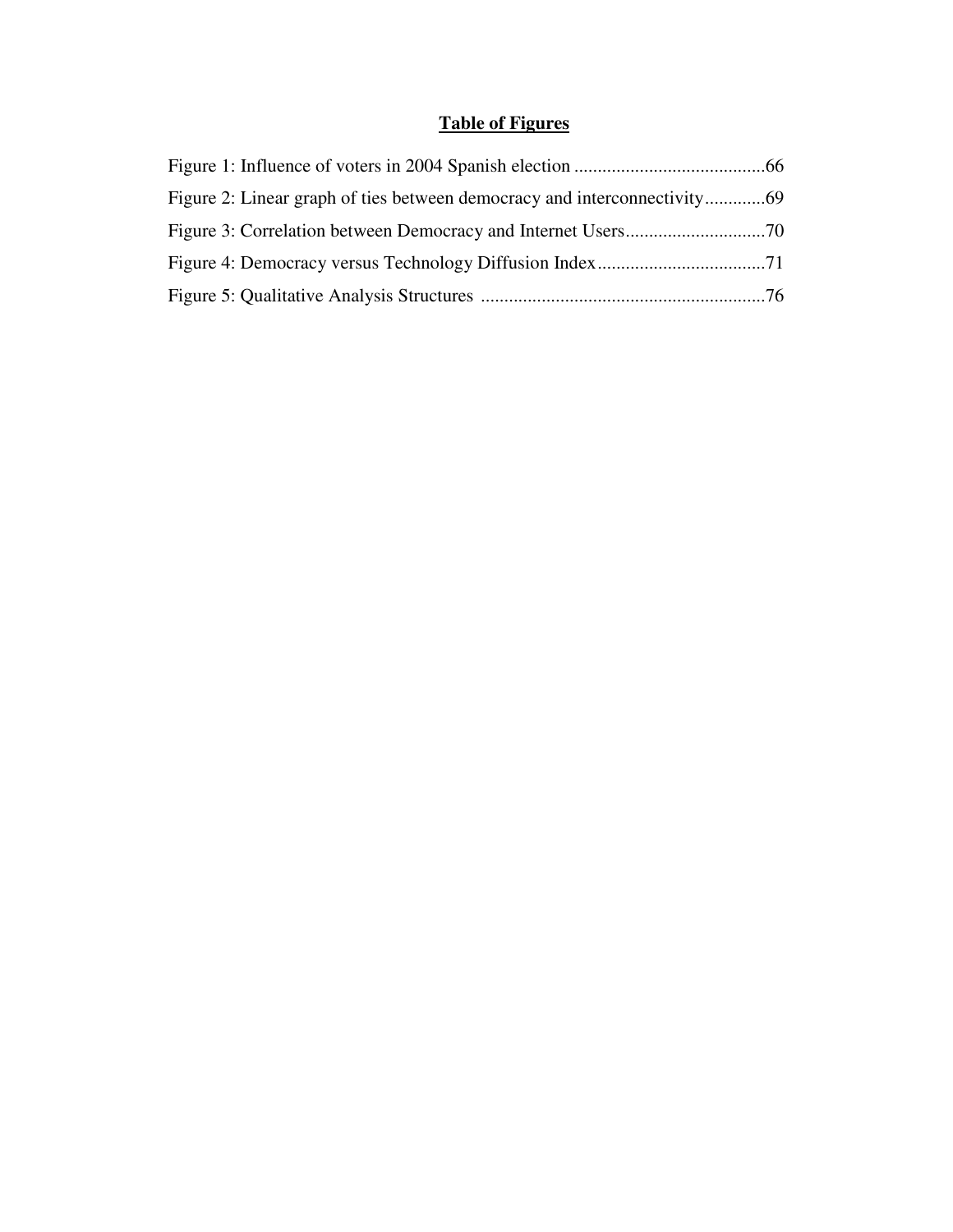#### **Abstract**

Within the past decade people around the world have become progressively more aware and interested in the new uses of digital technologies in movements for political change. The technologies have given more people and groups access to information and the tools needed to increase productivity and communication than in the past. As a result of these new digital technologies, the number of people contributing to their civil societies has radically increased.

My thesis questions: What is the value of digital activism in the process of democratization around the world? How did those that succeed successfully use these new technologies as opposed to the several others that have failed? Are the successful practices replicable in other scenarios with a similar context? In studying, analyzing, and evaluating digital activism, I attempt to determine how citizens can use digital technologies more efficiently in order to exercise their political power in a more effective manner.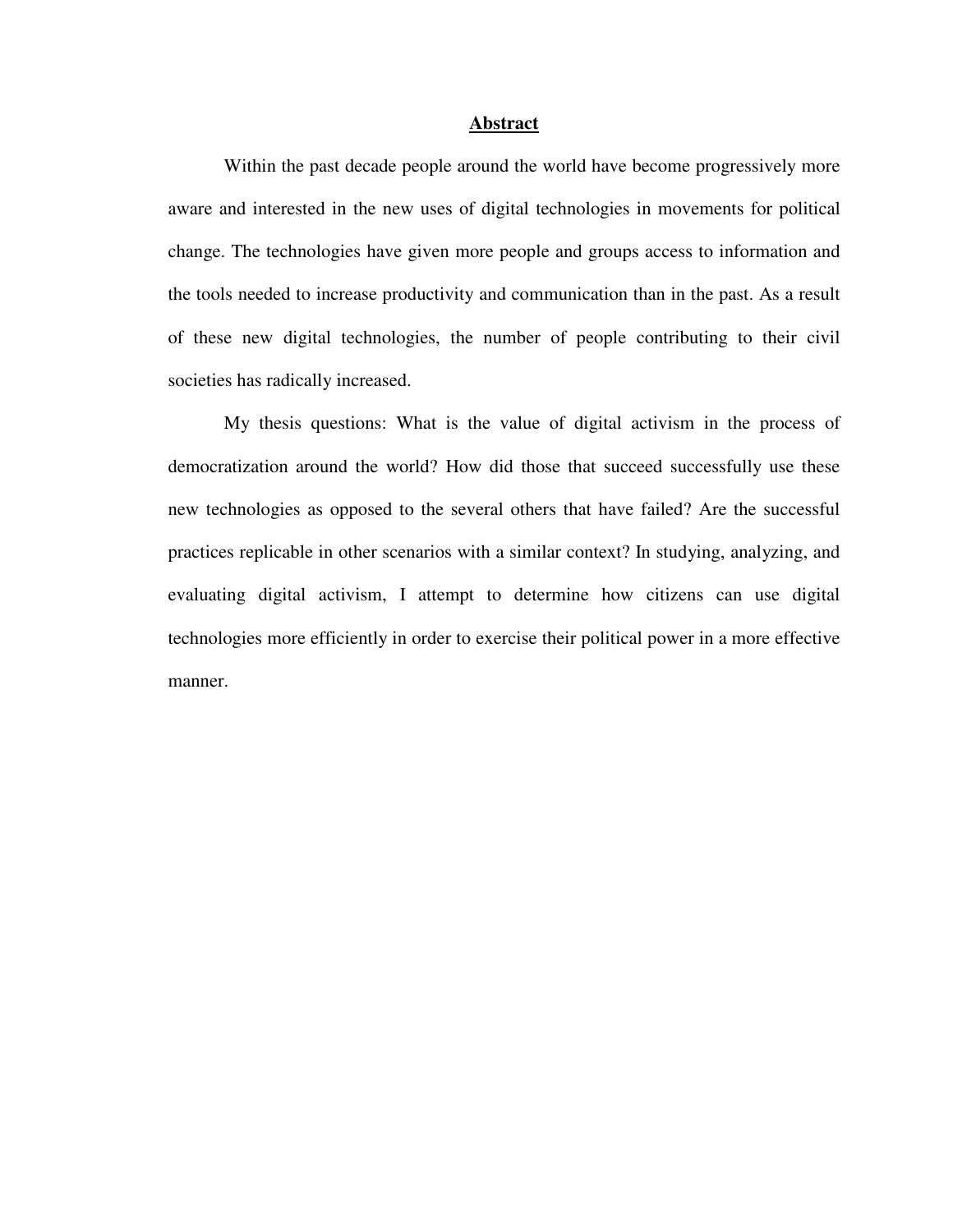#### **Introduction**

On January  $17<sup>th</sup>$ , 2001 thousands of Filipinos gathered on Epifanio de los Santos Avenue, a major crossroad in Manila, after having forwarded the text message "Go 2 EDSA. Wear blk" and "Full mblsn tday EDSA" to over seven million people. Within a few days there were over a million people protesting the impeachment trial of President Joseph Estrada for not using incriminating evidence during his trial.<sup>1</sup> Thanks to the public's ability to coordinate such a fast and massive response, Estrada was impeached three days later. The impeachment of Estrada was the first, but not final, time a form of digital media was used to force out a national leader.

In the past few years several societies have used different forms of digital media in order to revolt against their governments. As with all new technologies, it is important to study the effects digital media has had on both communities and regimes in order to attempt to predict its effects on other nation-states. Digital media can be defined as a form of electronic communication in which users create communities to share information, ideas, and other content via web-based and/or mobile technologies.<sup>2</sup> My thesis will question whether digital media tools create, aid, enhance, or hinder democratization. I will observe the text message coordinated protest in the Philippines in 2001 as well as the Facebook Egyptian revolution in 2011 to support my findings. This paper concludes that while digital media may not have been the cause of these revolutions it has certainly aided and expanded the reach of the revolutions.

<sup>1</sup> Clay Shirky, "The Political Power of Digital media," *Foreign Affairs*, http://www.foreignaffairs.com/articles/67038/clay-shirky/the-political-power-of-social-media.

<sup>&</sup>lt;sup>2</sup> "Dictionary and Thesaurus," *Merriam-Webster Online*, http://www.merriam-webster.com.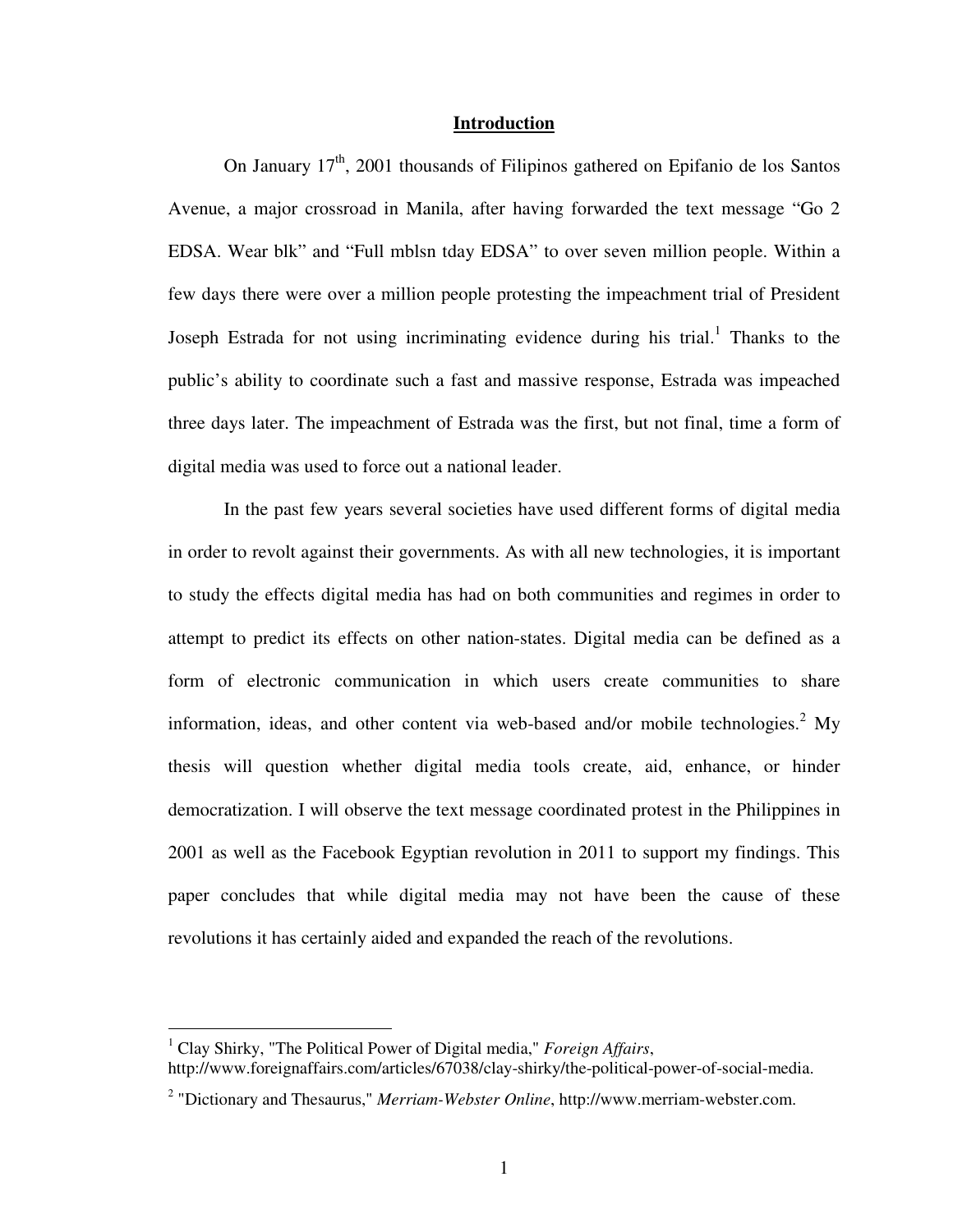This is a very important and time sensitive topic in the field of international relations. While democratization has been occurring for hundreds of years and has equally been a topic worthwhile of research, it is just recently that technology, and more importantly digital media, has been a factor in democratization. Politicians, news anchors, and even bloggers have been concentrating on this topic increasingly as more countries rise up against their governments.

Democratization is defined as the change to a government in which the supreme power is vested in the people and exercised by them directly or indirectly through a system of representation usually involving periodically held free elections.<sup>3</sup> To begin I will examine democratization theories laid out by political scientists and philosophers. Samuel Huntington in *Democratization in the Late Twentieth Century* discusses several causes of democratization including wealth, education, capitalism, social equality, culture and foreign intervention. He also mentions three processes of democratization. Transformation is a top-down change coming from within the government. Transplacement is when the regime and government negotiate reform. Replacement is when the regime breaks down or collapses. $4$  I will be primarily concerned with the third process of democratization: replacement.

Huntington believes there have been three modern waves of democratization: first during the 19<sup>th</sup> century, second after World War II, and third in the mid 1970's.<sup>5</sup> I would like to further his studies by arguing that the fourth wave of democratization began in the

<sup>&</sup>lt;sup>3</sup> Dictionary and Thesaurus: Oxford English Dictionary

<sup>4</sup> Samuel P. Huntington, *The Third Wave: Democratization in the Late Twentieth Century*. (Norman: University of Oklahoma Press, 1991).

 $<sup>5</sup>$  ibid.</sup>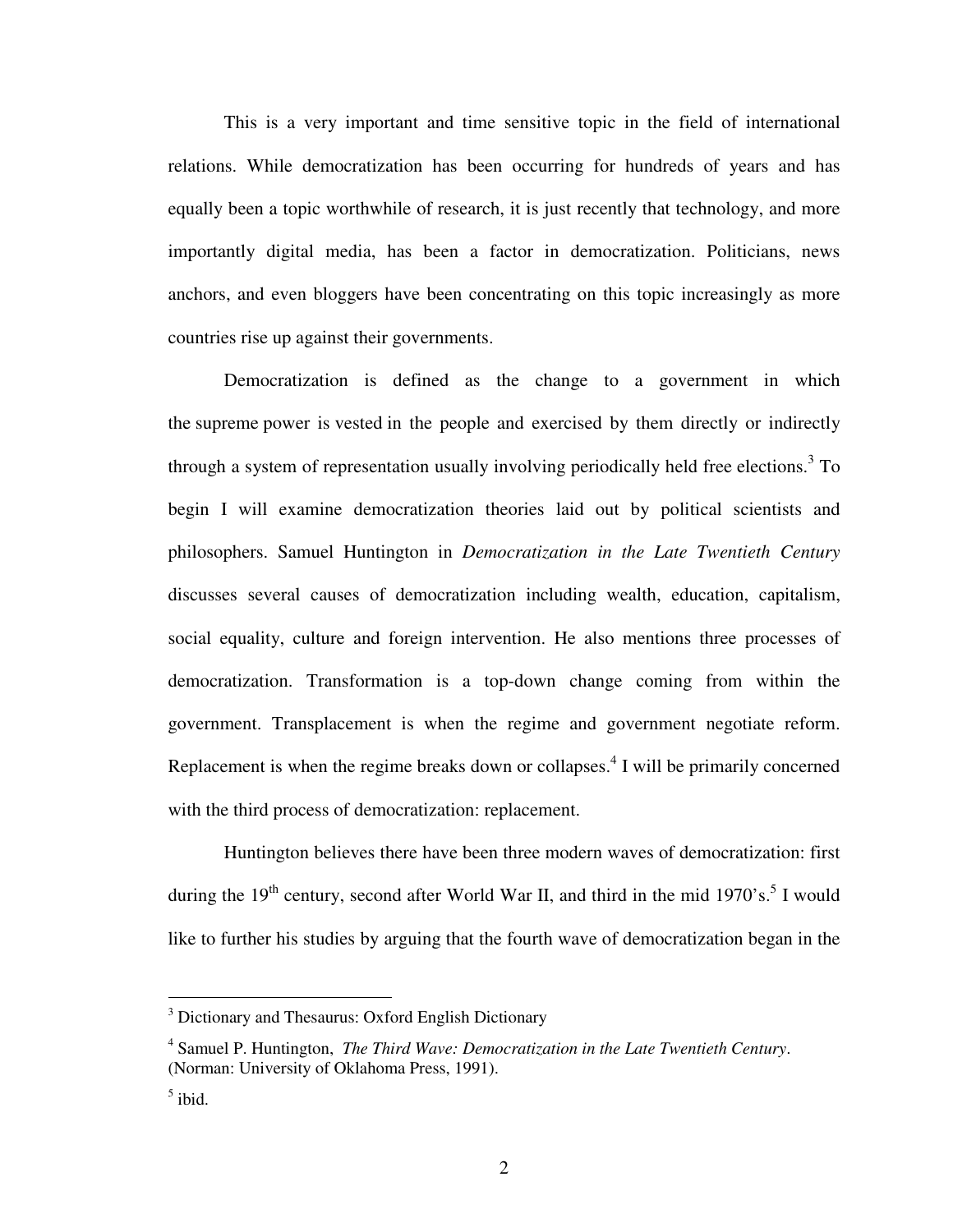new millennium with the rise of digital media and technology. While digital media has not caused non-democratic nations to begin the democratization process, I believe that it has offered a new means of communication for individuals to fight for their right.

Robert Dahl, a distinguished political scientist, has argued that in order for a government to continue, all citizens must be able to "formulate their preferences" as well as have their preferences be weighed equally regardless of the source.<sup>6</sup> This is especially relevant in situations in which citizens rise up against their governments using digital media sources.

The Internet is not the first technology associated with freedom. Previous inventions such as the printing press, telegraph, radio, telephone and computer all have the ability to free individuals, as well as to assist their oppressors.<sup>7</sup> However, unlike the television, radio, and printing press, the Internet is both interactive and personalized to allow users to share experiences online.<sup>8</sup> Barry Wellman argues that social networks are "profoundly transforming the nature of communities, sociality, and interpersonal relations". These networks enable the communication between different cultures by sharing their values of communication despite and different values they may have.

 6 Robert A. Dahl, *Polyarchy: Participation and Opposition*, (New Haven: Yale University Press, 1971).

<sup>7</sup> Henry Jenkins, David Thorburn, and Brad Seawell, *Democracy and New Media*, (Cambridge, Mass.: MIT Press, 2004), p. 26.

<sup>8</sup> Michael Richter, "Facebook's Response to DoC," *Facebook,* Palo Alto, January 28, 2011.

<sup>&</sup>lt;sup>9</sup> Jeffrey Juris, "The New Digital Media and Activist Networking within Anti-Corporate Globalization Movements," *American Academy of Political and Social Science* 597 (2005), p. 189-208.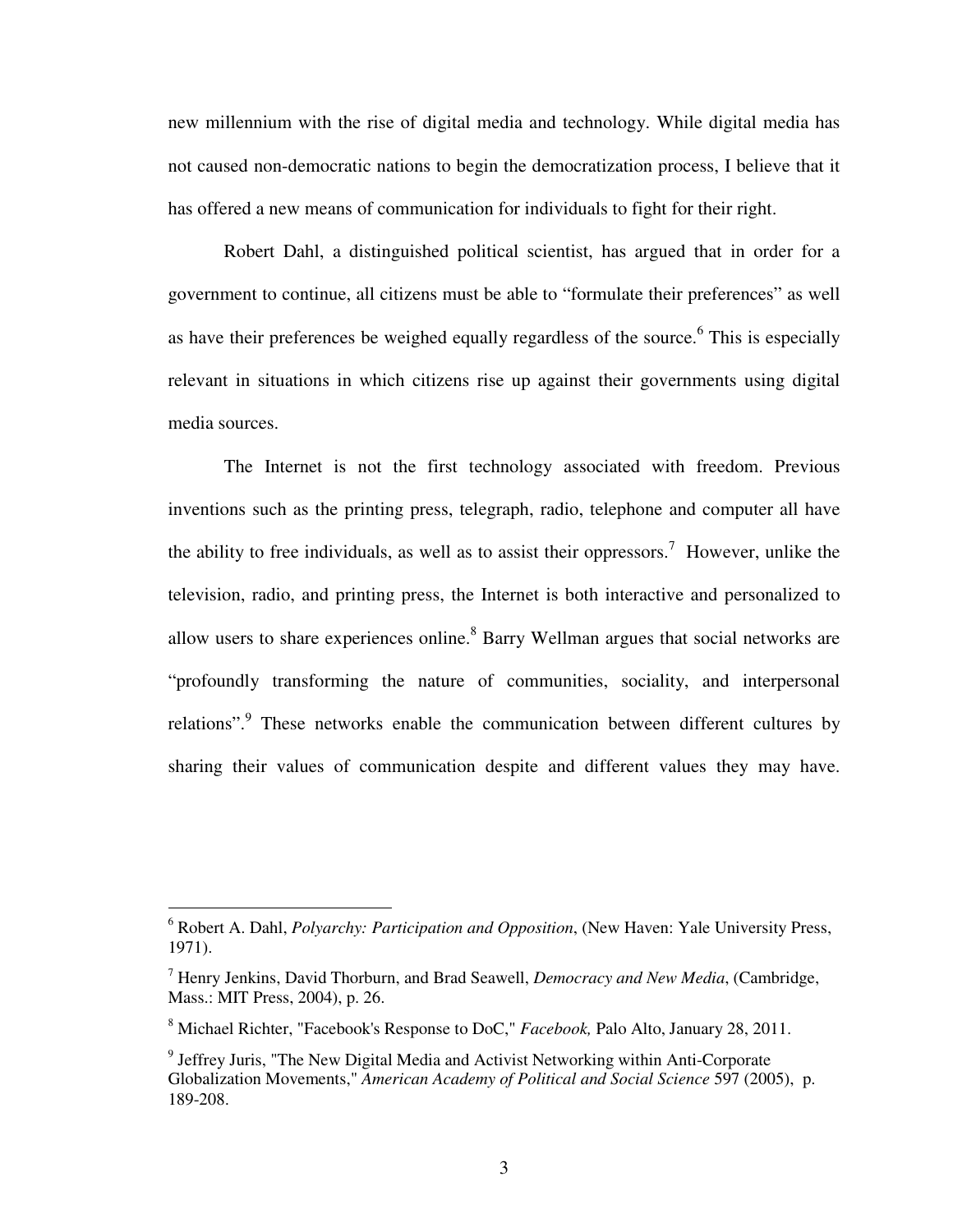Although cultures may have opposing cultural values, these networks enable them to share their values of communication and thus interact more easily.<sup>10</sup>

Digital technologies and applications are changing the way individuals, governments, and non-governmental organizations are interacting today. They have given more people and groups access to information and the tools needed to increase productivity and communication than in the past. As a result of these new digital technologies, the number of people contributing to their civil society has radically increased.

In my thesis I will describe and define major social media technologies. Facebook, a major social networking website, launched in 2004 for college students, and has more than 600 million users as of January  $2011$ .<sup>11</sup> Facebook exists and thrives because of people's desire to share information with others. Twitter is a more recent social networking website created in 2006 which operates as a microblog for users to send and read messages. These messages, called Tweets, are text-based messages up to 140 characters that are used to connect people all over the globe. Freedom of expression is essential for Twitter<sup>12</sup>. As Twitter blogged, "Some Tweets may facilitate positive change in a repressed country, some make us laugh, some make us think, some downright anger a vast majority of users".<sup>13</sup>

-

<sup>&</sup>lt;sup>10</sup> Manuel Castells, *Communication Power*, (Oxford: Oxford University Press, 2009), p. 38.

<sup>11</sup> Nicholas Carlson, "Goldman: Facebook has 600 million users," *MSNBC*, http://www.msnbc.msn.com/id/40929239/ns/technology and science-tech and gadgets.

<sup>&</sup>lt;sup>12</sup> "Twitter Blog: The Tweets Must Flow," *Twitter Blog*, http://blog.twitter.com/2011/01/tweetsmust-flow.html.

 $^{13}$  ibid.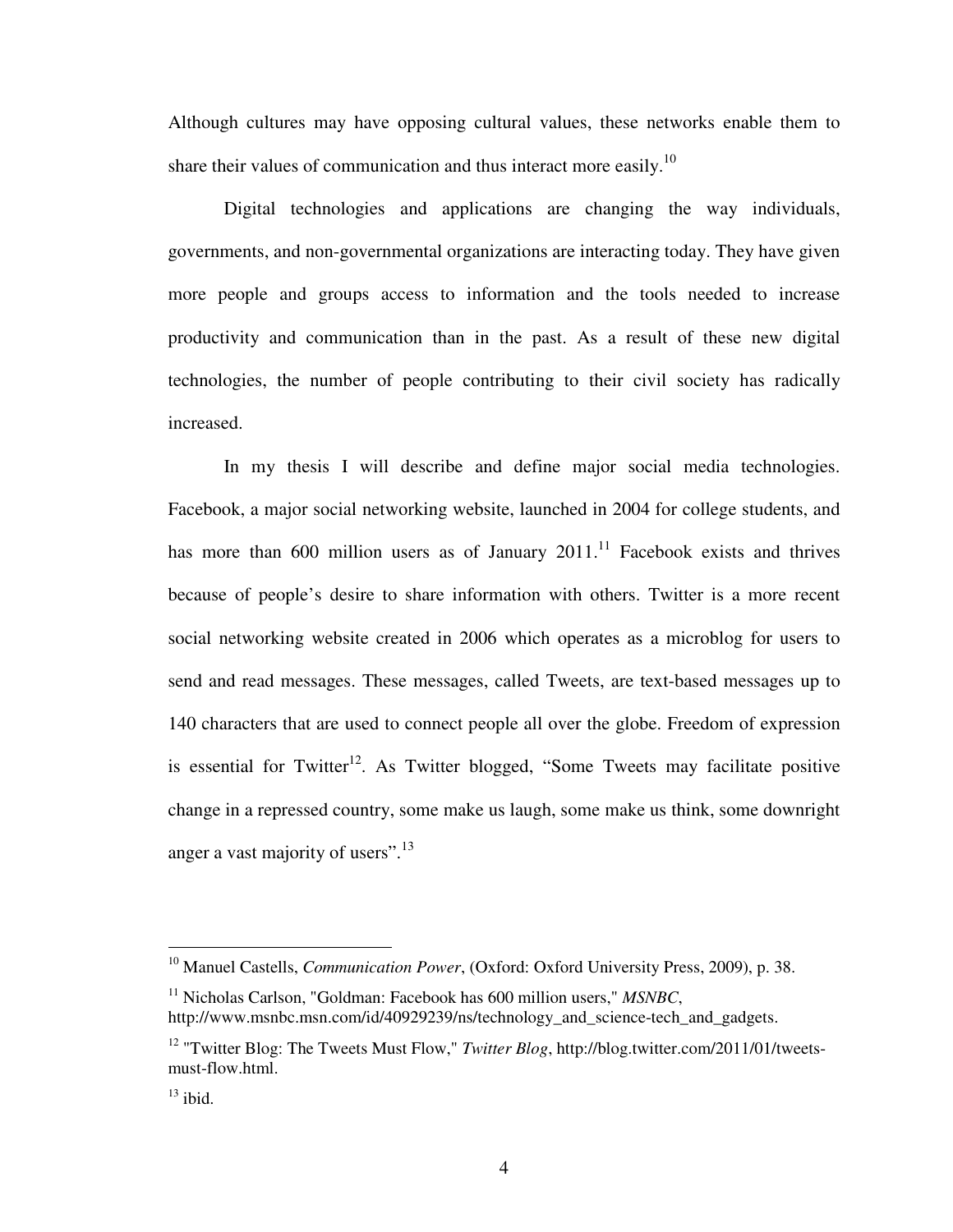There are several other social media websites including the U.S.-made Wikipedia and YouTube, the Chinese instant messaging service QQ, WikiLeaks whose servers are located in Sweden, the Spanish social network Tuenti, the Korean social network Naver, and Speak2Tweet, which is a voicemail transcription service for Twitter created by Google and Twitter during the Egyptian revolutions. Mobile applications, networks, and devices have also been included in digital media.

Digital technologies have several features that assist and enhance the democratization process. In recent years digital media has become inherent in many western societies and a crucial form of communication. These communities offer users empowerment and nourish the ideals of a citizen-based form of democracy. Their speed combined with their low costs allows activists to organize around concrete goals.<sup>14</sup> These tech savvy activists generally think of themselves as belonging to a global movement. Their local activities become directly linked via photographs, articles, and sound clips to problems around the world. These mediums also allow for a constant flow of information in societies where the media is generally censored to permit only pro-government messages. They also give a voice to those that have been silenced. It allows people to share and gain information that is sometimes not available or is censored to give them a false idea of what is happening in their country. Instead of a top down approach, as is with most efforts, digital media allows for a more flexible coordination among people

<sup>&</sup>lt;sup>14</sup> Jeffrey Juris, "The New Digital Media and Activist Networking within Anti-Corporate Globalization Movements."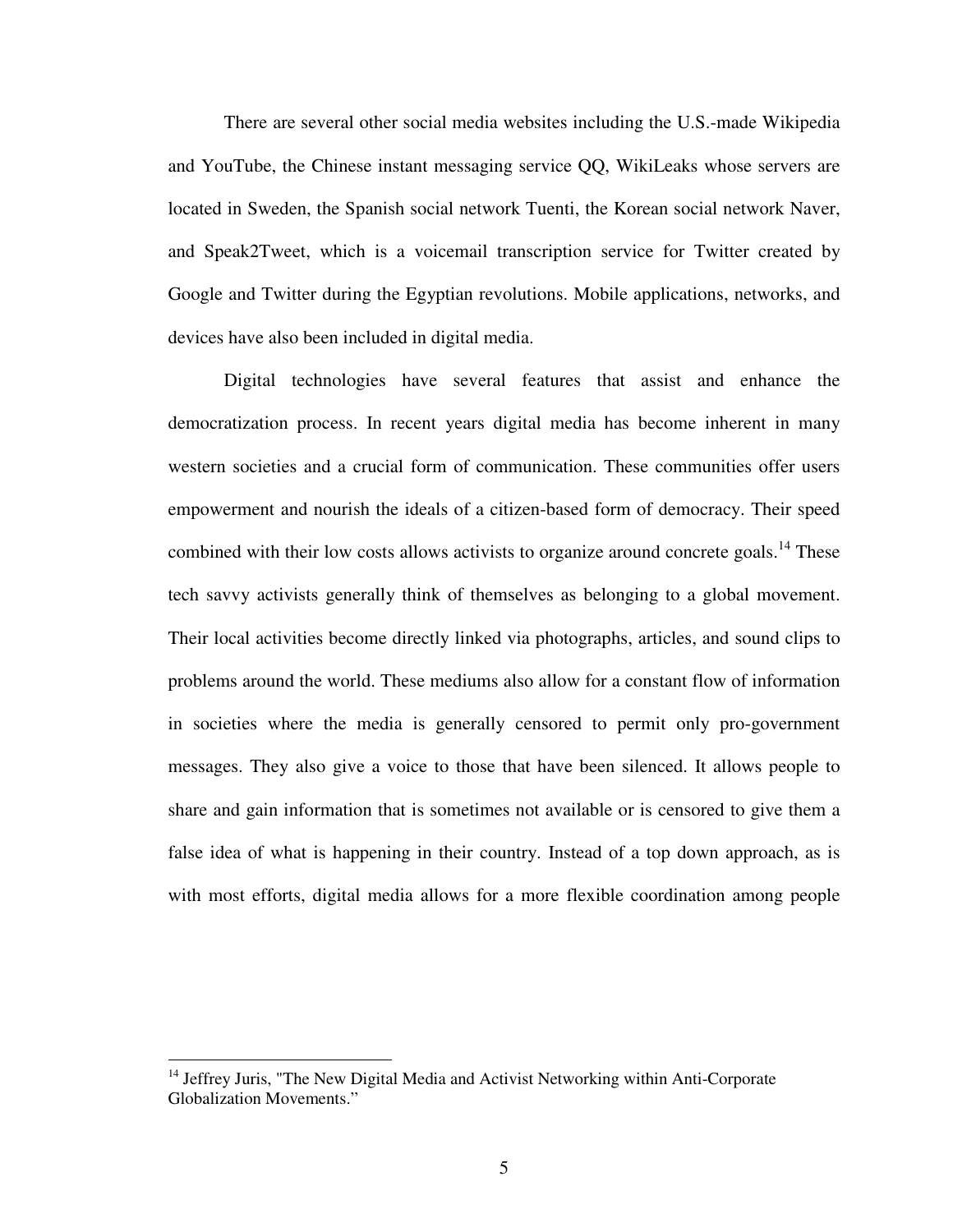with minimal structure. This creates the ability to send information without managerial control or formal organizations.<sup>15</sup>

Manuel Castells, a leading sociologist of information society and communications research, argues that three features make networks most efficient. First, their flexibility allows reconfiguration based on a changing environment while retaining original goals. Second, scalability is the ability to expand or minimize without disruption. Third, survivability is the networks ability to withstand attacks.<sup>16</sup> Digital media emits these three features.

Because of these characteristics users have the ability to form masses of 100,000 people in cities such as Ismailia with a population of  $750,000$  million.<sup>17</sup> Without these technologies groups might not be able to organize mobs of people large enough to have an effect on their government. While larger groups do not always equal success, they do make a larger impact. Also there is the possibility that if the crowds were not as large, the government could re-group to fight back, stabilize the revolters, and repress their society.

Besides the technological advantages to using digital media in the fight for democratization there is also the empathetic experience that assists. An empathetic experience is when we share the emotions of people around us. This could mean the proximity of either a geographical community or a virtual community. Psychology studies show that when we are participating in digital media our brains are releasing

<sup>&</sup>lt;sup>15</sup> Clay Shirky, "The Political Power of Social Media." and Jeffrey Juris, "The New Digital Media" and Activist Networking within Anti-Corporate Globalization Movements."

<sup>16</sup> Manuel Castells, *Communication Power*, p. 32.

<sup>17</sup> "Egypt," *The Central Intelligence Agency*, https://www.cia.gov/library/publications/the-worldfactbook/geos/eg.html.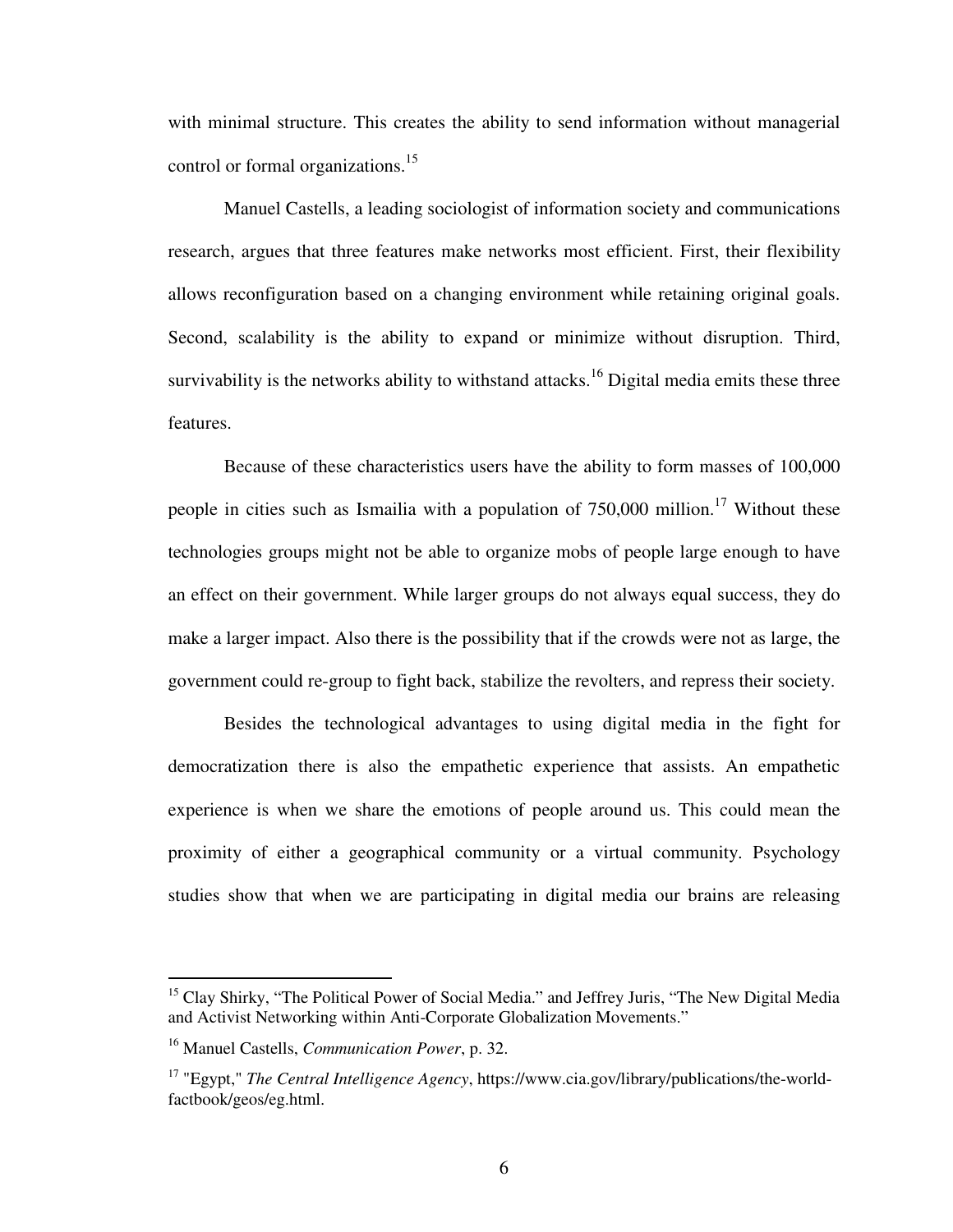Oxytocin.<sup>18</sup> Oxytocin is the hormone related to caring and bonding within relationships. These same studies also show that digital experiences can inspire the kind of bonding experience through trust and empathy.<sup>19</sup> It is this bonding that will engage users to share and connect with each other and to assist in political struggles.

There have been many instances in which digital media has aided in the process of democratization. In Spain, in 2004, demonstrations were organized via a text message that led to the end of Prime Minister José María Aznar's time in office, after he had wrongly blamed the Madrid transit bombings on Basque separatists.<sup>20</sup> In Moldova, in 2009, the Communist Party lost power after protests were coordinated via text messages, Facebook messages, and Tweets.<sup>21</sup> In Tunisia, in 2010 and 2011, the youth of the country used Facebook and Twitter to share grievances, gain up-to-the-minute information, and fuel a movement that led to the removal of Zine EI Abidine Ben Ali.<sup>22</sup>

So what qualities must a state possess to lead to a digital media revolution? While each society creates their individual path, our network society is global and thus there is interdependence in the process of "cultural transformation".<sup>23</sup> There are six

<u>.</u>

<sup>19</sup> Deanna Zandt, "Civic Engagement in the Era of New Media," Speech, *2011 New York Life Symposium* from Colin Powell Center for Policy Studies, New York, March 16, 2011.

 $19$  Deanna Zandt, "Civic Engagement in the Era of New Media."

 $20$  Clay Shirky, "The Political Power of Social Media."

 $21$  ibid.

<sup>22</sup> Alexis Madrigal, "The Inside Story of How Facebook Responded to Tunisian Hacks," *The Atlantic*, www.theatlantic.com/technology/archive/2011/01/the-inside-story-of-howfacebookresponded- to-tunisian-hacks/70044.

and Hilary Rodham Clinton, "Internet Rights and Wrongs: Choices and Challenges in a Networked World," Speech, George Washington University from U.S. Department of State, Washington, DC, February 15, 2011.

and Michael Richter, "Facebook's Response to DoC," *Facebook,* Palo Alto, CA, January 28, 2011.

<sup>23</sup> Manuel Castells, Communication Power, p. 116.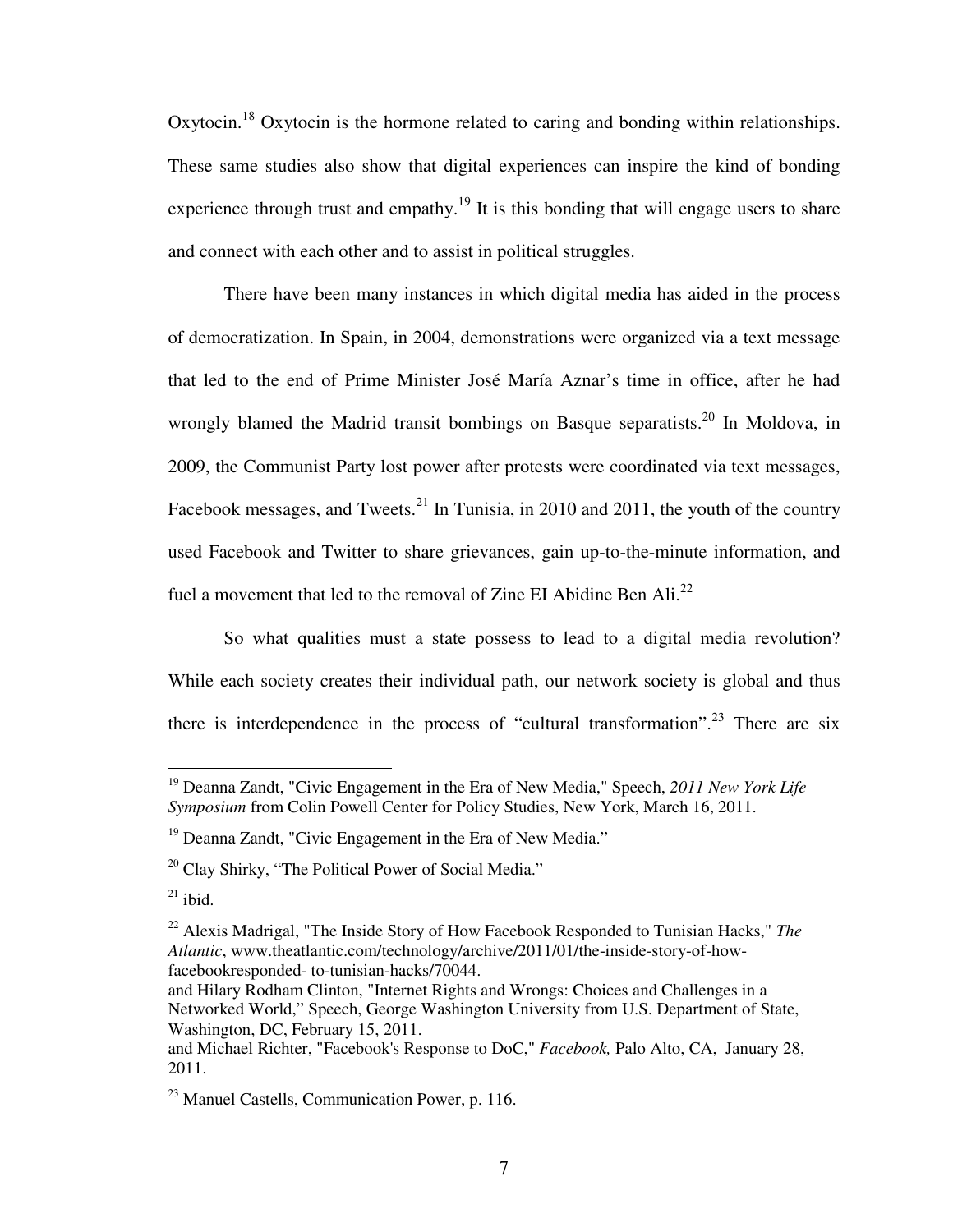requirements of democratic technologies: access, information, discussion, deliberation, choice and action.<sup>24</sup> I will go further into each of these requirements in my upcoming chapters. These six requirements depend on the movers and the medium of a state.<sup>25</sup>

The movers are the people behind the protests as well as the regimes responding to the protests. Protesters have the biggest effect when the public already constrains the actions of the government.<sup>26</sup> Literacy, unemployment, and nationalism also affect the likelihood of whether protesters will be able to use digital media to change their regime. These three criteria affect people's ability to afford a computer, have access to the Internet, and read what is being said online. Youth in the Arab world currently face high unemployment and a high cost of living. But they are also relatively well educated which leads to high literacy, confidence, and motivation to strive for change. Youth in China, on the other hand, are at a declining rate since the 1980's and have a great nationalism thus they are less likely to democratize. There are high rates of youth in Zimbabwe that are relatively uneducated compared to those in the Arab world. Also unemployment in Zimbabwe is similar for all age ranges.<sup>27</sup> A regime's ability to succeed in stopping protesters also depends on several qualities. Their ability to respond is very important, as is their knowledge of sophisticated technology. China is very adept at technology with filters, blocking content, long-term cyber warfare and pushing their own nationalistic

<sup>24</sup> Henry Jenkins, *Democracy and New Media,* p. 27.

 $25$  Sarah Logan, "Replicating Facebook revolutions: why Ahmadinejad should worry but Mugabe and Hu Jintao can wait it out," *openDemocracy*, http://www.opendemocracy.net/sarahlogan/replicating-facebook-revolutions-why-ahmadinejad-should-worry-but-mugabe-and-hujintao-c.

 $26$  Clay Shirky, "The Political Power of Social Media."

 $27$  Sarah Logan, "Replicating Facebook revolutions: why Ahmadinejad should worry but Mugabe and Hu Jintao can wait it out."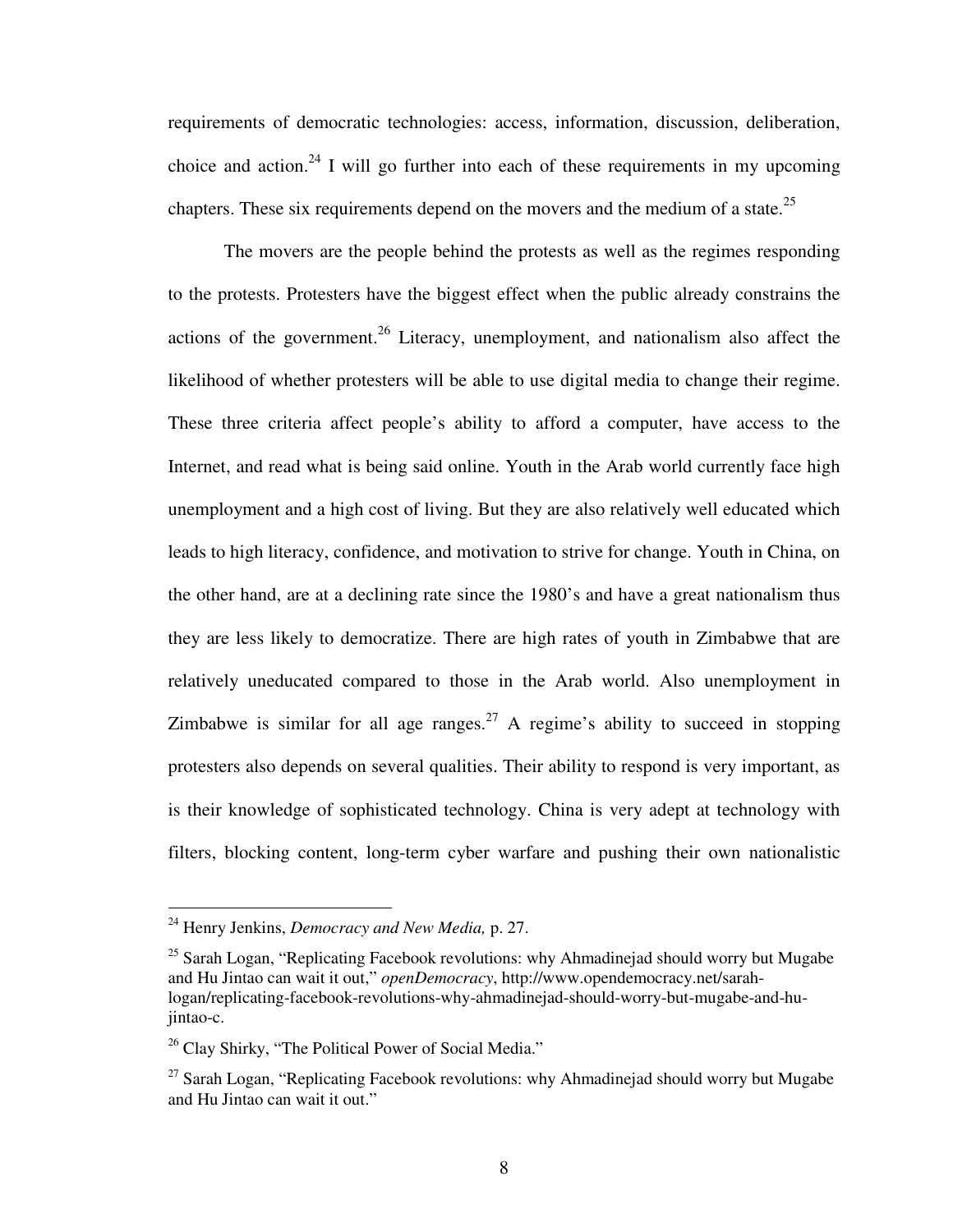message. The Zimbabwean government has begun monitoring certain key words concerning Egypt and Libya on digital media websites, though, which does cause concern.<sup>28</sup>

Along with the movers, the medium is also very important. Internet penetration has grown significantly in the Arab world. Decades of state control over the media, however, means repression of free speech is deeply felt. Zimbabwe, on the other hand, is quite unsophisticated in terms of technology but their citizens' Internet usage is also quite low. Despite this, the Internet usage is increasing, mobile phone use is growing exponentially, and the press is still relatively free.<sup>29</sup>

After the Iranian crackdown on the Internet in 2009, Freedom House, an independent organization that supports and monitors freedom around the world, published a report called *Freedom on the Net*. In this report, they state that the negative trends towards Internet freedom is the expanding of censorship, the privatization of censorship, a lack of transparency and accountability, legal threats, and technical attacks. The positive trends are poverty not being a barrier to new media freedom, growing civic activism, and Internet freedom being greater than press freedom.<sup>30</sup> I plan on exploring Internet freedom further as it is vital to any digital media revolutions.

Just as there are many people that argue digital media can help people work towards democratization, there are many that argue digital media has hindered democratization. One argument against technology assisting democratization is that the

 $28$  ibid.

 $29$  ibid.

<sup>&</sup>lt;sup>30</sup> Karin Deutsch Karlekar, and Sarah Cook, "Freedom on the Net: A Global Assessment of Internet and Digital Media," *Freedom House Special Report* 1, 2009, http://www.freedomhouse.org/template.cfm?page=383&report=79&group=19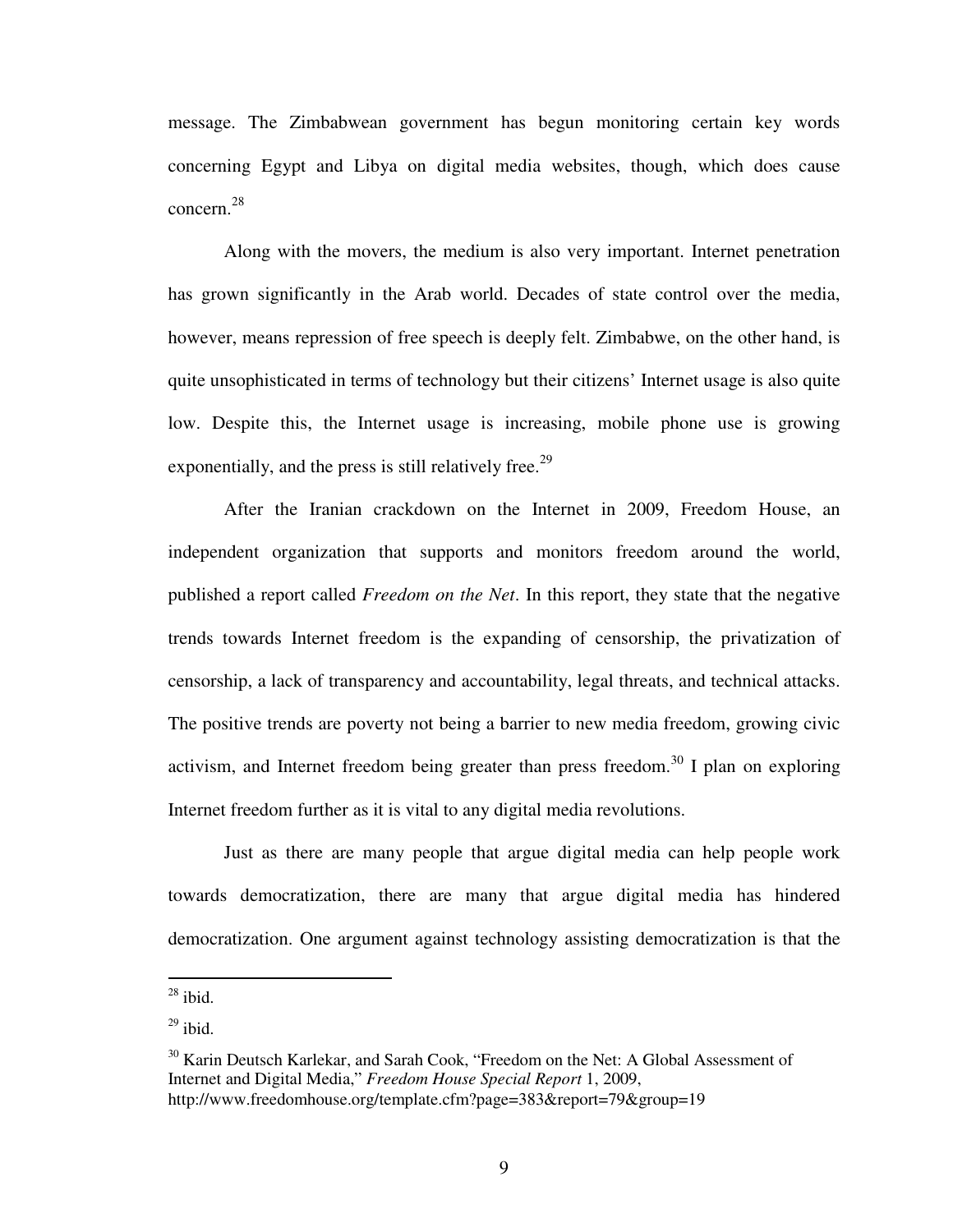tools are ineffective. Malcolm Gladwell in New Yorker concentrates on 'slacktivism' where casual participants want change through activities such as joining a Facebook group.<sup>31</sup> As Morozovo states, "You can't simply join a revolution any time you want, contribute a comma to a random revolutionary decree, rephrase the guillotine manual and then slack off for months. Revolutions prize centralization and require fully-committed leaders, strict discipline, absolute dedication and strong relationships based on trust".<sup>32</sup> While this is true, there are indeed committed actors that use digital media effectively. The effective use of digital media in revolutions has been shown in instances such as Egypt where people use these technologies to organize and promote protests.

In order to determine the effects digital media has on democratization I use both quantitative research, to compare democratic and non-democratic countries to countries that allow or engage in digital media, and qualitative research, to review both current and past events and analyze what caused the beginnings of the revolutions. I will also examine other scholars' quantitative and qualitative analyses.

I have reviewed relevant information from the following categories to argue my position: The historical process of democratization, how the invention of digital media has affected the rate of democratization, the censorship of digital media, the demographics of nations, and the history of digital media. My research includes several books on the democratization of countries and the connections between communication and democratization. I also gathered academic journals and news articles that are being published while Egypt is transforming. I have explored the literature from both a

<u>.</u>

<sup>&</sup>lt;sup>31</sup> Clay Shirky, "The Political Power of Social Media."

<sup>32</sup> Evgeny Morozov, *The Net Delusion: The Dark Side of Internet Freedom*, (New York: Public Affairs, 2011).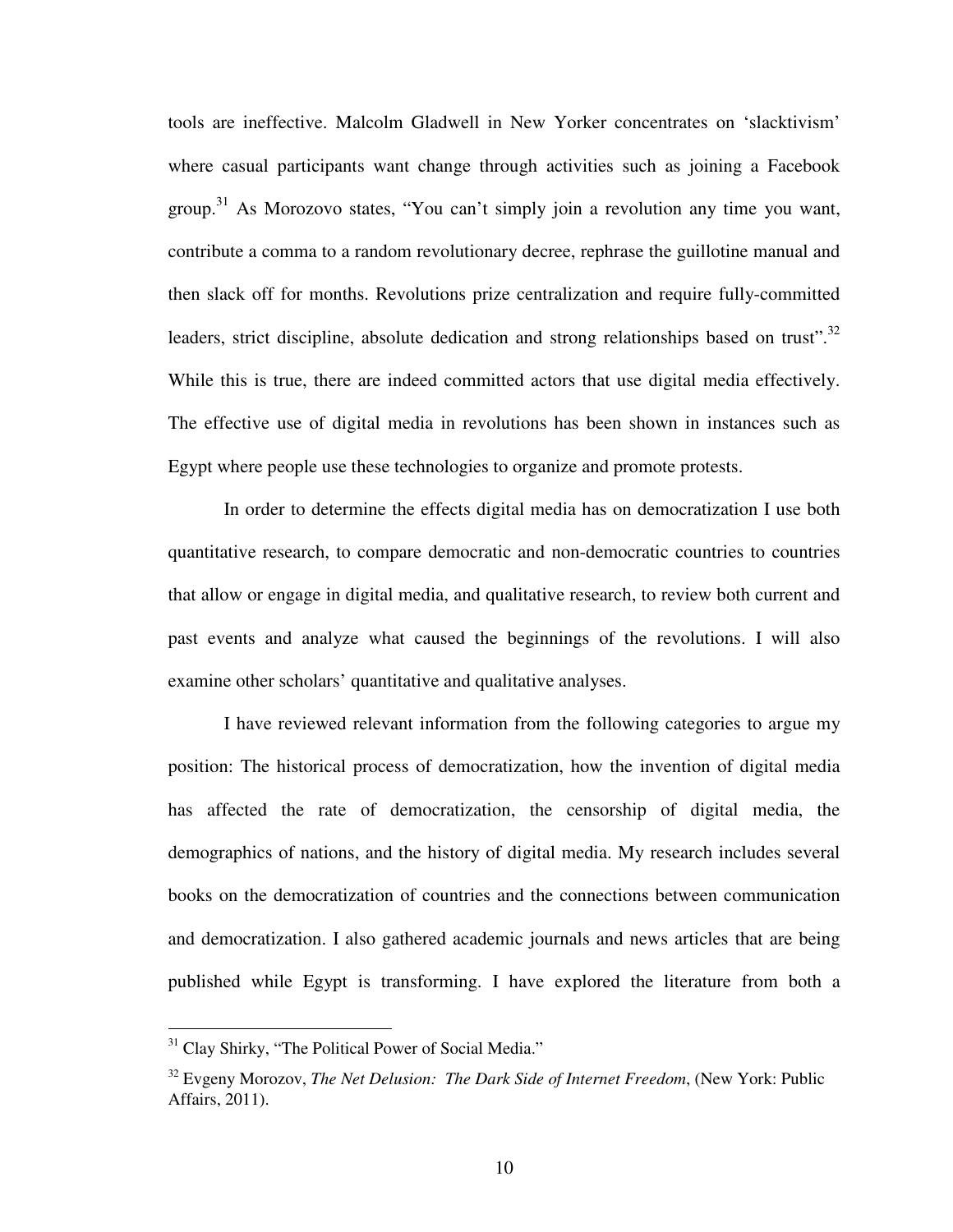technical and analytical point of view made possible due to my background in information technology.

I also used case studies to support my findings. I will start by observing the occurrences of the EDSA revolution in the Philippines. There have been several attempts at changing the regime in the Philippines since 1970 including the movement that forced former President Ferdinand Marcos out of office in 1986. Unlike in 1986, wired and wireless technologies made the 2001 revolution larger in scope and reach.

President Estrada was run out of office by angry citizens that were mobilized via text messages on mobile devices. It was this wireless technology that became the "effective messengers of information."<sup>33</sup> The technology allowed people to mobilize quickly and efficiently, creating a snowball effect towards a common goal. While the Filipinos were successful without the use of digital media in 1986, governments now have a much wider range of tools at their disposal in order to maintain their position and thus citizens need to broaden their reach as well in order to be successful.

The second case study I explored is that of the recent revolutions in Egypt. While this situation is ongoing I feel that we can learn by observing the overall timeline of events leading up to and during the revolution. The Egyptian revolution of 2011 began on January  $25<sup>th</sup>$  with the first demonstrations. Egyptian citizens, inspired by the successful revolution in Tunisia, went to the streets of Cairo's Tahrir Square to protest the 30-yearold regime that had created poverty, unemployment, and corruption.<sup>34</sup>

<u>.</u>

 $33$  ibid.

<sup>34</sup> AP, "Mubarak Faces Egypt Protests On 'Day Of Rage'," B*reaking News and Opinion on The Huffington Post*, http://www.huffingtonpost.com/2011/01/25/mubarak-faces-egyptprote\_n\_813572.html#s229529.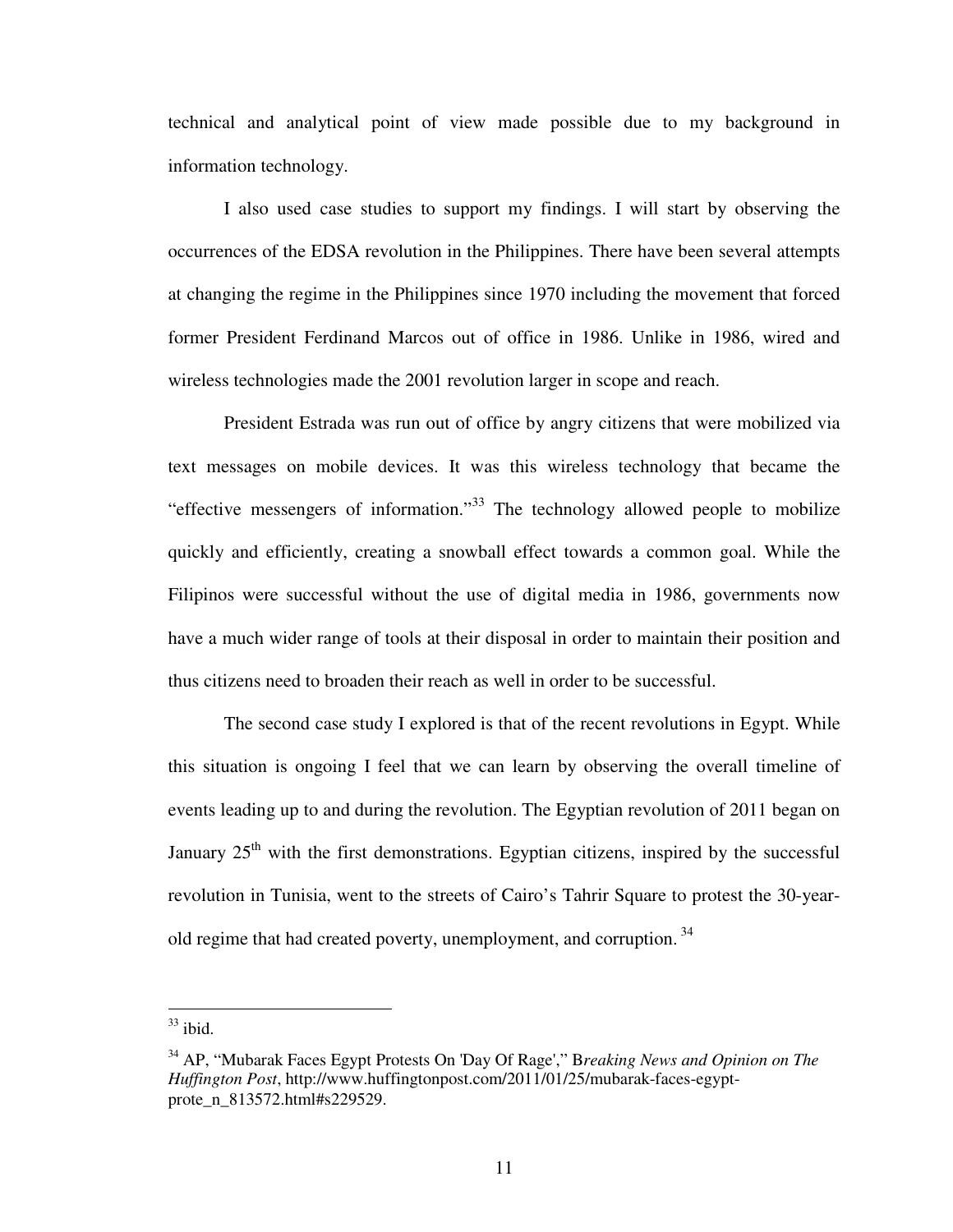After 18 days of protests, President Hosni Mubarak stepped down on February  $11<sup>th</sup>$ , 2011. The young people of Egypt overturned a regime that lasted three decades in order to start a new order in the Arab world. President Obama commended the Egyptians on their victory stating, "Egyptians have made it clear that nothing less than genuine democracy will carry the day."<sup>35</sup> The digital media website Facebook was quickly credited with the success of the uprising. Google Marketing Manager Wael Ghonim played a key role in organizing the January revolutions on Facebook. Before being imprisoned in Cairo he reached out to Egyptian youths via Facebook to gather masses on the streets.

In an interview with CNN, Ghonim argued that Facebook and the Internet were responsible for the uprisings. He said, "I want to meet Mark Zuckerberg one day and thank him [...] I'm talking on behalf of Egypt. [...] This revolution started online. This revolution started on Facebook. This revolution started [...] in June 2010 when hundreds of thousands of Egyptians started collaborating content. We would post a video on Facebook that would be shared by 60,000 people on their walls within a few hours. I've always said that if you want to liberate a society just give them the Internet.  $[...]^{36}$ 

As with the ousting of President Estrada in 2001, the revolutions in Egypt were not thought of because of digital media tools. They were brought together by poor conditions in their countries. Filipinos were fighting injustice of the courts in order to get

<sup>35</sup> David Kirpatrick, "Egypt Erupts in Jubilation as Mubarak Steps Down," *New York Times*, http://www.nytimes.com/2011/02/12/world/middleeast/12egypt.html?scp=1&sq=Egypt%20Erupt s%20in%20Jubilation%20as%20Mubarak%20Steps%20Down&st=cse.

<sup>&</sup>lt;sup>36</sup> Catharine Smith, "Egypt's Facebook Revolution: Wael Ghonim Thanks The Social Network," *Breaking News and Opinion on The Huffington Post*,

http://www.huffingtonpost.com/2011/02/11/egypt-facebook-revolution-waelghonim\_n\_822078.html?view=screen.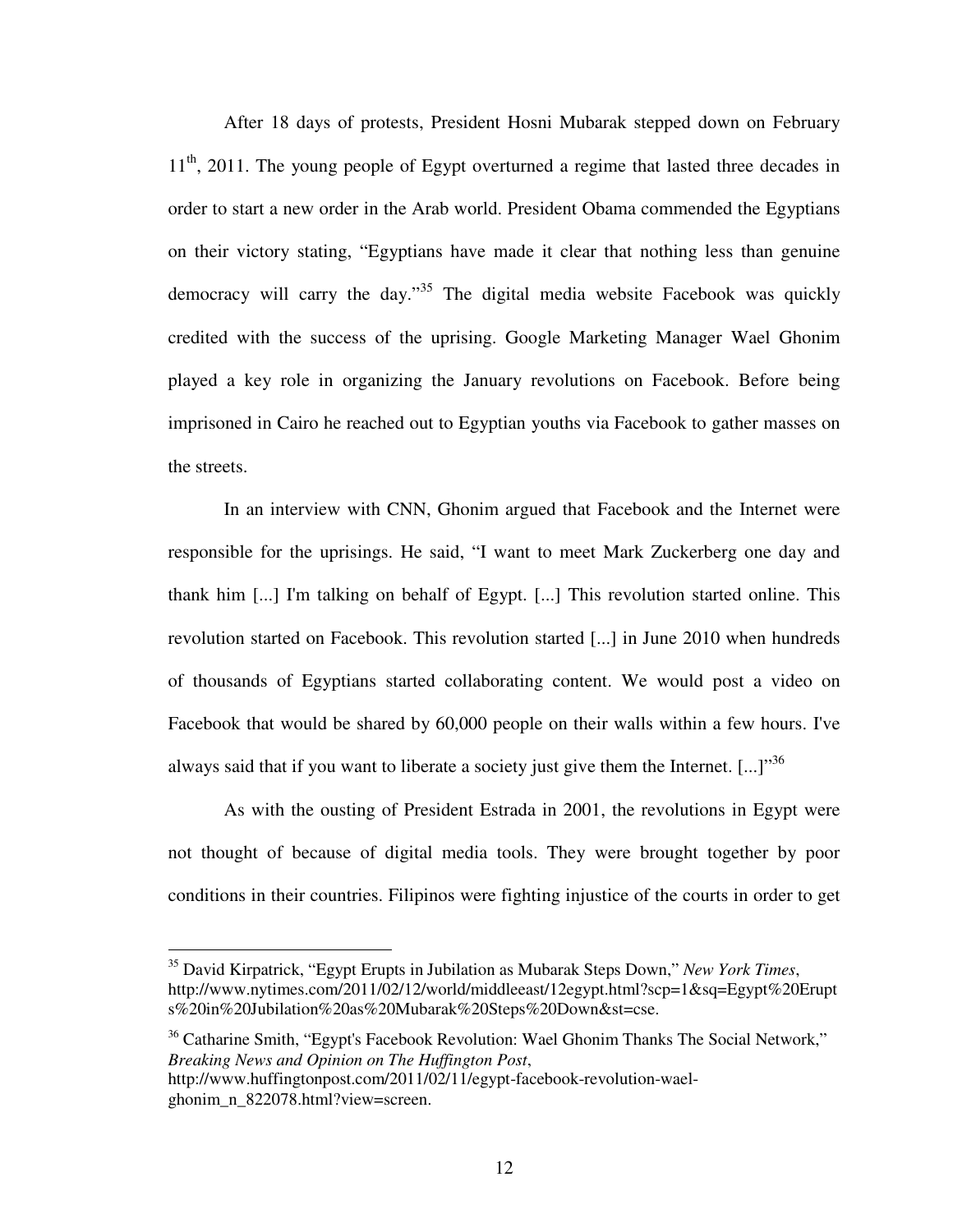a President impeached. Egyptians, on the other hand, were protesting the entire government and order in their nation. However, in both instances, the people of their individual nations used a new technology to join together in order to show the reigning regimes their desires and to bring about a new order in the countries. As one protester in Cairo summed it up, "We use Facebook to schedule the protests, Twitter to coordinate, and YouTube to tell the world". $37$ 

My thesis contains seven chapters. The first chapter delves into the history of democratization around the world. The second chapter discusses and defines different forms of digital media. It also reviews the history of communication methods including digital media. The third chapter contains research on how digital media can assist democratization and discusses the flexibility, low cost, scalability, survivability, accessibility and speed of digital media. The fourth chapter looks at other scholars' quantitative and qualitative analyses. It will review the positive and negative aspects of both forms of studies. The fifth and sixth chapters looks at the use of text messages in ousting President Estrada in the Philippines in 2001 and the use of Facebook in the Egyptian revolutions in 2011. The seventh chapter reviews the antithesis of my hypothesis by looking at how digital media can hinder the democratization of some nations. I also explore governments that censor digital media or use digital media to promote their own messages. Finally, the conclusion reviews the previous chapters' arguments and will examine how we can measure success.

-

<sup>&</sup>lt;sup>37</sup> Philip N. Howard, "The Arab Uprising's Cascading Effects | Smart Journalism. Real Solutions. Miller-McCune," *Miller-McCune*, http://www.miller-mccune.com/politics/the-cascading-effectsof-the-arab-spring-28575.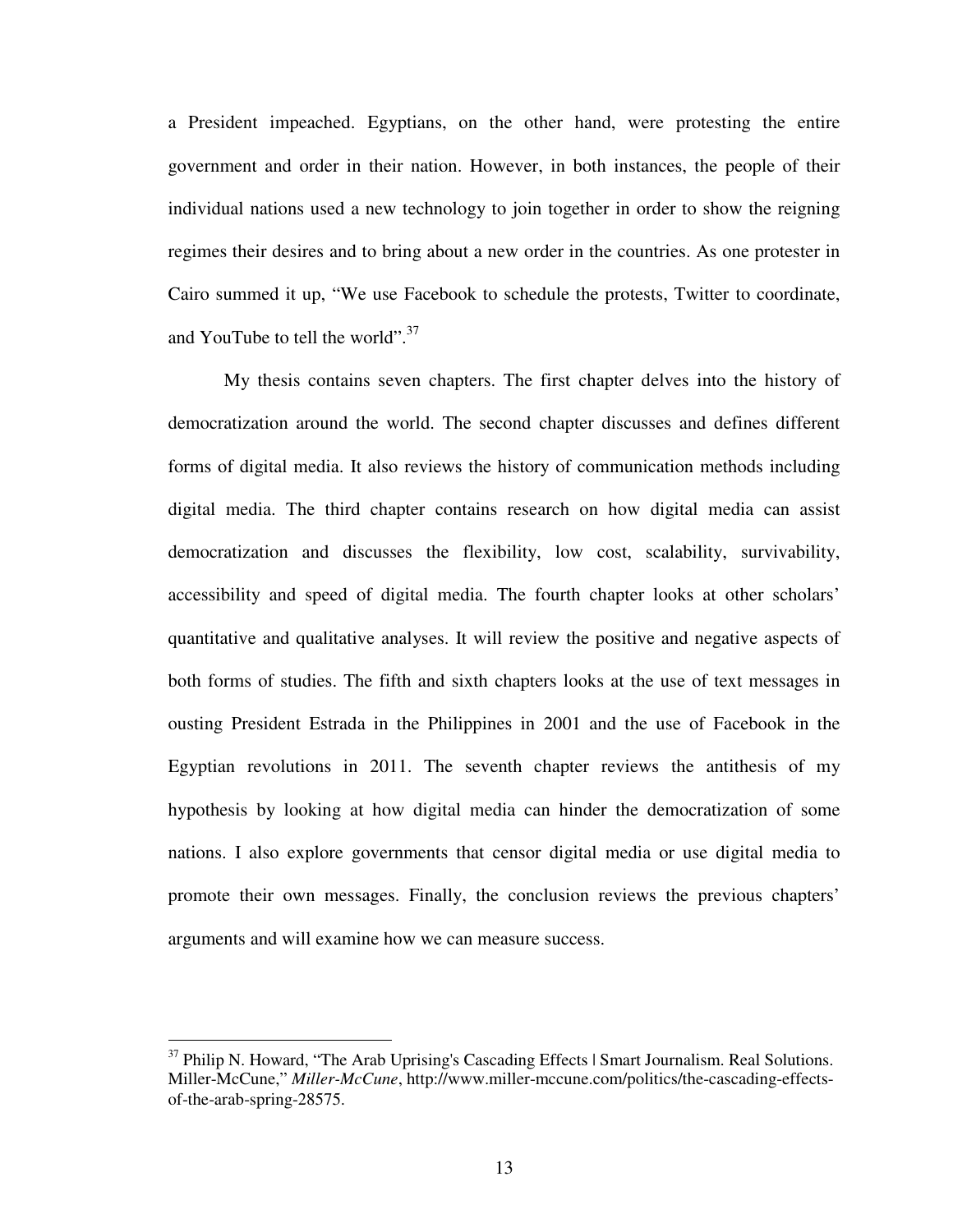Technological freedom is a very important initiative of the twenty-first century. It is extremely important that we not only study but also protect digital media, as it is more than just a way for college students to procrastinate between classes. Digital media, as a key ingredient and catalyst of the fourth wave of democratization, has a huge impact on our society as well as to globalization as a whole. As Marc MacKinnon wrote during the Thai protests, "Twitter didn't create the hatred, it amplified it."<sup>38</sup> When we examine the necessary elements a non-democratic nation needs in order to be a likely candidate for a digital media revolution we can better predict the future.

Within the past decade people around the world have become progressively more aware and interested in the new uses of digital technologies in movements for political change. Digital activism is the use of digital technologies such as mobile phones, computers, and Internet-enabled devices to campaign for political or social change. We study these practices in order to better understand and possibly replicate the effective tactics in similar situations.

The goal of my thesis is to examine the link between information and communication technologies and democratization in order to answer some difficult questions: What the value of information and communication technologies is in the process of democratization around the world? Where has digital activism successfully transformed or liberalized a government in a democratic direction? How did those that have succeeded use these new technologies as opposed to the several others that have failed? Are the successful practices replicable in other scenarios with similar contexts? In

-

<sup>&</sup>lt;sup>38</sup> Mark MacKinnon, "Twitter's role in Bangkok conflict unprecedented - The Globe and Mail," *The Globe and Mail*, http://www.theglobeandmail.com/news/world/twitters-role-in-bangkokconflict-unprecedented/article1578064.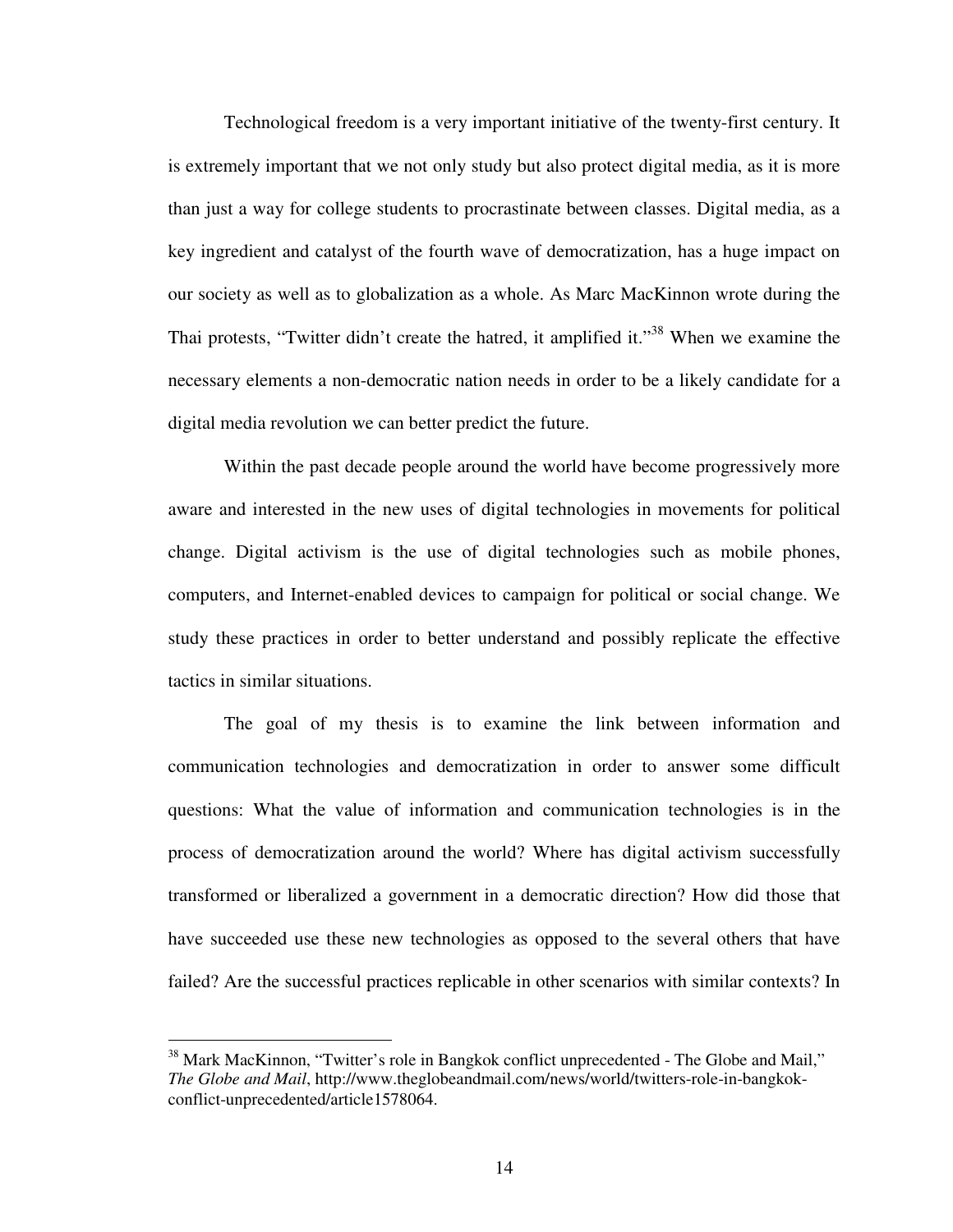studying, analyzing, and evaluating digital activism I hope to determine how citizens can use digital technologies more efficiently in order to exercise their political power more effectively.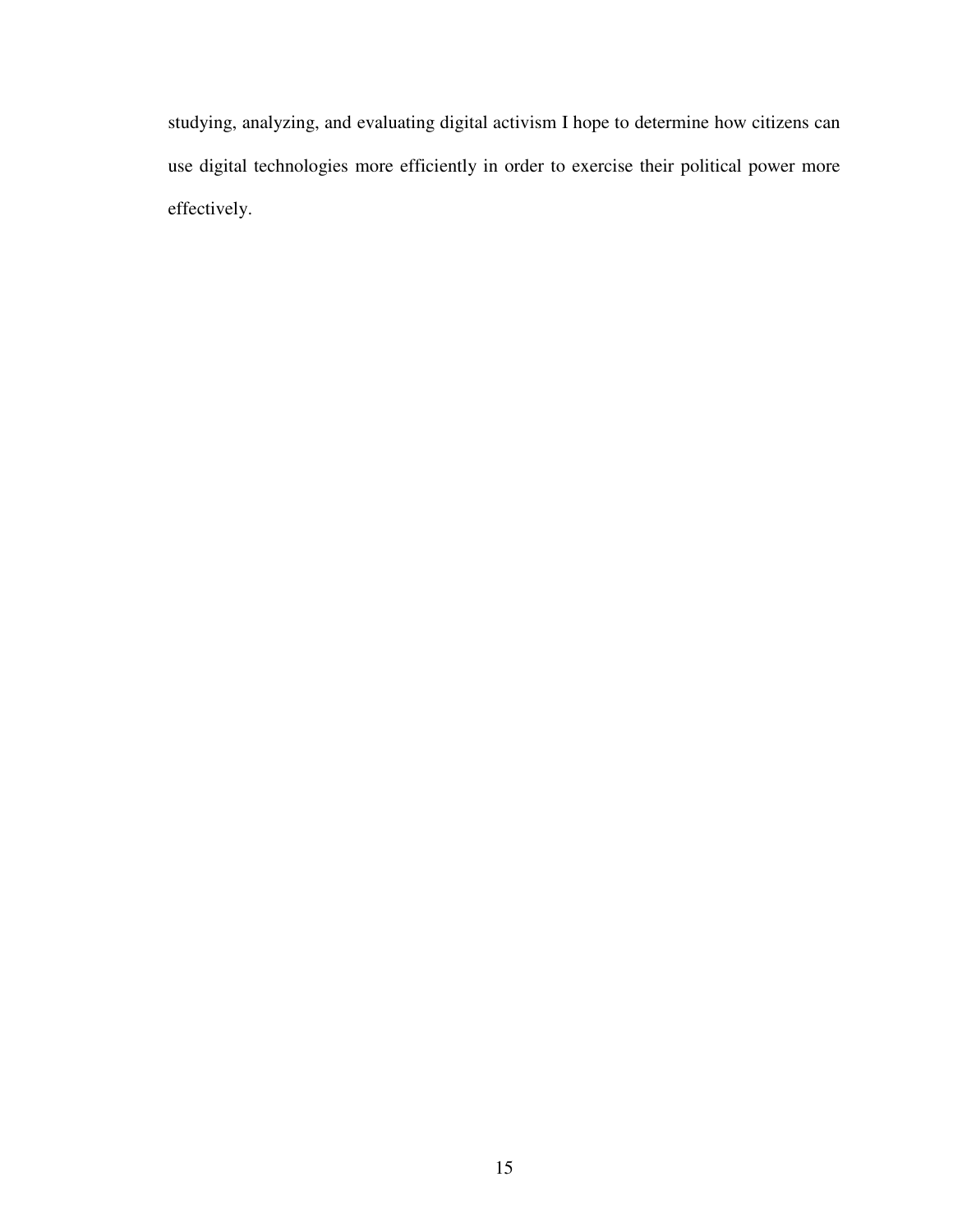#### **Defining and Understanding Democratization**

Democratization is the process of a regime becoming more democratic. Democracy is a type of government where people are holding the power, either themselves or by electing representatives. There is currently, and might not ever be, a universally accepted definition of democracy. Despite this, most scholars and politicians agree that equality and freedom are two of the most important characteristics of a democratic regime. Many also agree that democracy includes free and equal social, economic, and political conditions. Democratization does not always conclude in consolidation though. It could encounter frequent reversals as in Argentina. Democratization is influenced by many factors. The most recurrent mentioned aspects are economic development, education, resources, and civil society.

The word democracy actually comes from the Greek term dēmokratía which means rule of the people. This term was introduced during the middle of the  $5<sup>th</sup>-4<sup>th</sup>$ century BC in order to explain political systems in city-states such as Athens. While the term democracy was coined in Ancient Greece, democratic practices were prevalent in early societies such as Mesopotamia, Phoenicia and India.<sup>39</sup>

Unfortunately, as James Hyland argued in *Democracy Theory*, while most people claim to be in favor of democracy, people cannot agree on what democracy means.<sup>40</sup> Rather than try to give democracy a definition, Robert Dahl examines what conditions "favor or impede" democratization in his book *Polyarchy: Participation and* 

<sup>39</sup> B. Isakhan, and S. Stockwell (co-eds). *The Secret History of Democracy*, (London: Palgrave Macmillan, 2011), p. 19–59.

<sup>&</sup>lt;sup>40</sup> James L. Hyland, *Democratic theory: the philosophical foundations*, (Manchester: Manchester University Press, 1995), p. 36.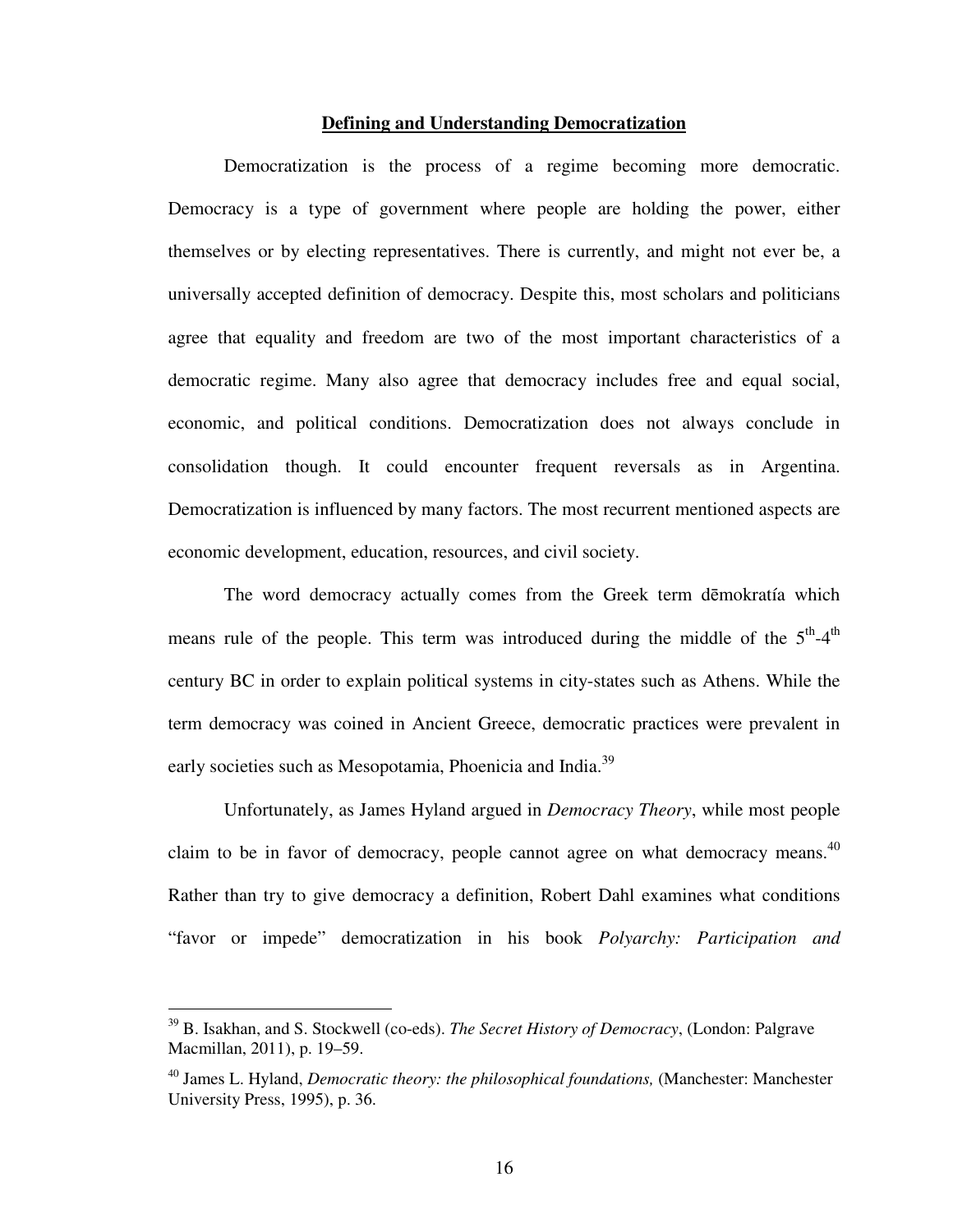### *Opposition*. 41

Dahl lists the necessities for Democracy within a large group of people. He believes there needs to be a liberty to form and join organizations, freedom of expression, a right to vote, eligibility for public office, right of political leaders to compete for support, alternative sources of information, free and fair elections, and institutions for making government policies depend on votes and other expressions of preference.<sup>42</sup> Dahl argues that a country absolutely needs to have a tolerant government in order to be a democracy. Even if the nation had universal suffrage, if they had a repressive government, there would not be opportunities for opposition within the country.<sup>43</sup> Dahl does an excellent job of pointing out what qualities a democratic regime must have as well as what conditions

Larry Jay Diamond and Leonardo Morlino also discuss what conditions are necessary for both newly democratized and long standing democratic nations in their book *Assessing the Quality of Democracy*. However, before we can rate a democracy, Diamond and Morlino believe we first need to know what a democracy is. They claim democracy has four requirements: 1) universal, adult suffrage; 2) recurring, free, competitive, and fair elections; 3) more than one serious political party; and 4) alternative sources of information.<sup>44</sup>

-

<sup>41</sup>Robert Alan Dahl, *Polyarchy: participation and opposition*, (New Haven: Yale University Press, 1971), p. 1.

 $42$  ibid, p. 3.

 $43$  ibid, p. 5.

<sup>44</sup> Larry Jay Diamond and Leonardo Morlino, *Assessing the Quality of Democracy*, (Baltimore: Johns Hopkins University Press, 2005), p. 21.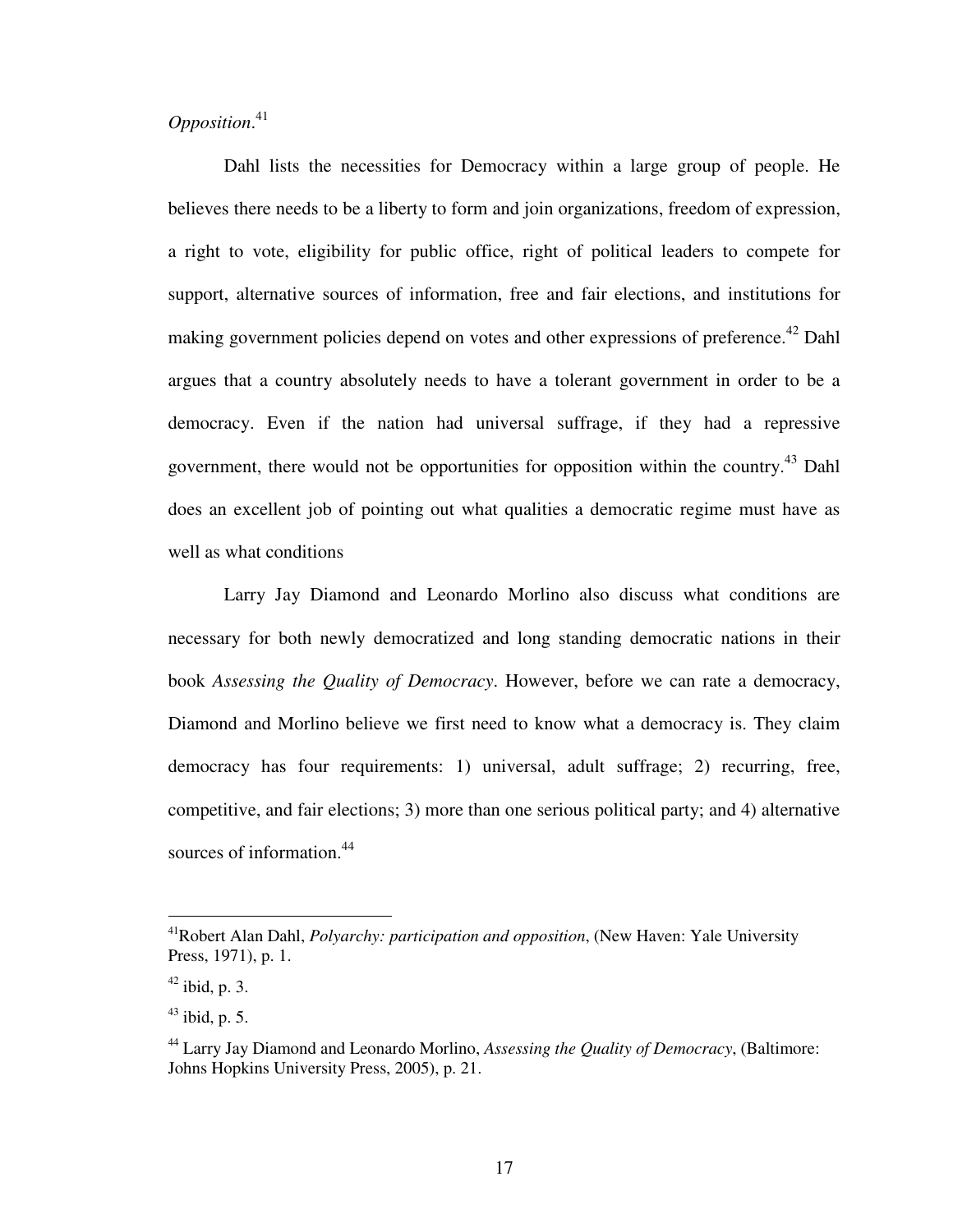Diamond and Morlino continue to argue that a true democracy will have a quality of results, content and procedures. Through this they mean that the citizens will be satisfied with their expectations of their government, the government will allow citizens political equality and the freedom to judge the performance of the government through elections in order to hold government officials and institutions accountable.<sup>45</sup>

Democratic freedom consists of political, civil and social rights. Diamond and Morlino believe governments are not democratic unless they permit all adult citizens the right to participate. More so, good democracies make sure citizens are able to use these rights in voting, organizing and protesting for their interests.<sup>46</sup> Democracies also need competition between different political parties. The country should have regular, free, and fair elections for the different parties to compete.<sup>47</sup> The elected political leaders must be held accountable vertically to their voters in their decisions as well as horizontally to other officials and state institutions.<sup>48</sup>

While governments possess several of Diamond and Morlino's dimensions of democratic qualities they still may not please most citizens. Diamond and Morlino contend this because citizens don't always know what will happen after their desired policy is enacted. Since information reaches citizens faster than ever before media sensationalism has taken over to the point where negative aspects are highlighted most often in mass media. Finally, citizens may not be completely happy because a democracy

 $\overline{a}$ 

 $46$  ibid, p. 23.

 $48$  ibid, p. 25.

 $45$  ibid, p. 22.

 $47$  ibid, p. 24.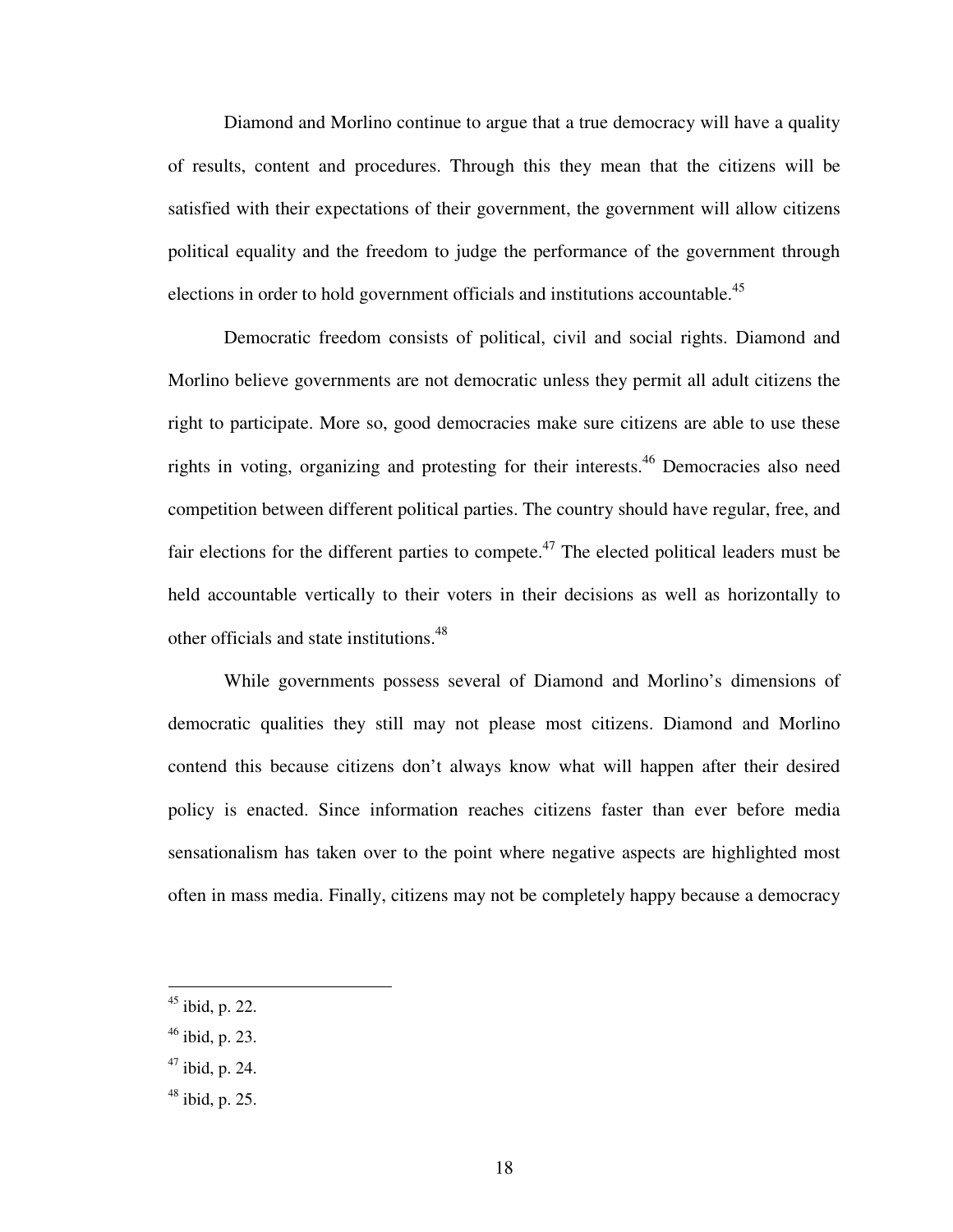is fundamentally multifaceted.<sup>49</sup> Diamond and Morlino conclude that democracies need reforms in order to consolidate and work against public discontent and disappointment.<sup>50</sup>

Samuel Huntington, the author of *The Third Wave: Democratization in the Late Twentieth Century*, argued "a wave of democratization is a group of transitions from nondemocratic to democratic regimes that occur within a specified period of time and that significantly outnumber transitions in the opposite direction during that period of time." He deemed that a wave could even involve liberalization or partial democratization in nations that were not able to fully consolidate.<sup>51</sup>

According to Huntington, three waves of modern democratization emerged. However, a wave of democratization does not mean all nations involved were fully consolidated. The first two waves were followed by reverse waves where some of the nations involved transitioned back to a nondemocratic regime.<sup>52</sup>

The first wave of democratization occurred from 1828 through 1926 in American and French revolutions. According to Jonathan Sunshine, there are two minimal democratic criteria for when nineteenth century regimes would begin to democratize. First, fifty percent of male adults would have to be eligible to vote. Second, a responsible leader is elected and supported by the majority of people. Huntington argues that by using Sunshine's standards of measurement it can be inferred that the United States began the first wave of democratization in  $1828$ <sup>53</sup>

 $49$  ibid, p. 30.

 $50$  ibid, p. 20.

<sup>51</sup> Samuel P. Huntington, *The Third Wave: Democratization in the Late Twentieth Century*, (Norman: University of Oklahoma Press, 1991), p. 15.

 $52$  ibid.

 $53$  ibid, p. 16.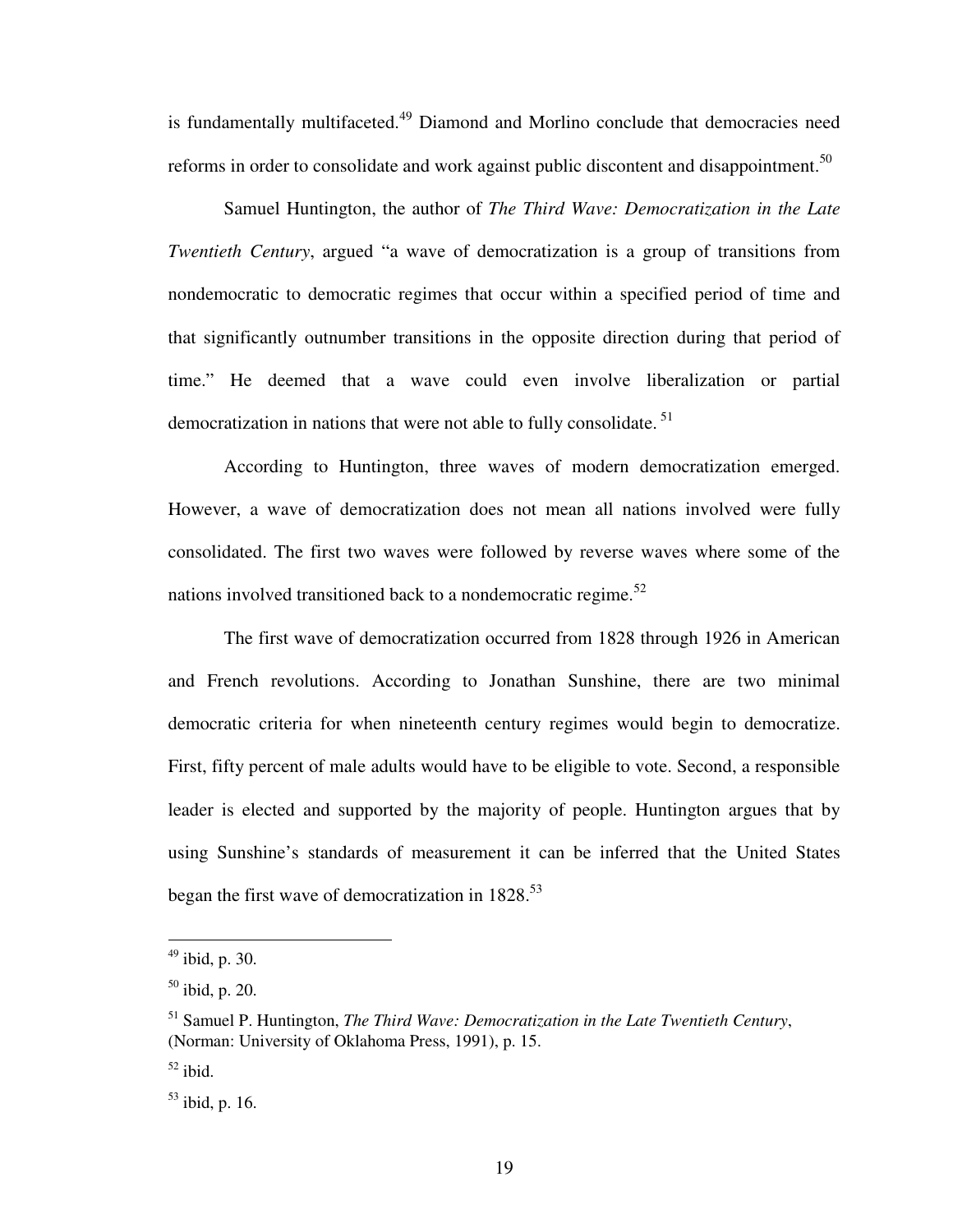A reverse wave followed from 1922 through 1942. Following the reverse wave, a second wave of democratization began in 1943 and ended in 1962. This wave began during World War II with allied occupations promoting democracy in West Germany, Austria, Italy, Korea, and Japan. Many nations democratized during the second wave. Turkey, Greece, Brazil and Costa Rica began the democratization process in the late 1940s and early 1950s while Uruguay returned to democracy during the war. Huntington reveals that Argentina, Colombia, Peru and Venezuela all had elections in 1945 and 1946. The democratic practices in these countries did not last though and they were all replaced by dictatorships by the early 1950s. Argentina and Peru did move back towards unstable limited democracies later in the decade. In the same decade, the other two Latin countries, Colombia and Venezuela, ended their military dictatorships through negotiations and introduced lasting democratic regimes.<sup>54</sup>

The second reverse wave occurred from 1958 through 1975. Huntington asserted that the third wave of democratization began in 1974 and went through the 1990s. The third wave commenced with the end of the Portuguese dictatorship in 1974 and affected about thirty authoritarian regimes in Europe, Asia, and Latin America. Many other countries faced liberalization, legitimacy, and democratic strength as well. Portugal created a parliamentary and ratified a new constitution for elections with popular approval.<sup>55</sup>

Later in the decade the military leaders in Ecuador withdrew from politics. The country formed a new constitution and held elections, which produced a civilian government. A similar experience happened in Peru, which led to a constituent assembly,

 $54$  ibid, p. 18.

 $55$  ibid, p. 21.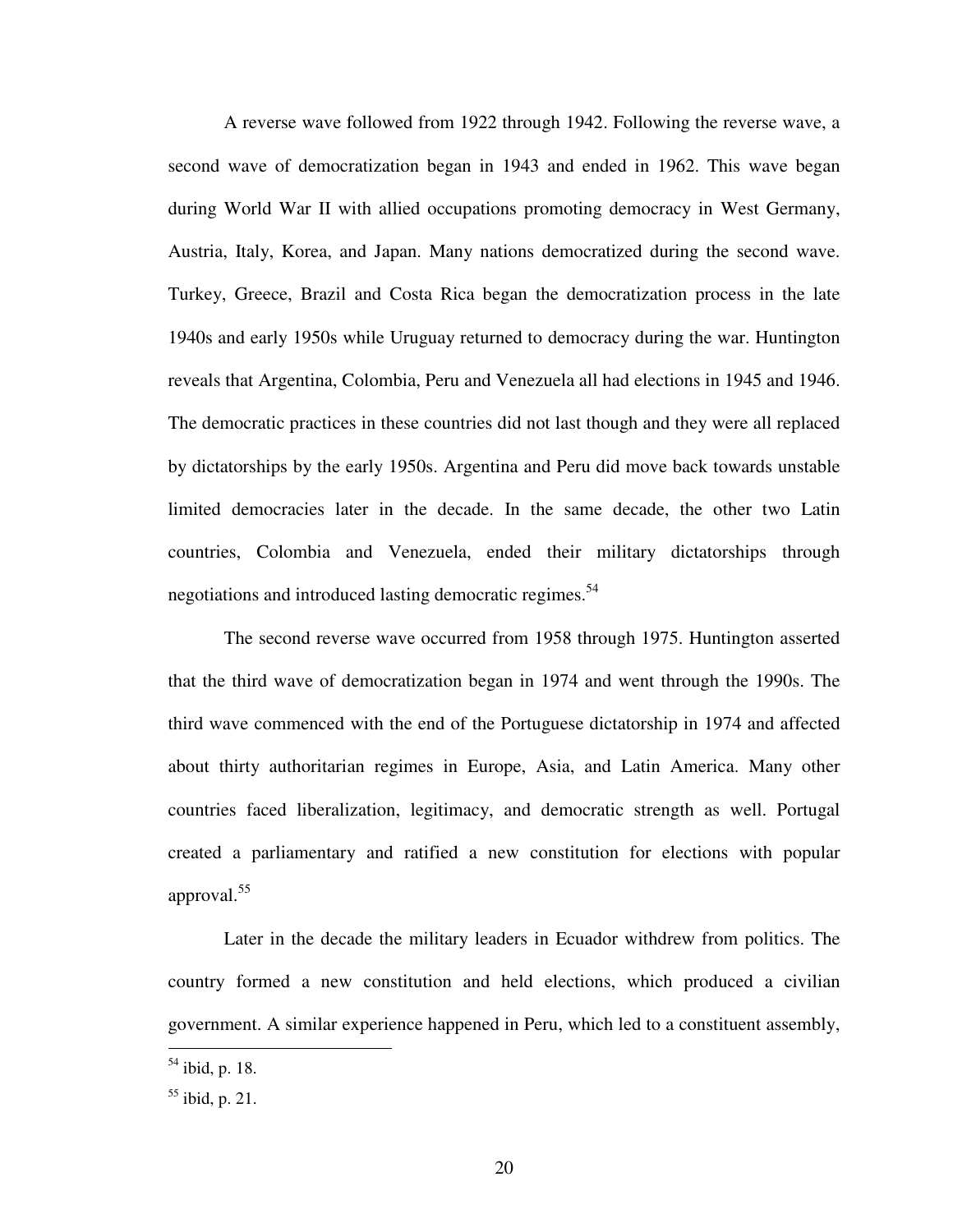then the election of a civilian president in 1980. Unlike Peru and Ecuador, the military withdrawal in Bolivia created four years of coups until the election of a civilian president in 1982. Two years later Uruguay elected a civilian president after negotiations between the military and political leaders. During the mid 1980s Guatemala also elected a constituent assembly and civilian president.<sup>56</sup>

Asia was also affected by the third wave of democratization. In the late 1970s India returned to democracy. In the early 1980s Turkey produced a civilian government after their military departed. Benigno Aquino was assassinated the same year, which led to the end of the Marcos dictatorship in the Philippines and the return of democracy. Taiwan also became dedicated to democracy in the 1980s.<sup>57</sup>

Huntington's main point regarding these waves was that democratization at these points in time was a global movement. Despite the reverse waves, in which Huntington believed was "a two-step-forward, one-step-backward pattern," democratization did progress either with full out democratic consolidation or simply liberalization.<sup>58</sup>

Unlike the previous authors, Jack Goldstone concentrates on social revolutions in the process of democratization rather than defining democracy. Goldstone is an American political scientist, sociologist, and the author of *Revolutions: Theoretical, Comparative, and Historical Studies*. In this book, Goldstone questions why some governments have been taken down by their own citizens while others have not.

Many people believe it is as simple as "misery breeds revolt." Goldstone explains this means when people believe their oppression is too much to handle the masses will

<sup>56</sup> ibid.

 $57$  ibid.

 $58$  ibid, p. 25.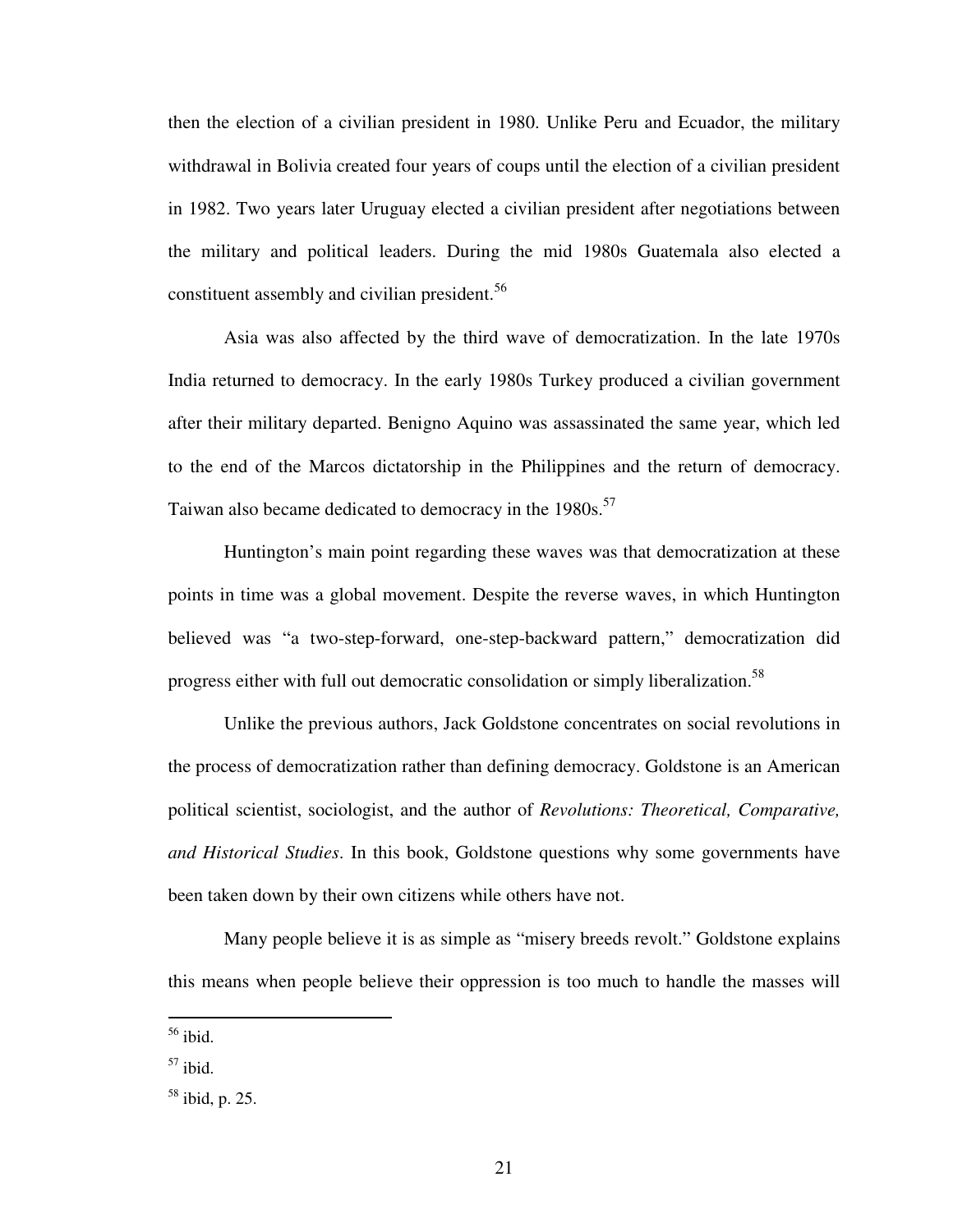revolt against their oppressor. Goldstone offers a second explanation: when the state faces many struggles at the same time such as bankruptcy, conflicts between those in power, war, and/or famine revolutions may begin. A third explanation is that radical ideas change people's everyday lives. When people see these extreme ideals they may feel it would allow them to lead a better life and thus are more likely to revolt in order to obtain these principles. $59$ 

Yet the concept of democracy was even discussed amongst Greeks and Romans. So why did this idea of democratization only become the cause of revolutions over two thousand years later? Goldstone mentions the comparative study of revolutions began after the Russian Revolution of 1917 through 1921. Since then there have been three generations of studies: the natural histories from 1920 through the 1930s, the general theories of the 1960s through early 70s, and the structural theories from the 1970s through 80s. The fourth generation, as Goldstone attests, began with the collapse of the Soviet Union.<sup>60</sup>

In order to study revolutions, Goldstone looks at the English Revolution of 1640, the American Revolution of 1776, the French Revolution of 1789, and the Russian Revolution of 1917. By looking at these historical revolutions Goldstone develops ten major events to describe the revolutionary process.<sup>61</sup>

First, before the revolution many times the intellectuals stop supporting those in power and demand change. Prior to the French Revolution Voltaire and Beaumarchais

<sup>59</sup>Jack A. Goldstone, *Revolutions: theoretical, comparative, and historical studies*, (San Diego: Harcourt Brace Jovanovich, 1986), p. 1.

 $60$  ibid.

 $<sup>61</sup>$  ibid, p. 3.</sup>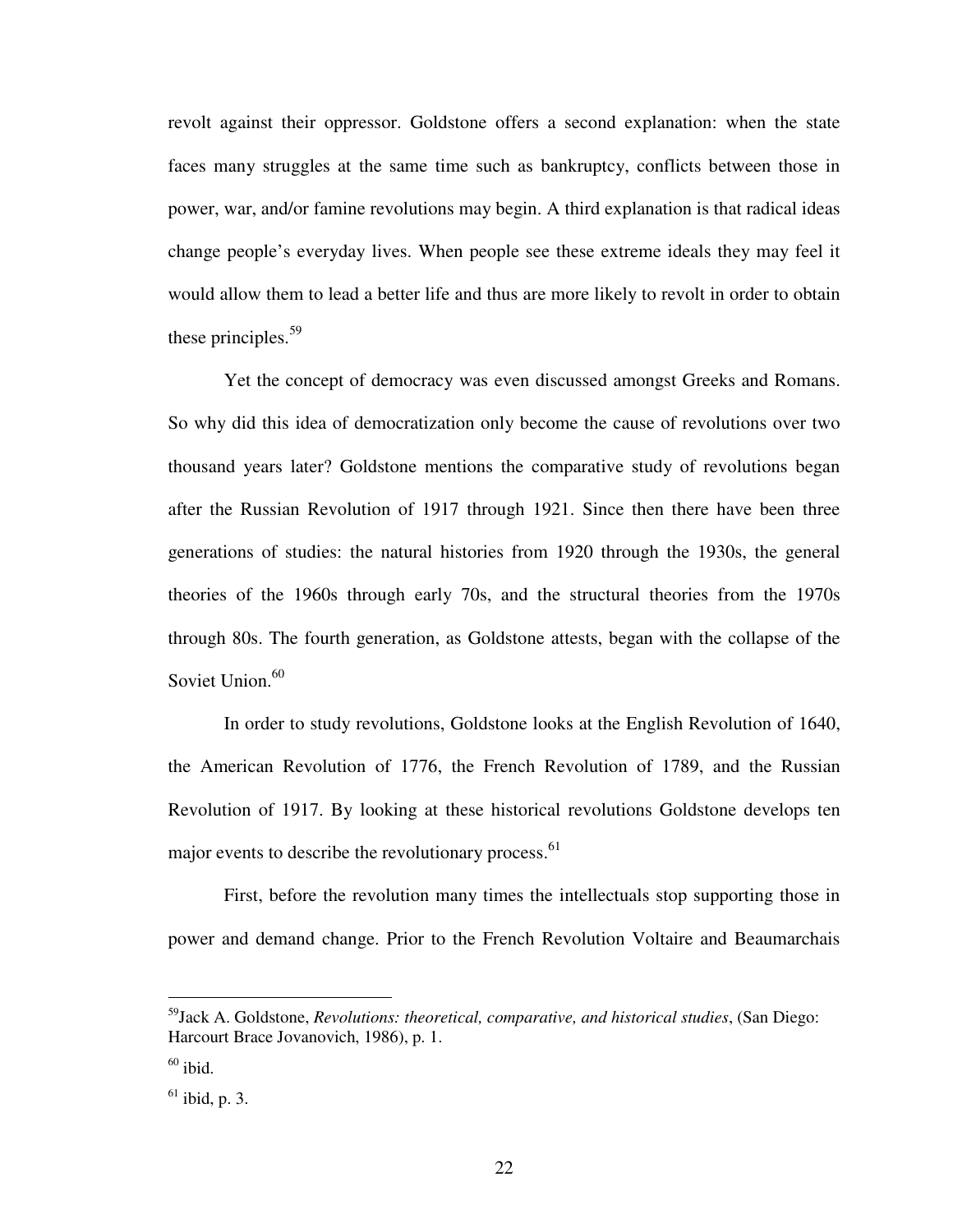wrote plays for the aristocrats and Russian nobles demanded local parliaments before the Russian Revolution.<sup>62</sup>

Second, before the old regime falls the state typically tries to make reforms in order to stop criticism from being spread. Their belief is that they can accommodate the opposition groups without giving them any real power. These types of reforms typically lead to further opposition against the regime. This occurred in France with the reform of Louis XVI, the Stolypin reform in Russia, and the Boxer reforms in China.

Third, the regime's inability to deal with a political, economic or military crisis starts the fall of the regime.<sup>63</sup>

Fourth, after the revolution has brought down the old regime internal troubles start to erupt and cause additional problems. The euphoria of success wears off after time when the opposition tries to start forming a new regime. $64$ 

Fifth, moderate reformers are typically the first to gain control of the state. This can be seen in Iran when Bazargan, a moderate critic, took power after the Shah was forced out twenty years ago.<sup>65</sup>

Sixth, more radical reformers will begin to mobilize against the moderate reforms. In France the moderate Girondin assembly faced the radical Jacobin clubs and in America, the radical Sons of Liberty pushed the moderate critics of King George III into revolutionary war.<sup>66</sup>

- $<sup>64</sup>$  ibid.</sup>
- $65$  ibid.
- $66$  ibid.

 $62$  ibid.

 $63$  ibid.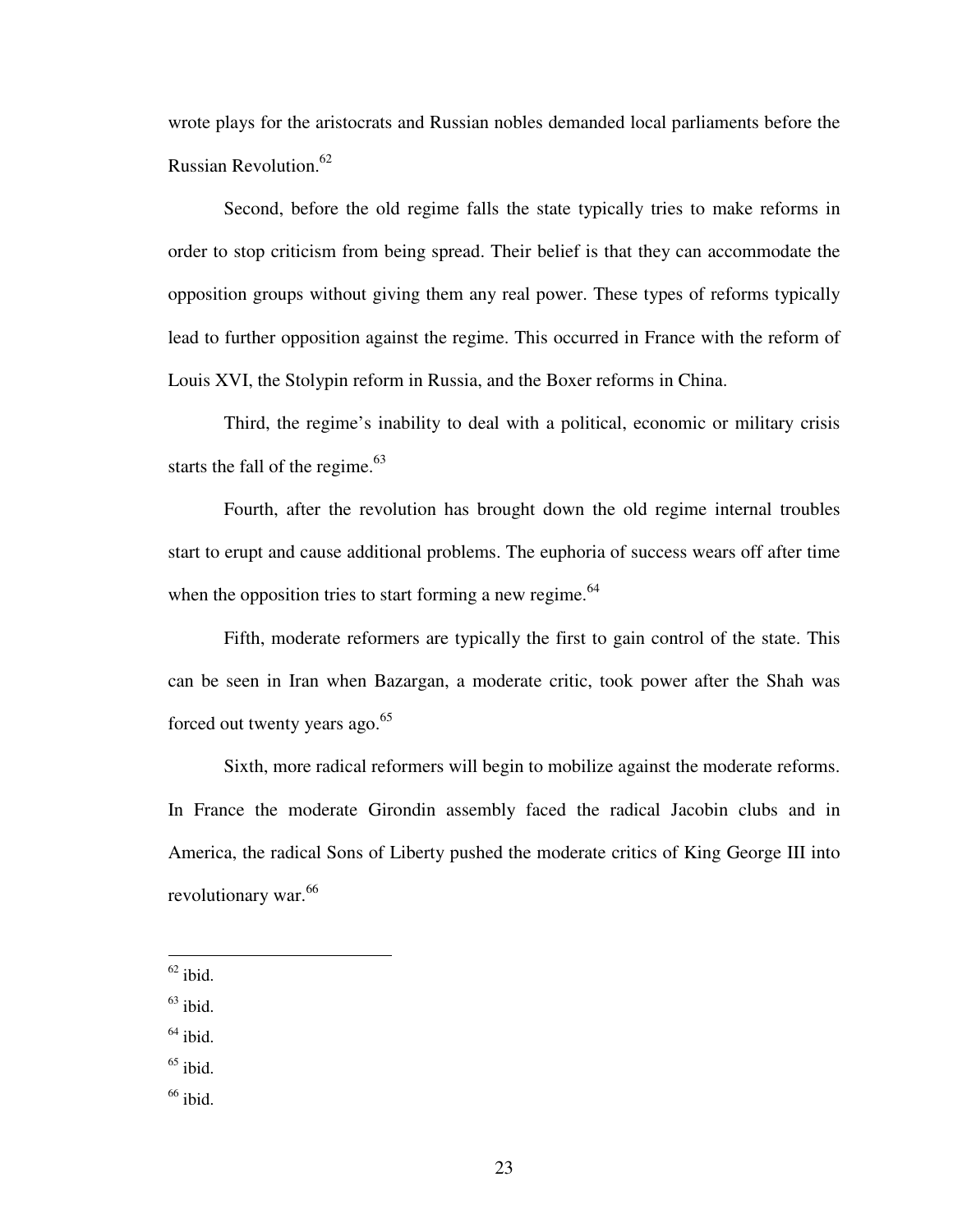Seventh, the important changes generally occur after the radicals have taken over the moderates. Goldstone argued that the changes do not occur when the old regime falls because the moderates taking over typically do not get rid of the problems that caused the old regime to fail in the first place. As a result they find themselves with the same economic, political, and military issues.<sup>67</sup>

Eighth, the radicals typically use a coercive ruling style and force an imposition of order upon the society to cease the disorder. An example of this is the guillotine days during the French Revolution as well as Stalin's gulag and Mao's cultural revolutions.<sup>68</sup>

Ninth, Goldstone believes the struggle between the moderates, radicals, and those in favor of the old regime permit the military leaders to become leaders. Goldstone's example for this includes Washington, Cromwell, Napoleon, Mao, and Ataturk.<sup>69</sup>

The tenth and final revolutionary phase is when progress starts being made and a new status quo is formed. The moderates will finally have defeated the radicals. This happened with the fall of Robespierre in France, Khrushchev's repudiation of Stalin in Russia, and the fall of Mao's allies, the gang of four in China.<sup>70</sup>

Goldstone does an excellent job of reviewing previous revolutions in order to find commonalities. However, even Goldstone's ten revolutionary phases failed to answer why revolutions arise in the first place. He also failed to take into account that nations have distinctive features and respond differently to events. What happens during one, or even four revolutions, does not necessarily mean it will happen for future revolutions

- $68$  ibid.
- $69$  ibid.
- $70$  ibid.

 $67$  ibid.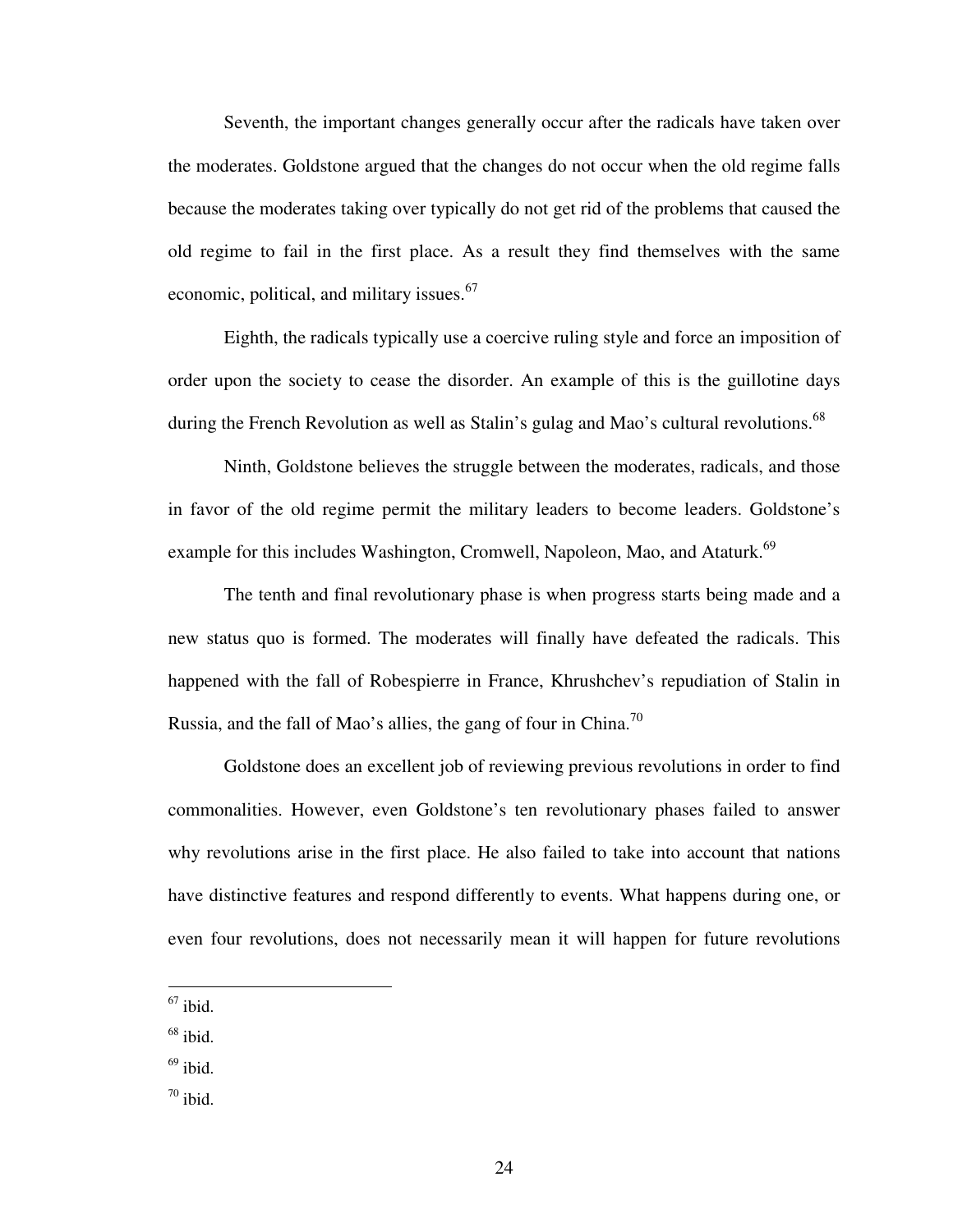especially given the globalization we face today.

Goldstone continues to mention the general theory approach to revolution. Within the general theories Goldstone discusses Davies psychological approach that "misery breeds revolt" and Gurr's refined approach of identifying the different kinds of misery that leads to political chaos. Davies and Gurr argue that people will accept great oppression if they expect it to occur in life. It is when these people begin to anticipate a better life that they will become frustrated and resent their oppressors. Thus they argue that it is change in society that will give people the desire for a better life without their government providing the means to attaining their wishes. This begins to destabilize the regime. <sup>71</sup>

Smelser and Johnson developed another general theory. They argued that academics should focus more on social institutions than on the dissatisfaction felt by the society. They claim that governments will stay stable as long as the society's economic, political, and the available upward movement of youth grows at the same pace.<sup>72</sup>

Samuel Huntington, who I have already discussed, combined Davies, Gurr, Smelser, and Johnson's approaches. Huntington believed that it was the modernization of societies that lead to an imbalance of the regime. As the educational and economic subsystems grow, so do people's desire to have a role in their political system. This becomes a problem when the political institution does not grow as fast as the other subsystems in order to accommodate people's desire for change. This in turn creates frustrated expectations, which lead to thoughts and sometimes actions of revolutions.<sup>73</sup>

 $^{71}$  ibid, p. 5.

 $72$  ibid.

 $73$  ibid.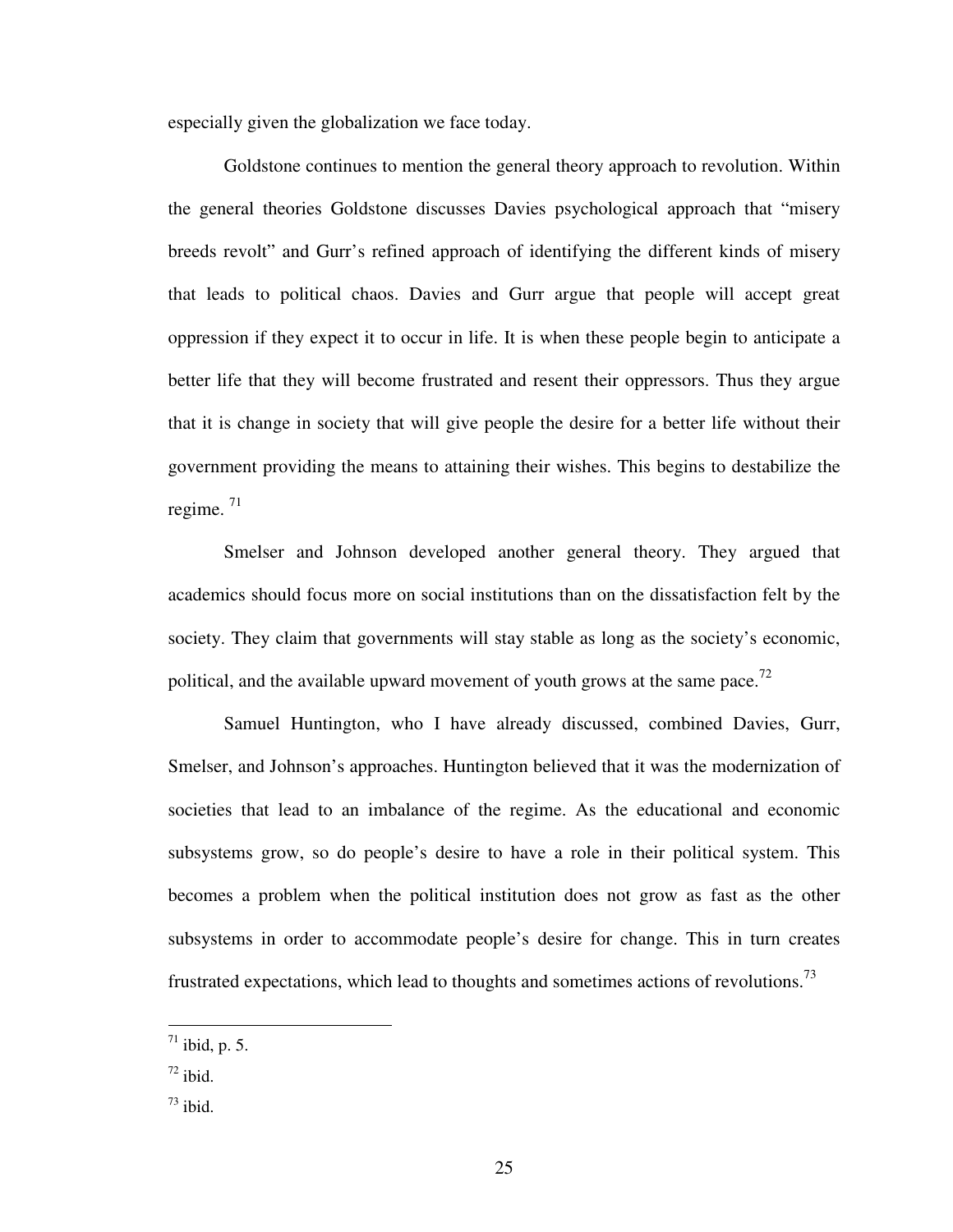Goldstone points to Tilly's argument that dissatisfaction alone doesn't result in revolutions as long as the dissatisfied stay unorganized and without means of organizing. Tilly holds that conflict and disgruntlement is normal in politics but that violence will occur when the oppressed have the necessary resources to take action. Thus, according to Tilly, while modernization will bring higher expectations and thus discontent, it will not necessarily lead to a revolution until the oppressed have the means to mobilize the masses and the resources to challenge the regime.  $74$ 

Each of these general theories had issues with explaining why the revolutions occurred in the first place. When academics realized that societies will not experience the same process of modernization or democratization was too easy, they began to step away from the general theories towards structural theories of revolution.<sup>75</sup>

Those who argue in favor of structural theories believe that regimes will differ in their structure and thus are susceptible to diverse forms of revolutions. Structural theorists maintain that revolutions initiate with a combination of a weak regime, foreign conflicts, issues with the elites of the society, and mass uprisings. Unlike general theorists, structural theorists reason that states are organizations made up of resources in their society and that some will not hold up as well as others in crises. States become open to a revolution or coup when the elites of a nation are in opposition with the state. However, it is only when there is widespread opposition throughout the nation that a full revolution may occur.<sup>76</sup>

While general and structural theorists provide a good amount of information

 $^{74}$  ibid.

 $^{75}$  ibid, p. 6.

 $^{76}$  ibid, p. 7.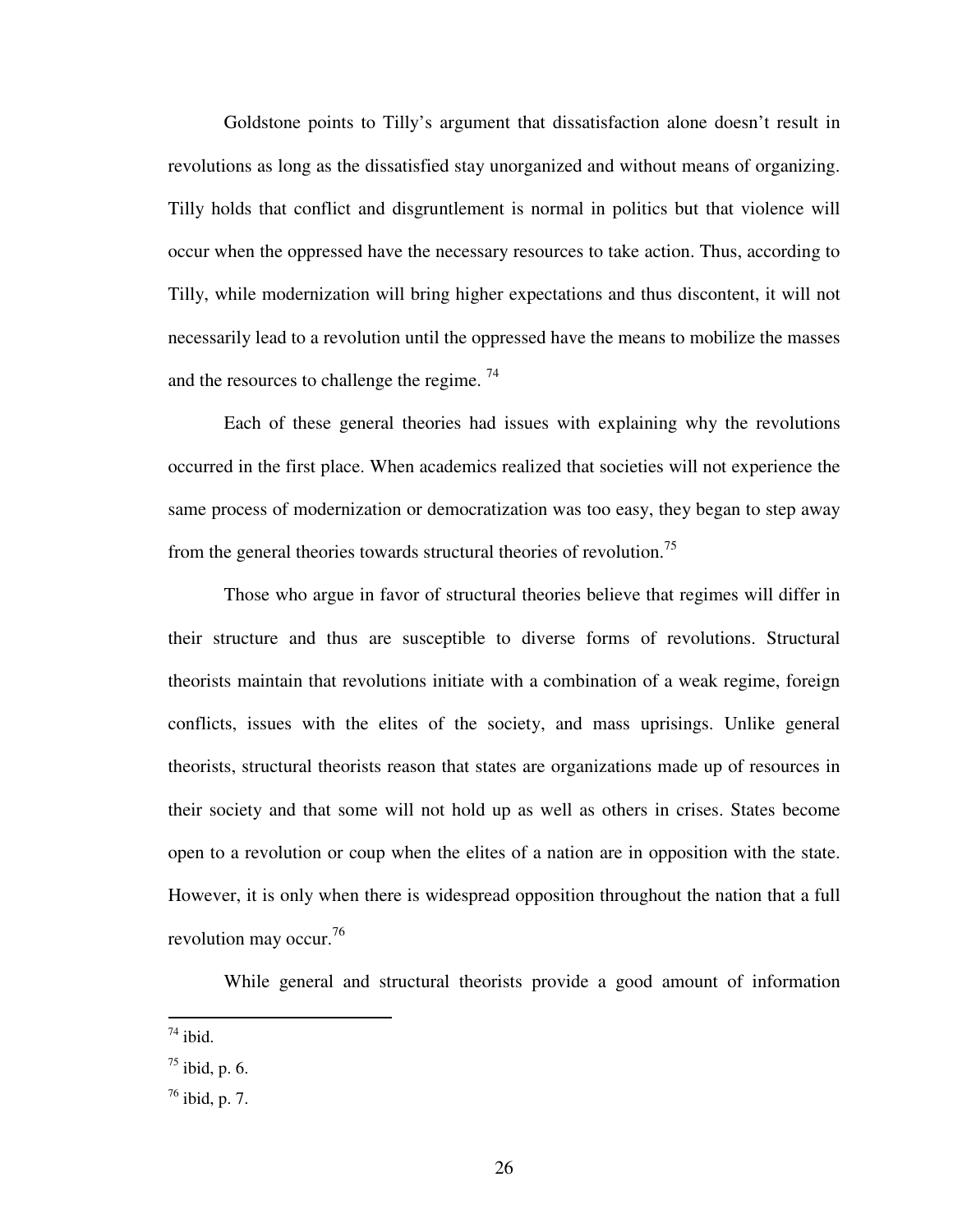about revolutions they fail to explain why revolutions occur in some countries and not others. Goldstone believes the first step towards explaining why revolutions occur is scrutinizing the revolutionary process.<sup>77</sup> This process will uncover why a revolution has specific characteristics.

There are many ways for a state to respond to the beginning stages of a revolution. They could react with change or additional oppression. The way the state responds as well as the societies opinion of the state's reaction greatly determines whether or not the societies growing revolution is suppressed. As Goldstone mentions, a major paradox of a revolution is that even with a state's attempts to avoid a revolution through reform or repression it typically makes things worse. When the state offers change more demands arise. When the state further represses its citizens they become more enraged and are more likely to act out.<sup>78</sup> Typically the end of an old regime does not end a revolution. It is merely the beginning of the effort to shape the revolutions outcome. It could take years for the revolutionary leaders to build a new and lasting institution.<sup>79</sup>

When there is an imbalance between the demands of a society and the government along with the government's ability to respond, the state's stability declines. When the state's stability declines the risk of revolutions is increased. $80$ 

Furthermore, Huntingdon argues that democratic regimes are more impervious against revolutions than authoritarian ones. He quotes Che Guevara, a major figure of the

 $^{77}$  ibid, p. 12.

 $^{78}$  ibid, p. 14.

 $^{79}$  ibid, p. 15.

 $80$  ibid, p. 18.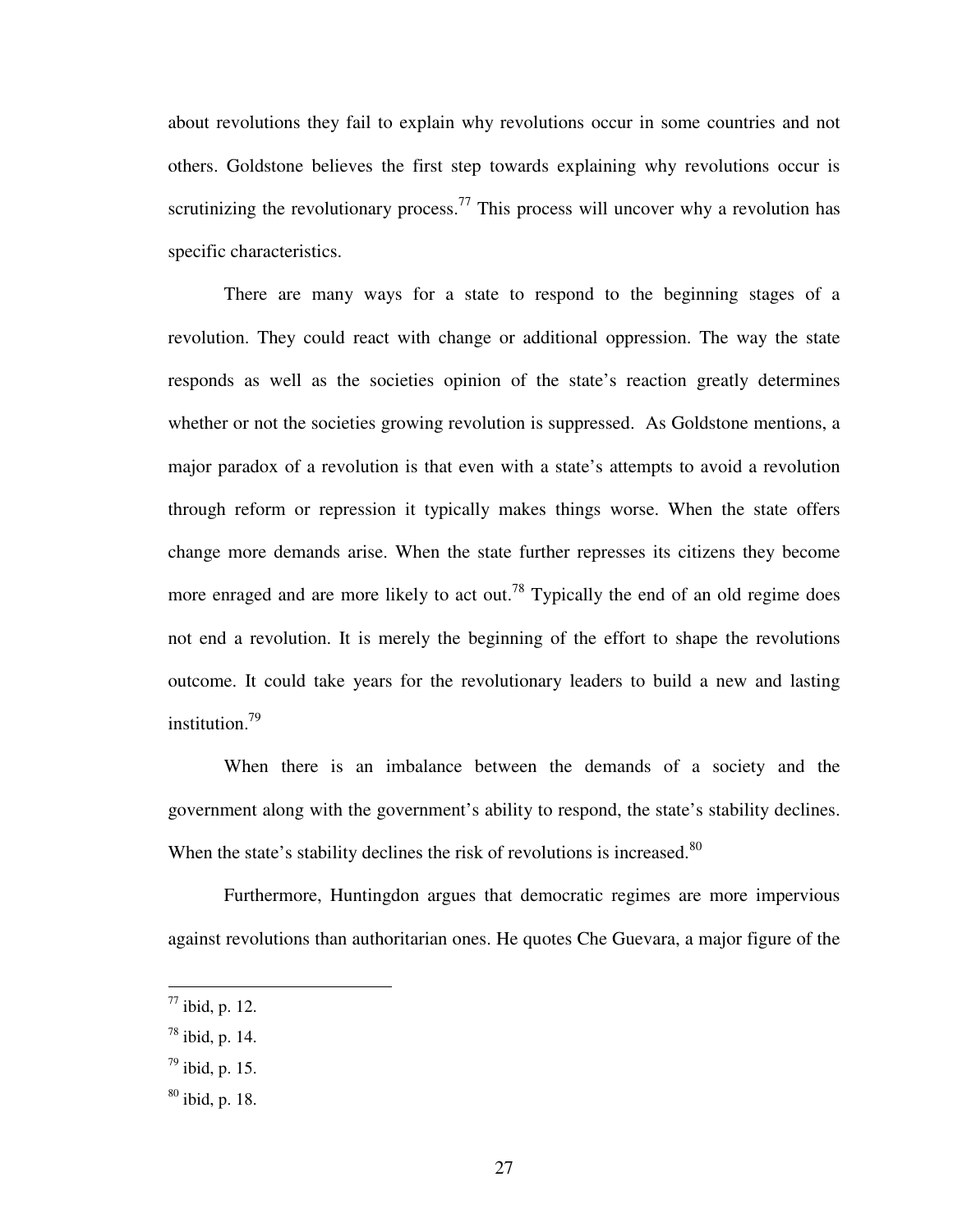Cuban Revolution, as saying, revolutions can't succeed against a government which "has come into power through some form of popular vote, fraudulent or not, and maintains at least an appearance of constitutional legality." However, from the early nineteenth century down to 1990 democracies did not, with only trivial or formal exceptions, fight other democracies." Therefore Huntington concludes as long as democracy continues to spread, eventually we will live in peace. $81$ 

A report Freedom House put out in 2005 concerning the nonviolent civic resistance in democratization contributes to Huntington's position. In this study they found that nonviolent civic resistance was a strong factor in 67 countries that had collapsed dictatorships since 1972. They stated that in these processes, "changes were catalyzed not through foreign invasion, and only rarely through armed revolt or voluntary elite-driven reforms, but overwhelmingly by democratic civil society organizations utilizing nonviolent action and other forms of civil resistance, such as strikes, boycotts, civil disobedience, and mass protests."<sup>82</sup>

The way foreign powers react to revolutions is also very important. The foreign nation has the option to either support, oppose, or ignore the revolution. Goldstone stresses that when a world is more supportive it increases the chance of open revolutions. He argues that this explains how when the U.S. in 1979 and the U.S.S.R. in 1989 were not enforcing the status quo a wave of revolutions dependant on foreign support occurred throughout Nicaragua, Iran, the Philippines, Afghanistan and Eastern Europe causing

<sup>81</sup> Samuel P. Huntington, *The Third Wave: Democratizaton in the Late Twentieth Century,* p. 29.

<sup>82</sup> *Study: Nonviolent Civic Resistance Key Factor in Building Durable Democracies*, May 24, 2005, http://www.freedomhouse.org/template.cfm?page=70&release=275.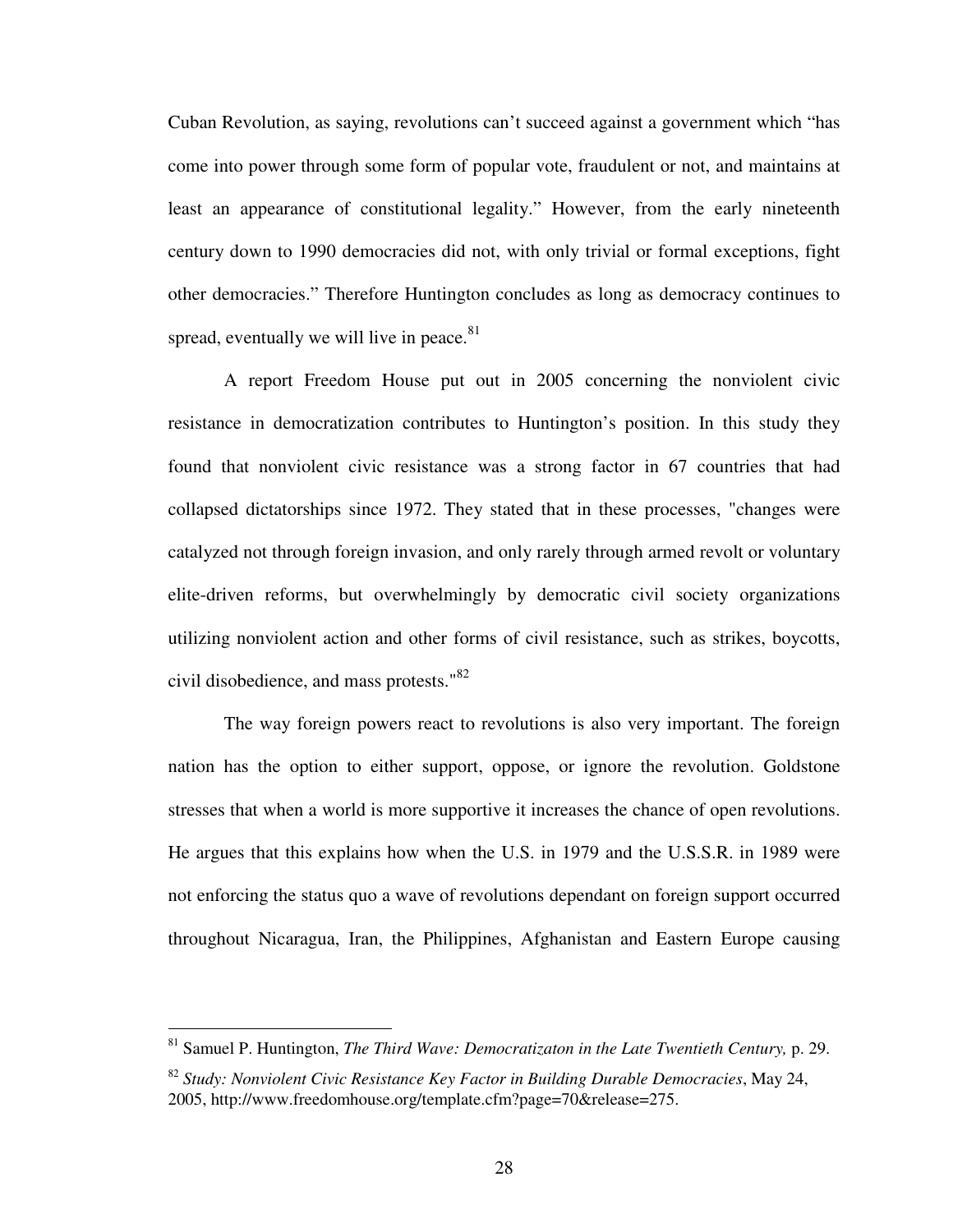these nations to depend on their own feeble resources.<sup>83</sup>

Thus, according to Goldstone, three aspects shape a revolution. First it is shaped by the state, elites, and popular grievances. Second it is shaped by ideologies, coalitions, and conflicts that arise during the revolution. Finally, it is shaped by the disagreements between different leaders.<sup>84</sup>

All of these authors have contributed towards defining democracy and what causes a nation to democratize. However, the majority of them assume that the democratization process for one nation will be quite similar to the democratization process of another despite the historical or geographic location of the nation. This is not the case. Hyland does succeed in explaining that there is not a single meaning of democracy nor is there a single path to democratization.<sup>85</sup> Because of this we need to think of the process towards democratization and the countries involved as more or less democratic. This is important to remember in my following chapters as democratization is not an ending result, but rather a process all democratic regimes must participate in.

-

<sup>83</sup> Jack Goldstone, *Revolutions: theoretical, comparative, and historical studies,* p. 18.

 $84$  ibid, p. 16.

<sup>85</sup> James Hyland, *Democratic theory: the philosophical foundations,* p. 45.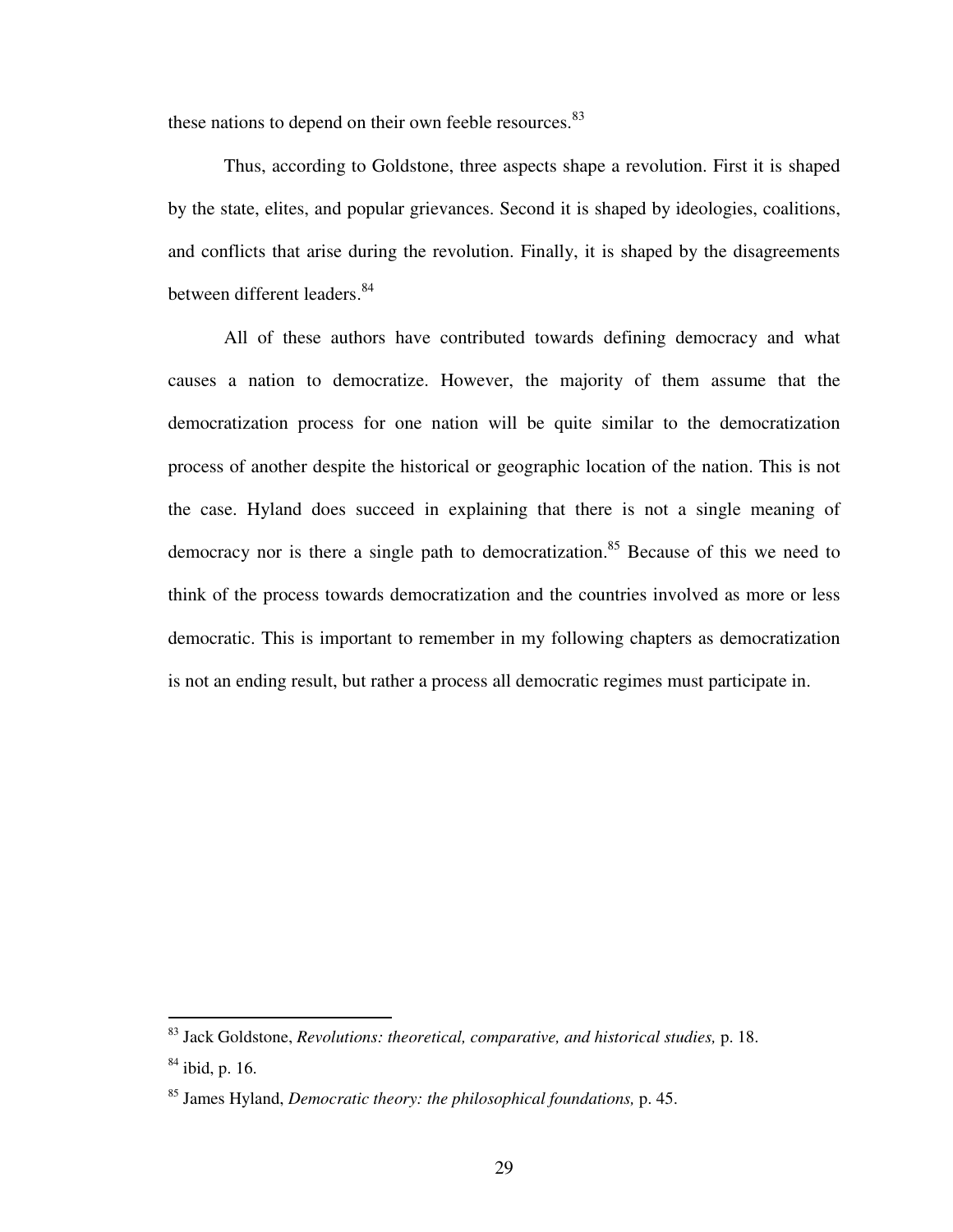#### **Defining and Understanding New Technologies**

Social media is not the first technology associated with freedom. Previous inventions such as the printing press, telegraph, radio, telephone and computer all led towards the invention of social technologies. The radio began as a messaging service before it was used as a broadcast system. The telephone was created for business use only and people were even told not to chat 'frivolously.'<sup>86</sup> The Internet also was originally used as a business and research tool rather than for public usage. All of these inventions have the ability to free individuals, as well as to assist their oppressors.<sup>87</sup>

But social media did not start with social networking sites such as Facebook. Social media existed well before the Internet was even created. In the 1950s people began phone 'phreaking' by exploring telephone networks. These people, 'phone phreaks,' studied and explored the equipment and systems of the public telephone network in order to satisfy their desire for information. They built homemade devices that would produce the necessary tones to allow them to make free calls as well as gain access to the back end of the telephone network. Phone phreaking became especially popular in 1971 when Ron Rosenbaum wrote an article for Esquire Magazine called "Secrets of the Little Blue Box."<sup>88</sup>

Even the first blogs and podcasts can be said to have taken place over voice mail systems rather than on the Internet. Phone phreaks would hack into corporate voice mail systems called codelines and leave messages that other people could comment on. The

<sup>86</sup>Janet Abbate, "Government, Business, and the Making of the Internet," *The Business History Review* 75, no. 1, 2001, p. 147-176.

<sup>87</sup> Henry Jenkins, *Democracy and New Media*, p. 26.

<sup>88</sup> Ron Rosenbaum, "Secrets of the Little Blue Box," *Esquire Magazine*, October 1971.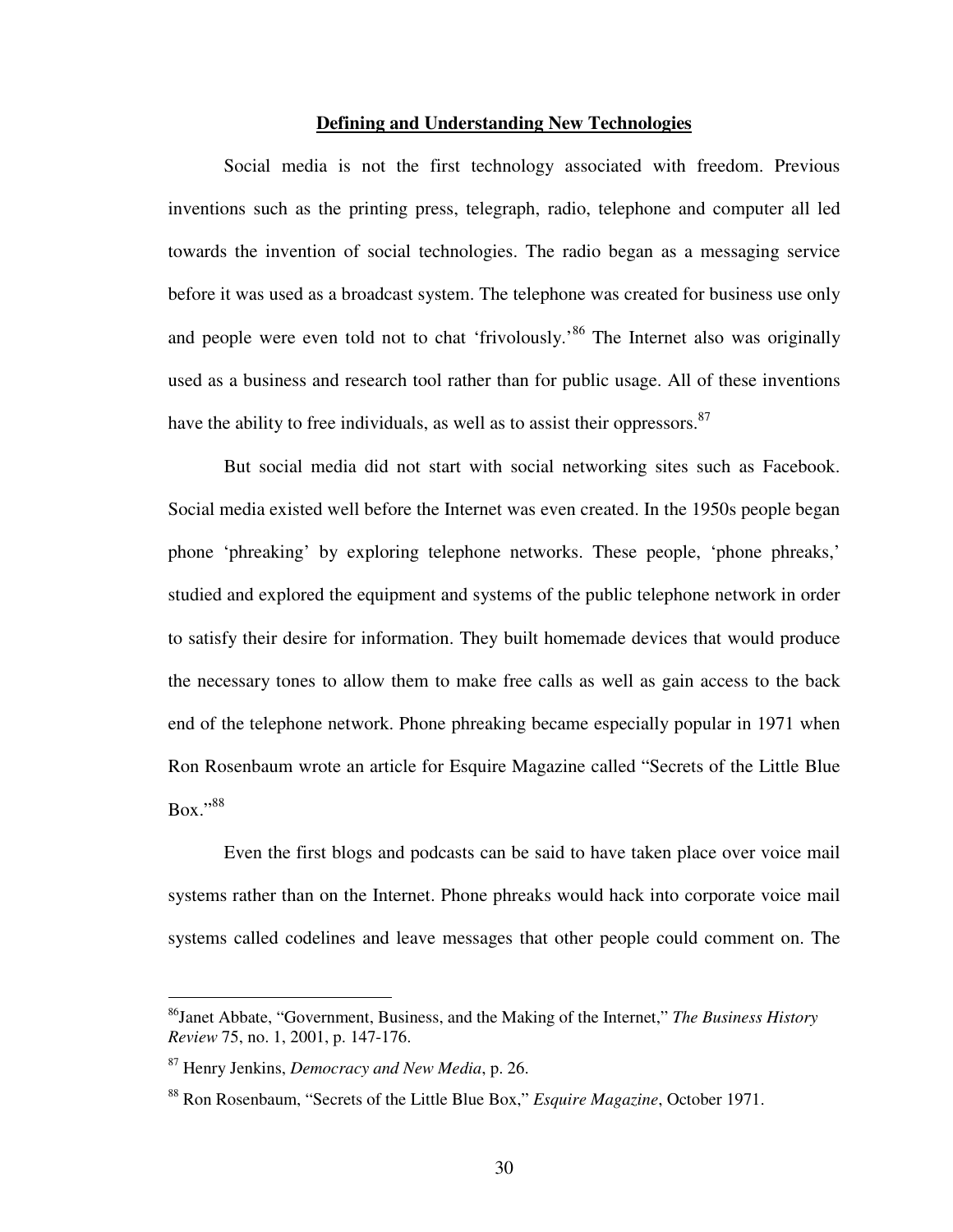phreak would then respond to these comments in his or her next update. They would continue this until they were caught and would then move on to the next mailbox. This continued through the 1990's until products such as mobile phones and Skype were readily available.<sup>89</sup>

Social media did take a giant step forward with the invention of the Internet. While static merely a decade ago, the Internet is now both interactive and personalized to allow users to share experiences online.<sup>90</sup> Barry Wellman argues that social networks are "profoundly transforming the nature of communities, sociality, and interpersonal relations".<sup>91</sup> Although cultures may have opposing cultural values, these networks enable them to share their values of communication and thus interact more easily. $92$ 

The Internet, as the FNC passed in a resolution on October 24, 1995, refers to the "global information system that (i) is logically linked together by a globally unique address space based on the Internet Protocol (IP) or its subsequent extensions/follow-ons; (ii) is able to support communications using the Transmission Control Protocol/Internet Protocol (TCP/IP) suite or its subsequent extensions/follow-ons, and/or other IPcompatible protocols; and (iii) provides, uses or makes accessible, either publicly or

<sup>89</sup> Cameron Chapman, "The History and Evolution of Social Media," *Web Design Blog*, http://www.webdesignerdepot.com/2009/10/the-history-and-evolution-of-social-media.

<sup>90</sup> Michael Richter, "Facebook's Response to DoC," *Facebook,* Palo Alto, CA, January 28, 2011.

 $91$  Jeffrey Juris, "The New Digital Media and Activist Networking within Anti-Corporate Globalization Movements," *American Academy of Political and Social Science* 597, 2005, 189- 208, http://www.jstor.org/stable/25046069.

<sup>92</sup> Manuel Castells, *Communication Power*, (Oxford : Oxford University Press, 2009), p. 38.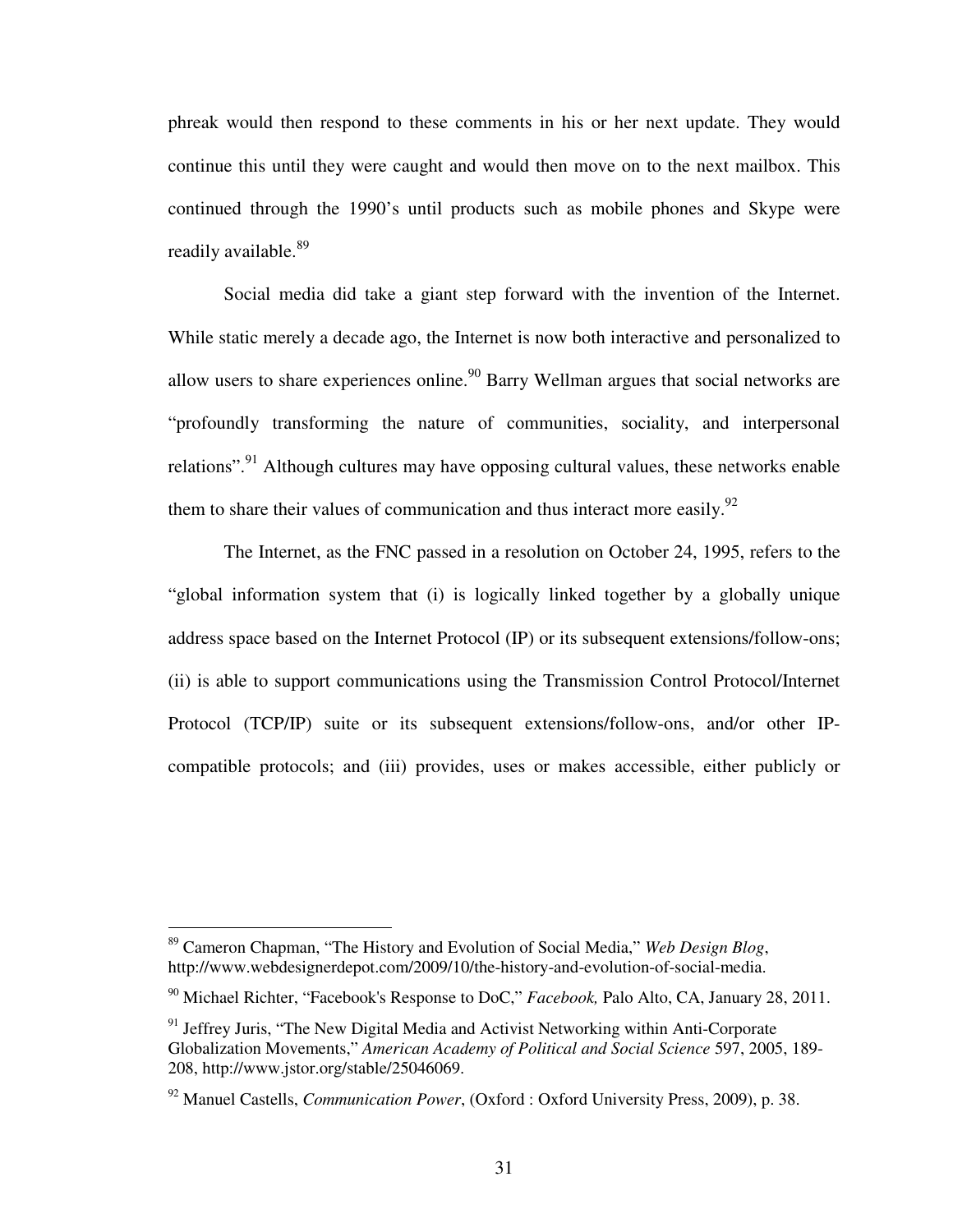privately, high level services layered on the communications and related infrastructure described herein."<sup>93</sup>

The first concept of the Internet can be found in the memos, "Galactic Network", written by J.C.R. Licklider in August 1962 at MIT. $94$  His idea concerned a set of computers that would be connected globally where anyone could access data.

Before Licklider's vision could become a reality there were several steps that needed to be overcome. One key step was when Leonard Kleinrock published a paper on packet switching theory at MIT in July 1961.<sup>95</sup> Packet switching would allow for a faster response time as well as a better utilization of bandwidth. It would divide the messages into packets with the routing decisions made based on each individual packet. With this paper the early research and development of the Internet had begun.

A second key step towards computer networking was to find a way for computers to be able to talk. Lawrence Roberts and Thomas Merrill were able to overcome this challenge when they connected the TX-2 computer in Massachusetts at MIT to the Q-32 computer in Santa Monica, California in 1965 using a low speed dial-up circuit switched telephone line and acoustic couplers. While the telephone line worked fine for data, it was not sufficient bandwidth and it was expensive. <sup>96</sup> This incompetent connection confirmed Kleinrock's belief of the need for packet switching.<sup>97</sup> Work on packet

<sup>93</sup> Barry Leiner, Vinton Cerf, David Clark, Robert Kahn, Leonard Kleinrock, Daniel Lynch, Jon Postel, Lawrence Roberts, and Stephen Wolff, "A Brief History of the Internet*," Internet Society (ISOC)*, http://www.isoc.org/internet/history/brief.shtml.

 $94$  ibid.

 $^{95}$ ibid.

<sup>&</sup>lt;sup>96</sup> "Computer History Museum - Exhibits - Internet History."

 $97$  Barry Leiner, et al. "A Brief History of the Internet."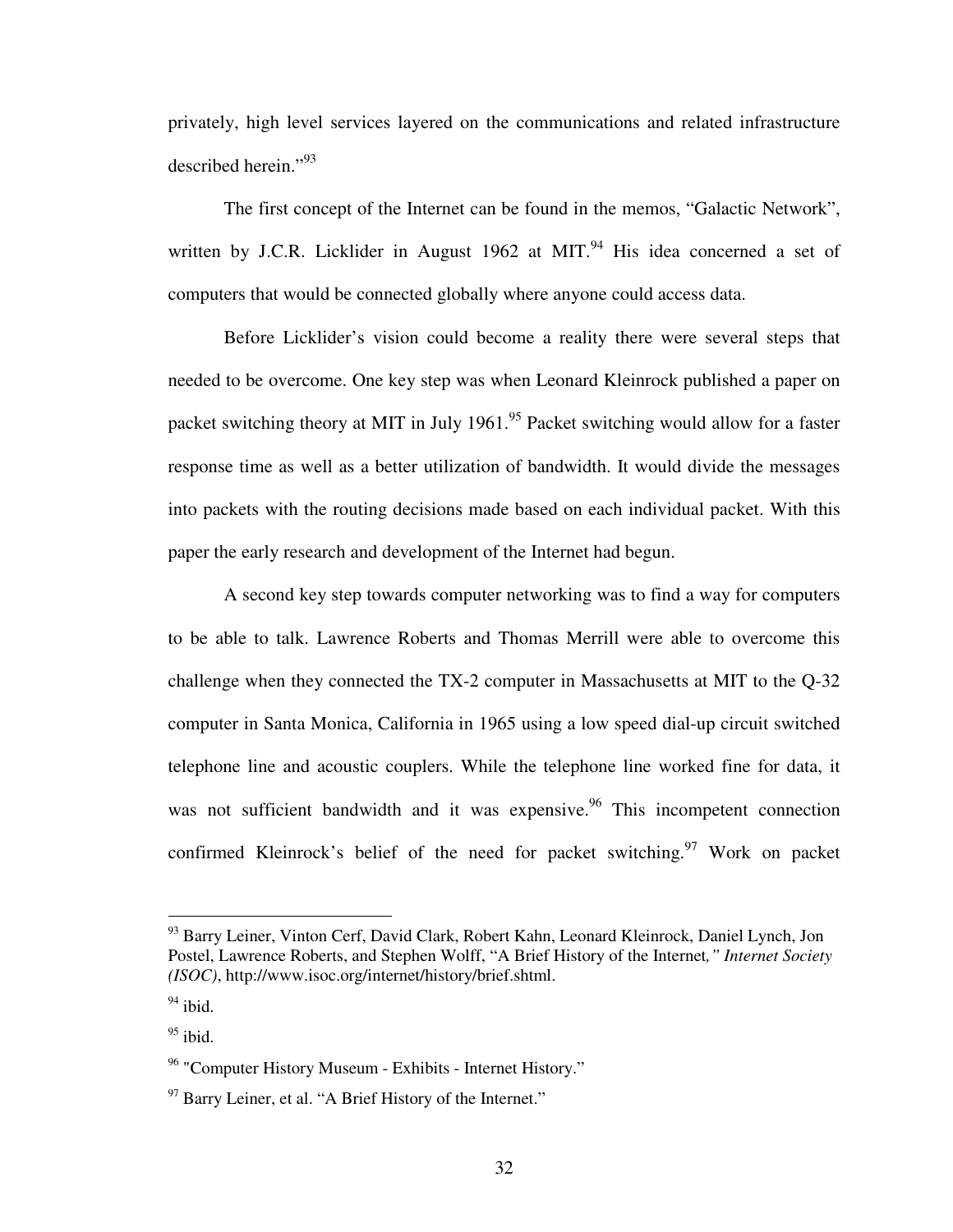switching networks was occurring simultaneously at the National Physical Laboratory and MIT.<sup>98</sup> Packet switching was used to break up data into small pieces and then send these pieces individually over a network. This would increase efficiency.<sup>99</sup> Merely a year later Roberts left MIT to plan for ARPANET, the predecessor of the Internet.

Governmental agencies such as the National Aeronautics and Space Administration (NASA), the Bureau of Standards, and the Advanced Research Projects Agency (ARPA) in the Development of Defense funded the majority of work done in the beginning towards the creation of the Internet.<sup>100</sup> Work on ARPANET began in 1969 by ARPA to enable computers to share resources among researches across the country.

Kleinrock's Network Measurement Center at UCLA was chosen to be the first connection on ARPANET. In September 1969 the Bolt Beranek and Newman (BBN) group at UCLA installed the first Interface Message Processor (IMP) as the first host computer connection. The team working on the first site, the Network Working Group, worked on developing a protocol. <sup>101</sup>The second connection was located at the Stanford Research Institute. The final two connections were created in the end of 1969 at UC Santa Barbara and the University of Utah. $102$  These four connections were the initial creation of ARPANET. Within the next few years other computers were quickly added to ARPANET.

<sup>98</sup> "Computer History Museum - Exhibits - Internet History," *Computer History Museum*, http://www.computerhistory.org/internet\_history.

 $99$  Janet Abbate, "Government, Business, and the Making of the Internet."  $100$  ibid.

<sup>&</sup>lt;sup>101</sup> "Computer History Museum - Exhibits - Internet History."

<sup>&</sup>lt;sup>102</sup> Barry Leiner, et al. "A Brief History of the Internet."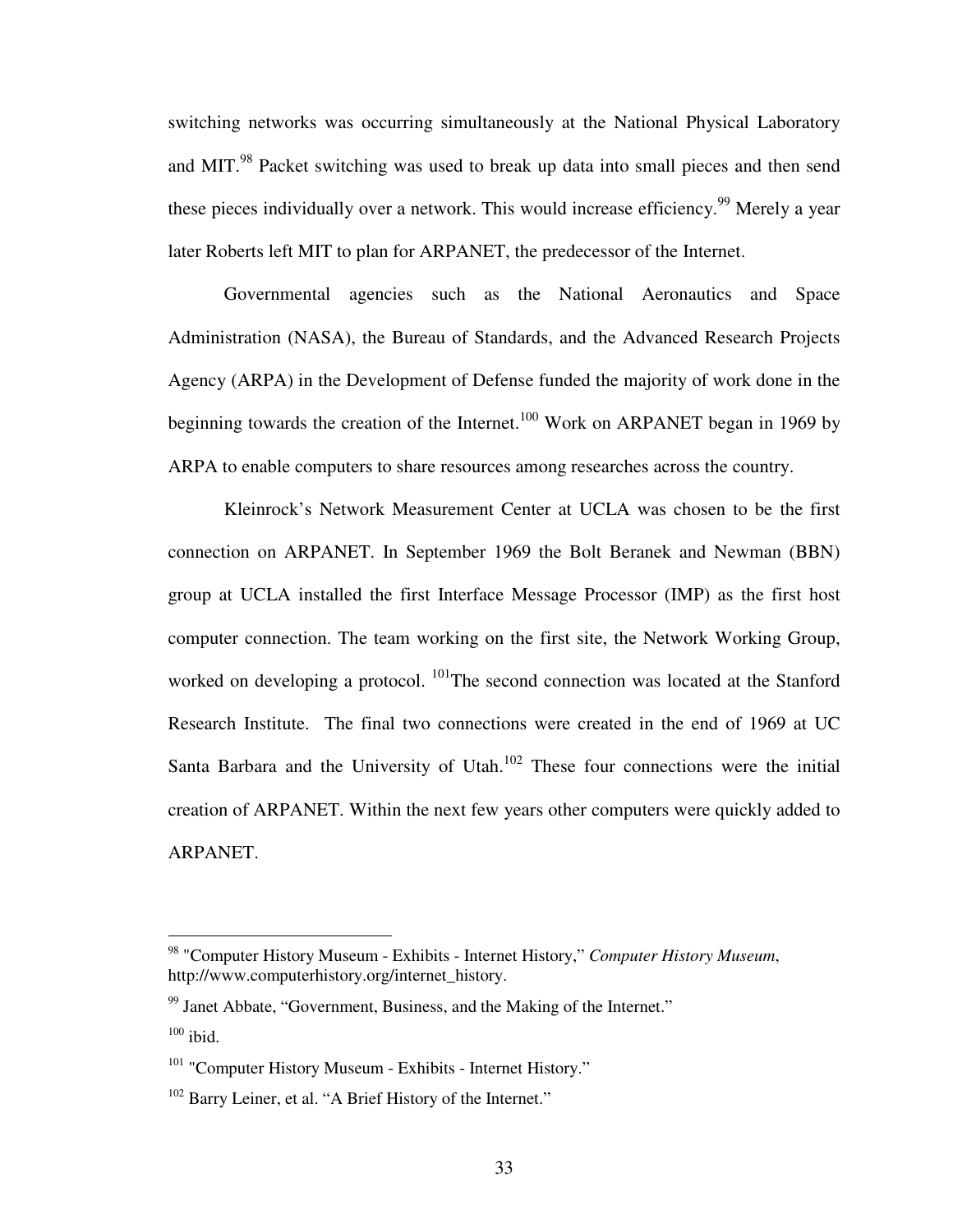On October 29, 1969 the first host-to-host connection was made.<sup>103</sup> As Kleinrock said in an interview, "We set up a telephone connection between us and the guys at SRI. We typed the L and we asked on the phone, 'Do you see the L?' 'Yes, we see the L,' came the response. We typed the O, and we asked 'Do you see the O.' 'Yes, we see the O.' Then we typed the G, and the system crashed... $"^{104}$ 

Ray Tomlison at BBN created the first electronic mail application in March 1972 in order to send and read software over ARPANET. He developed the user@host convention. What was interesting was that Tomlison chose the @ sign arbitrarily even though the character was used by several other systems various commands. These "header wars" were not settled until the 1980's when the @ sign became the global standard.<sup>105</sup> Roberts furthers the creation of this application by adding the ability to file, forward, selectively read, and respond to messages.<sup>106</sup>

Since ARPANET was connecting several incompatible computers for various purposes, a set of standard protocols was needed. An open-architecture network was essential for unifying different network interfaces, providers, and locations. Robert Kahn created the idea of an open-architecture network in 1972. Since the Host-to-Host protocol, the Network Control Protocol, could not address other networks, Kahn, along with Vint Cerf from Stanford, began to develop a new version of the protocol, the Transmission Control Protocol/Internet Protocol (TCP/IP) to work with an open-

<sup>&</sup>lt;sup>103</sup> "Computer History Museum - Exhibits - Internet History."

<sup>104</sup> Laurence Shafe, *Building intranet applications: a manager's guide to intranet computing*, (Boston: Intelligent Environments, 1996).

 $105$  "Computer History Museum - Exhibits - Internet History,"

<sup>&</sup>lt;sup>106</sup> Barry Leiner, et al. "A Brief History of the Internet."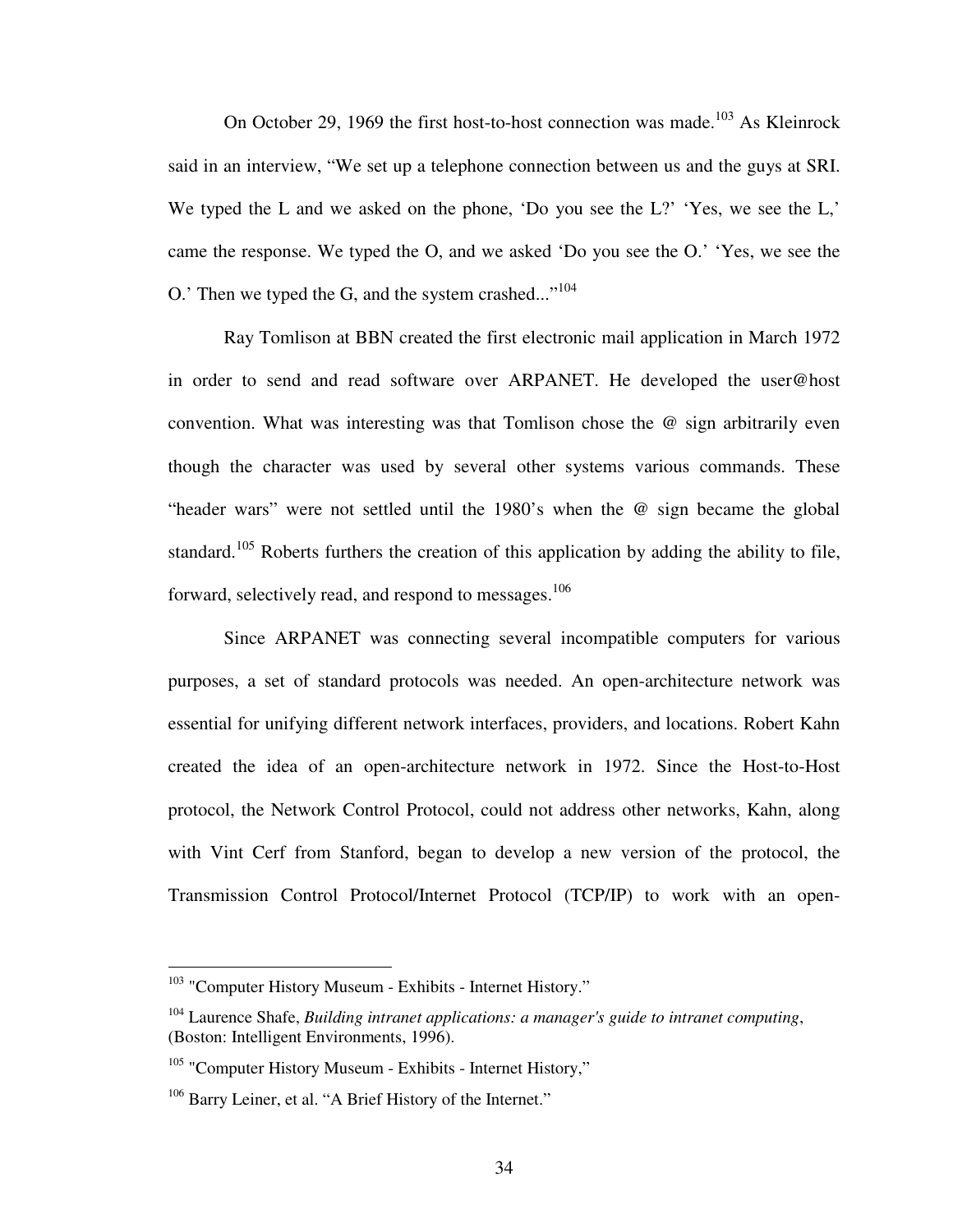architecture network.<sup>107</sup> The Specification of Internet Transmission Control Program, the document that described the functions of the TCP/IP, contained the first use of the term Internet. This term was used as shorthand for the adjective internetworking.<sup>108</sup> At the same time Xerox PARC was working on a wire-based system for Local Area Networks (LANs), which would become known as Ethernet.<sup>109</sup>

Several changes were needed with the growth of the Internet. With the increase of computers and connections it was important to assign names to hosts so that people would not need to remember a numeric address. When independently managed networks grew it was no longer possible to have a single list of hosts. Because of this Paul Mockapetris and Jon Postel of USC/ISI and Craig Partridge of BBN created the Domain Name System (DNS) and the user@host.domain address system in 1983.<sup>110</sup> Another necessary change was creating a hierarchical model of routers with an Interior and Exterior Gateway Protocol tying different regions together.<sup>111</sup>

Tom Truscott and Jim Ellis, Duke University students, created Usenet, an Internet discussion system. This system allowed the distribution of online forums for those using a UNIX operating system. Users could submit messages to the Usenet group and have it be available to all other users of the group in order to have a discussion.<sup>112</sup> These Usenet systems were a precursor to social media that allowed people to post articles to different

 $107$  ibid.

<sup>&</sup>lt;sup>108</sup> Vinton Cerf, Yogen Dalal, and Carl Sunshine, "Specification of Internet Transmission Control Program," *Network Working Group,* December 1974, p. 70.

 $109$  "Computer History Museum - Exhibits - Internet History,"

 $110$  "ibid.

<sup>&</sup>lt;sup>111</sup> Barry Leiner, et al. "A Brief History of the Internet."

<sup>&</sup>lt;sup>112</sup> Janet Abbate, "Government, Business, and the Making of the Internet."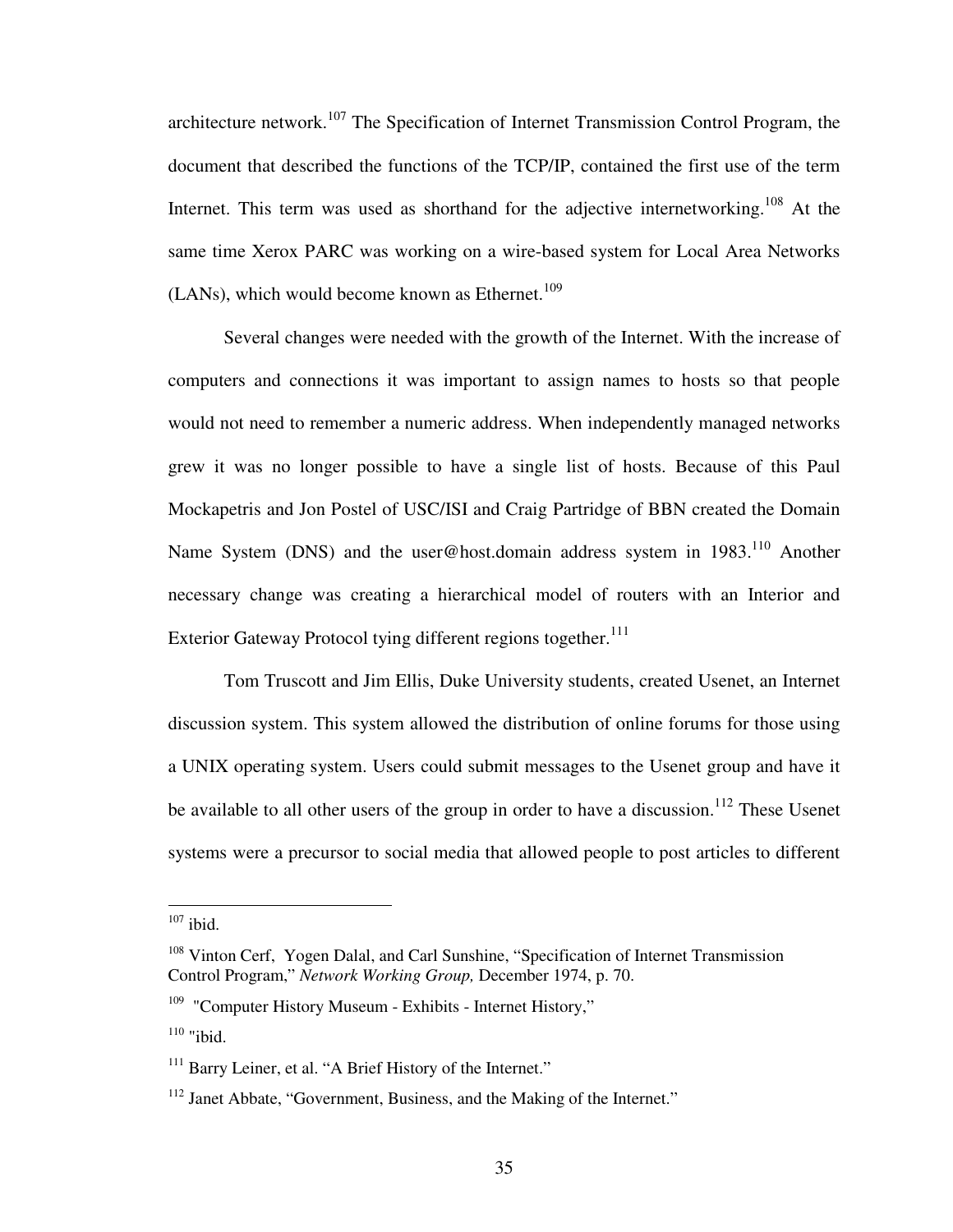newsgroups. These Usenet systems contained many of the same features that Google and Yahoo! Groups use today. They are also responsible for the creation of newsreaders and RSS feeds. $113$ 

In the late 70's Bulletin Board Systems (BBS) started appearing online. Originally opened to the public by Ward Christensen, these systems were typically hosted on a personal computer and only one user could access them at a time through the host computer's telephone modem. These sites are credited as being the first form of website that allowed people to interact. People would have social discussions, play online games, or contribute to the files available for download. It is also important to note that the majority of content found on BBSs were illegal such as viruses, directions for hacking, The Anarchist's Cookbook, and other adult material.<sup>114</sup>

The early 80's brought about commercial online systems. CompuServe, America Online, and Prodigy were developed in order to allow personal computers to access data. They were not originally created to offer Internet access. Users would have to dial up using a modem and software to the provider's computer center in order to shop online, email other users, and enter chat rooms.<sup>115</sup>

When ARPANET was created it was a single network. In the decade from 1973 through 1983 it became a system with multiple networks. Many branches of the United States government got involved in the research and development of the Internet, the successor of ARPANET including the National Aeronautics and Space Agency (NASA), the National Science Foundation (NSF), and the Department of Energy (DOE). In fact

<sup>&</sup>lt;sup>113</sup> Cameron Chapman

 $114$  ibid.

<sup>&</sup>lt;sup>115</sup> Janet Abbate, "Government, Business, and the Making of the Internet."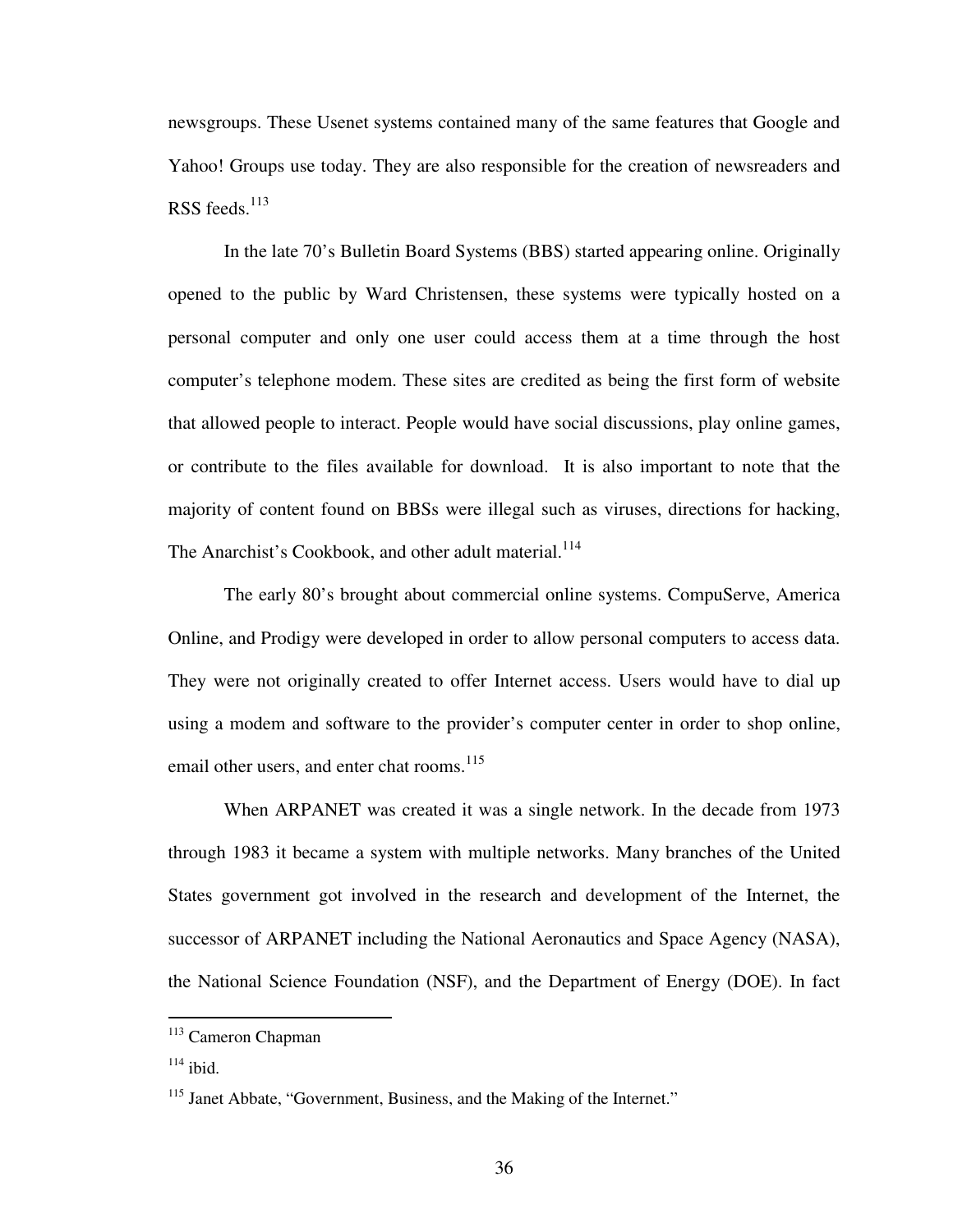there were several different networks being created. MFNET was created by the U.S. Department of Energy for researchers of Magnetic Fusion Energy, High Energy Physicists created HEPNet, SPAN was created for NASA physicists, and CSNET was created for academics of the computer science community. These networks were created with a specific community in mind, academics. By 1985, ARPANET was able to connect several communities of researchers.<sup>116</sup> Thus began the merging of networks and the creation of the Internet.

In 1985 the U.S. National Science Foundation Net declared their desire to serve all of the higher education community rather than just a specific concentration. The NSF suggested that its networks look to commercial customers in order to expand their facilities and lower subscription costs.

By 1985 there were 2,000 hosts on the Internet with the networks growing to nearly 30,000 by 1987. Two years later, Tim Barners-Lee brought up the issue of the rotating people and organizations assigned to projects. He proposed a hypertext system to work on different operating systems and run across the Internet.<sup>117</sup> The term Internet began to be used as the name of the network while NSFNET was linked with ARPANET in the late 1980s. Thanks to NSFNET, ARPANET was formally shut down in 1990 after becoming obsolete. It had 300,000 hosts by the end of its long run.<sup>118</sup> A year after ARPANET was shut down, NSF created a plan to have the Internet taken over by a

<sup>&</sup>lt;sup>116</sup> Barry Leiner, et al. "A Brief History of the Internet."

<sup>&</sup>lt;sup>117</sup> "Computer History Museum - Exhibits - Internet History,"

 $118$  ibid.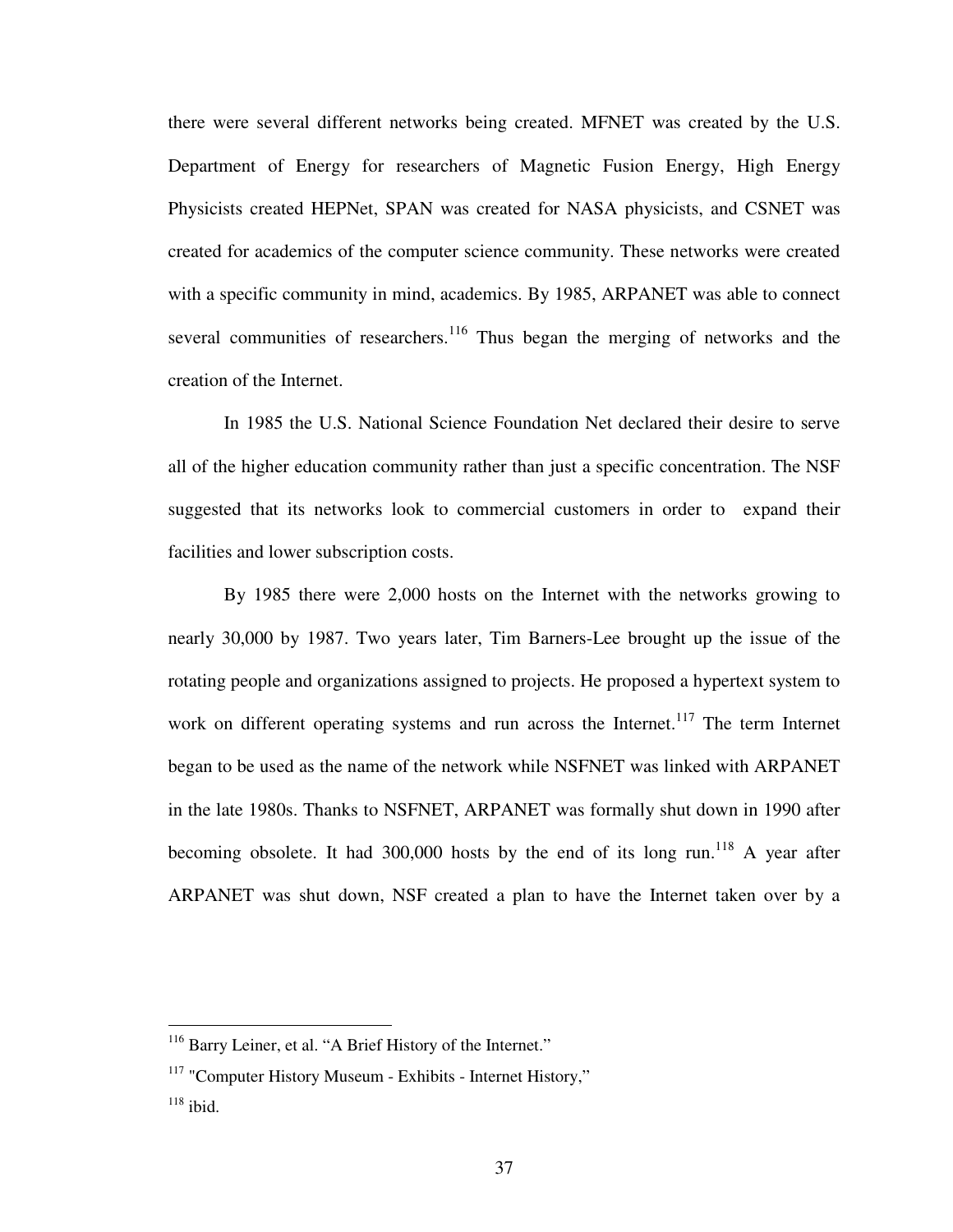commercial service provider. It wasn't until 1995, though, that U.S. government ownership of the Internet finally ended.<sup>119</sup>

In 1988 Internet Relay Chat (IRC) was created. It was the first instant messaging client and was used to share files, links, and communicate with others. It was UNIXbased and because of this the general population did not have access.<sup>120</sup>

An important change to the Internet took place when Time Berners-Lee created World Wide Web in 1990 at CERN. CERN is a European physics lab near Geneva, Switzerland. It is said that Berners-Lee was disappointed with the lack of graphics on the Internet given its text-only format. He also wanted to be able to link sites from around the world. It became publicly available on August  $6<sup>th</sup>$ , 1991. Berners-Lee kept the World Wide Web as freeware, and by 1992 servers were set up at other physics research centers in the United States to support it. A year later Marc Andressen at NCSA developed a web browser called Mosaic to add color to Web pages. In 1994 Andressen began work on a new commercial browser, Netscape, while Microsoft worked on Internet Explorer.

David Bohnett and John Rezner founded one of the first social networking sites, Geocites, in 1994. The idea behind Geocites was that each user would create their own website that would be categorized by one of six neighborhoods. The neighborhoods included Colosseum, Hollywood, RodeoDrive, SunsetStrip, WallStreet, and West Hollywood. In January 1990 Yahoo! purchased Geocites for \$3.57 billion in stock.<sup>121</sup>

<sup>&</sup>lt;sup>119</sup> Janet Abbate, "Government, Business, and the Making of the Internet."

<sup>&</sup>lt;sup>120</sup> Cameron Chapman, "The History and Evolution of Social Media."

<sup>121</sup> "Yahoo! buys GeoCities - Jan. 28, 1999," *CNN Money*, http://money.cnn.com/1999/01/28/technology/yahoo\_a.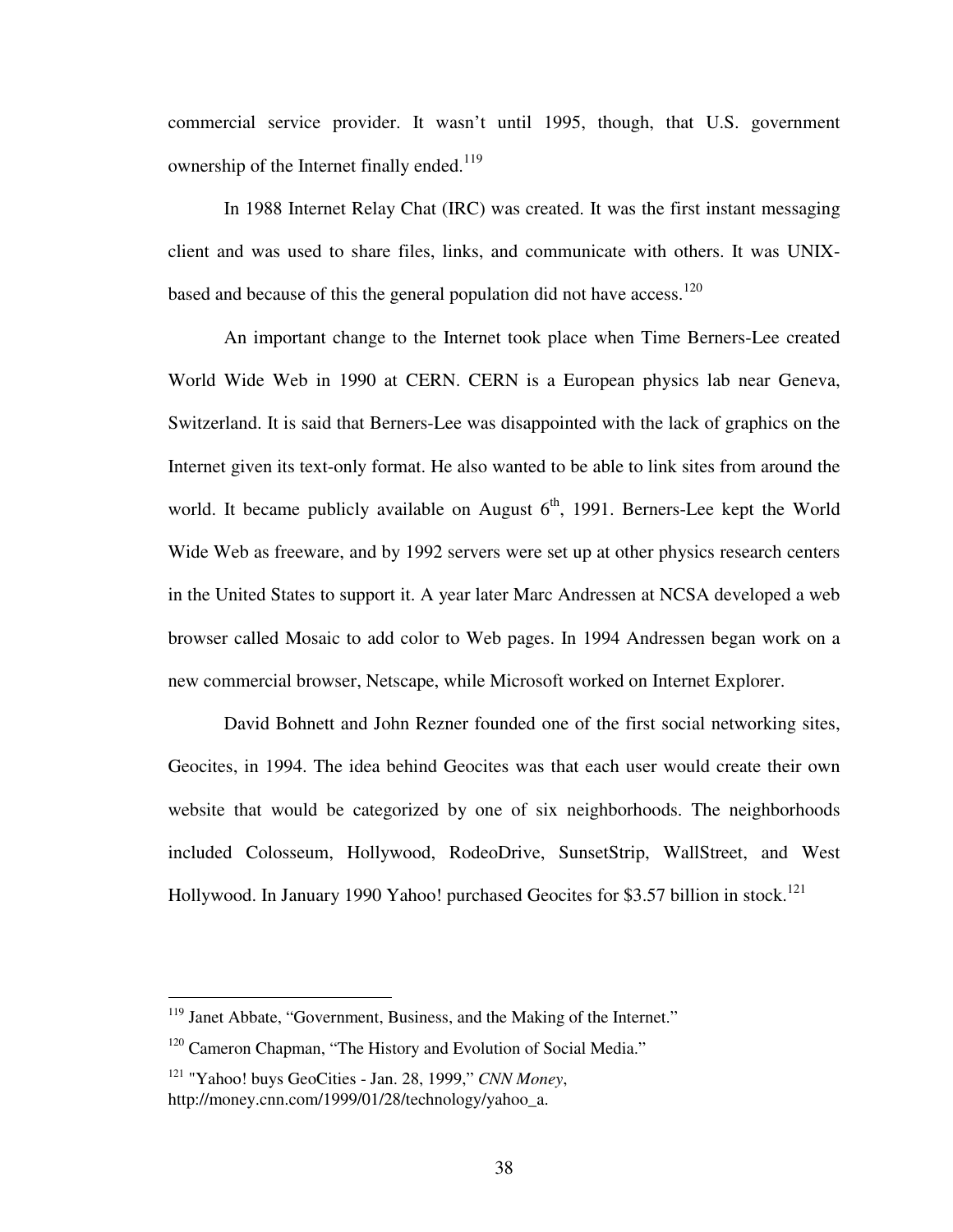In 1997 AOL Instant Messenger (AIM) was made available to the general public, making instant messaging incredibly popular. It had been available to AOL employees since 1995 and to AOL subscribers since early 1996. AIM was the first real time instant messenger service. The early uses of AIM included peer-to-peer instant messaging, chat rooms, and file sharing. Later versions brought games to be played between users, away messages, cell phone integration, and Facebook support.<sup>122</sup>

Later that year Andrew Weinreich launched SixDegrees.com as a social networking site. Six Degrees was the first modern social networking website. This site allowed users to create profiles, list their friends that were users on the site as well as friends offline, and send messages to each other.<sup>123</sup> A profile is a person's unique page where they can enter information such as their age, location, interests, contact information, and possible a photo of themselves. Also the term friends may not be an interpersonal relationship formed offline; it could be a random person the user has never and will never meet in person. SixDegrees.com shares the same social-circles network model as many of the popular social networking sites we use today. At the height of its popularity, it had close to a million members.<sup>124</sup> This site was purchased in 2000 for 125

<sup>122</sup> Jim Hu, "What will AOL do with ICQ? - CNET News," *CNET Technology News*, http://news.cnet.com/2100-1033-212056.html.

<sup>123</sup> Christopher Nickson, "The History of Social Networking," *Digital Trends*, http://www.digitaltrends.com/features/the-history-of-social-networking.

<sup>&</sup>lt;sup>124</sup> Cameron Chapman, "The History and Evolution of Social Media."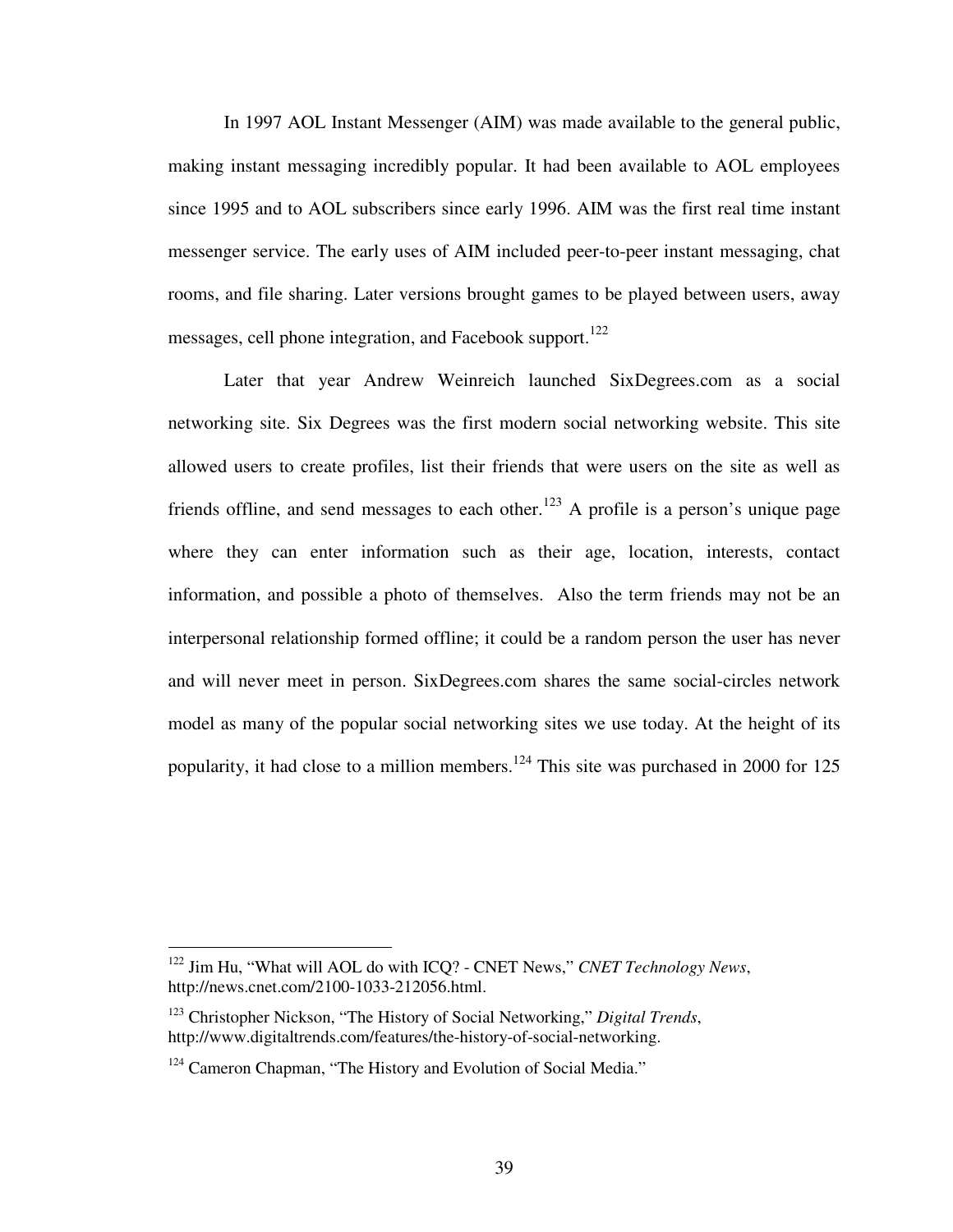million, and closed in  $2001$ .<sup>125</sup> The founder of SixDegrees believed that the site was simply ahead of its time, and perhaps he was correct.  $126$ 

The next social media site to take off was Friendster in 2002. It had a user base of over 90 million registered users at its peak with the majority coming from Asia. The goal of Friendster was to create a safe place for people to meet new people including their friends-of-friends in order to expand their social circles.<sup>127</sup> Unfortunately the servers used by Friendster were not able to sustain Friendster's growth and thus the site went down quite often. While Friendster's popularity was increasing in the Philippines, Singapore, and Indonesia, many of the users in the U.S. became frustrated with the site's technical difficulties and began using their email to connect with friends rather than Friendster.<sup>128</sup>

In 2003 the popular LinkedIn was founded as a professional social network. Users could upload their resume or post a profile and then interact with other users. LinkedIn operates on the idea that you should actually know the people you are interacting with on the site. Over time groups, forums, and job boards were created.<sup>129</sup> While most social networks up until this point focused on communicating with friends on the Internet or meeting new people to date, this site focused on expanding one's professional network in the same way people would pass out business cards or introduce acquaintances for specific business ventures.

<sup>&</sup>lt;sup>125</sup> Christopher Nickson, "The History of Social Networking."

<sup>&</sup>lt;sup>126</sup> D.M. Boyd, & N. B. Ellison, "Social network Sites: Definition, History, and Scholarship," *Journal of Computer-Mediated Communication*, 13(1), article 11, 2007, http://jcmc.indiana.edu/vol13/issue1/boyd.ellison.html

<sup>&</sup>lt;sup>127</sup> Cameron Chapman, "The History and Evolution of Social Media."

<sup>&</sup>lt;sup>128</sup> D.M. Boyd, & N. B. Ellison, "Social network Sites: Definition, History, and Scholarship."

<sup>&</sup>lt;sup>129</sup> Cameron Chapman, "The History and Evolution of Social Media."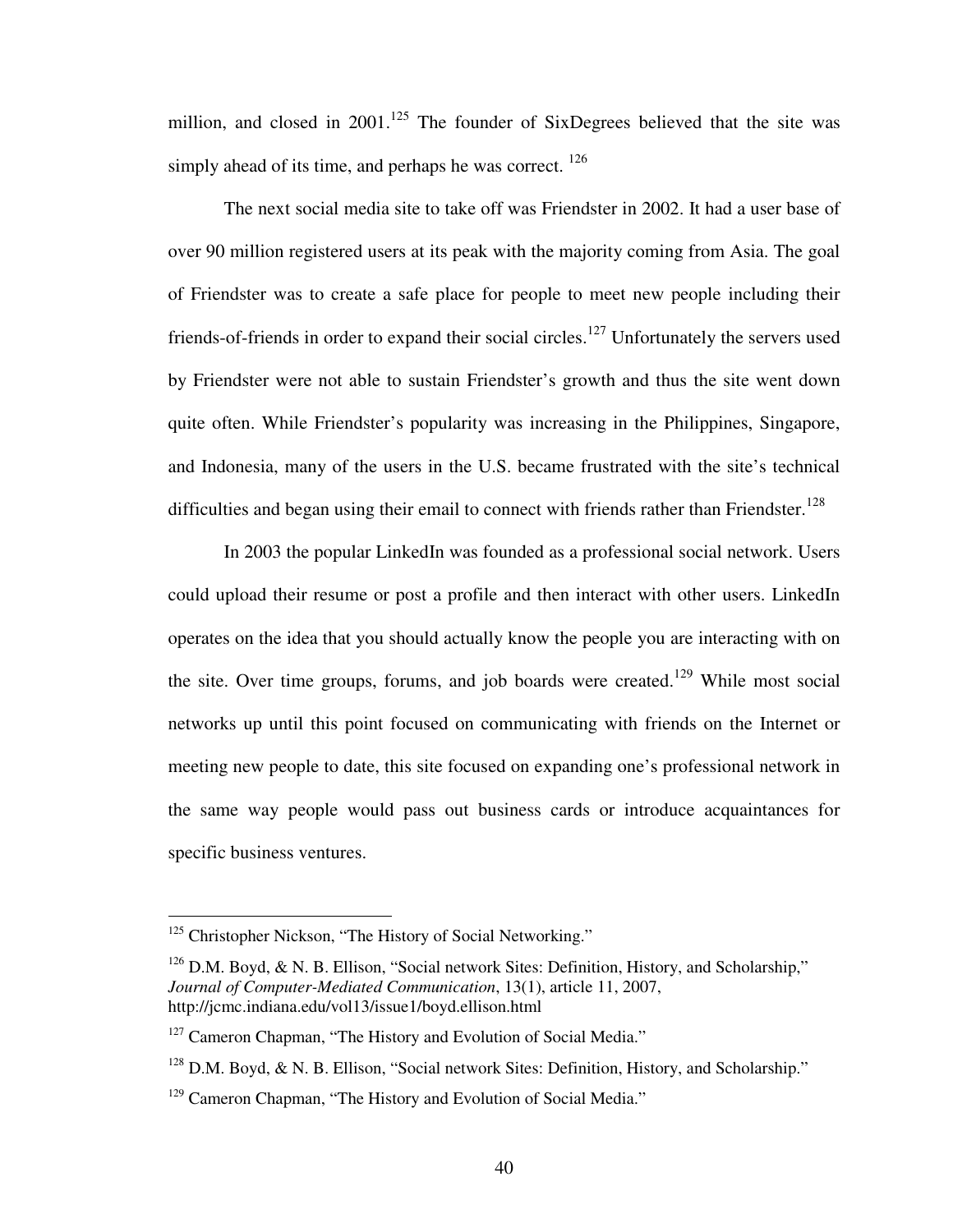MySpace launched in 2003 and was the most popular social network site in the world by 2006. It first began growing its user base by utilizing the estrangement felt by many of Friendster's users. MySpace was able to distinguish itself by allowing people to customize their profiles by allowing users to edit and add html code. People can also add music or videos to their profiles and post public comments on their friends' profile. Users can also send private messages or group messages.<sup>130</sup> MySpace also grew its popularity by allowing bands to create their own pages in order for fans and bands to interact. Bands could inform their fans of upcoming shows and users could access their bands' pages in order to listen to new music. News Corporation purchased MySpace in July 2005 for \$580 million before any of the many safety issues, including sexual interactions between adults and minors began to estrange users from the site.<sup>131</sup> While many users have fled MySpace, the site is still in operation and considered one of the top social networking sites. In fact, as of July 2011, Justin Timberlake, former member of the boy band 'N Sync and current actor, teamed up with Specific Media to purchase the social networking site for \$35 million, 94% less than News Corp had paid for it in 2005, to attempt to resuscitate it. $^{132}$ 

Launched in 2004 for college students, Facebook had more than 600 million users as of January  $2011$ <sup>133</sup>. It was originally created to connect students at Harvard College but quickly grew to other colleges as well before admitting high schools, businesses, and

 $130$  ibid.

 $131$  D.M. Boyd, & N. B. Ellison, "Social network Sites: Definition, History, and Scholarship."

<sup>132</sup> Ramy Inocencio, "MySpace and Friendster: Back from the dead?," *Business 360 - CNN.com Blogs*, http://business.blogs.cnn.com/2011/07/03/myspace-and-friendster-back-from-the-dead.

<sup>133</sup> Nicholas Carlson, "Goldman: Facebook has 600 million users," *MSNBC*, http://www.msnbc.msn.com/id/40929239/ns/technology and science-tech and gadgets.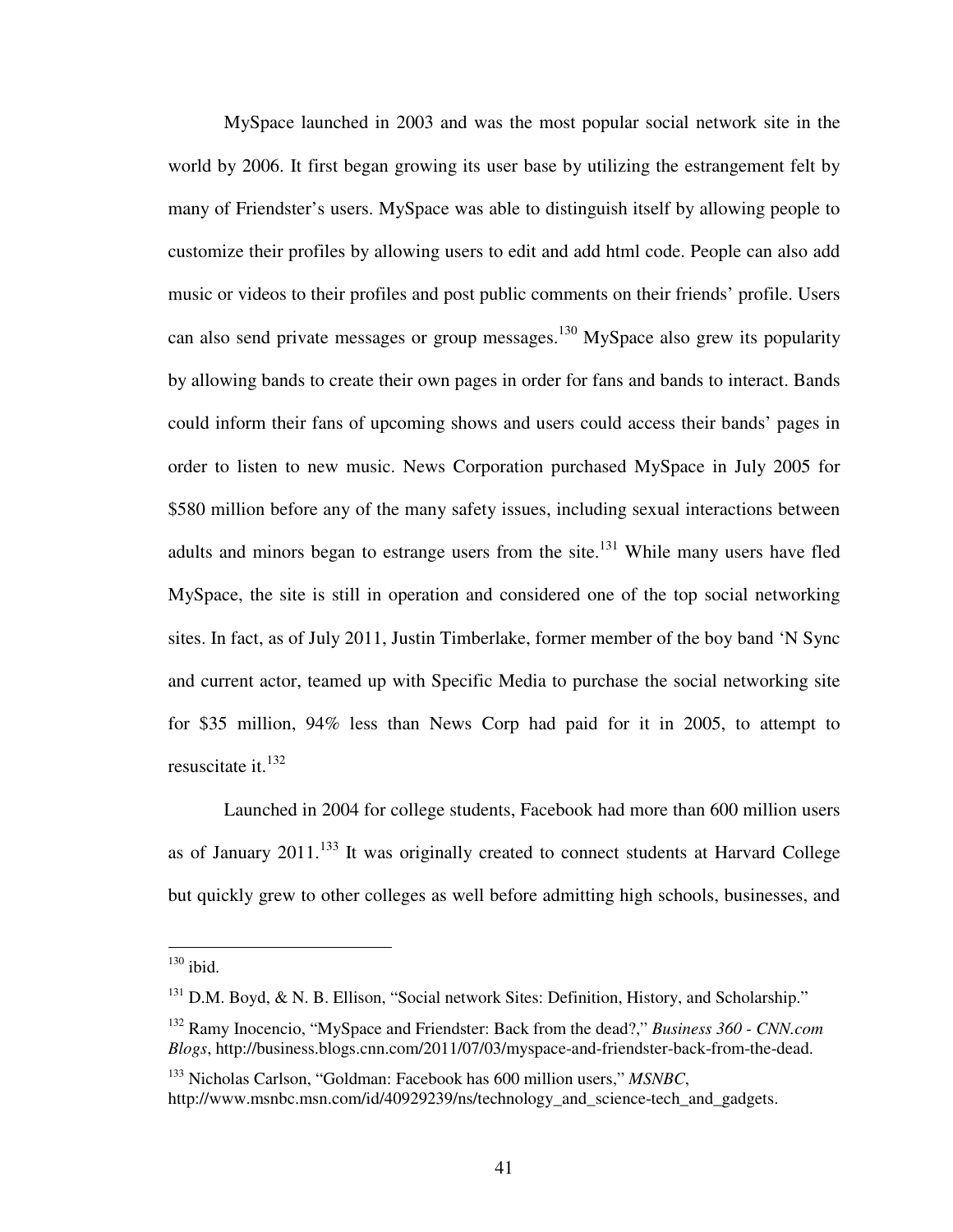then opening to the general public. Facebook exists and thrives because people desire to share information with others. Facebook grew to be the leading social networking site in 2008 when it started having more unique visitors per month than MySpace. The main difference between Facebook and MySpace is that Facebook does not allow for the same customization as MySpace.

Twitter is a more recent social networking website created in 2006 operating with the intent of being a microblog for users to send and read messages. These messages, called Tweets, are text-based messages up to 140 characters. Twitter has many celebrity followers including Ashton Kutcher, Oprah, Martha Stewart, MC Hammer, and Demi Moore.<sup>134</sup> The goal of Twitter is to connect people all over the globe. In order to do this freedom of expression is essential. As Twitter blogged, "Some Tweets may facilitate positive change in a repressed country, some make us laugh, some make us think, some downright anger a vast majority of users".<sup>135</sup>

Several media sharing social networking sites have also popped up in recent years. In 2003 Photobucket launched as the first major site to allow users to share their photographs online either to their friends and family or to the public. Flickr, owned by Yahoo!, is also a photo sharing site. As of June 2009, Flickr claims to have more than 3.6 million images stored on their site. YouTube launched in 2005 as the first major video hosting site. On YouTube people can upload videos up to 10 minutes in length. They can then share their videos on the site or embed them on other websites.<sup>136</sup>

 $134$  ibid.

<sup>135</sup> "Twitter Blog: The Tweets Must Flow," *Twitter Blog*, http://blog.twitter.com/2011/01/tweetsmust-flow.html.

<sup>&</sup>lt;sup>136</sup> Cameron Chapman, "The History and Evolution of Social Media."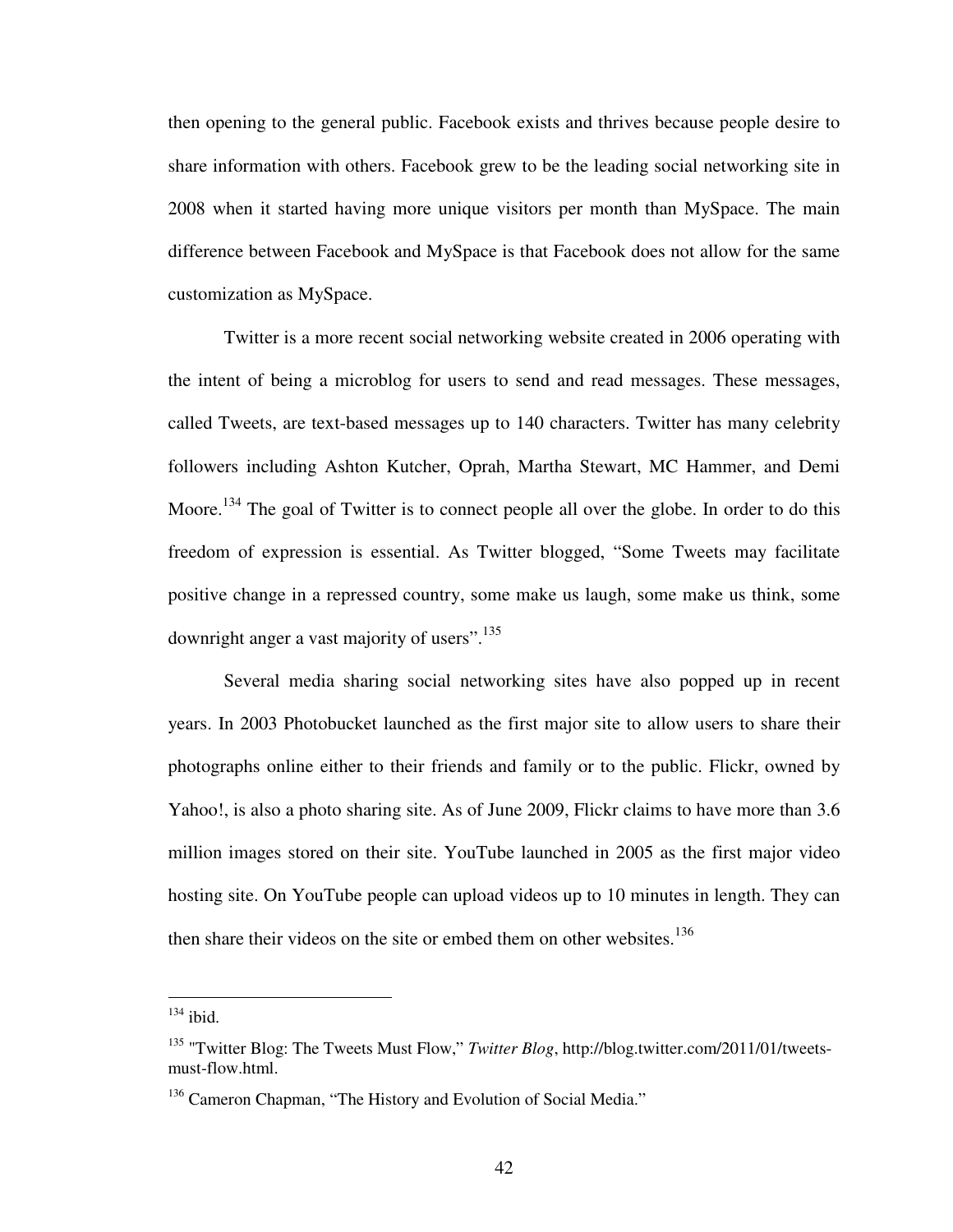Similar to media sharing sites, there is also a selection of sites that are dedicated to sharing news. One social news site, Delicious (Del.icio.us) allows people to bookmark sites and articles they find interesting and then share them with other people. Digg users, on the other hand, share links to anything online. Other users then vote on posted content to determine its popularity by either voting for it ("dig") or voting against it ("bury"). This site was created in 2004 before even YouTube launched.<sup>137</sup>

There are several other social media websites including the U.S.-made Wikipedia, the Chinese instant messaging service QQ, WikiLeaks whose servers are located in Sweden, the Spanish social network Tuenti, the Korean social network Naver, and Speak2Tweet, which is a voicemail transcription service for Twitter created by Google and Twitter during the Egyptian revolutions. Google's Orkut was unsuccessful in the U.S. but is insanely popular in Brazil. Mobile applications, networks, and devices have also been included in social media.

Mobile phones have also had a huge effect on social media and the democratization process through social media. In the beginning mobile phones had to stay within a specific area. There was no such thing as a continuity of service. It was not until 1970 when Amos Joel, Jr., a Bell Labs engineer, invented a system to allow these mobile phones to move between cell areas without interrupting conversations.<sup>138</sup> At the same time two-way mobile radios were being developed to be used in taxicabs, police vehicles, and ambulances. These mobile radios were not connected to the telephone network though. In Sweden, in 1960, the first mobile phone system, the Mobile

 $137$  ibid.

<sup>&</sup>lt;sup>138</sup> U.S. Patent 3663762: *Cellular Mobile Communication System* — Amos Edward Joel (Bell Labs), filed December 21, 1970, issued May 16, 1972.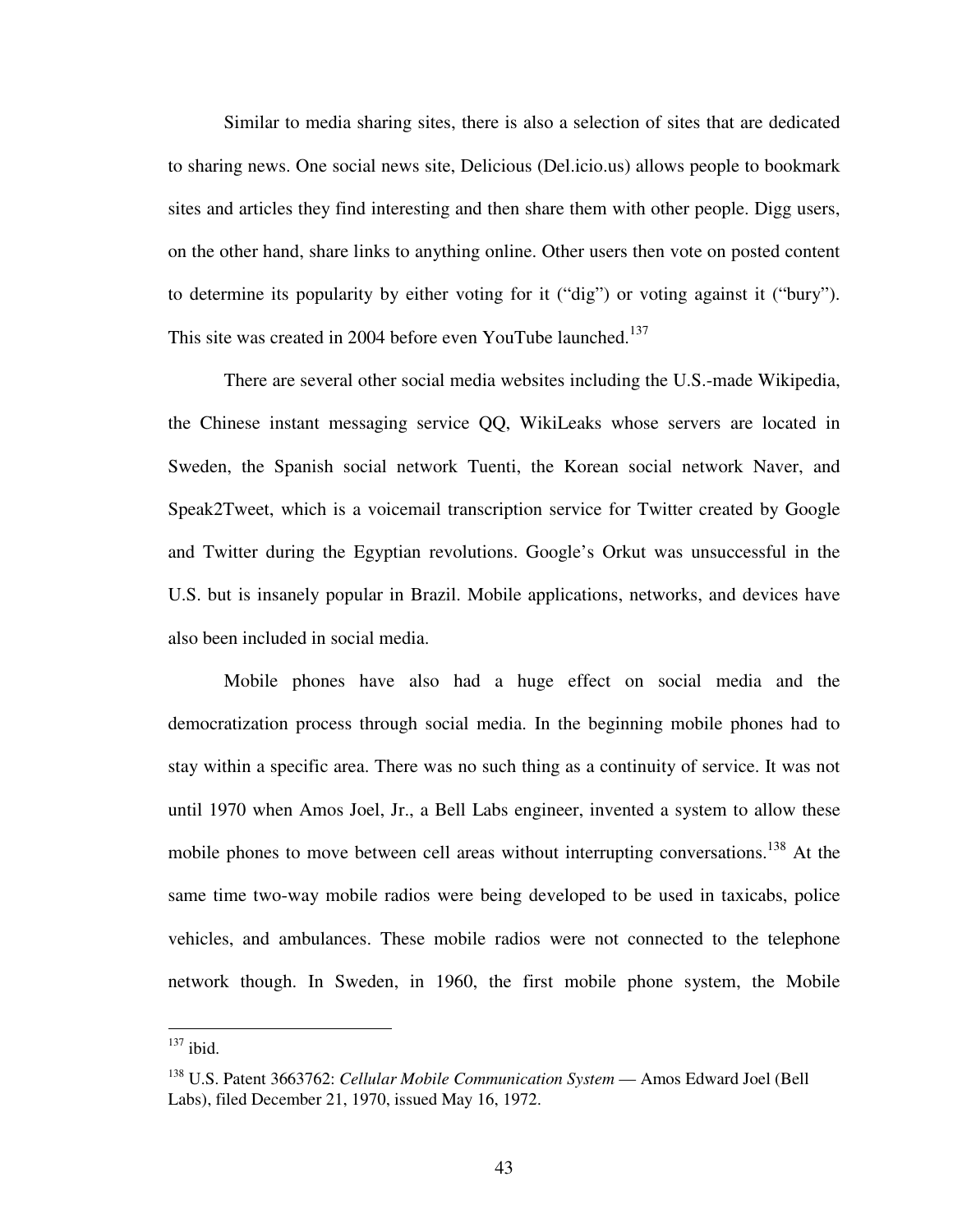Telephone System A, was created to make and receive calls using a rotary dial in one's  $car.<sup>139</sup>$ 

The first portable mobile phone was created by Martin Cooper, a Motorola researcher, in April 1973, despite the long race between Motorola and Bell Labs. This first generation (1G) of mobile phones had the ability to transfer calls from one site to another as a person moved between cells. The first commercial cellular network was launched in Japan in 1979 by NTT and covered Tokyo's 20 million citizens with 23 base stations.<sup>140</sup>

The second generation (2G) mobile phone system was developed in the 1990's using the first GSM network, Radiolinja, in Finland. This phone system used digital rather than analog transmission.<sup>141</sup>

The first mobile phone that was able to connect to the Internet, the Nokia 9000 Communicator, was created in 1996 in Finland. This mobile phone was introduced at \$1900 to appear like a regular mobile phone with a small keyboard similar to a handheld computer. It had a 24MHz Intel 80386EX embedded processor and used the Geos operating system. It allowed users to connect their phone to a computer in order to download or upload data, and included an alarm clock, a browser, and a section for facsimile and electronic mail. $^{142}$ 

<sup>139</sup> "Facts about the Mobile. A Journey through Time," *Mobilen 50*. www.mobilen50ar.se/eng/FaktabladENGFinal.pdf.

<sup>&</sup>lt;sup>140</sup> "Swedish National Museum of Science and Technology" (http://www.tekniskamuseet. se/ mobilen/ engelska/ 1980\_90. shtml). Tekniskamuseet.se.

 $141$  ibid.

<sup>&</sup>lt;sup>142</sup> Louise Williams, "NOKIA 9000 COMMUNICATOR SETS THE STANDARD FOR INTELLIGENT CELLULAR TELEPHONES," *Computer Business Review*, http://www.cbronline.com/news/nokia\_9000\_communicator\_sets\_the\_standard\_for\_intelligent\_c ellular telephones.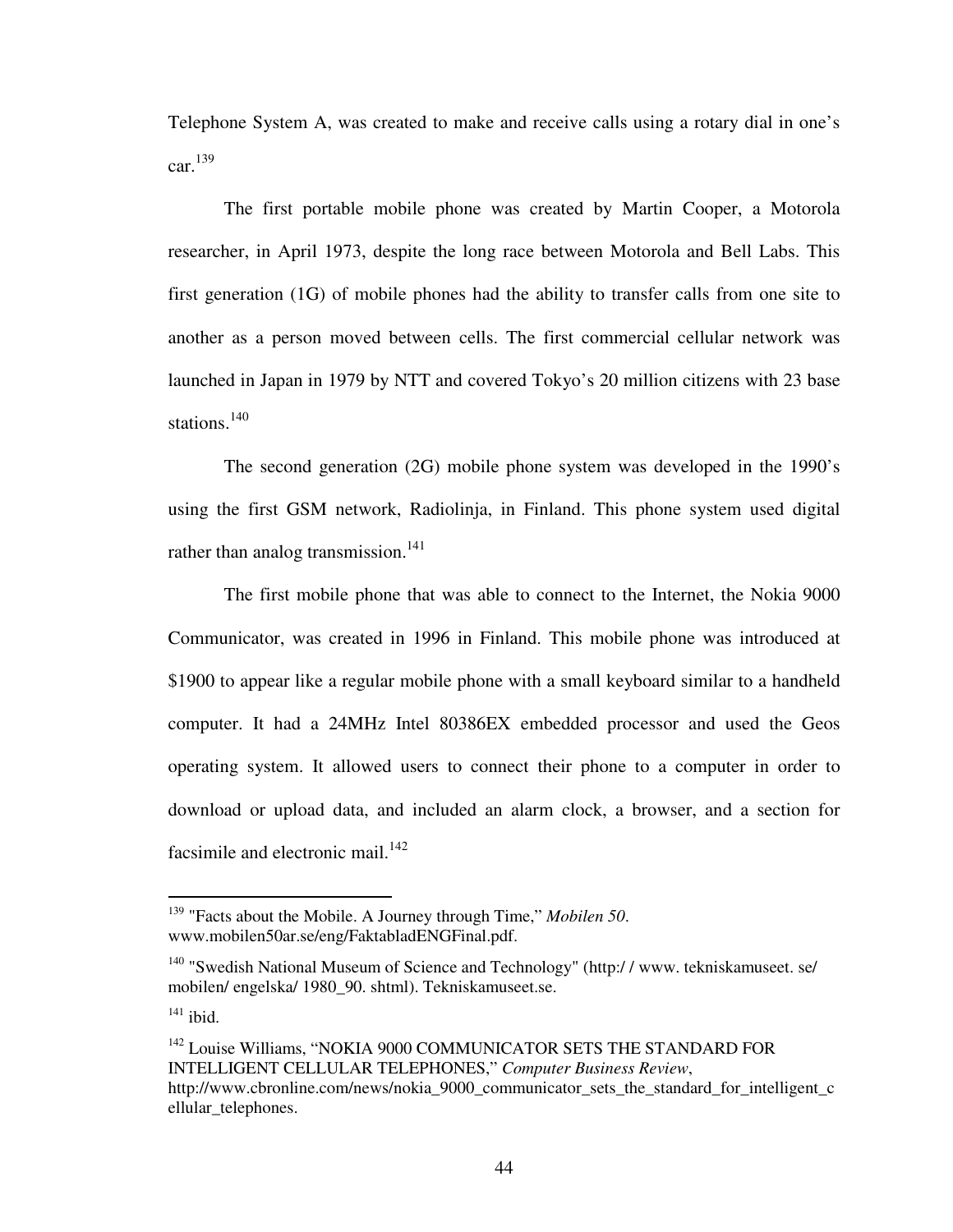The third generation (3G) technology changed from using circuit switching for data transmission to using packet switching for data transmission. Once again, NTT DoCoMo launched the first trial network with third generation technology in Tokyo, Japan in May 2001. While mobile phones had the ability to access the Internet for several years by this point, it was not until 3G technology that smartphones with Internet access capability regularly appeared thanks to their ability to connect over Wi-Fi rather than to a computer via a USB plug.<sup>143</sup>

The iPhone, an internet-enabled smartphone created by Apple, was introduced 11 years after the Internet was first brought to mobile phones with the Nokia 9000. The iPhone has a global following and has been credited with the rise in popularity of realtime updates for sites such as Facebook, Twitter, and Foursquare. Real time updates are especially important in crises and revolutions when it is necessary to spread information to large masses in little time.

Fourth generation (4G) technologies started being developed once it was clear that 3G networks would not be able to handle bandwidth-intensive applications. 4G networks eliminated the use of circuit switching and began using an IP network. WiMAX standard, created by Sprint in the U.S., and the LTE standard, created by Scandinavian company TeliaSonera, were the first two companies that offered 4G technologies commercially.<sup>144</sup>

<sup>143</sup> "Privateline.com: 3G and Cellular radio Information," *Daily Notes*, http://www.privateline.com/3G/3G.htm.

<sup>&</sup>lt;sup>144</sup>Fahd Ahmad Saeed, "Capacity Limit Problem in 3G Networks," Purdue School of Engineering. www.ece.iupui.edu/~dskim/Classes/ECE695MWN/2006-saeed-Capacity\_Limit\_Problem\_in\_3G\_Networks.ppt.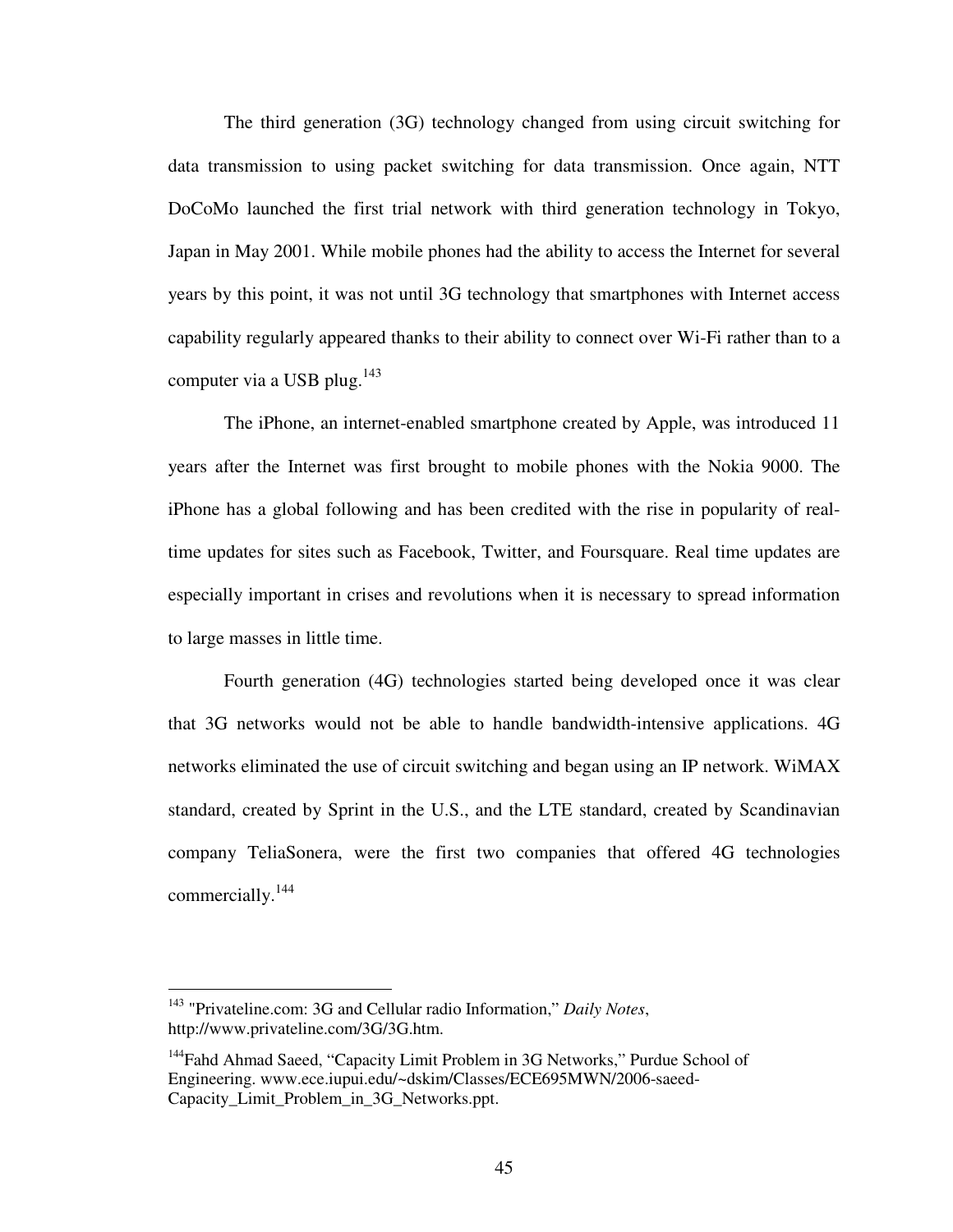For the purpose of my thesis, social media will include crowdsourcing, social networking, online communities, blogging, micro-blogging, mobile technologies such as short message services, flashmobs, sousveillance and Internet censorship circumvention.

Crowdsourcing can be defined as outsourcing different tasks such as gathering information to the public via the Internet and/or mobile technology in order to obtain collaborative content to which anyone can contribute. Supporters of a digital activism campaign may all contribute a variety of content and/or skills to their campaign in order to make it more dynamic despite limited finances and/or time.

Social networks are interconnected users that can engage with friends and other users to share and discuss interests, events, activities, ideas, and/or media. An online community is a form of social network sustained by membership rituals such as engaging in chat-rooms or forums. When a piece of content is spread quickly online to friends, acquaintances, social networks, and finally the world it is considered to have 'gone viral.' It is similar to how viruses are transmitted from person to person offline. Having gone viral increases a piece of content's visibility and thus the awareness of it.

A blog is an online webpage or website where an individual, group of people, or an organization creates regular entries consisting of commentary with description of events, graphics, videos, or other forms of media that visitors can then comment on. A blog can be written by an individual, group of individuals or an organization in a conversational manner. Blog posts may contain links, audio, video, images, etc. Most blogs are written from the blogger's viewpoint and may allow readers to post comments and interact with the blogger/s. A micro-blog, on the other hand, is a form of online diary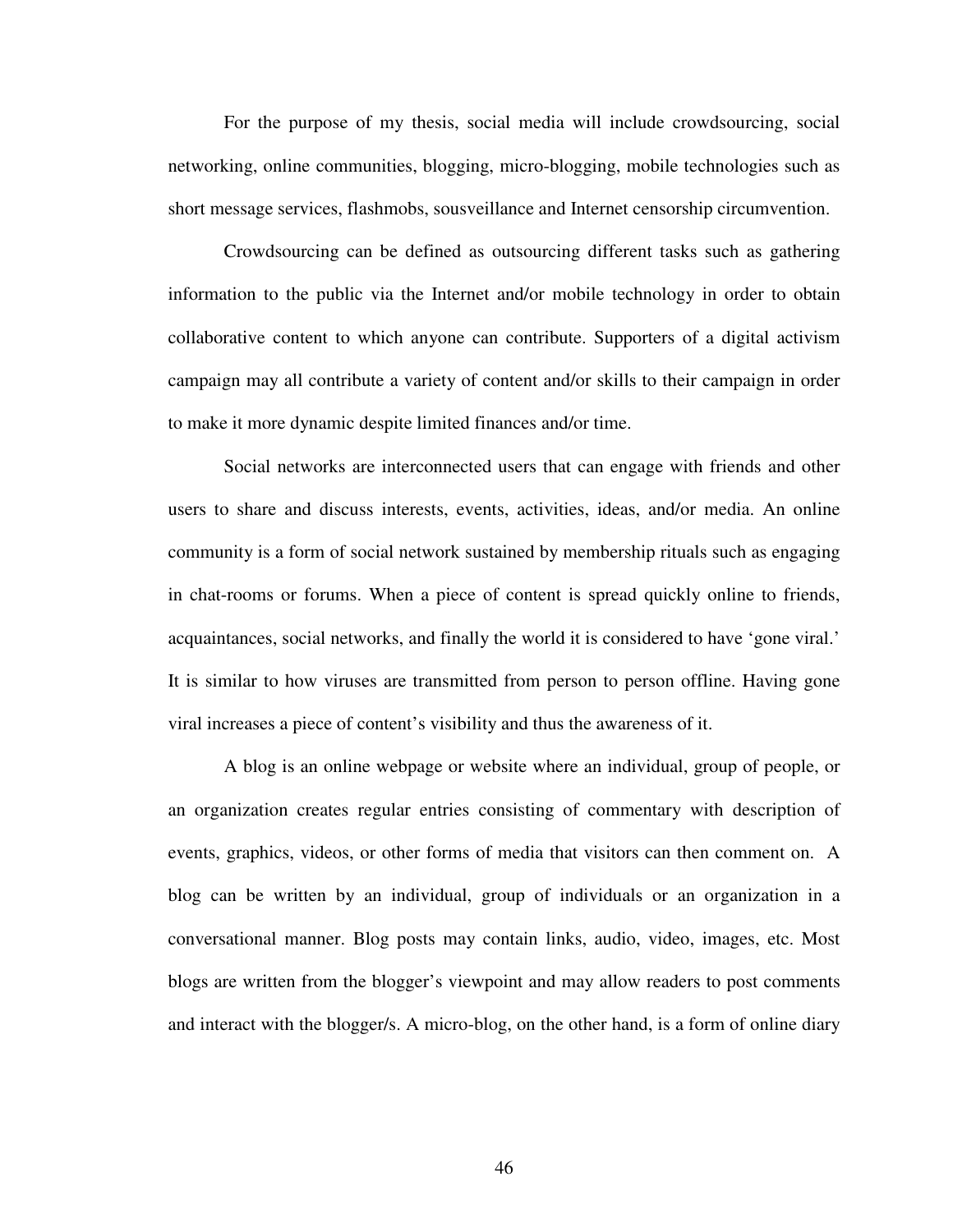that limits users to short messages viewable by subscribers. The most popular microblogging service today is Twitter.

A flashmob is a large group of people who gather abruptly and unexpectedly in a public space to engage n a collective action before separating at the same speed. Within digital activism, flash mobs can be coordinated through social media, text messages, or email.

The term sousveillance describes the observation and recording of an activity of a participant. Steven Mann, a professor at the University of Toronto, created the term to describe when an event or activity is recorded from the viewpoint of an observer. With the increase in smart mobile devises, there are more opportunities for citizens to monitor their government, law enforcement, and corporations. It is now harder for those in power to conceal their activities since anyone with a mobile phone can monitor and report their findings to the world.

Mobile technology is a communication technology enabled by mobile phones to make voice calls, use the short or multimedia messaging service (SMS or MMS), and recently access the Internet. Short message service (SMS), also known as texting or text messaging, allows for short messages to be sent from one mobile device to another. Many mobile devices also use SIM cards. A SIM card is a piece of plastic found in mobile phones that contains the subscriber identity module (SIM) that is a unique identifier. It may hold the user's phone number, email account, and text messages so that a user can switch between different mobile devices.

Internet censorship circumvention is possible through various technologies that allow users to evade barriers that block access to specific online content. These tools can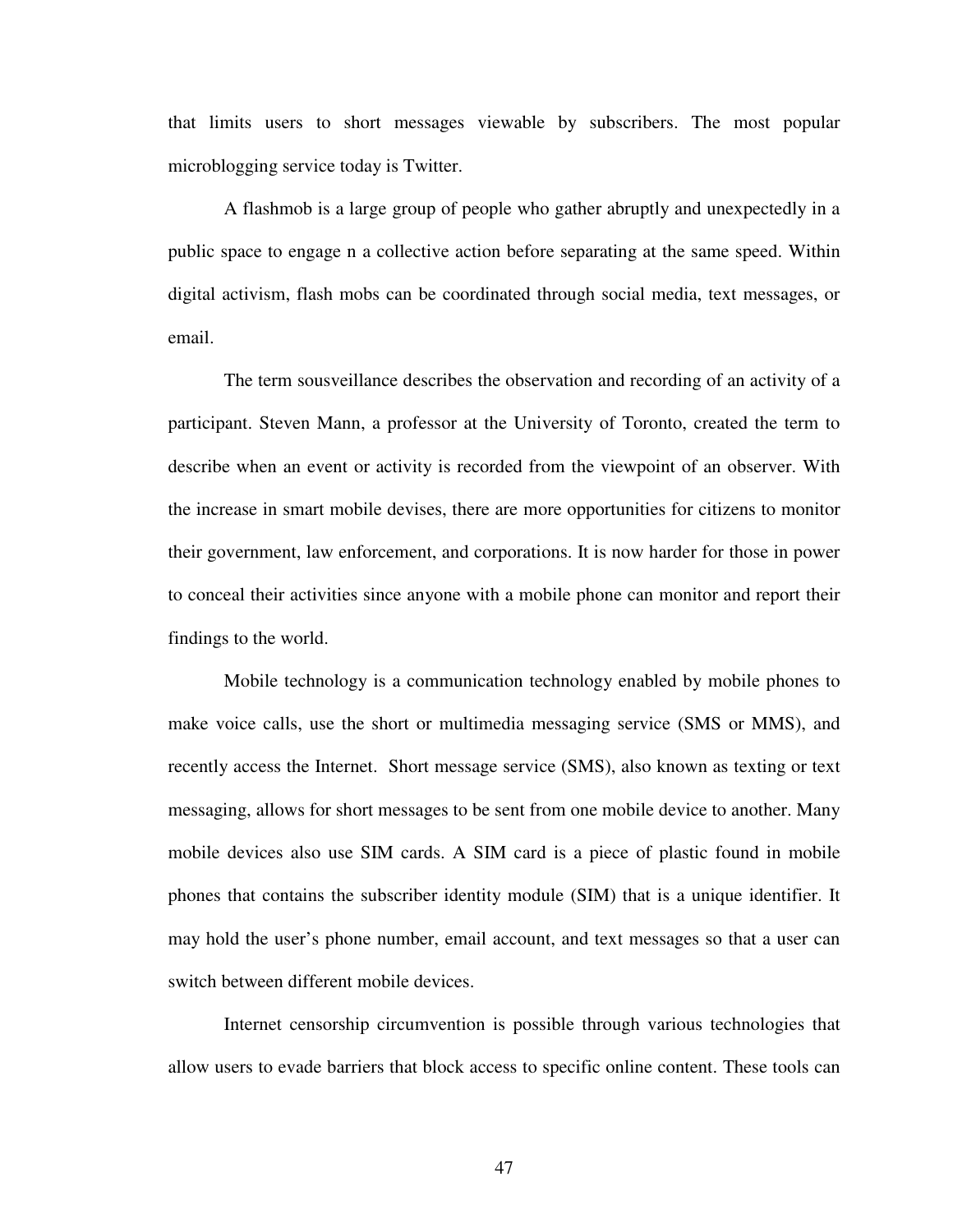be used alone or in concurrence with each other. They are used to share alternative opinions, spread news-worthy and time-sensitive information, allow for collaborating, access specific groups in a society that may be barred by traditional media, and mobilize individuals with similar interests. $145$ 

Social media today has attracted users around the world so significantly that many have incorporated these technologies into their daily routines. Whereas people once sat down with a morning paper they may now read the New York Times on the iPhone before 'checking-in' at the office on Foursquare and then making plans with friends via Facebook. While these tools are certainly entertaining, and at times a drain on actual productivity, they are also increasingly being used to help democratization efforts around the world. I will further explore the use of social networks including mobile devices and social media websites, in the upcoming chapters. What we can already say for certain; however, is that social networks are important and are embedded in many societies. Some social networks even have more users than the populations of small countries.

<sup>&</sup>lt;sup>145</sup> Dana Bekri, Brynne Dunn, Isik Oguzertem, Yan Su, and Shivani Upreti, "Harnessing Social Media Tools to Fight Corruption," London School of Economics and Political Science May (2011), http://irevolution.files.wordpress.com/2011/05/harnessing-social-media-tools-to-fightcorruption-1.pdf.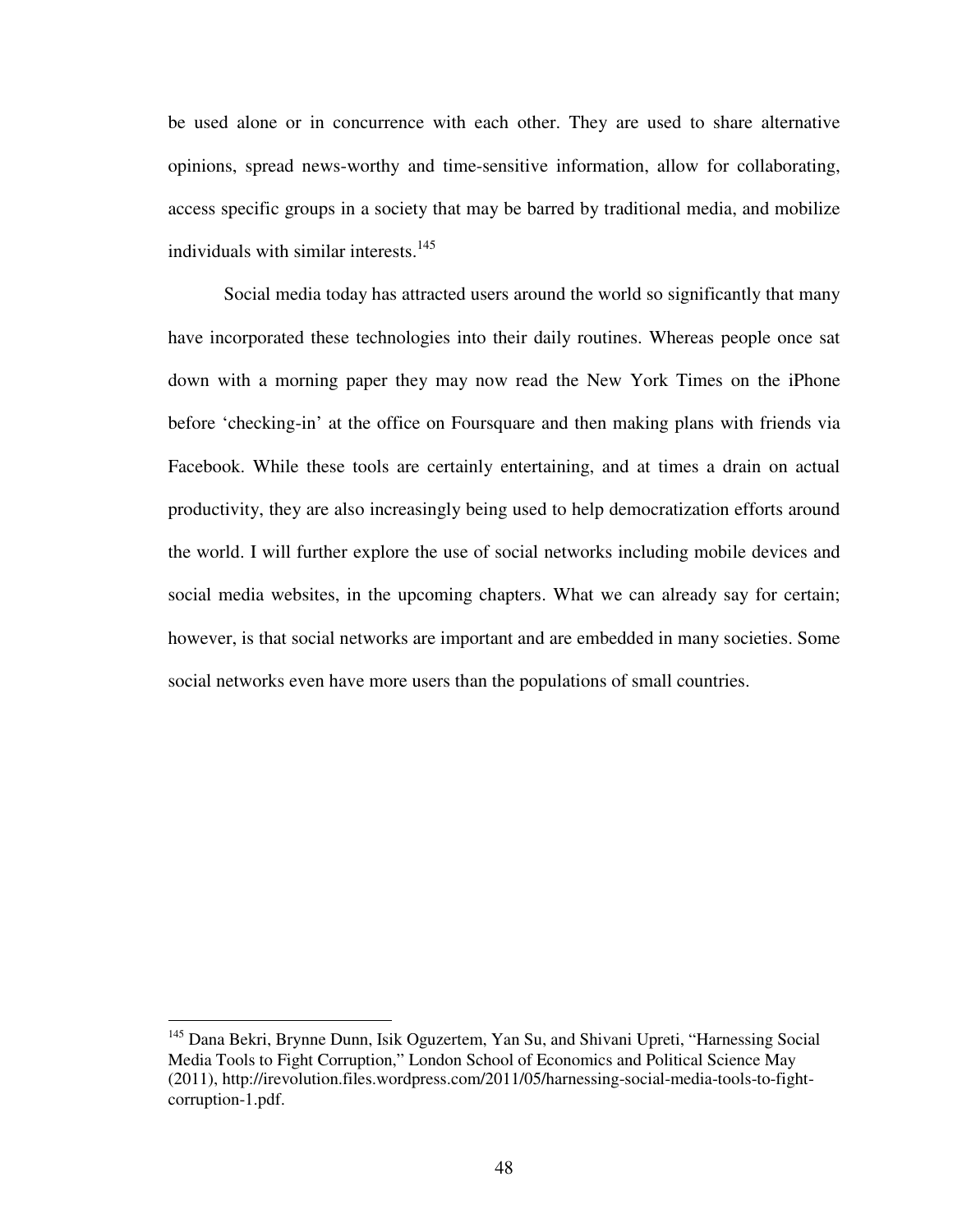## **Infrastructure and Contextual Conditions that Lead to Democratization**

As Daniel Drezner, the author of *Weighing the Scales: The Internet's Effect on State-Society Relations* notes, "parsing out how ICTs affect the tug-of-war between states and civil society activists is exceedingly difficult."<sup>146</sup> Democratization can't be researched sufficiently without looking at the role of digital information and communication technologies. Thus, academics, journalists, and politicians all note that there are several advantages to social media that assist and enhance the democratization process. Proponents of this argument believe digital activism has the potential to empower citizens to affect their political regimes. Scholars such as Yochai Benkler, Mark Pesce, Clay Shirky, and Graeme Kirkpatrick advance this optimistic stance.<sup>147</sup>

Luther Gerlach and Virginia Hine, researchers from the University of Minnesota, wrote the book *People, Power and Change* in 1970. This book discusses the decentralized structure of social movements. According to Gerlach and Hine, social movements include three characteristics:. The first characteristic is that they are segmented. Social movements include several smaller nodes that contribute to the movement. Social movements can also be polycentric. This refers to the characteristic of social movements where there can be multiple leaders to influence the movement. Finally, the social movements can be integrated. There can be multiple groups connected through activists' relationships or through a common set of beliefs.<sup>148</sup> Networked

<sup>&</sup>lt;sup>146</sup> Daniel W. Drezner, "Weighing the Scales: The Internet's Effect on State-Society Relations," *Brown Journal of World Affairs* 16, no. 2, 2010, p. 31-44.

<sup>147</sup> Mary Joyce, *Digital Activism Decoded: The New Mechanics of Change*, (New York: International Debate Education Association, 2010), p. 11.

<sup>148</sup> Luther P. Gerlach, and Virginia H. Hine, *People, Power and Change,* (Indianapolis: Bobbs-Merrill, 1970).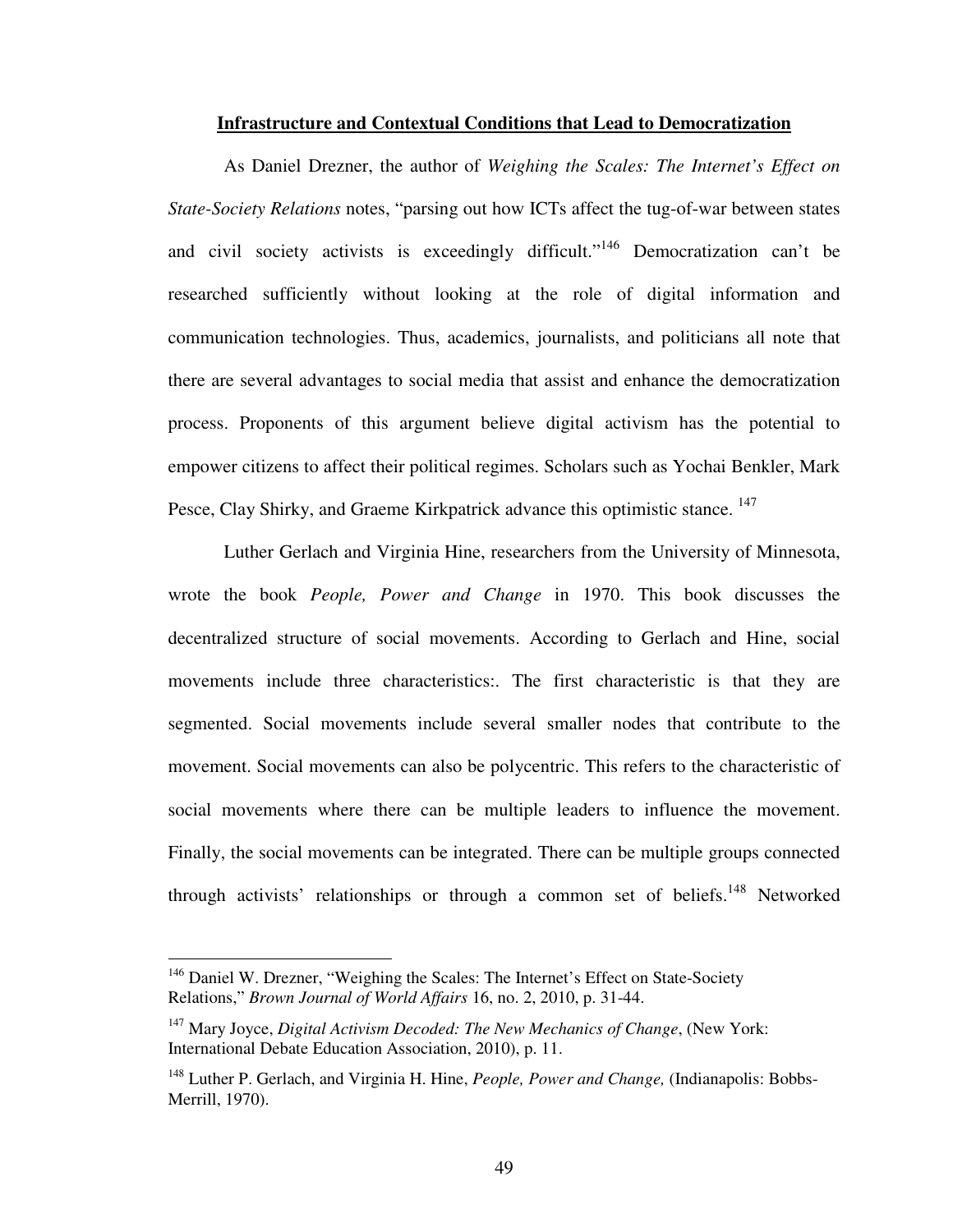societies are able to take advantage of these features as well in order to expand their reach.

It is important to note that there is not just one formula for democratization. Rather there are many different combinations of factors that create the same outcome. There are many digital technology infrastructure conditions of digital media that assist individuals in their campaigns for social change. The most important technology condition to assist those desiring change might be access.<sup>149</sup> While access does not necessarily mean citizens will use the technology, without it they do not even have the chance. Access to ICTs among a diverse and spread out population brings the nation together over a common cause.

Examples of the different digital technology infrastructure conditions include the speed and low cost of their tools. The swiftness combined with the reasonably priced rates allows activists to organize around concrete goals.<sup>150</sup> Many of the social media websites used, such as Facebook and Twitter, are free. Other tools may have fees associated with them while still offering free versions with limited features. These sites are all accessible any time of the day and are able to send messages, photos, videos, etc. at the drop of a hat. Sending a message to someone across the world can be done in an instant. Users of Twitter are even able to receive Twitter feeds via their mobile devices. These devices also allow for live tweeting so the updates are instantaneous. People can post the latest news concerning protests as well as their impressions from the street. Setting up one's website is also relatively inexpensive as compared to the costs

<u>.</u>

<sup>149</sup> Henry Jenkins, *Democracy and New Media*, p. 27.

<sup>&</sup>lt;sup>150</sup> Jeffrey Juris, "The New Digital Media and Activist Networking within Anti-Corporate Globalization Movements."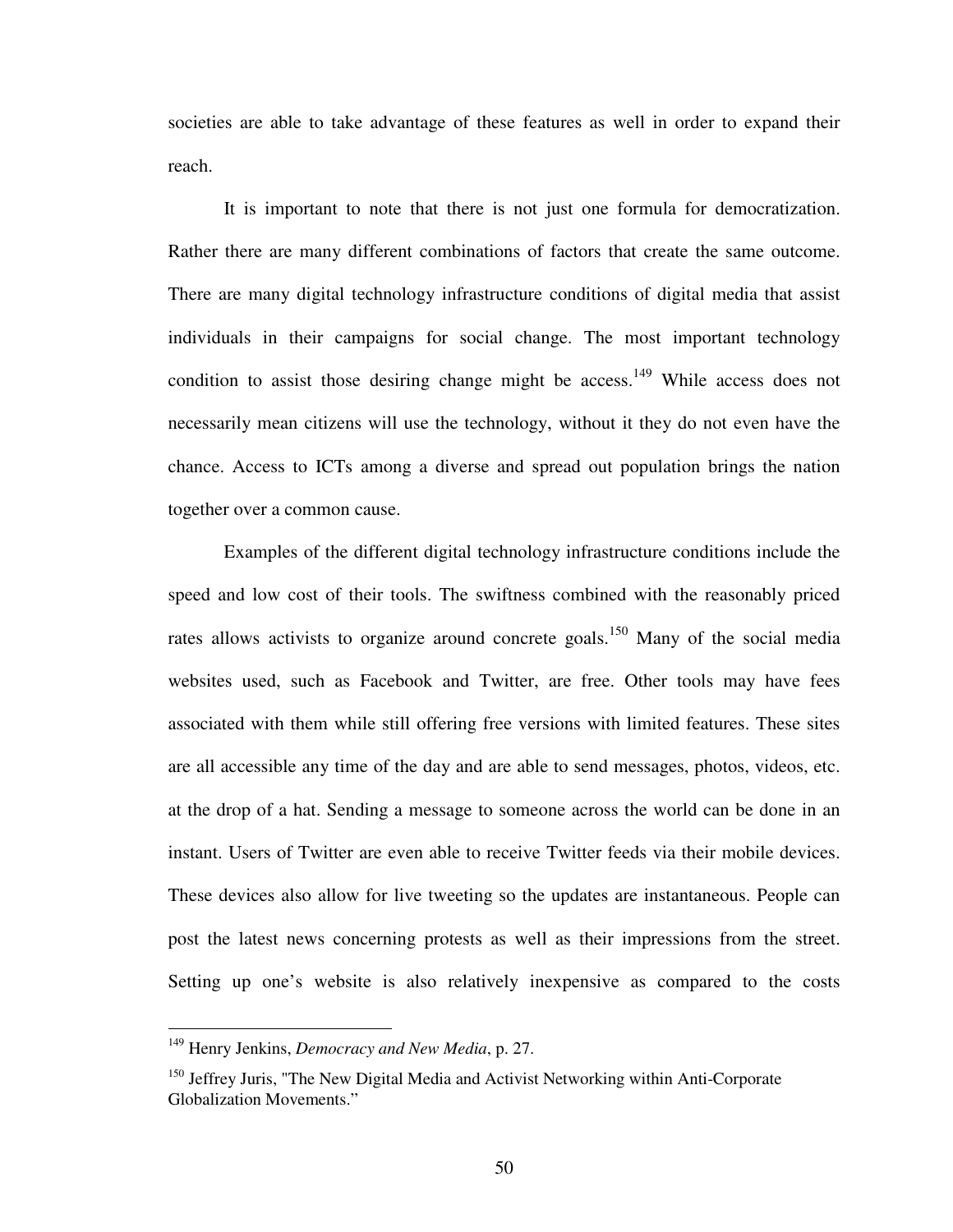associated with renting physical space to hold off-line meetings.

Mobile devices are also relatively inexpensive compared to their wired counterparts. Short Message Service (SMS) or text messages are very economical. Although SMS messaging was first introduced as a free promotional gimmick in 1995, it has remained relatively inexpensive.<sup>151</sup> Text messaging is usually one-tenth of the price of wired telephone service making this a significant economic difference for people living in countries where people live on less than a dollar a day. These messages can be used in a myriad of ways, including recruiting supporters, sharing information, and assisting in the mobilization of people. Many activists have also used SMS in order to gain funds or sign petitions by sending a short code and their name to a specific number.

In her article, *Activism Transforms Digital: The Social Movement Perspective*, Anastasia Kavada discusses five key practices for activists wishing to distribute information quickly and inexpensively. First they can set up a website for their campaign. They could also create a website for a specific event. Activists use alternative media platforms such as Indymedia. They can use blogging, micro-blogging, video and photosharing platforms such as Twitter, Blogger, YouTube, and Flickr. Finally, they can make information, photos, and/or videos go viral through email or networking sites such as MySpace and Facebook. It is the low cost of each of these options that allow the social movements to bypass mainstream media.<sup>152</sup>

<sup>151</sup> Howard Rheingold, *Smart Mobs: The Next Social Revolution*, (Cambridge, MA: Perseus Pub., 2003), p. 58.

<sup>&</sup>lt;sup>152</sup> Anastasia Kavada, "Activism Transforms Digital: The Social Movement Perspective," In *Digital Activism Decoded: The New Mechanics of Change*, (New York: International Debate Education Association, 2010, 101-117), p. 106.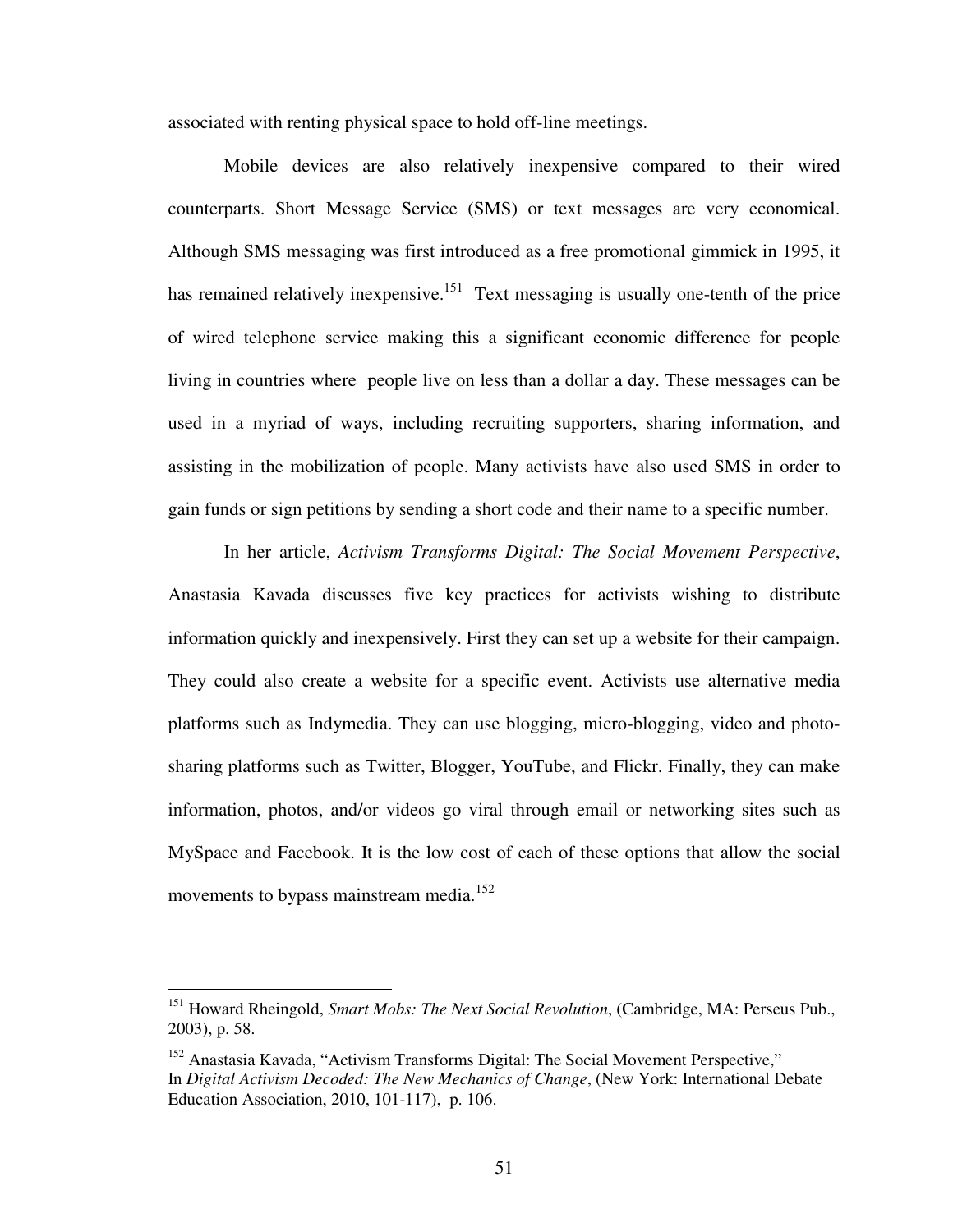Another feature of digital media that assists the democratization process is the ability for communities to form in patterns other than within towns or even national borders. These tools allow for fast and cheap communication that is not restrained by typical national borders. Since the Internet is borderless, it helps activists organize and coordinate protests in different nations. It also helps activists plan physical meetings.

Social media has become inherent in many western societies and a crucial form of communication. These communities offer users empowerment and nourish the ideals of citizenship. These tech savvy activists generally think of themselves as belonging to a global movement. Their local activities become directly linked to problems around the world.

The change of hierarchy in regard to power is another benefit of digital media tools. Benkler, Pesce, and Shirky argue digital networks allow people to communicate outside of the typical power structure.<sup>153</sup> Instead of a top down hierarchy, as is with most efforts, social media allows for a more flexible coordination among people with minimal structure. Digital networks consist of a more peer-to-peer chain of command. This creates the ability to send information without managerial control or formal organizations.<sup>154 155</sup> Digital technologies and networks also have the capability of changing power relationships offline.

These mediums also allow for a constant flow of information in societies where the media is generally censored to permit only pro-government messages and gives a

<sup>153</sup> Mary Joyce, *Digital Activism Decoded: The New Mechanics of Change.*

<sup>&</sup>lt;sup>154</sup> Clay Shirky, "The Political Power of Social Media."

<sup>&</sup>lt;sup>155</sup> Jeffrey Juris, "The New Digital Media and Activist Networking within Anti-Corporate Globalization Movements."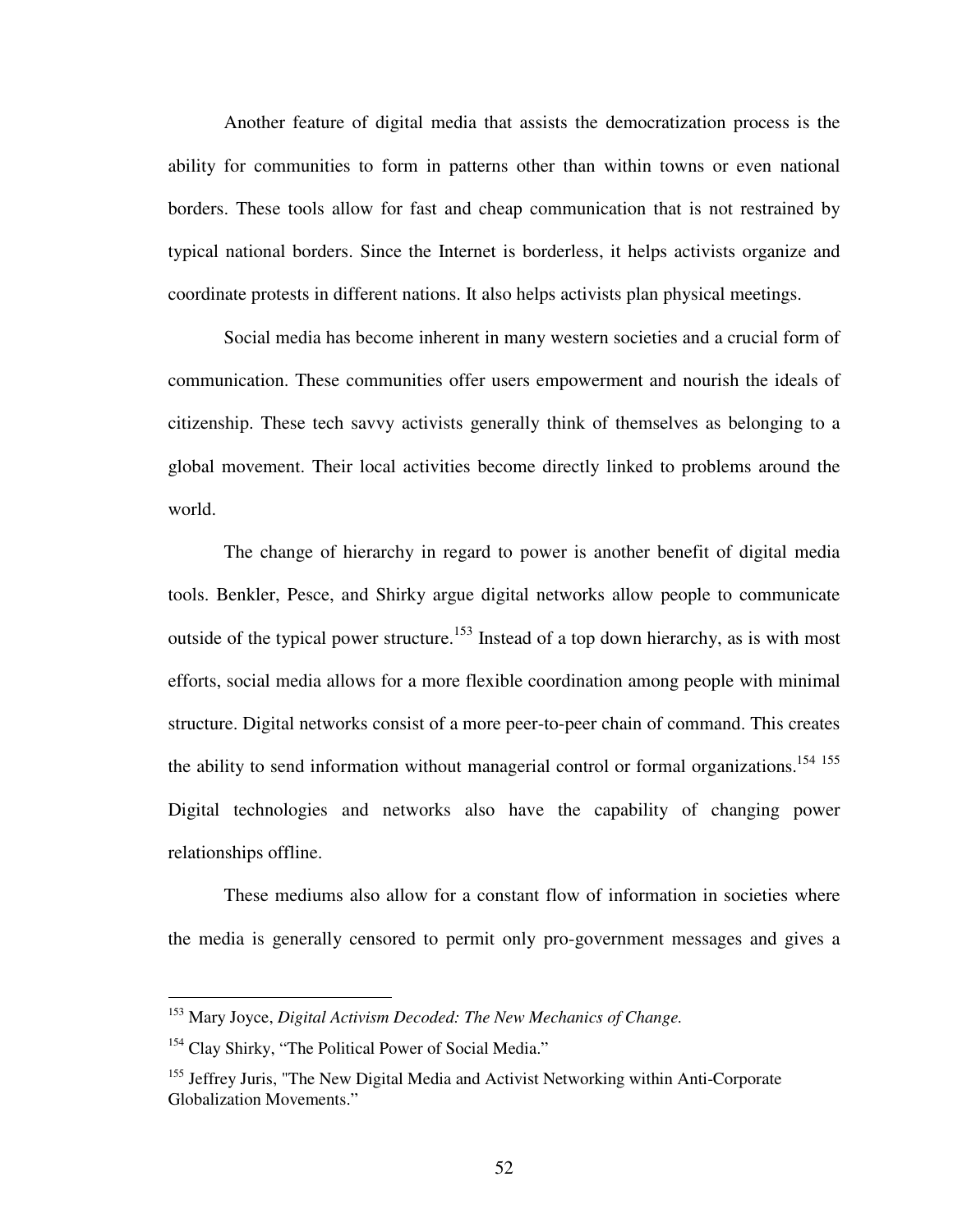voice to those that have been silenced. It allows people to share and gain information that is sometimes not available or is censored to give them a false idea of what is happening in their country.

Along with giving people a voice in a censored society, digital media has the capability for activists to access and discover information. Activists have increased access to the news, reports, and other publications. They also have more opportunities to view suppressed information through sites such as Wikileaks. The Internet also gives activists access to different tools and platforms, such as Google Alerts, Digg, Del.icio.us, to monitor and share information.

When the Internet was originally created it was intended to be a place that exemplifies freedom of expression and communication for people around the world. This concept was best expressed by John Perry Barlowin, an Internet theorist, in 1996 in the Declaration of the Independence of Cyberspace.

"Governments of the Industrial World... I declare the global social space we are building to be naturally independent of the tyrannies you seek to impose on us. You have no moral right to rule us nor do you possess any methods of enforcement we have true reason to fear. Governments derive their just powers from the consent of the governed. You have neither solicited nor received ours. We did not invite you. . . . Cyberspace does not lie within your borders. . . . We are creating a world where anyone anywhere may express his or her beliefs, no matter how singular, without fear of being coerced into silence or conformity."<sup>156</sup>

The idea of 'Sousveillance' is another tactic used by activists. Steven Mann, a professor at the University of Toronto, created the term to describe when an event or activity is recorded from the viewpoint of an observer. With the increase in smart mobile devices, there are more opportunities for citizens to monitor their government, law

<sup>156</sup> John Perry Barlow, *Declaration of the Independence of Cyberspace*, (San Francisco, CA: Electronic Frontier Foundation, 1996).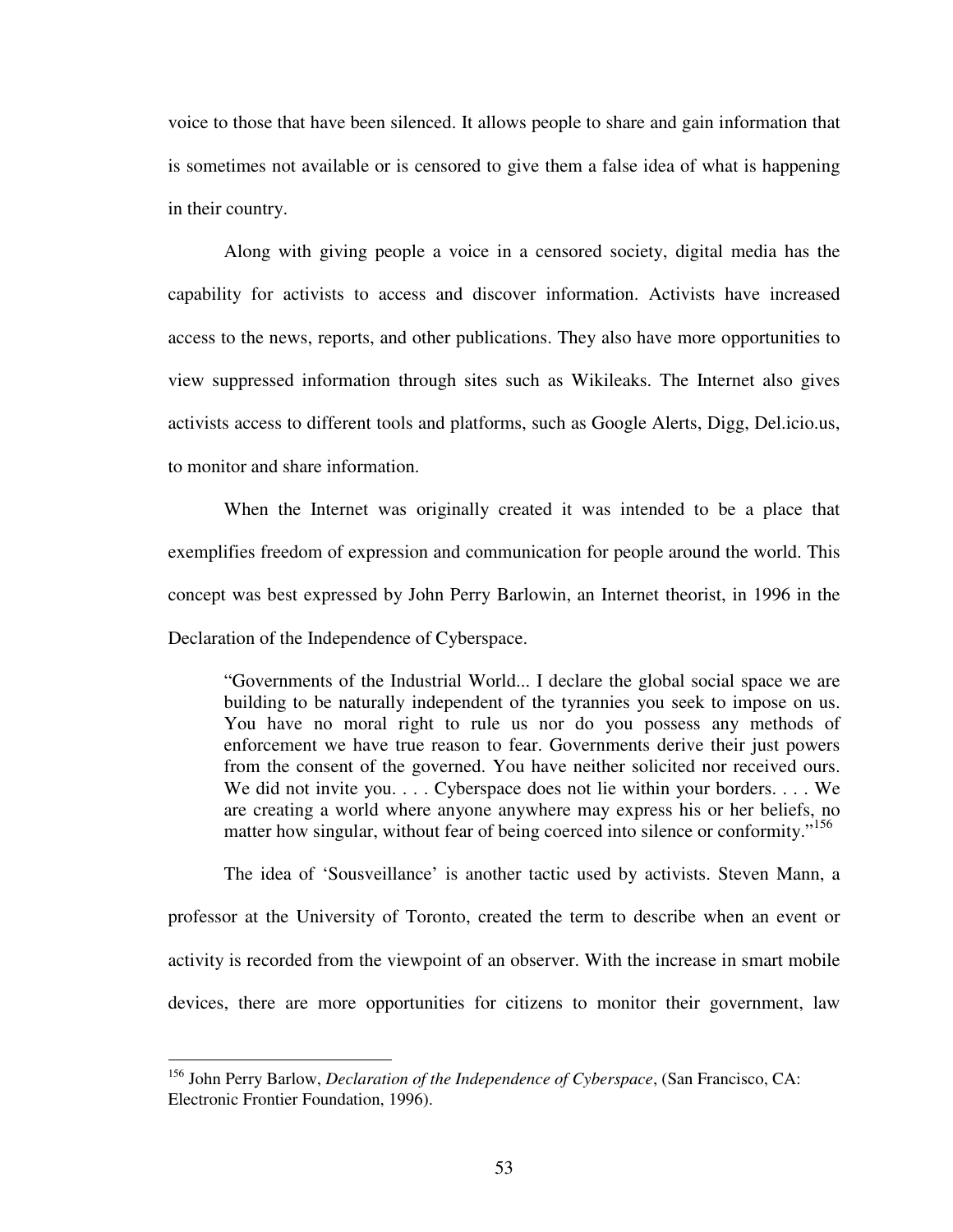enforcement, and corporations. It is now harder for those in power to conceal their activities since anyone with a mobile phone can monitor and report their findings to the world.

One example of this occurred on New Year's Day in Oakland, California. Several mobile phone users were able to capture a video of a police officer shooting Oscar Grant who was unarmed and restrained by other officers. These videos were uploaded to YouTube where they spread virally. After viewing these videos, several people began organizing rallies. While Grant did in fact die of his injuries, these videos helped in the prosecution of the officers.<sup>157</sup>

Another tactic for digital activism is election monitoring and observation. Mobile phones have been used to combat fraudulent elections and voting fraud. MobileActive.org, a global network of people using mobile phones to make a social and political impact, was created in part by Katrin Verclas. Verclas believes mobile phones can be used for informal citizen-based election monitoring and data generation as well as more methodical organization where trained activists can monitor elections. These two methods have been used in countries such as Lebanon, Mexico, Ghana, Kenya, Sierra Leone, and India. As Kofi Annan, a former United Nations Secretary General mentioned to CNN on August 25, 2008, "With communication and cell phones, this is where it is difficult to cheat in elections now. You are announced at the district level and cell phones go wild so by the time you go to the capital, if you have changed the figures, they will

<sup>157</sup> Brannon Cullum, "Devices: The Power of Mobile Phones," In *Digital Activism Decoded: The New Mechanics of Change*, (New York: International Debate Education Association, 2010. 50- 70), p. 59.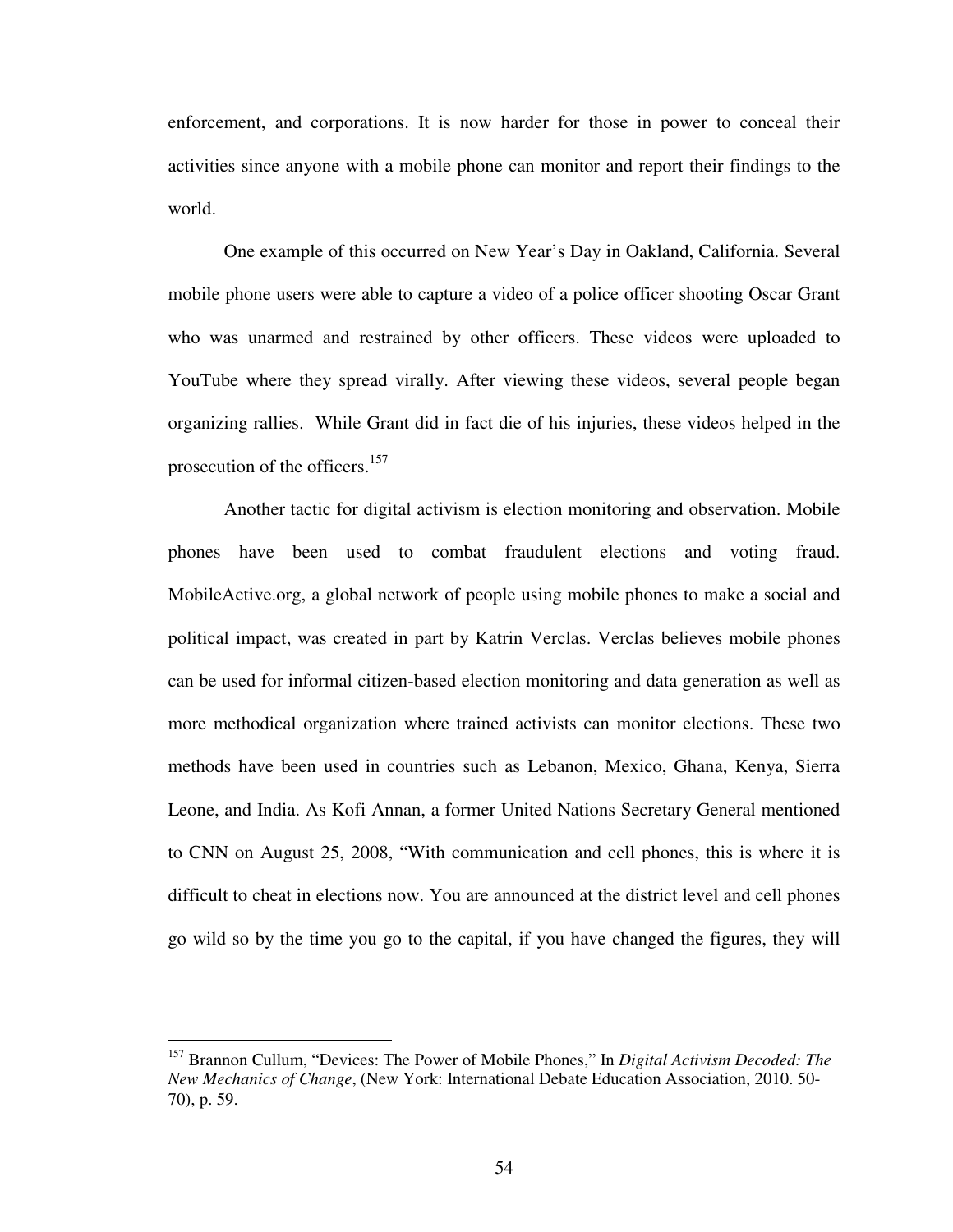know and you will be caught out."<sup>158</sup> Annan praised the use of these mobile phones in maintaining free and fair elections.

The capturing and sharing of videos and photographs is also now possible on mobile phones. Several mobile phones even allow users to upload videos directly from their phones to YouTube. These videos can then be shared with friends, other activists, or even international media outlets in order to reach millions of people. Iranian citizens used this technology during the June 2009 protests in Tehran following the presidential elections. Iranians suspected the election was fraudulent and demanded a recount. Many people outside of Iran learned about these protests from the violent images and videos captured on mobile phones and broadcasts worldwide. Since Al Jazeera and BBC World maintained that the Iranian government was censoring their broadcasts, the use of mobile phones was one of the few ways to transmit information.<sup>159</sup>

Many mobile devices today have location-aware applications and networks. Due to the GPS sensors, mobile phones are able to pinpoint a physical location. These applications have had great success with crisis reporting, election monitoring, and citizen journalism. Specifically, in Kenya in 2008 and in Gaza in 2009, citizens were able to report the location of incidents during these turmoil situations using their phones' GPS and SMS.<sup>160</sup> Some applications that use location-aware technology are FourSquare, Brightkite, Loopt, and Google Latitude.

In addition to the different technologies available to activists there are also specific tactics used for activism. One such tactic is "smart mobbing." Howard

 $158$  ibid, p. 58.

 $159$  ibid, p. 54.

 $160$  ibid, p. 56.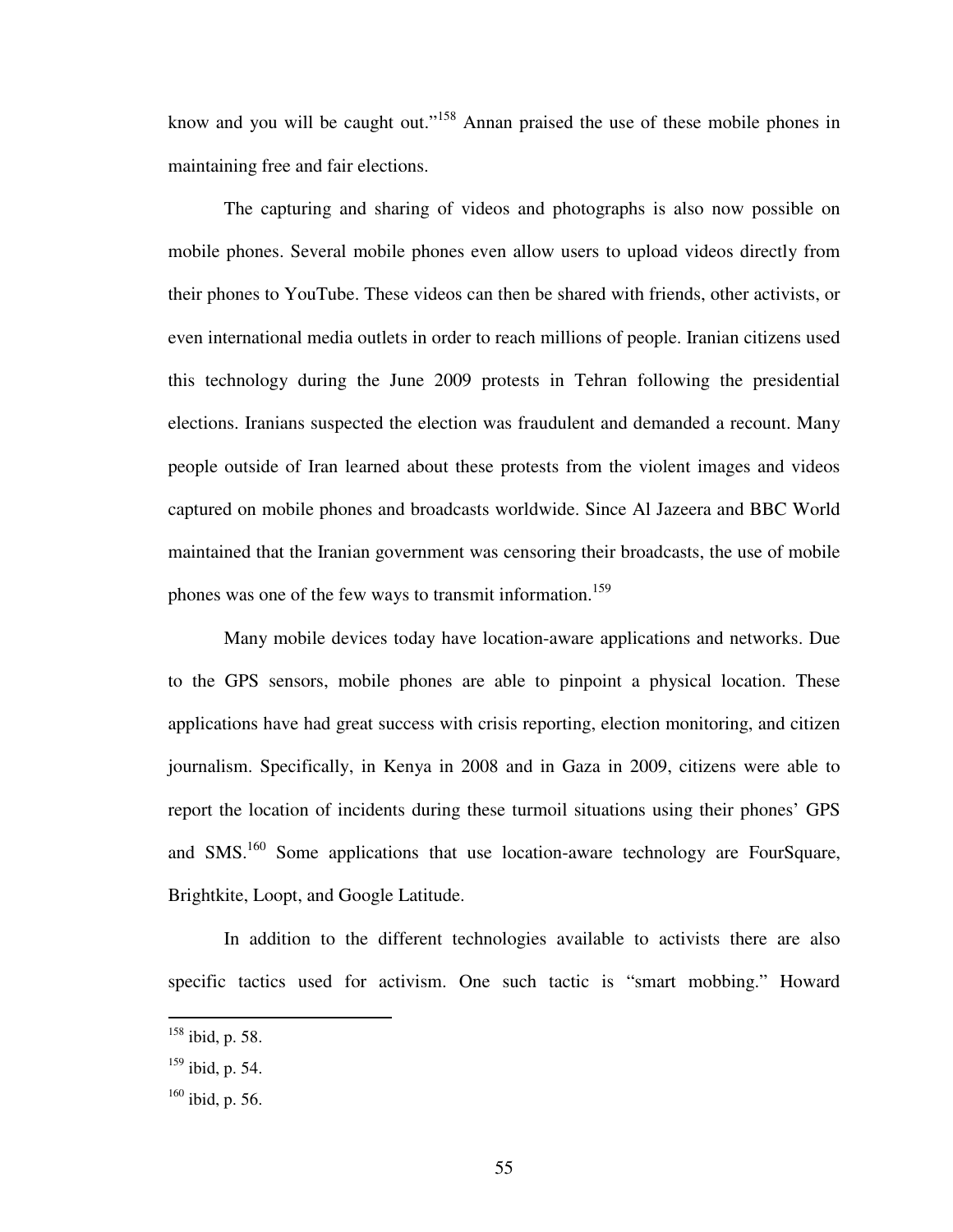Rheingold, the author of *Smart Mobs*, created this term. According to Rheingold, a smart mob is a group of people to coordinate their actions through the use of mobile devices such as phones, PDAs (Personal Digital Assistant) and  $SMS$ <sup>161</sup> While these smart mobs typically were without any centralized control, there were often activist groups directing their configuration. Thus, despite the lack of a formal leader, protesters have the ability to function as a group by relying on SMS for information on when and where to go as well as what to do.

Despite the lack of organizers, individual activists can use new digital applications and tools to coordinate protests in new ways that were not possible in the past. Digital media tools also have the capability for coordinating and decision-making. They offer people ways to easily become members by subscribing to an email list or joining a Facebook group. It allows activists a place for discussion to organize actions or determine the next step. It aids the scheduling of meetings and events through calendarmatching services. Activists can vote via the Internet or even exchange to-do lists.

Citizens of Kiev protested for over two weeks concerning the results of the presidential election during the 2004 Orange Revolution in Ukraine. These protesters believed the election to be fraudulent. Pora, a pro-democracy group, used text messages to coordinate demonstrations, send information to participants, and to increase the effectiveness of the protest. They used these text messages to schedule shifts to move people between ten cities to prolong the demonstrations. These protests resulted in a new election, which elected the opposition candidate Viktor Yushchenko.<sup>162</sup>

Coordination was especially beneficial when American student James Karl Buck

<sup>161</sup> Howard Rheingold, *Smart Mobs: The Next Social Revolution.*

<sup>&</sup>lt;sup>162</sup> Brannon Cullum, "Devices: The Power of Mobile Phones," p. 50.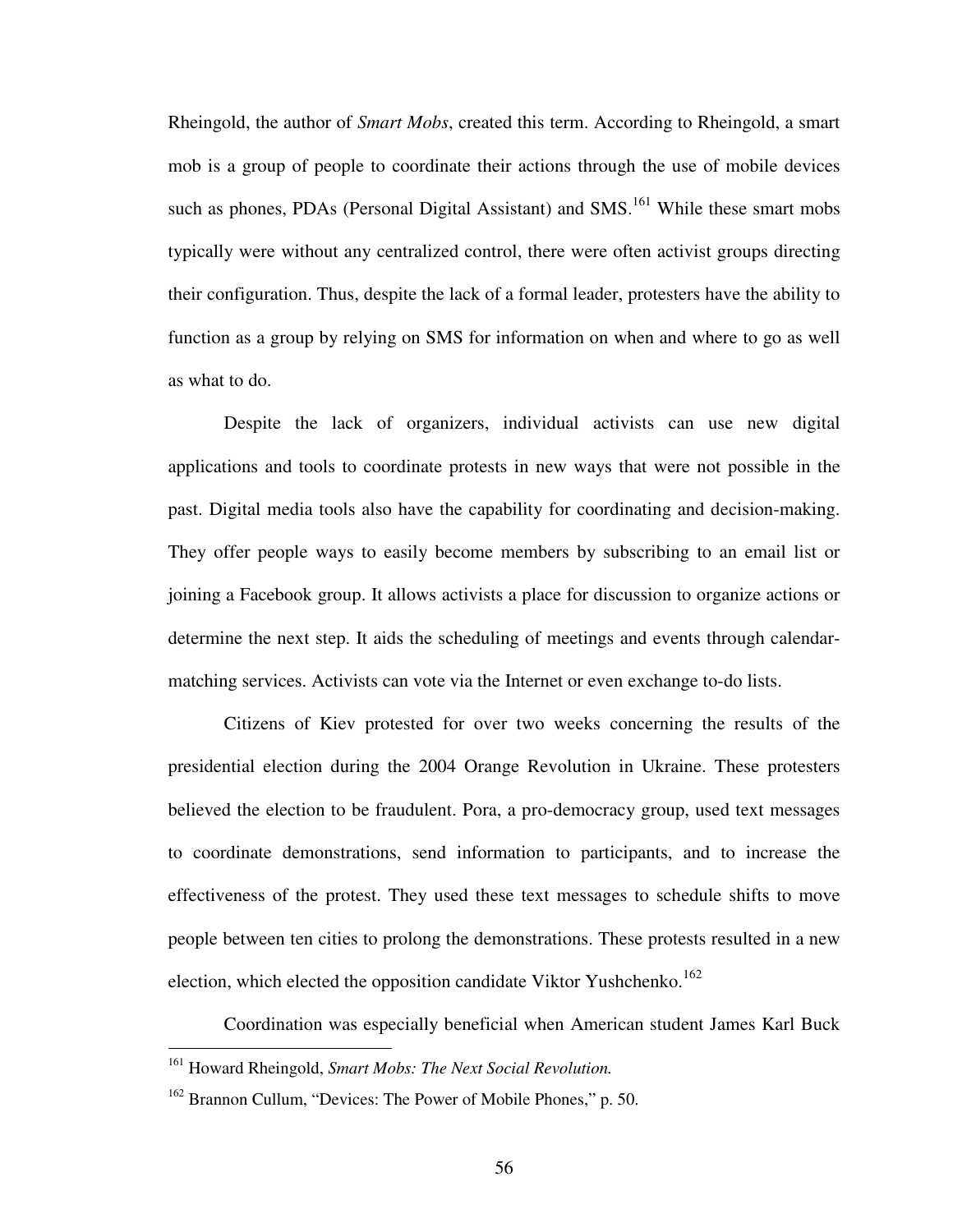and his translator were arrested during protests in Egypt in April 2008. Buck was able to send a text message to update his Twitter feed with a single word: "Arrested." Buck's Twitter followers worked together and were able to obtain his release within hours.<sup>163</sup>

Manuel Castells, a leading sociologist of information society and communications research, argues three features that make networks the most efficient.<sup>164</sup> Social media emit these three features: First, their flexibility allows reconfiguration based on a changing environment while retaining original goals.<sup>165</sup> The Internet epitomizes the concept of a flexible and decentralized method of communication. It is because of this released form of organization that makes the Internet beneficial to social movements. People can start their movement using one tool and easily switch to a different tool if there is fear of their government learning their location and enforcing repercussions.

Castells' second feature, scalability, is the ability to expand or minimize without disruption.<sup>166</sup> An example of scalability is the ability of mobile devices for bulk text messaging. This is a relatively new creation. Mobile phone users are not able to send bulk text messages. This makes it much easier to send information to a group of people instantly. This is also possible using many new social media sites such as YouTube. With larger audiences there is the possibility of messages to go viral. When this happens, authorities have a harder time stopping the spread of these messages.

 $163$  ibid, p. 56.

<sup>164</sup> Manuel Castells, *Communication Power*, (Oxford : Oxford University Press, 2009), p. 23.  $165$  ibid.

<sup>166</sup> ibid.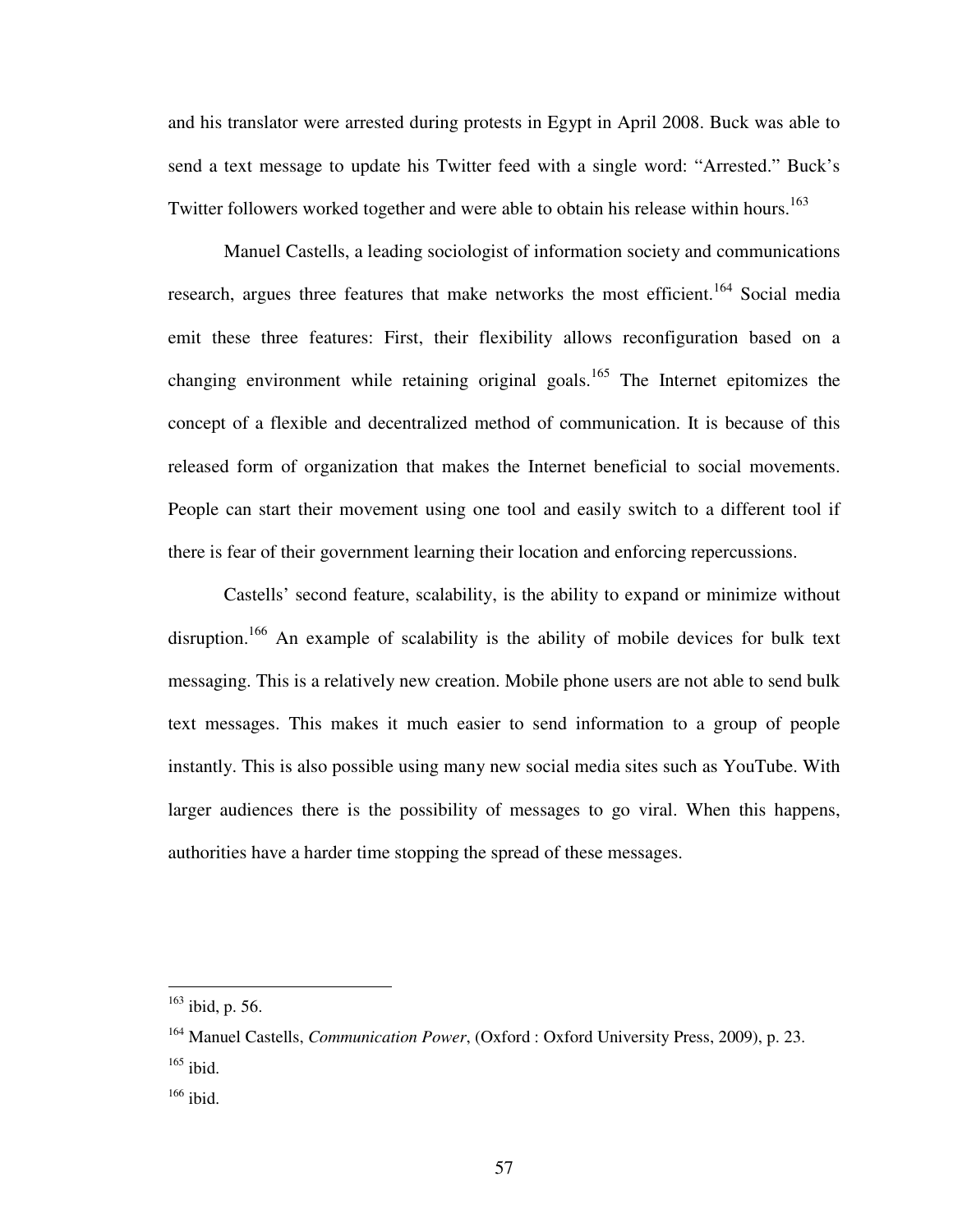Castells' third feature of digital media tools that assist democratization is their survivability. Survivability is the network's ability to withstand attacks.<sup>167</sup> Survivability is extremely important given authoritarian regimes' ability to halt protesters by censoring news stories, shutting down access to specific sites, or shutting off Internet access as a whole.

Mobile phones are also beneficial for activism because they can maintain communication with participants and outsiders even if/when mainstream media is cut off. In 2007 the Burmese government banned the majority of foreign media outlets and forbid reporting against its policies. Many civilians continued protests using their mobile phones to share news, upload photos and videos, and contact the press.<sup>168</sup> Similarly, in 2007 and 2008, Pakistani citizens used their mobile phones to contact radio stations when their country was under emergency rule. The government had censored and shut down independent media outlets but the radio stations were able to rebroadcast citizens' messages. 169

Kavada discusses how digital technology assists social movements through new tools. Kavada explains while the Internet greatly facilitates the mobilization of people in movements, the movements can also fail as fast as they begin. These movements typically last when people continually work together towards a common goal even if that goal changes. Kavada believes it is the stability and continuity that make online movements last.<sup>170</sup>

 $167$  ibid.

<sup>&</sup>lt;sup>168</sup>Brannon Cullum, "Devices: The Power of Mobile Phones," p. 51.

 $169$  ibid.

 $170$ Anastasia Kavada, "Activism Transforms Digital: The Social Movement Perspective," p. 113.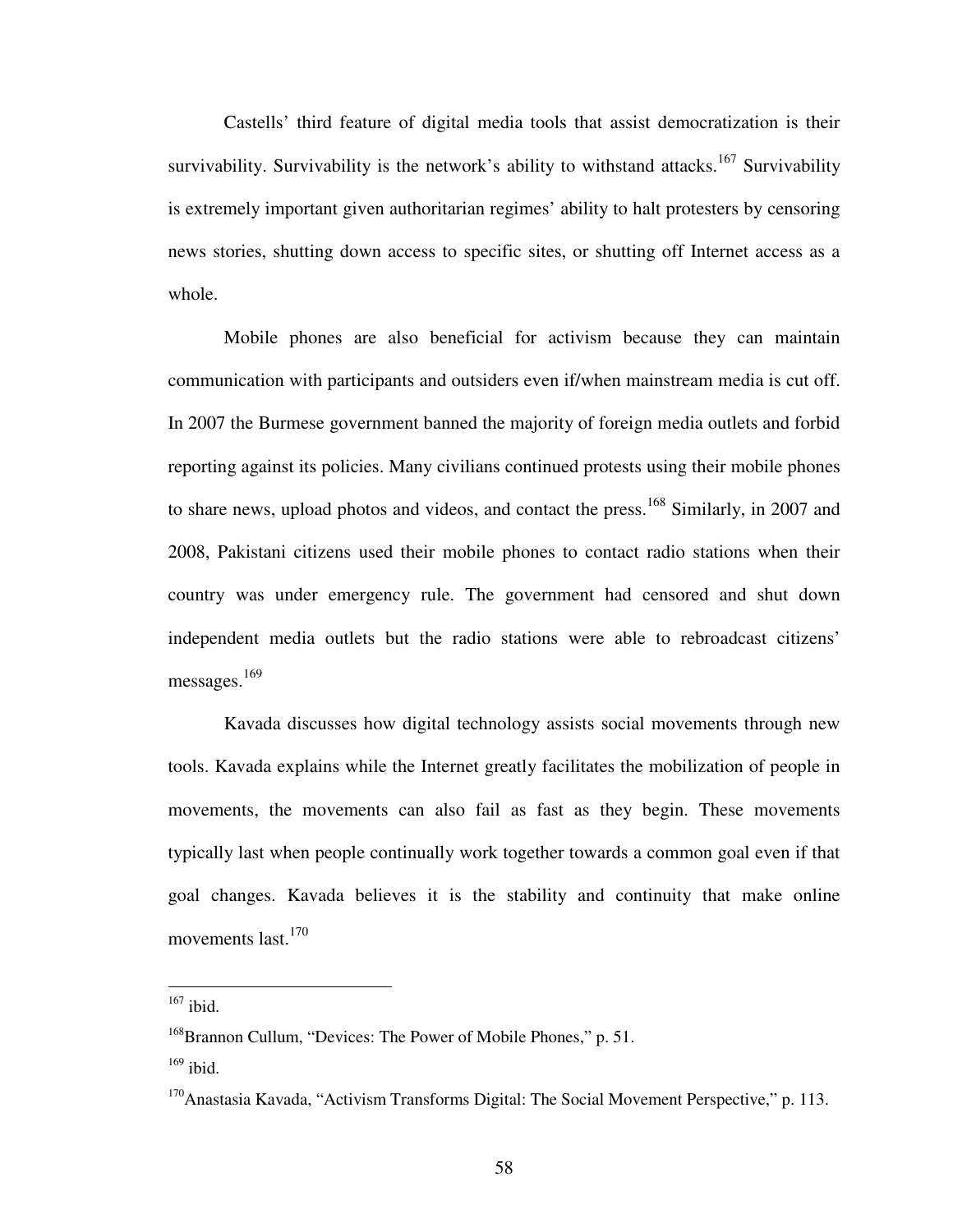Within these characteristics Kavada argues open narratives, regular offline meetings, well-defined objectives, and a permanent online space helps create a lasting online movement.<sup>171</sup> It is important for online movements to have an open narrative in terms of their goals. This helps the movement maintain a continual stream of new members. It also helps them change their short-term goals as needed to make the most of new information.

Having regular offline meetings are also extremely important. With the increasing number of websites devoted to social movements it makes it nearly impossible for activists to actively participate in every one of them. Because of this the movement may become dispersed and have less of an effect. With offline meetings and demonstrations, activists are brought together at the same place and time.<sup>172</sup> This helps the movement feel a greater sense of belonging.

Having well-defined projects is especially important to movements. By focusing on a specific objective, activists are forced to develop a good relationship and put any differences behind them for the benefit of the movement.<sup>173</sup> The relationship developed through the movement will also remain once the project is finished creating a tighter network that would be more likely to remain over time.

The last characteristic important to making online movements last, a permanent online space, reinforces the stability and continuity of the movement. Activists located in different countries need to be able to easily find new information. A permanent space helps keep the movement grounded for both existing and new participants. They will also

 $171$  ibid, p. 114.

 $172$  ibid, p. 115.

 $173$  ibid, p. 116.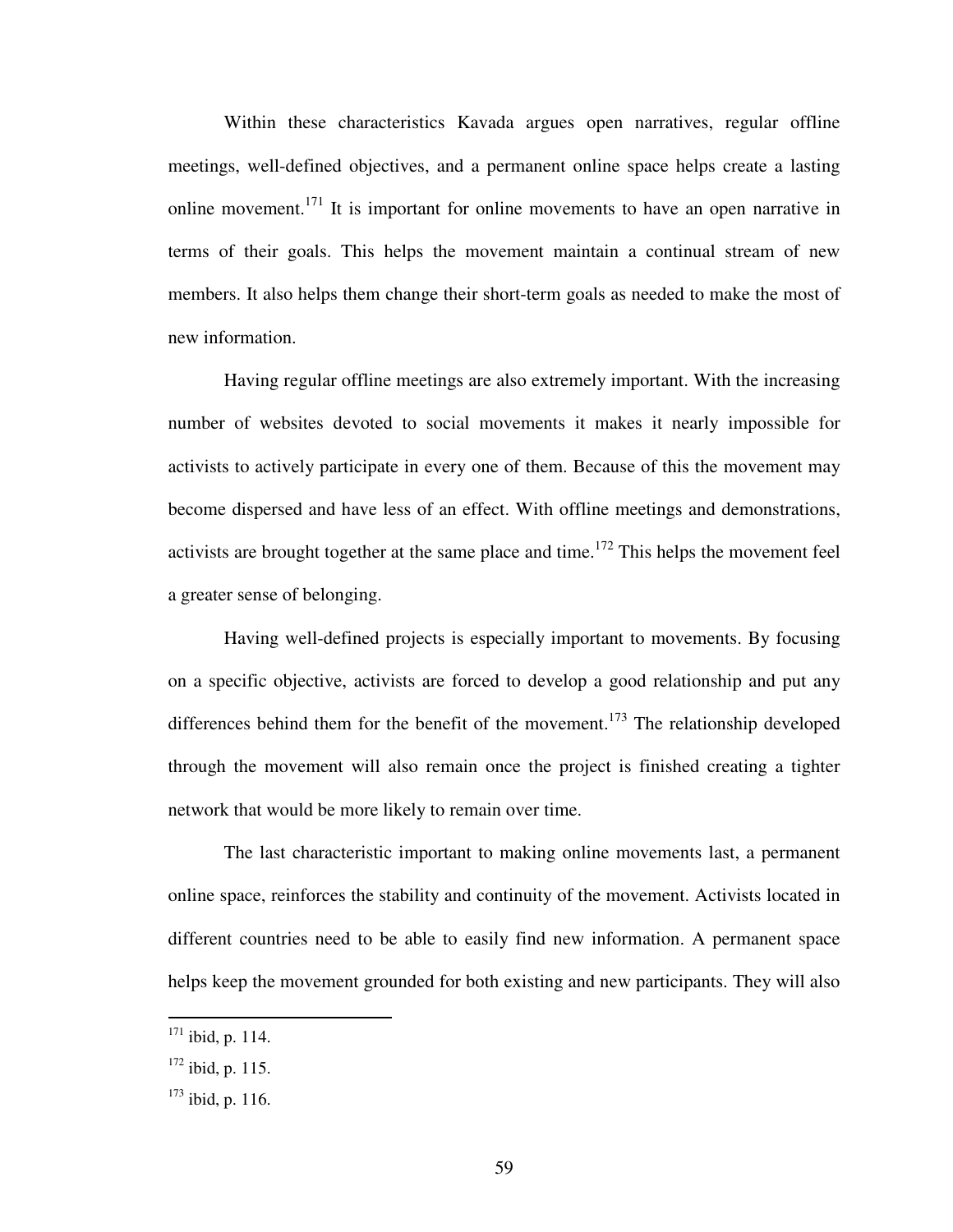be a place of recording and archiving past actions, decisions, and discussions.<sup>174</sup>

There are also many contextual conditions that can lead to democratization with the assistance of ICTs. One such factor is the availability of information and education within the country. Without the relevant education and information of how to use these new ICTs, citizens cannot effectively use them to mobilize. Education also leads to the knowledge of other political possibilities to strive for. Within this factor there is also the possibility of the new technologies stimulating political and social discussions amongst citizens and possibly between citizens and leaders.

Another factor is the average incomes within the country. The equitable distribution of wealth across the population is also very important. These disparities in wealth are frequently abused by authoritarian regimes. This scenario can be exaggerated by elections. These disparities are a huge motivation for social unrest. While poverty is a huge factor in peoples' motivation to rise up against their government, a perception, whether real or not, of economic disparities is a main factor in the likelihood of civil unrest. When those at the lower end of the economic ladder feel the space between them and the elite growing to insurmountable measures they are more motivated. Because of this, countries where the majority of people are financially stable are more likely to experience stable social climates with a lower possibility of violence and/or radical democratization movements.<sup>175</sup>

The average level of income within the nation is another factor that can lead to social unrest. Countries with well-educated citizens typically have a better understanding

<sup>174</sup> ibid, p. 117.

<sup>175</sup> Philip N. Howard, *The Digital Origins of Dictatorship and Democracy: Information Technology and Political Islam*, (Oxford: Oxford University Press, 2010), p. 185.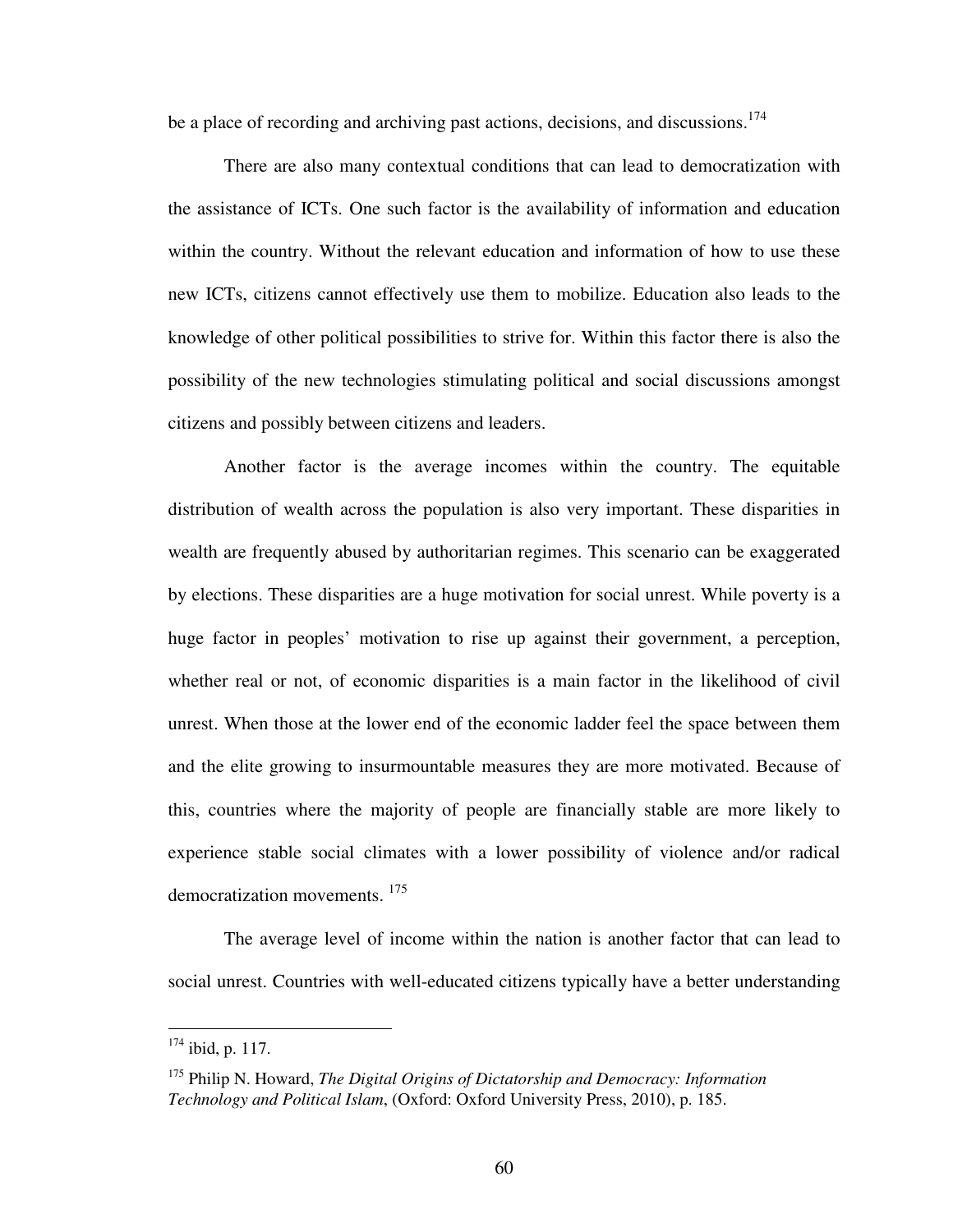of the cause of their poverty along with the repercussions of their financial status. Because of this they have a greater understanding of the political, social and financial alternatives and are more likely to work harder to attain their ideal status.<sup>176</sup>

The importance of fuel exports for the nation's economy is also an important cause of social rebellion. The majority of oil-rich states are quite wealthy yet they also suffer from having nearly half of their citizens living on less than two dollars per day. Seven of the ten wealthiest heads of state in the world come from underprivileged Arab countries.<sup>177</sup>

The combination of the infrastructure and contextual conditions has the possibility of creating a space where individuals feel they have both the resources and reasons for rising up against their regime.<sup>178</sup> When successful, these individuals create a new system for communication between politicians, journalists, civic groups, elites, and average citizens. This new political outcome can then lead to institutional consequences where democratization may lead to either democratic transition or possibly even democratic entrenchment.

Howard discusses the sufficient and necessary causes of both democratic transition and democratic entrenchment. He also discusses the percentage of cases covered by the specific solution and the consistency of the cases noting the necessary and sufficient causes of one with the highest degree of coverage and another with the highest degree of consistency.<sup>179</sup>

 $176$  ibid.

 $177$  ibid.

 $178$  ibid, p. 192.

 $179$  ibid.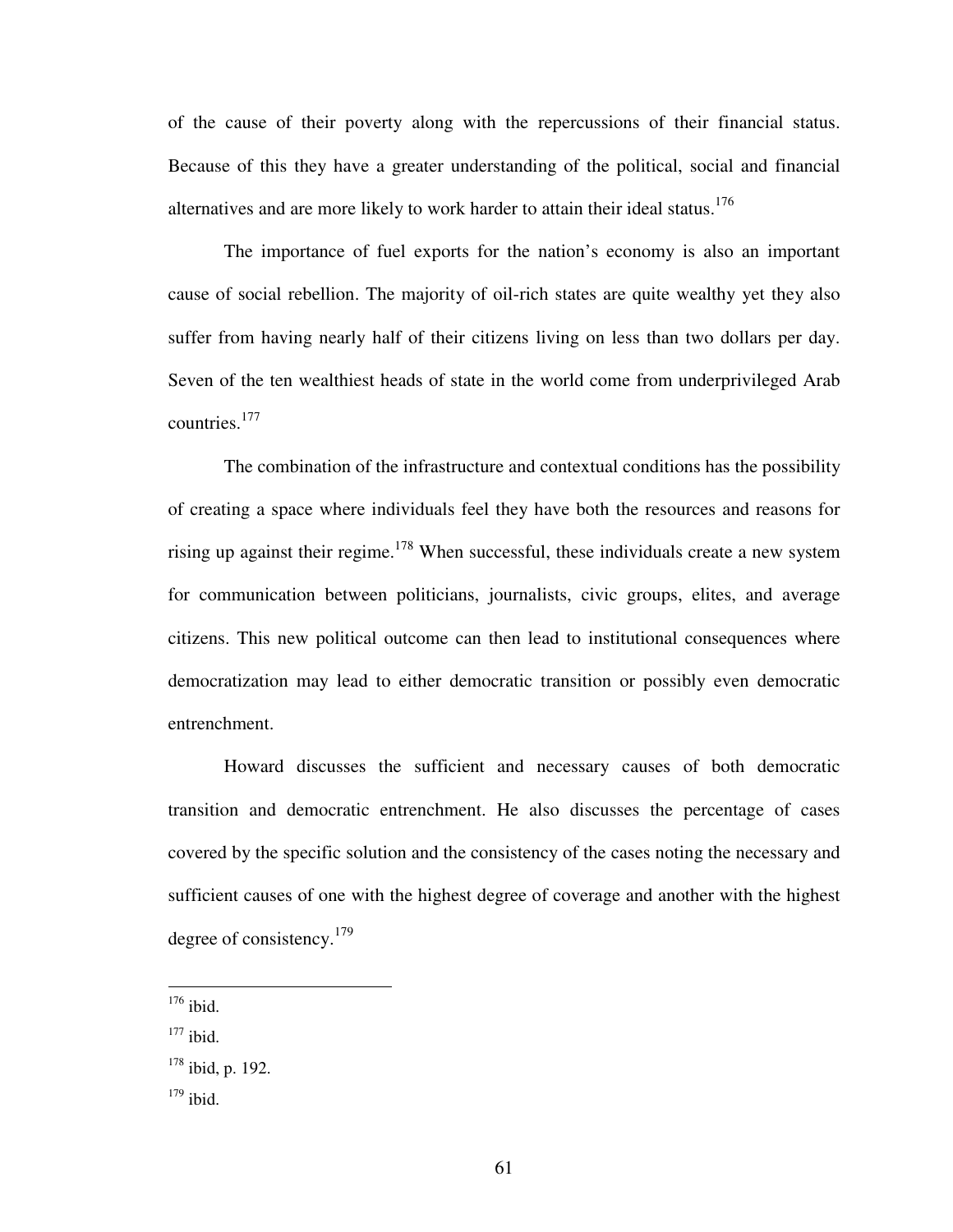Howard begins with the causes leading to democratic transition. Having an active online society in a country with a small population is one sufficient cause of democratic transition. This cause covers 65 percent of Howard's case studies and was consistent across 82 percent of cases. Having an active online society in a country with a welleducated population is a sufficient cause that covers 63 percent of cases with a 74 percent consistency. Having a small population is a necessary cause found in 76 percent of his cases leading to democratic transition with an 85 percent consistency rating. Having an active online society in a small and well-educated country is a necessary cause covered by 68 percent of cases with consistency across 91 percent of covered cases leading to democratic transitions.<sup>180</sup>

The two most outstanding sufficient causes of democratic transition include an active online society. This factor along with having a small or well-educated population appears to represent close to two-thirds of Howard's cases. Having a small population is the main solitary cause with the best-case coverage. Yet having all three causes account for 68 percent of the cases with a 91 percent consistency rating.<sup>181</sup> However, having a large civil society alone is not sufficient without education. The Internet and mobile phone base of a society is what leads to multiple formulas for democratization.

Howard then discusses the sufficient and necessary causes that lead to democratic entrenchment. Having a well-developed ICT infrastructure with an economy that is not dependent on fuel exports is a sufficient cause in 56 percent of cases leading to democratic entrenchment with an 86 percent consistency rating. Having a well-educated population along with an economy not dependent on fuel exports is covered by 51 -

 $180$  ibid.

<sup>181</sup> ibid, p. 194.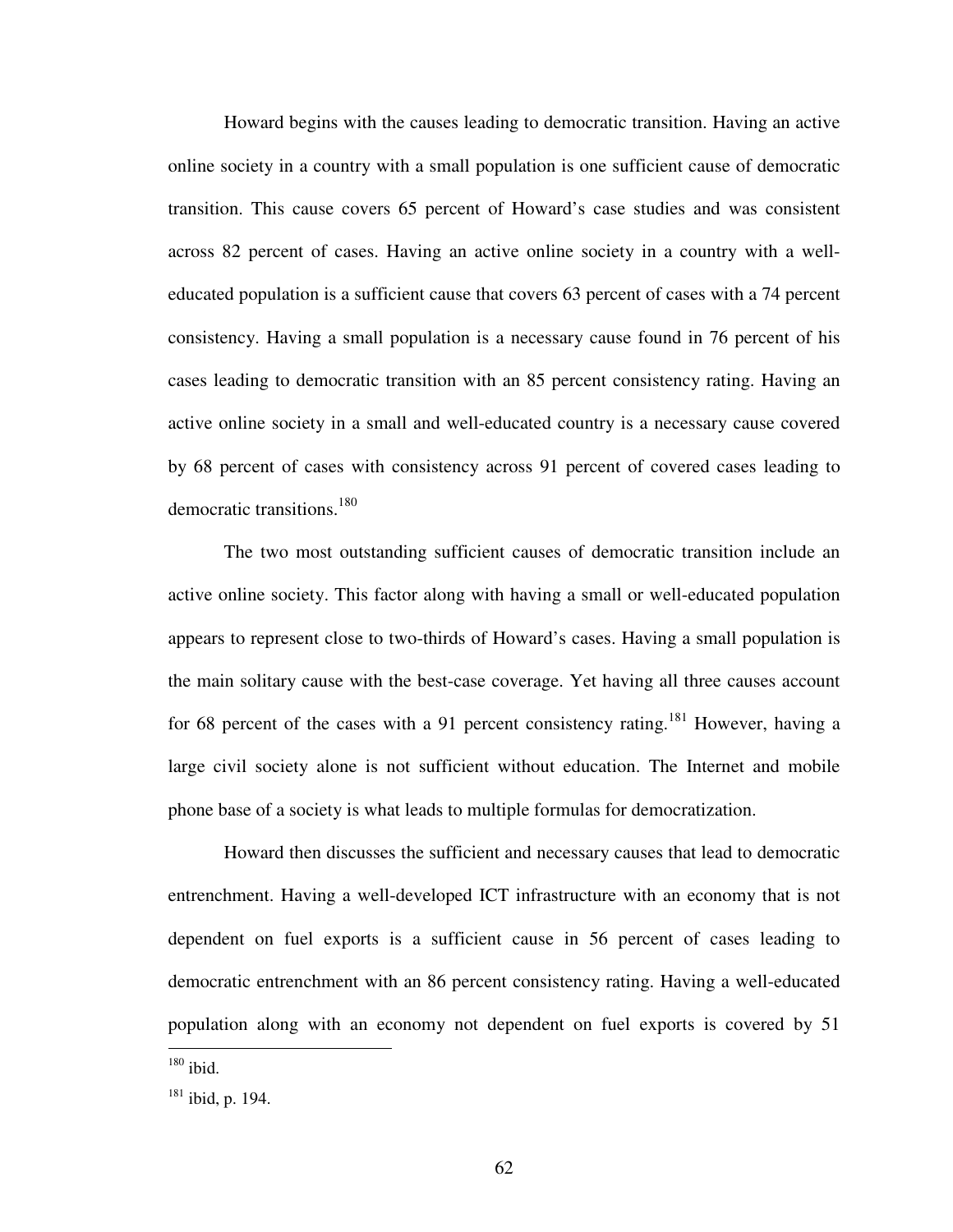percent of Howard's case studies leading to democratic entrenchment with an 86 percent consistency rating. Having an economy not dominated by fuel exports is a necessary cause in 77 percent of cases leading to democratic entrenchment with 73 percent consistency. Having a well-developed ICT infrastructure, an economy not dependent on fuel-exports and a well-educated population is a necessary condition in 77 percent of cases leading to democratic entrenchment and is consistent 96 percent of the time.<sup>182</sup>

As for democratic entrenchment, Howard's study found that a well-developed ICT infrastructure along with not being dependent on fuel exports is a sufficient cause. Having a well-educated population and not being dependent on fuel exports is the second best set of sufficient causes of democratic entrenchment. As Howard notes, having an economy that is not dependent on fuel exports is a main ingredient in both cases of democratic entrenchment.<sup>183</sup>

There have been many instances where the features of these tools have aided in the process of democratization. In Moldova, in 2009, the Communist Party lost power after protests were coordinated via a text message, Facebook messages, and Tweets.<sup>184</sup> In Egypt, in 2011, it took a mere 18 days for citizens to take down a 30-year police state government with the help of Facebook.<sup>185</sup> As one protester in Cairo summed it up, "We use Facebook to schedule the protests, Twitter to coordinate, and YouTube to tell the

 $182$  ibid, p. 192.

<sup>183</sup> ibid, p. 194.

 $184$  ibid.

 $185$  John Lloyd, "Mightiest for the mightiest: "The Net Delusion"," openDemocracy, http://www.opendemocracy.net/od-russia/john-lloyd/mightiest-for-mightiest-%E2%80%9C-netdelusion%E2%80%9D.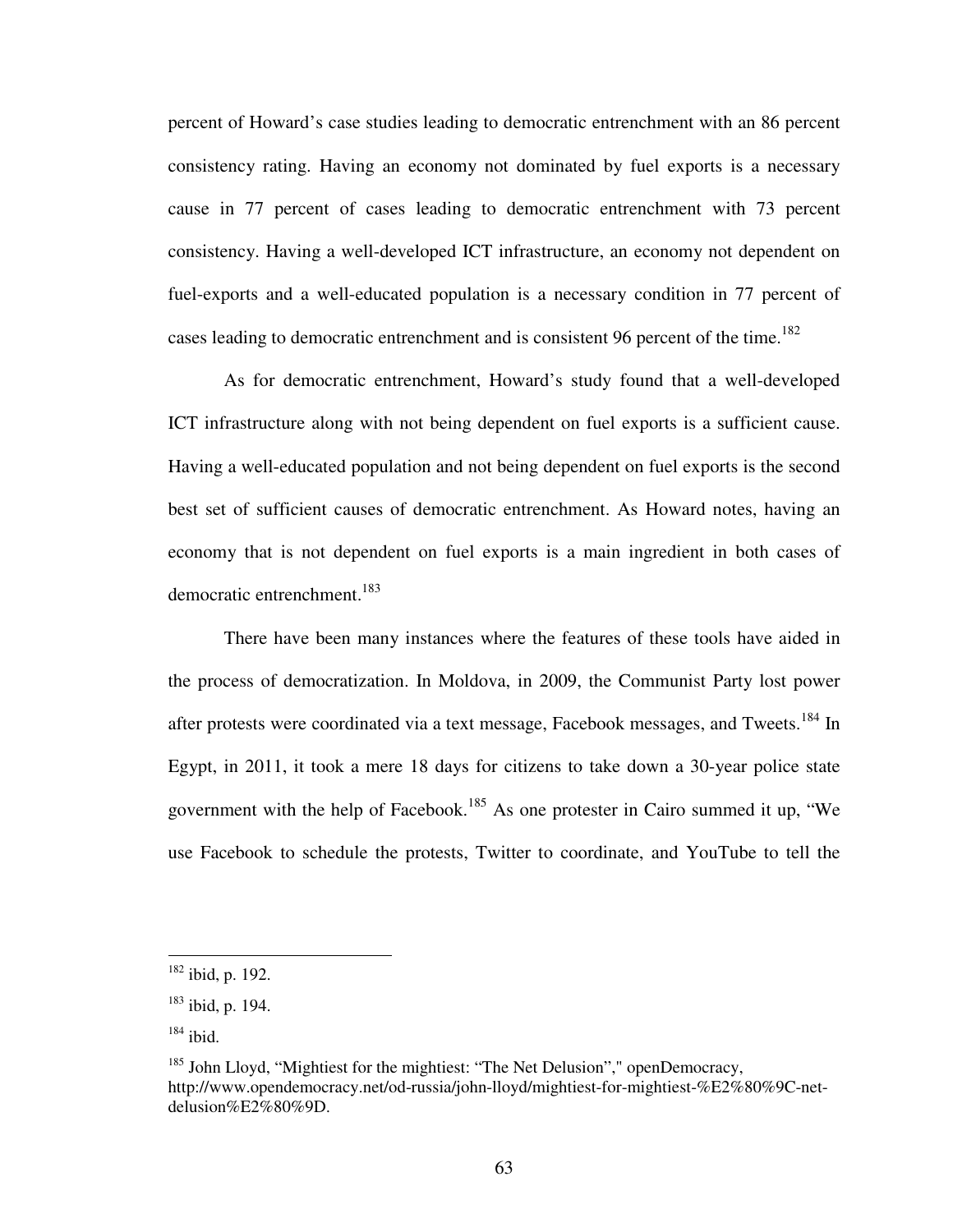world."<sup>186</sup> In Tunisia, in 2010-2011, the youth of the country used Facebook and Twitter to share grievances, gain up-to-the-minute information, and fuel a movement that led to a revolution and the removal of Zine EI Abidine Ben Ali.<sup>187</sup>

Another example of citizens using mobile phones in order to create political change occurred during the 2004 general election in Spain. Merely days before the Spanish national parliamentary election three trains were bombed in Madrid. These bombings resulted in the deaths of 192 people and the injuring of hundreds others. Immediately after the bombings the governing Popular Party (PP) stated that the Basque terrorist group ETA was responsible for the bombing. They announced this before there was any evidence concerning the violent act. By the end of the day Al Qaeda had claimed responsibility for the bombing despite the Spanish government's continual assertion that the ETA was to blame. Many believe the government took this stance because it would benefit the Popular Party in the upcoming election against the Social Party. Spanish citizens were outraged by the government's response and their attempt to cover up legitimate evidence that connected Al Qaeda to the bombings.<sup>188</sup>

Many of these outraged citizens called for protests to express their anger towards the government. The mobile penetration rate of Spain in 2004 was at 94 percent. This shows that most Spaniards had the ability to send and receive text messages on their

<sup>&</sup>lt;sup>186</sup> Philip N. Howard, "The Arab Uprising's Cascading Effects," Miller-McCune, http://www.miller-mccune.com/politics/the-cascading-effects-of-the-arab-spring-28575.

<sup>187</sup> Alexis Madrigal, "The Inside Story of How Facebook Responded to Tunisian Hacks," *The Atlantic*. www.theatlantic.com/technology/archive/2011/01/the-inside-story-of-howfacebookresponded- to-tunisian-hacks/70044.

and Hillary Rodham Clinton, "Internet Rights and Wrongs: Choices and Challenges in a Networked World," Speech, George Washington University from U.S. Department of State, Washington, DC, February 15, 2011.

and Michael Richter, "Facebook's Response to DoC."

<sup>&</sup>lt;sup>188</sup>Brannon Cullum, "Devices: The Power of Mobile Phones," p. 50.p. 62.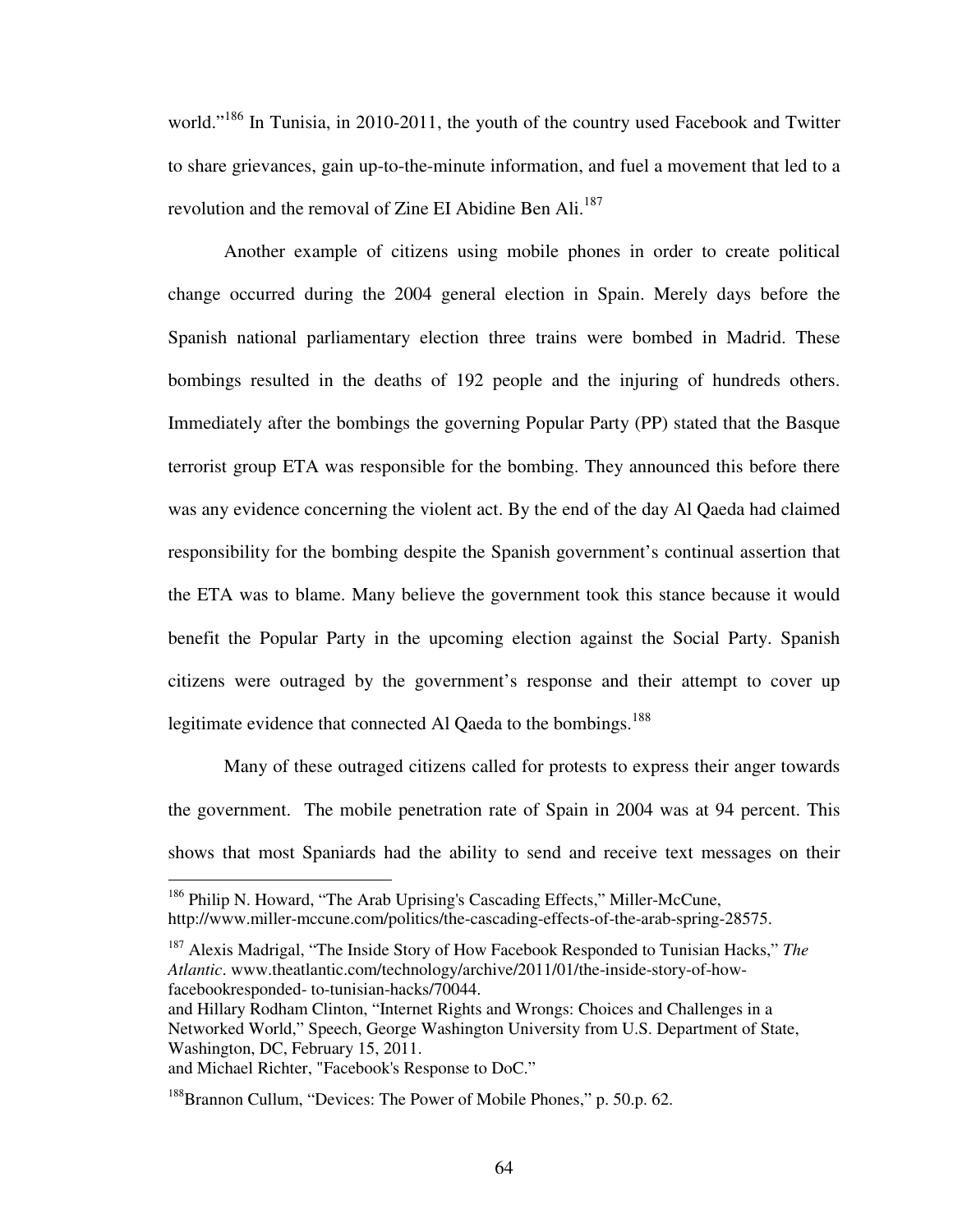mobile phones. The first SMS message was sent on March 13, the day before the election, and stated, "The government lied. Pass it on." Some other messages that were sent stated, "18:00 PP head office Genova St. no parties silence for the truth," "Information poisoning at 18:00 PP Genova pass it on," "We want to know before we vote," and "The truth now, stop the manipulation, your war, our dead. Pass it on!" <sup>189</sup>

Despite Spain's ban on any political protests occurring within a day of any election, ten thousand citizens ignored the ban and gathered in front of the PP headquarters in Madrid by 11:00 pm. There was a 20 percent increase in text messages on March  $13<sup>th</sup>$  and a 40 percent increase on March  $14<sup>th</sup>$ , the day of the election. These text messages urged Spaniards to vote for the Socialist Party and join in the protests. These digital activism tactics proved successful when the Socialist Party defeated the PP with a turnout of 77 percent of the population, which was an increase of 8 percent from the previous year.<sup>190</sup>

In his book, *Guerra, Terrorismo y elecciones: incidencia electoral de los atentados islamistas en Madrid*, Narciso Michavilla argued the greater the voters were influenced by the bombings the more they hesitated before voting. Thus the longer they waited the more likely they were to vote for the Socialists as illustrated in Figure 1. Michavila concluded that "the association between the final election and the influence of the attacks is statistically significant."<sup>191</sup>

 $189$  ibid, p. 63.

<sup>&</sup>lt;sup>190</sup> Brannon Cullum, "Devices: The Power of Mobile Phones," p. 50.p. 63.

<sup>191</sup> N. Michavilla, *Guerra, Terrorismo y elecciones: incidencia electoral de los atentados islamistas en Madrid*, (Real Instituto Elcano, DT N13/2005), p. 29.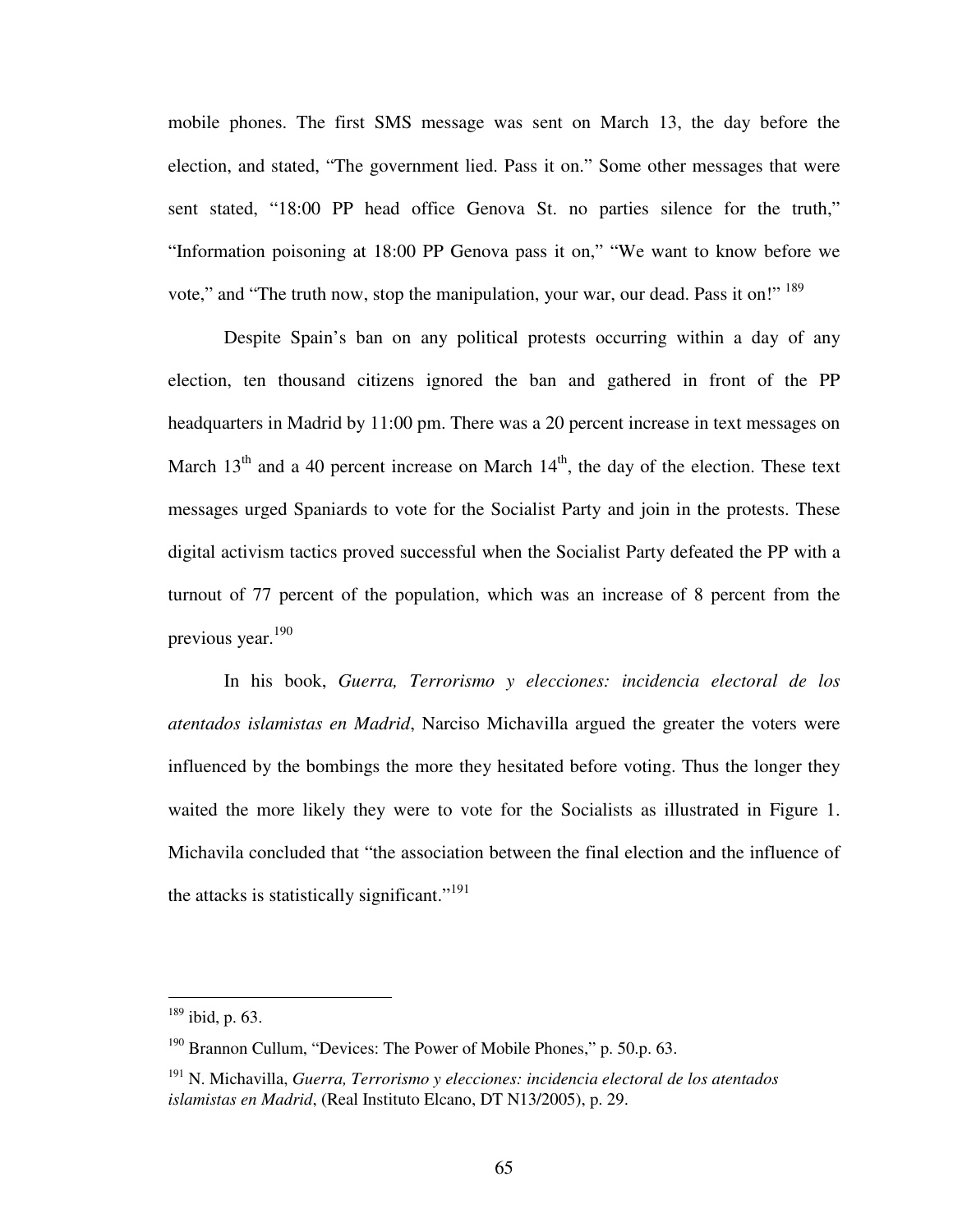



Final vote for PP, PSOE, or others, among late-deciding voters in the Spanish parliamentary elections of March 14, 2004, according to the influence of the events of March 11 on voters' decisions *Source*: N. Michavilla, p. 29.

Because of all of these characteristics of digital media tools users have the ability to form masses of 100,000 people in cities such as Ismailia with a population of 750,000 million.<sup>192</sup> Without these sites groups might not be able to organize mobs of people large enough to have an affect on their government. While larger groups do not always equal success, they do make a larger impact, as illustrated by smart mobs.

Graeme Kirkpatrick argues in his book *Technology and Social Power*, that people construct their own value and meaning of technology based upon how they use it. Thus by using a site such as YouTube to send political content we transform the web into a political platform.<sup>193</sup> Digital media tools have the ability to turn dissatisfaction into collective action. The tools aid the organization, spread of information, mobilization, coordination, and organization of social movements. The future of digital activism is very optimistic. With mobile phones becoming more affordable and more developing nations

<u>.</u>

<sup>&</sup>lt;sup>192</sup> "Egypt," The Central Intelligence Agency, https://www.cia.gov/library/publications/the-worldfactbook/geos/eg.html.

<sup>193</sup> Graeme Kirkpatrick, *Technology and Social Power*, (Basingstoke: Palgrave Macmillan), 2008.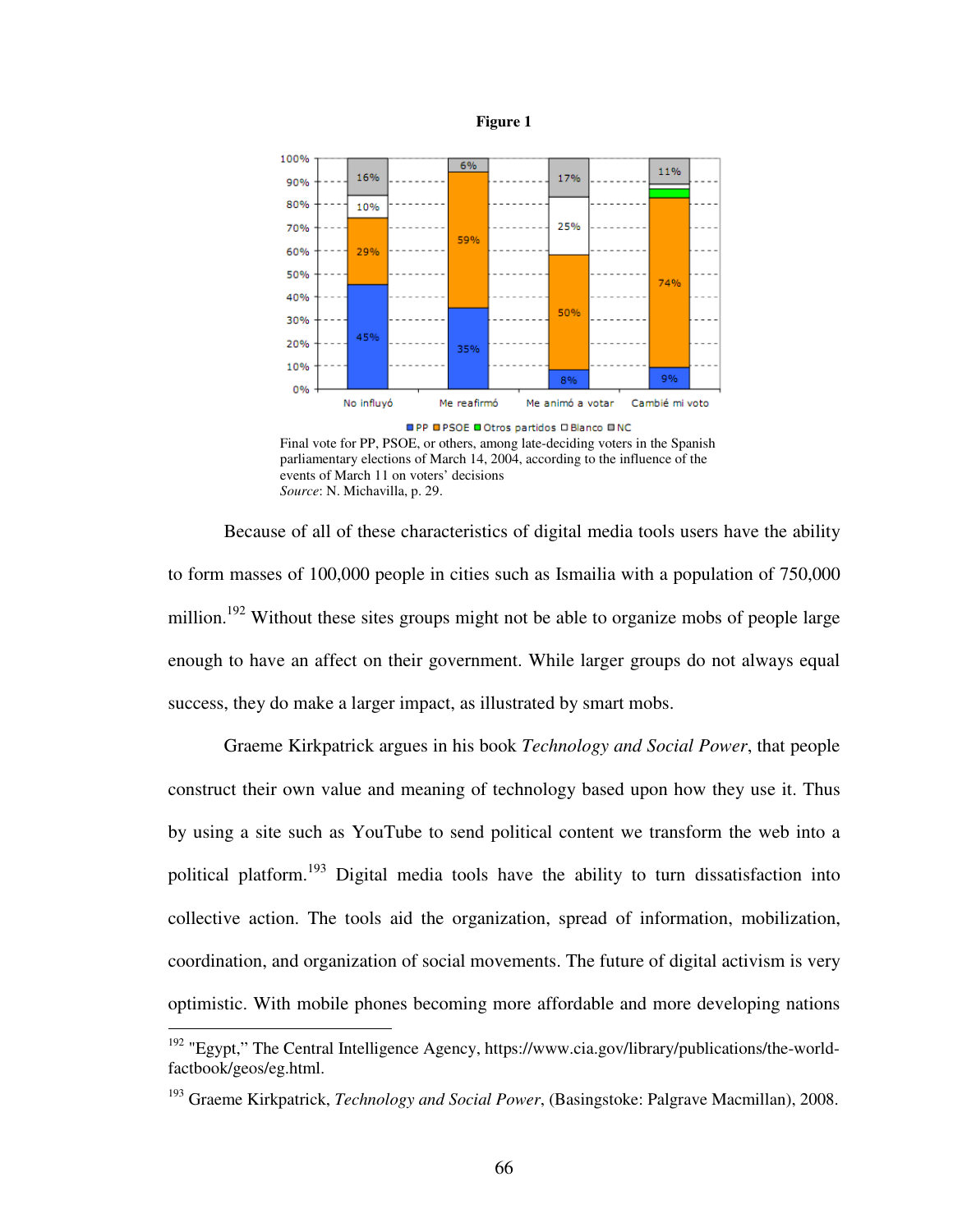switching to 3G mobile networks, along with more communities adopting Internet access through Internet cafes and hot-spots, activists have the ability to access new applications and tools in order to employ the many beneficial features in digital media technologies. These technologies along with specific contextual conditions create an atmosphere more prone to democratization and possibly even democratic entrenchment.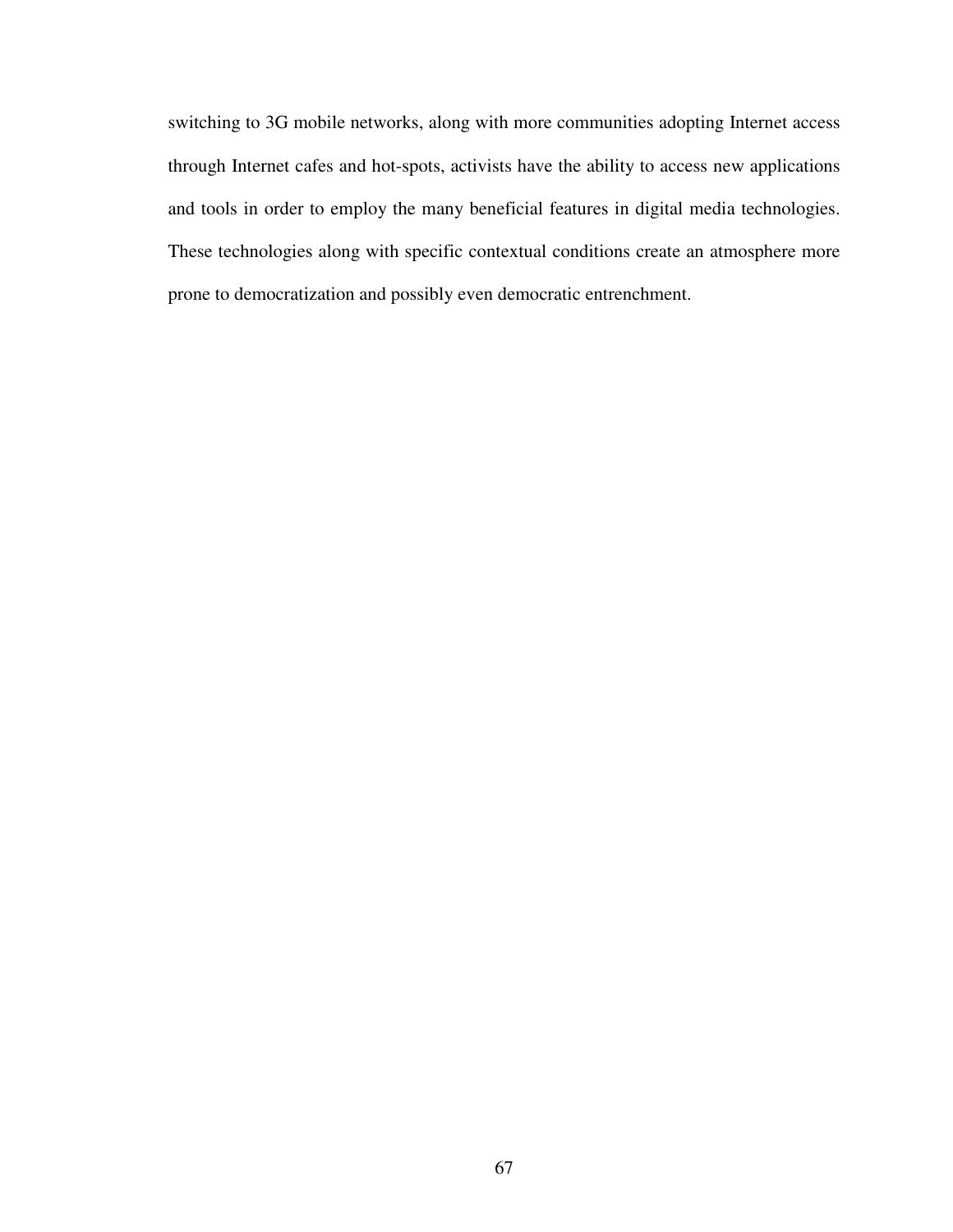## **Evidence of the Link Between Social Media and Democratization**

The purpose of this chapter is to review the different quantitative and qualitative evidence on the ties between digital media and democratization. There are several different approaches to studying these ties and I will review them in order to demonstrate the current evidence available to support my thesis. The goal of reviewing the following studies is for better understanding of how liberation technologies can change the balance of power between authoritarian regimes and the opposition movements that protest them. The first section of this chapter will offer studies involved in a quantitative analysis. The second section provides a review of qualitative studies, in particular, concerning R. Kelly Garrett's article *Protest in an information society: A review of literature on social movements and new ICTs*.

### Quantitative Analyses

Christopher Kedzie is one of the first researchers to conduct quantitative approach concerning the relationship between the Internet and democracy. He uses data from 144 countries along with linear regression to analyze "the strength of traditional predictors of democracy including economic development and education, human development and health, ethnicity and culture, as well as indicators that represent pre-Internet ICTs, and studies them against the strength of Internet prevalence."<sup>194</sup> Kedzie concludes that the Internet is a better predictor of democracy than other traditional predictors. This study was based on information from 1993.<sup>195</sup> At this time there were still very few Internet users, even less in developing countries, and many social media sites and location-aware

<u>.</u>

<sup>194</sup>Christopher R. Kedzie, "The Third Waves", In *Borders and Cyberspace: Information Policy and the Global Information Infrastructure,* Brian Kahin and Charles Nesson, eds. (Camrbidge: MIT Press, 1997), p. 106-28.

 $195$  ibid.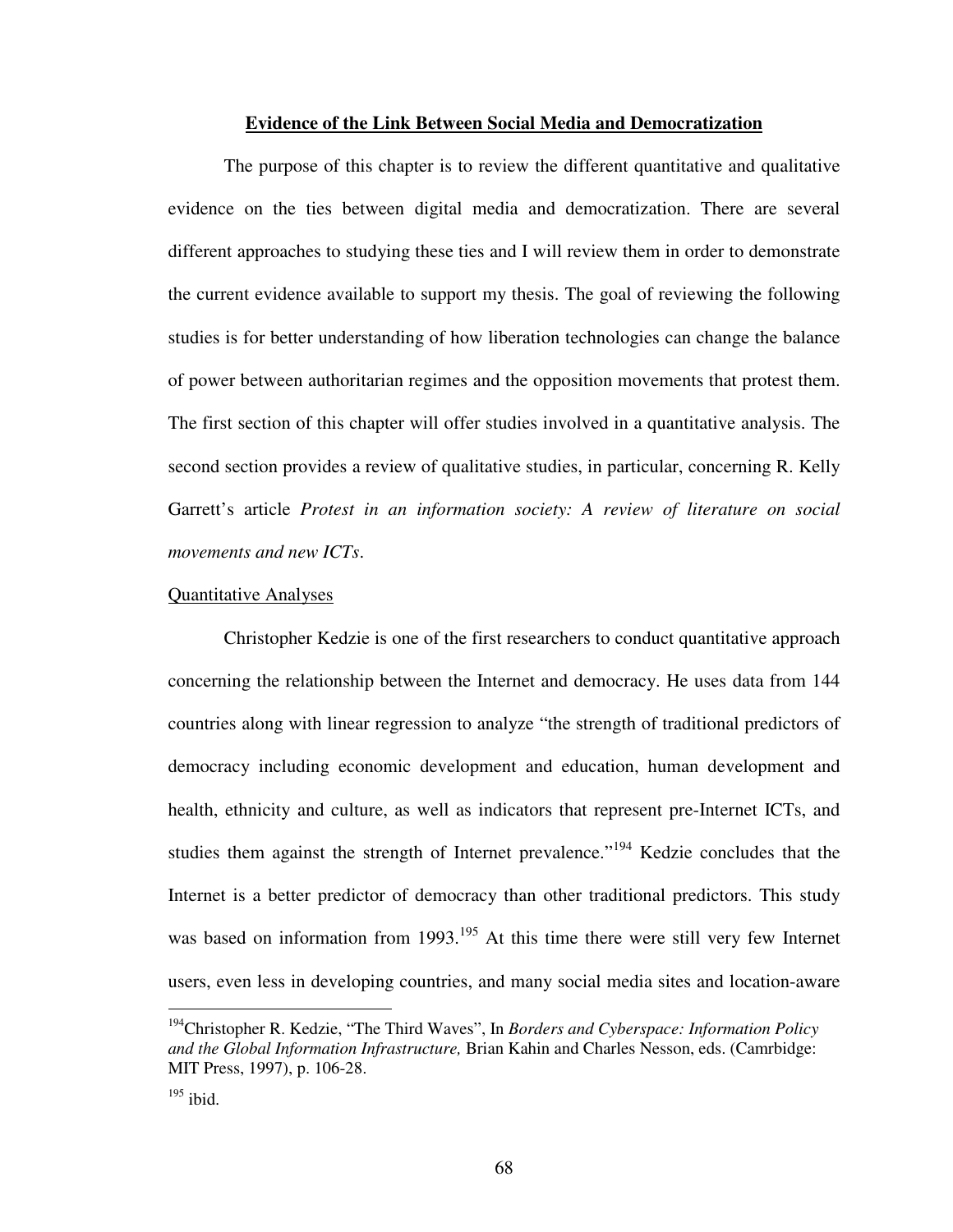technology was not yet prevalent in society.



Best and Wade also conducted a study concerning the effects Internet has on democracy around the world. They used data from 180 countries from 1992 through 2002 and statistical methods to examine the relationships between different predictors related to democracy and Internet prevalence based on region. While their results from 1992 through 2000 was limited due to ignoring the impact of mobile phones and being presocial media sites their data from 2001-2002 did show a "substantial relationship between Internet usage and democracy" even when "accounting for region and socioeconomic development."<sup>196</sup> The study's finding "supports the existence of a positive relationship between democratic growth and Internet penetration." <sup>197</sup>

<u>.</u>

<sup>&</sup>lt;sup>196</sup>M.L. Best and K.W. Wade, "The Internet and Democracy: Global Catalyst or Democratic Dud?" *Bulletin of Science, Technology & Society* 30, no.3 (June 2009).

 $197$  ibid.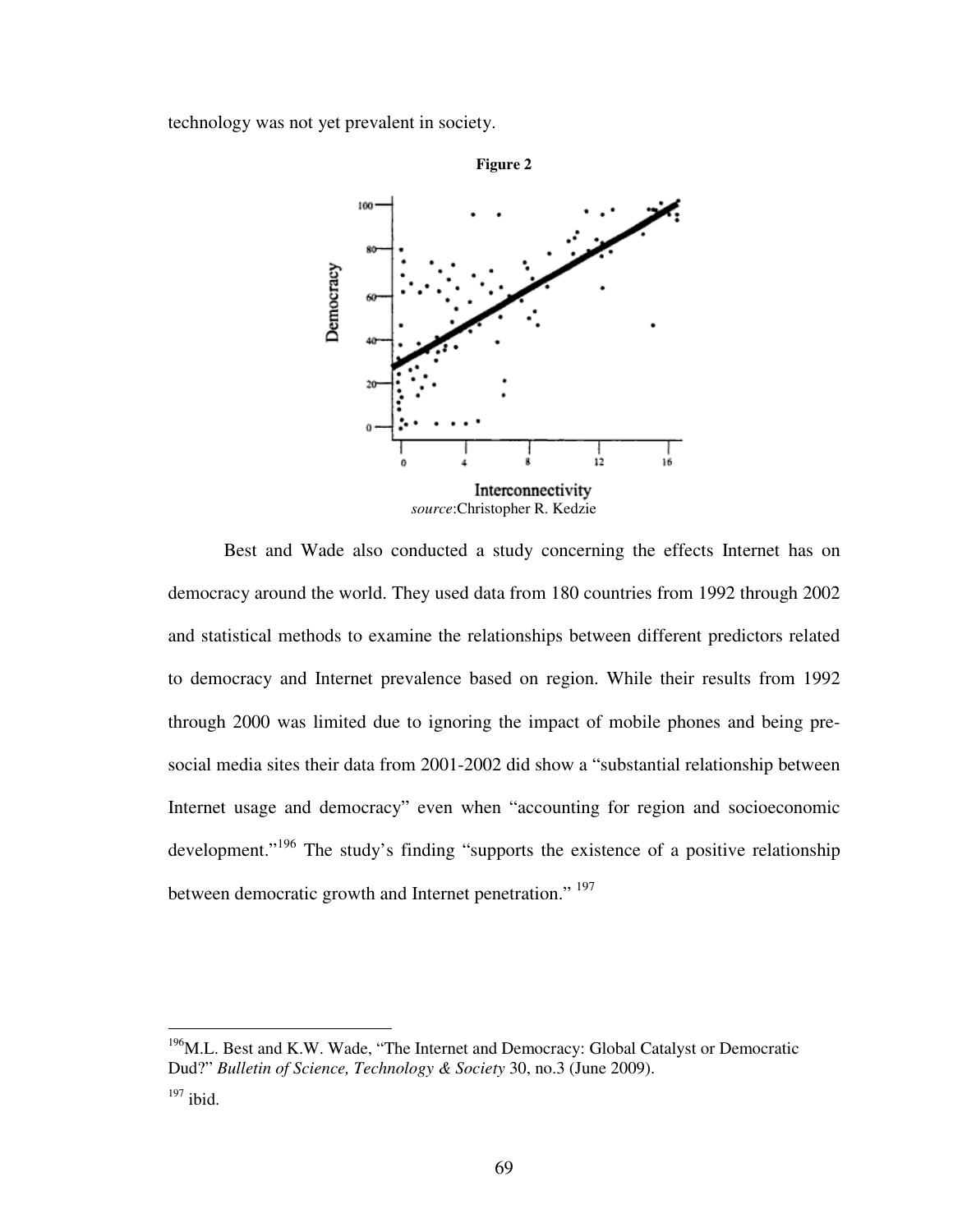#### **Figure 3**

# **Correlation (and Linear Fit) Between Democracy** Variable and Internet Users per 1,000 People



*source*: Philip N. Howard

Philip Howard completed research on how information infrastructures support democratization in Muslim countries. He created a weighted index of technology diffusion and democracy for 74 countries from 1994 through 2008. "The index of technology diffusion was computed … for mobile phones, Internet users, Internet hosts, personal computers, national Internet bandwidth, and broadband Internet users, and then averaged and transformed into set-theoretic values."<sup>198</sup> The technology variables were weighted against the GDP of the country in order to keep wealth constant before calculating the diffusion index. His results show the level of technology diffusion in a country with its economic output compared to the other 73 countries. He then used fuzzyset statistical models to put the countries into three groups based on their individual levels of information technology and democratization. Finally he used correlation statistics to conclude that six percent of the variation in democratization in Muslim countries can be

 $198$  ibid.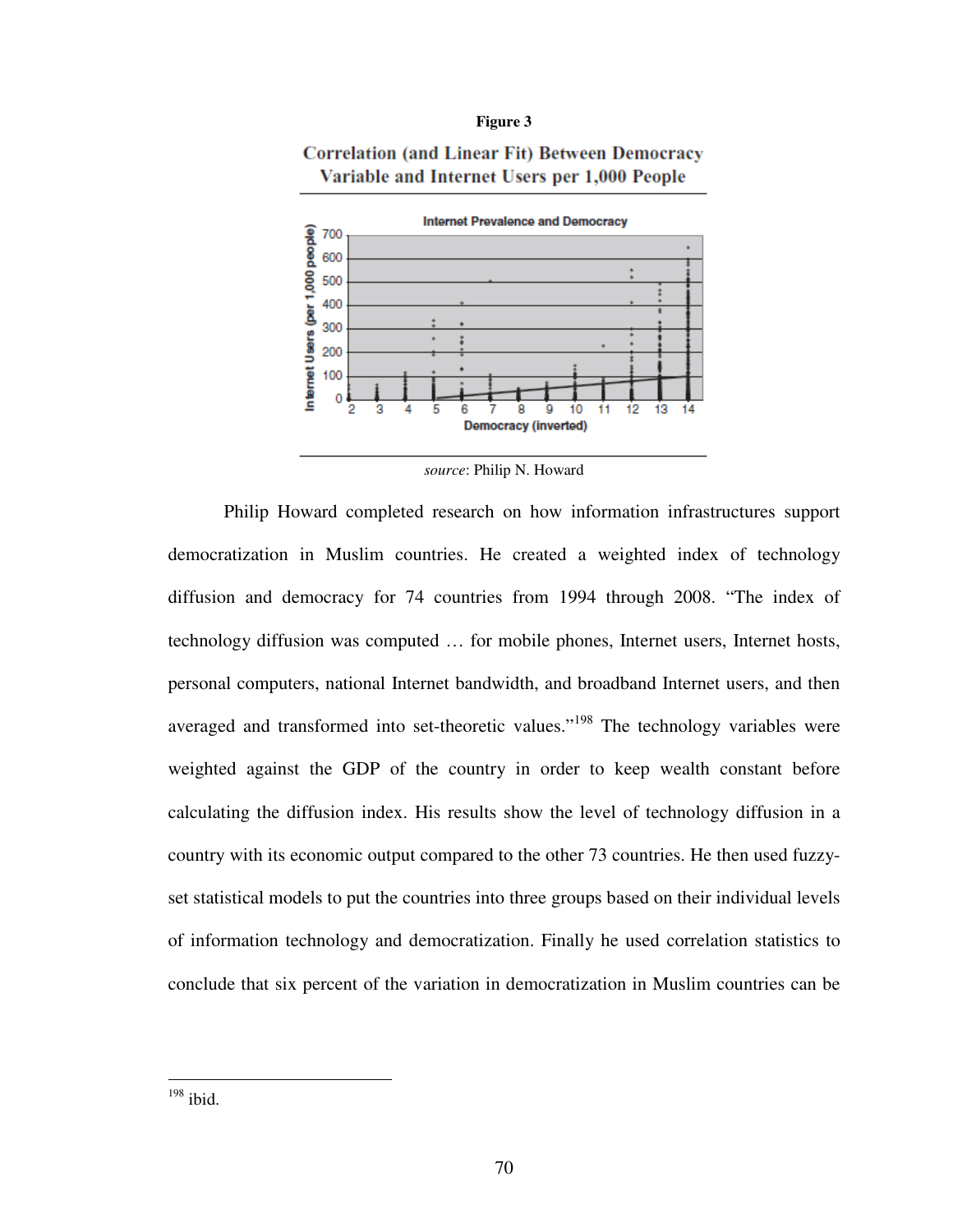explained by technology diffusion.<sup>199</sup>



Howard's results "demonstrate that an active online civil society and good state information infrastructure in small countries with well educated populations has resulted in democratic transitions. The two most prominent and parsimonious sufficient causes of democratic transition share one ingredient—having a comparatively active online civil society. Having such an active online civil society, along with having a comparatively small population or a comparatively well-educated population, proves to represent almost two-thirds of the cases studied."<sup>200</sup> The results also show that "it is the relatively large internet and mobile phone user base—a wired civil society—that consistently serves as a

 $199$  ibid.

 $200$  ibid.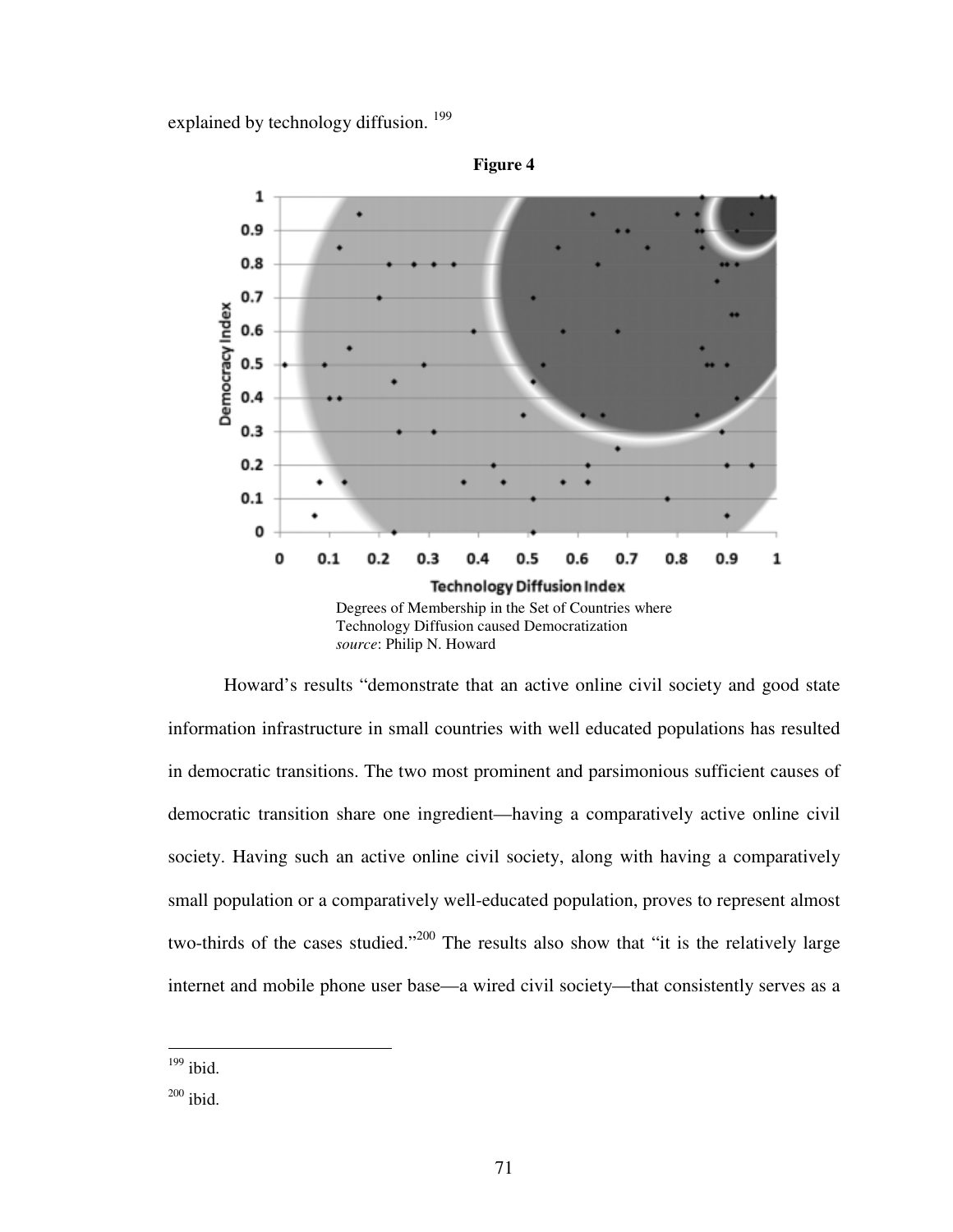causal condition across multiple democratization recipes."<sup>201</sup> He concludes "among the countries with large Muslim communities, those with a rapidly expanding information infrastructure experienced either democratic transitions or entrenchment. This conclusion makes an explicit link through which technology diffusion can contribute to democratization."<sup>202</sup>

Howard continues, "For countries such as Bosnia, Georgia, and Indonesia, good ICT infrastructure supported strong democratic movements. For Azerbaijan and the Central African Republic, the lack of technology diffusion has allowed for deepening authoritarianism. For countries such as Benin, Eritrea, and Gambia, technology diffusion has not been particularly rapid, and democratization movements in these countries have had little success."<sup>203</sup> Yet even with his analysis, Howard argues that statistical analysis is not enough to determine how information technology infrastructure supports democratization. Instead he promotes for a study to be done using qualitative, comparative, and quantitative research. As Howard states, "perhaps the best reason to proceed in a qualitative and comparative way is that the categories of 'democracy' and 'technology diffusion' are themselves aggregates and proxies for other measurable phenomena."

Manuel Castells, along with Mireia Fernandez-Ardevol, Jack Linchuan Qiu, and Araba Sey, conducted a study concerning the use of mobile devices in social movements. They begin their study by mentioning the typical argument that technology is more often adopted by those with higher socio-economic statuses. They agree that this assumption

 $201$  ibid.

 $202$  ibid.

 $203$  ibid.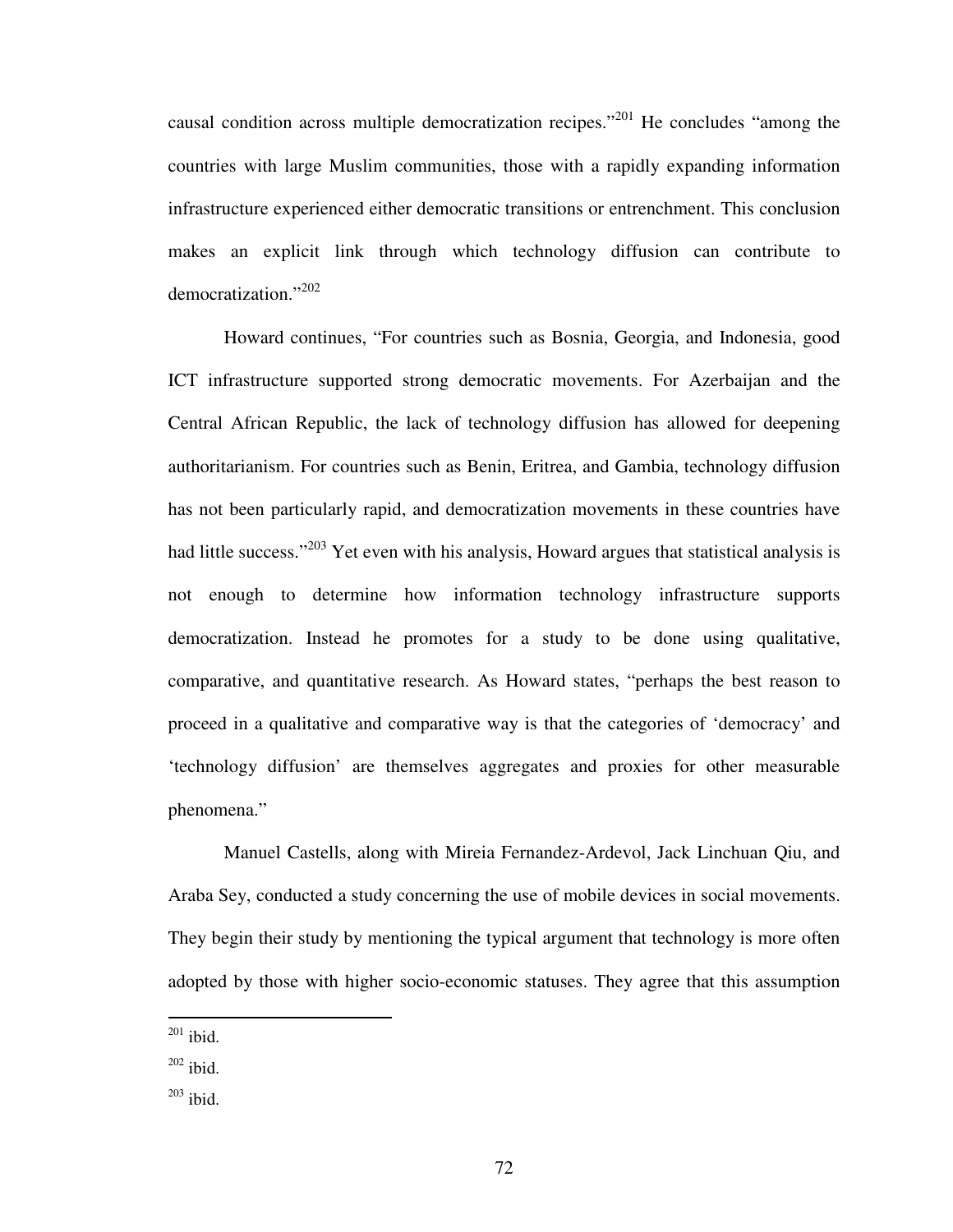can be made by looking at the Asian Pacific and the United States, however, as Castells, et al. discovered; when one looks at Europe they will notice that income is not an important predictor of cell phone adoption. The average cell phone penetration rate in Europe was at 70 percent as of 2004 and even up to 90 percent in some countries. Because of this the authors of *The Mobile Communication Society* believe that the higher the technology penetration rate, the less income differences matter. $204$ 

This, however, is not relevant in countries where the technological penetration rate is significantly lower than that of European countries. In these countries socioeconomic status still remains a significant factor in whether or not a person will own or operate a mobile phone. For example, in South Korea 84.3 percent of people with a monthly income above KRW 3.5 million had adopted the mobile phone technology whereas only 69.9 percent of those who earn less than KRW 2 million per month had adopted it.<sup>205</sup>

While socio-economic status does indeed make a huge difference in the adoption of mobile phones in countries that have lower penetration rates, there are still other methods for the lower income classes to obtain this technology. One of the more popular options is using a prepaid service. Between 70 and 90 percent of mobile subscribers in the Philippines use prepaid phone cards instead of having fixed-term contracts with a mobile phone provider.<sup>206</sup> These prepaid phone cards are an excellent choice for those without credit history, a stable source of income, or a permanent address.

<u>.</u>

<sup>204</sup> Manuel Castells, Mireia Fernandez-Ardevol, Jack Linchuan Qiu, and Araba Sey, *The Mobile Communication Society*, (Los Angeles: University of Southern California, 2004), p. 55.

 $205$  ibid, p. 56.

<sup>206</sup> ibid, p. 58.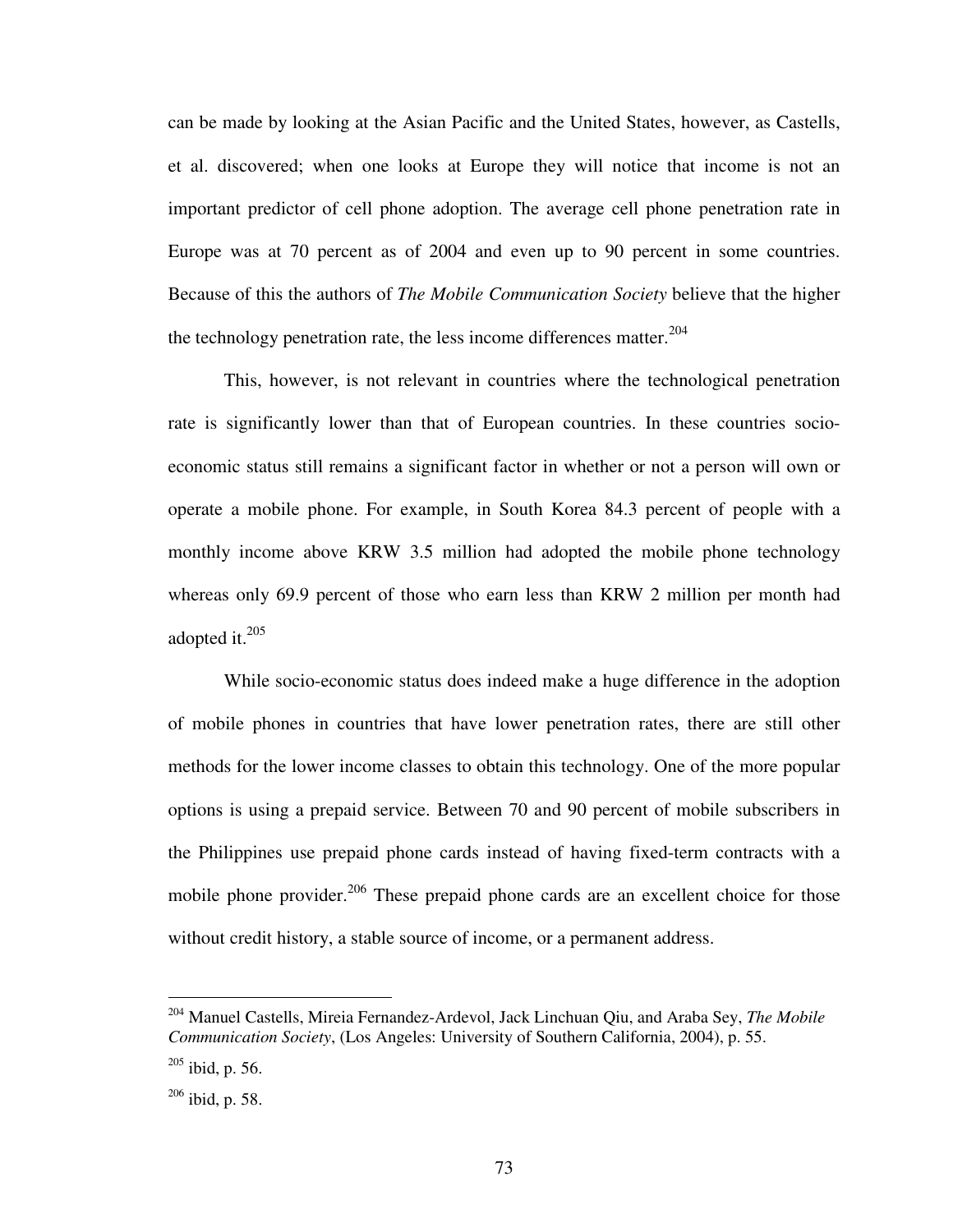People's income also affects the rate of adoption of mobile phones and mobile Internet. In 2004 the majority of mobile phone users in China had a medium income and education with 45 percent having a monthly income of 800-3,000 Yuan and 10.6 percent having a high-income bracket of more than 3,000 Yuan. Thus over 55 percent of monthly subscribers had a medium to high monthly income. This shows that those with a higher income tend to adopt new technology earlier than their counterparts.<sup>207</sup>

The United Nation's International Telecommunications Union estimated there were 4.1 billion people worldwide in 2009 that subscribed to mobile phone with twothirds of those people located in developing countries.<sup>208</sup> Also the 2009 report on digital activism reported by DigiActive noted that those with a mobile phone with more features were more likely to use their phones for activism.<sup>209</sup>

There are several limitations to most quantitative analysis studies concerning the use of the Internet and/or digital media. The data available for these studies typically end before the mobile phone was as prevalent as it is not and before most major social media websites were even created. The quantitative study performed by Howard is the only one that uses data through 2008. The studies also typically focus on either the Internet or the use of mobile phones but rarely touch on both. It is important to study both since they work together especially when using social media on ones' internet-enabled mobile device. Also the research typically groups data on either democratic or authoritarian states but forget that the democratization of authoritarian states may not always lead

 $207$  ibid, p. 59.

<sup>208</sup> Mary Joyce, *Digital Activism Decoded: The New Mechanics of Change*, (New York: International Debate Education Association, 2010), p. 47.

 $209$  ibid, p. 48.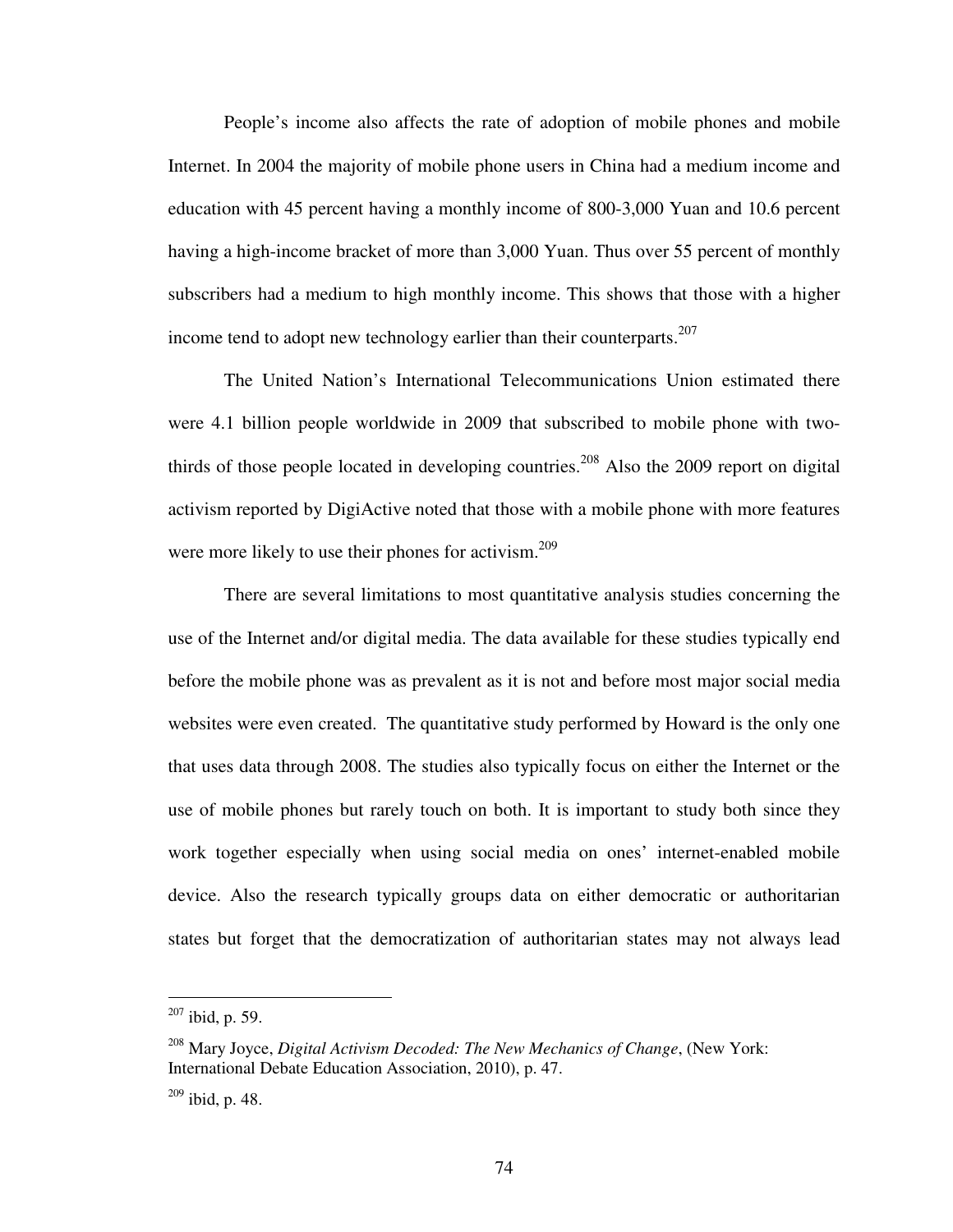quickly to consolidation but may pause at liberalization. This is not to say liberalization is not a significant mark of progress.

## Qualitative Analyses

 $\overline{a}$ 

The second part of this chapter reviews qualitative analyses done by researchers in the field. I will review R. Kelly Garrett's study along with James Hyland, Philip Howard, Clay Shirky, and several others. These scholars use case studies in order to provide conclusions concerning the ties between digital media and democratization.

In *Protest in an information society: A Review of Literature on Social Movements and New ICTs*, R. Kelly Garrett "explains the emergence, development and outcomes of social movements by addressing three interrelated factors: mobilizing structures, opportunity structures and framing processes."<sup>210</sup> Garrett starts with three mechanisms concerning the use of information and communication technology to assist with democratization: mobilizing structures, opportunity structures, and framing processes. According to Garrett, mobilizing structures aid the organization and collective action. They may include social structures and/or tactical Opportunity Structures are the conditions that support a social movement. Finally, framing processes are "strategic attempts to craft, disseminate, and contest the language and narratives used to describe a movement."<sup>211</sup>

 $210$  R. K. Garrett, "Protest in an information society: A review of literature on social movements and new ICTs," *Information, Communication, and Society*, Vol. 9, No. 2. 2006.  $211$  ibid.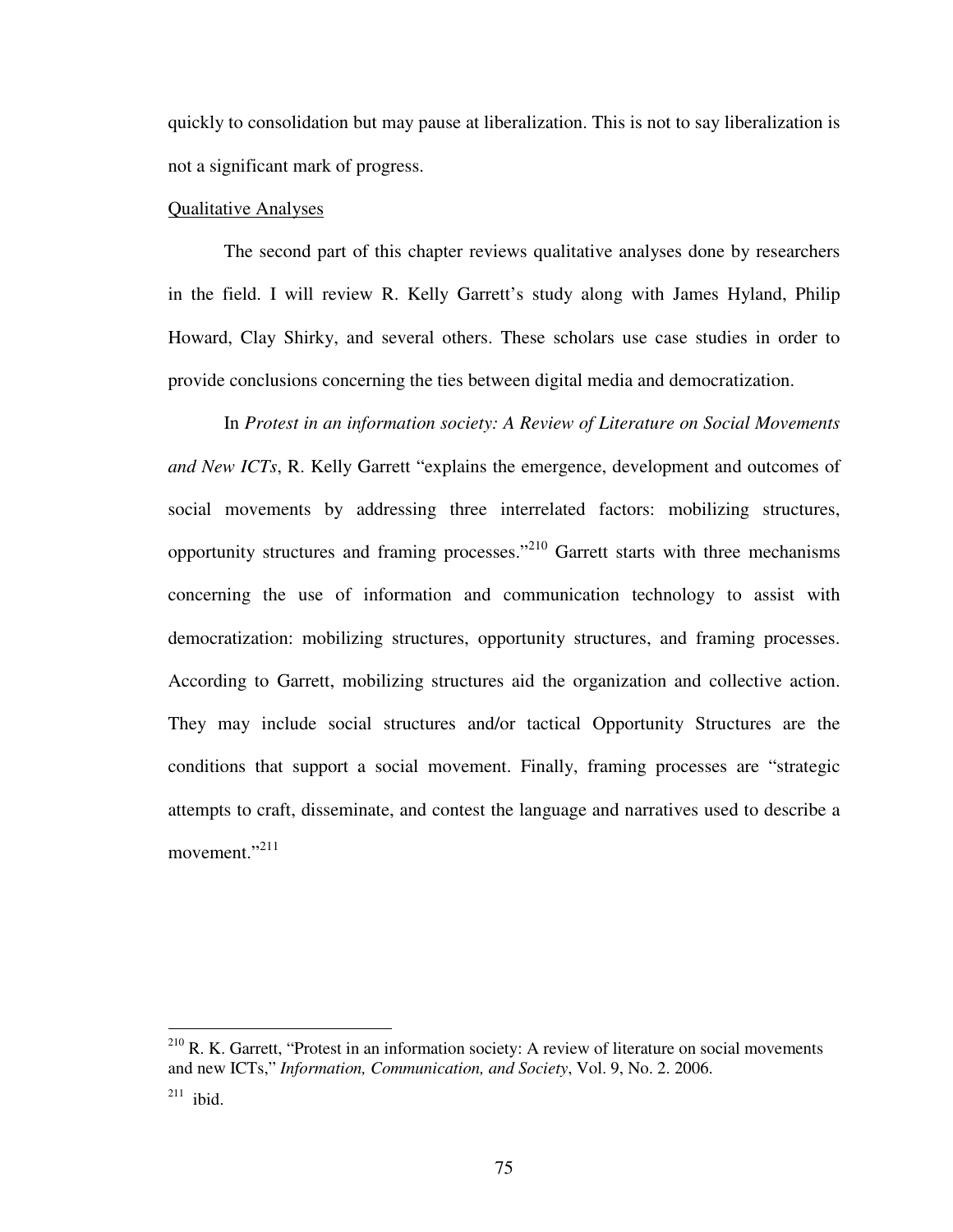#### **Figure 5**



According to Garrett, "Organizing a review of the relationship between social movements and new ICTs along these lines facilitates conversations across the field around common issues of concern, highlighting connections between scholars and research agendas that might otherwise be difficult to discern. The breadth of the framework, integrating several major strands of social movement scholarship, makes it particularly appropriate to the task. A recent volume addressing the relationship between social movements and new ICTs effectively employs a similar strategy for integrating the studies it includes."<sup>212</sup>

Howard then breaks these three factors down into subgroups. Mobilizing structures are broken down into categories such as participation levels, contentious activity, recruitment and organizational issues. These subgroups are then broken down even further. Participation levels are broken down to reduction of participation costs, promotion of collective identity, and creation of community. These categories are not

 $^{212}$  ibid.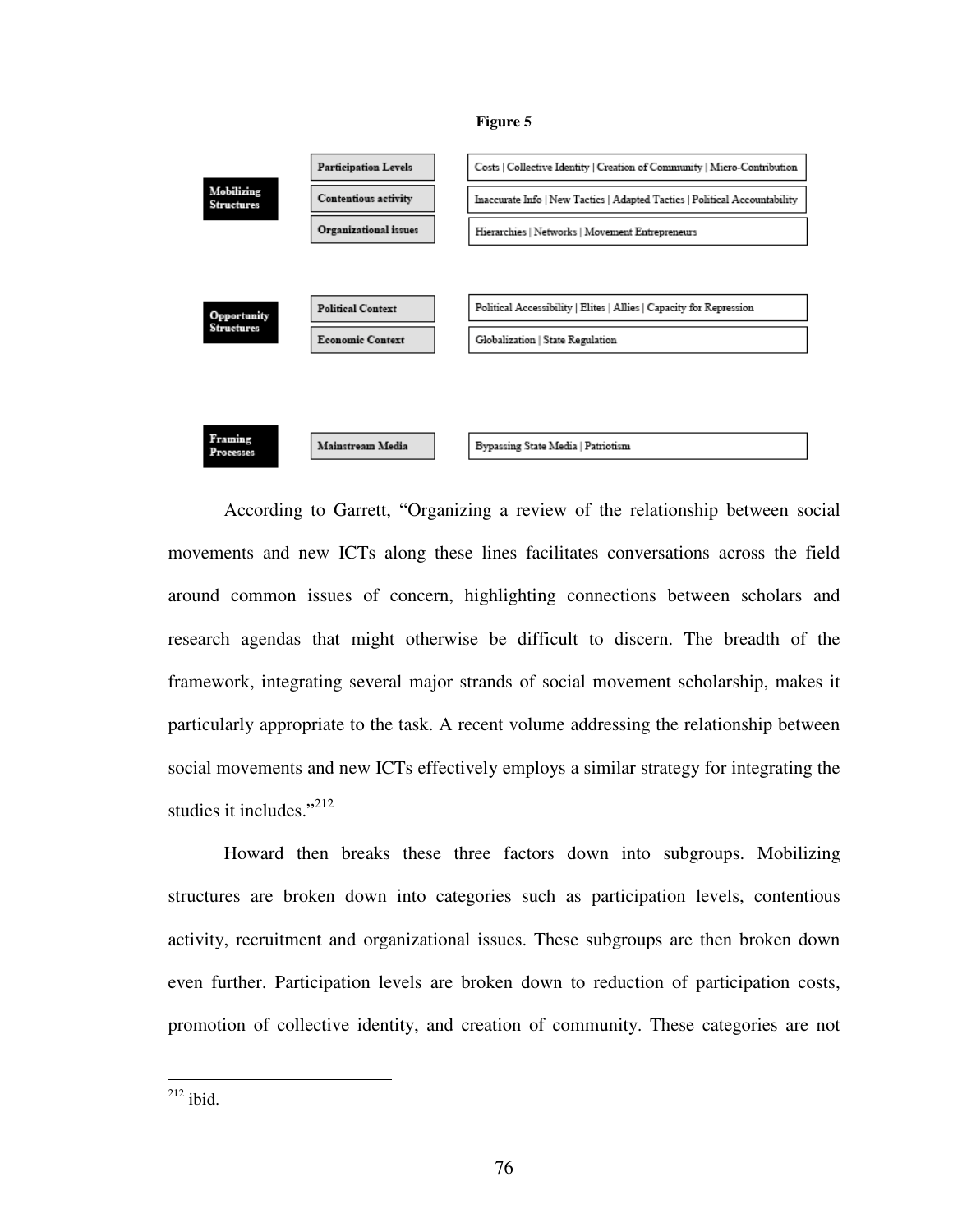mutually exclusive nor are they necessarily interdependent.

Under mobilizing structures, Garrett discusses the influence of ICT on participation in social movements. He believes it is linked to the reduction of participation costs, the promotion of the collective identity, and the creation of a community. Participation is very important for civic engagement. "The effect of Internet use on engagement is positive."  $^{213}$ 

Information and communication technologies certainly have the potential to "reduce the costs of conventional forms of participation, and to create new low-cost forms of participation, ultimately contributing to an upsurge in participation.<sup> $214$ </sup> Garrett argues that by lowering these costs the ICT's can help with group formation, recruitment, retention, and efficiency in order to increase political participation.

Similarly, Howard argues that, "countries where Internet access has become less costly have seen greater use and a greater number of civic groups taking to the Internet. Some groups are long-standing contributors to civic discourse; many are new and exist because the Internet has facilitated the interaction and organization of likeminded citizens."<sup>215</sup> As an example, Howard explains how new ICTs in Iran "gave social movement leaders the capacity not only to reach out to sympathetic audiences overseas but also to reach two important domestic constituencies: rural, conservative voters who

<sup>213</sup> S. Boulianne, "Does internet use affect engagement? A meta-analysis of research," *Political Communication*, 26, 2009, p. 193-664.

 $214$  R. K. Garrett, "Protest in an information society: A review of literature on social movements and new ICTs."

<sup>215</sup> Philip N. Howard, *The Digital Origins of Dictatorship and Democracy: Information Technology and Political Islam.*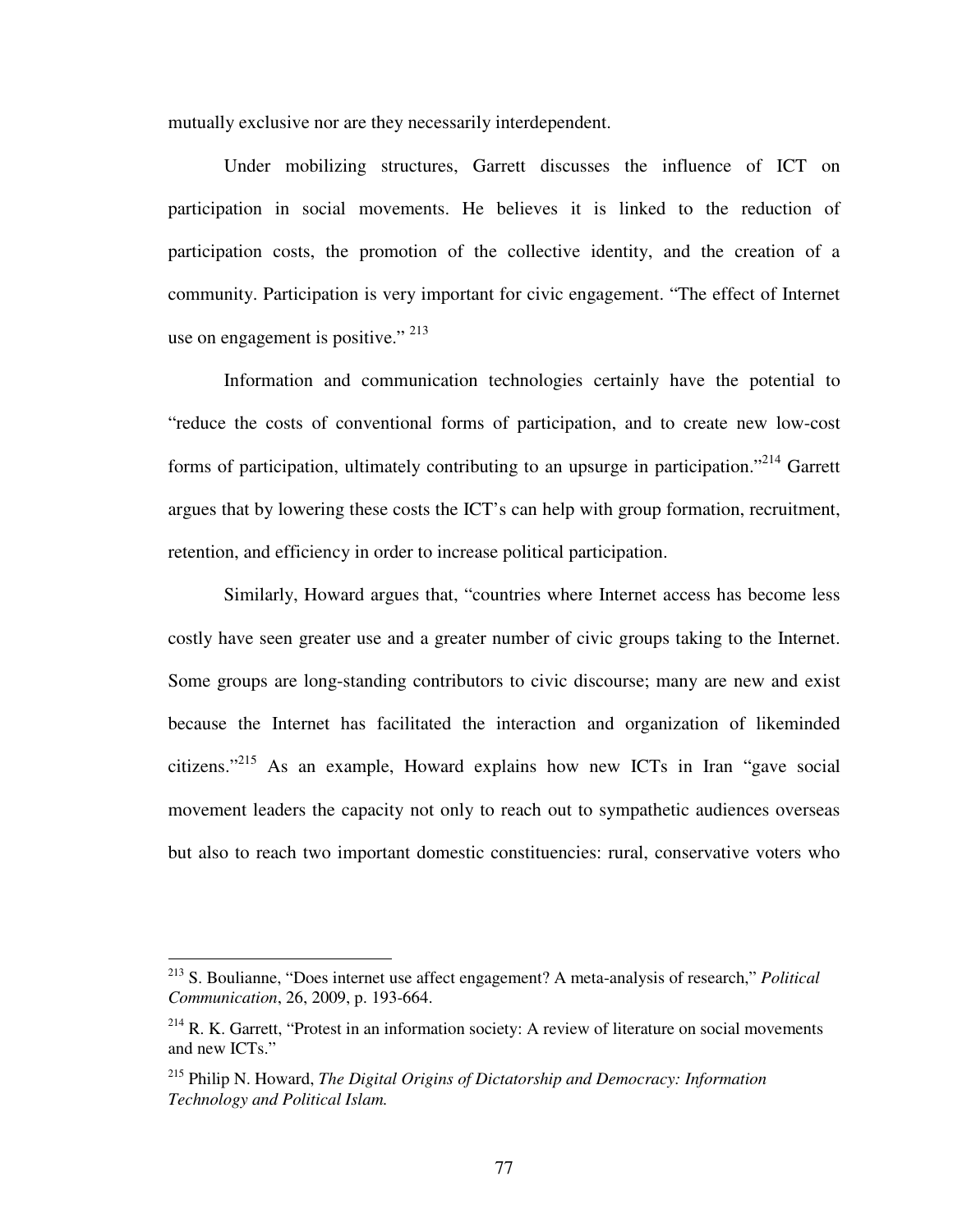had few connections to the urban chaos; and the clerical establishment. $^{216}$ 

James Hyland purports that in a smaller and more local society in which people are face-to-face information travels effortlessly. However, many societies do not exist of simply a small town where people see each other every day and can inform one another of town events. In large countries where people in cities and far reached rural areas never even meet there needs to be a method to distribute the information to the masses. Thus Hyland argues, "the freedom of the press', not to mention its quality and who controls it, is and must be one of the fundamental elements of a mass democracy. $12^{17}$ 

 In addition, Shirky claims, "as the communications landscape gets denser, more complex, and more participatory, the networked population is gaining greater access to information, more opportunities to engage in public speech, and an enhanced ability to undertake collective action."<sup>218</sup>

Finally, Garrett concludes that international social movements cannot communicate as efficiently without today's ICTs since "costs and delays associated with prior communication technologies made coordinating transnational advocacy too cumbersome to be effective."  $^{219}$ 

Next under participation, ICTs promote the collective identity. They may further the view "among individuals that they are members of a larger community by virtue of

 $^{216}$  ibid.

<sup>217</sup> James L. Hyland, *Democratic theory: the philosophical foundations*, (Manchester: Manchester University Press, 1995), p. 43.

<sup>218</sup>Clay Shirky, *Here comes everybody: the power of organizing without organizations*, (New York: Penguin Books), 2009.

 $219$  R. K. Garrett, "Protest in an information society: A review of literature on social movements and new ICTs."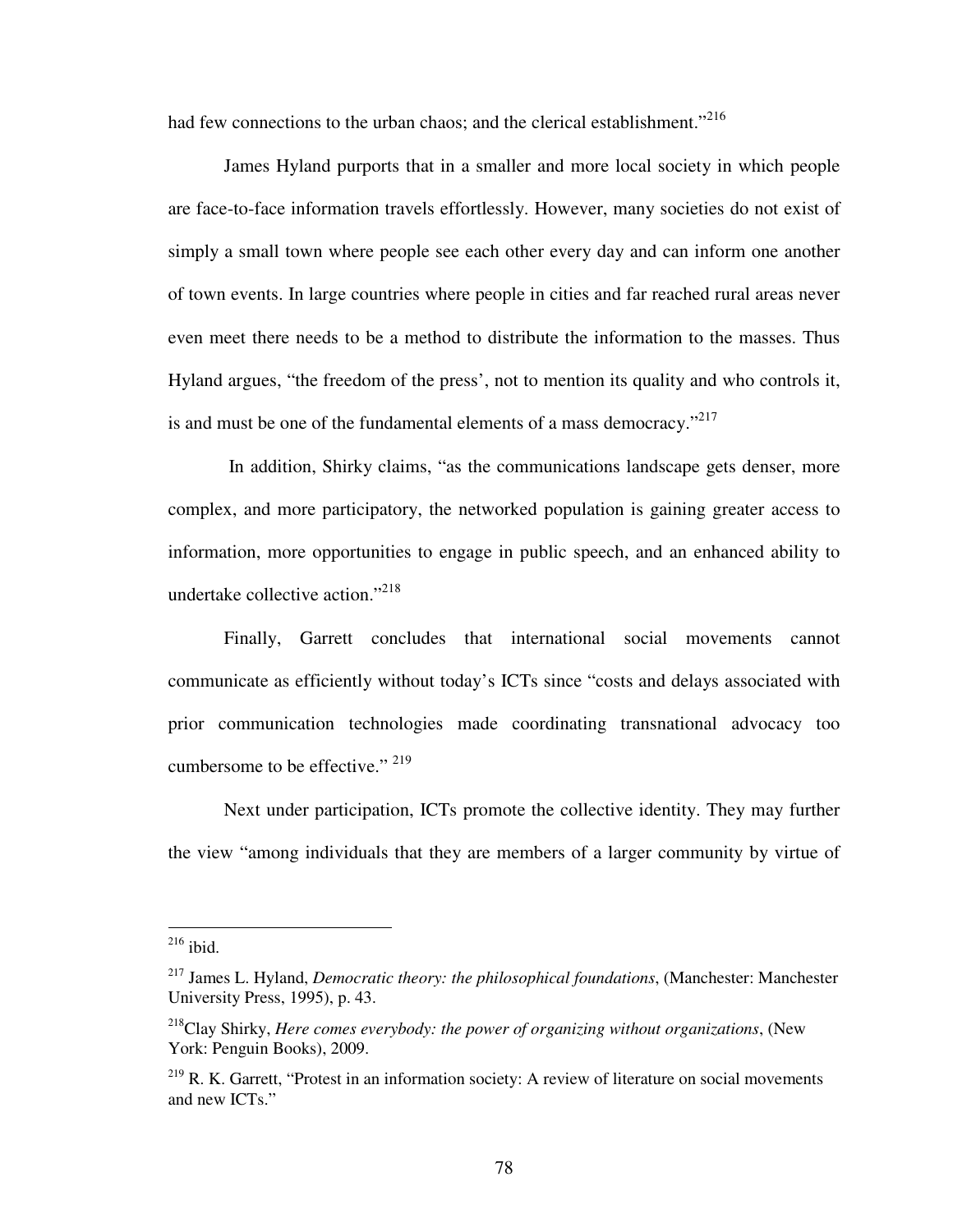the grievances they share."<sup>220</sup> ICTs may also promote the collective identity across borders. This allows activists to more easily mobilize.

Also under participation, ICTs can assist with the creation of a sense of community "through automated mailing lists that distribute announcements, online discussion forums such as chat rooms, message boards, text/instant messaging, and links to the web ring of affinity groups with like-minded objectives."<sup>221</sup> As Howard describes, "Opposition campaign managers in Iran consistently say that such Internet applications allow them to get messages out as never before and thereby organize bigger and bigger campaign rallies. Without access to broadcast media, savvy opposition campaigners turned social media applications like Facebook from minor pop culture fads into a major tool of political communication."<sup>222</sup>

Besides the technological advantages to using social media in the fight for democratization there is also the empathetic experience that assists. This could mean the proximity of either a geographical community or a virtual community. An empathetic experience is when we share the emotion of what is occurring to the people around us. This greatly helps in forming a sense of community. Studies show that when we are participating in social media our brains are releasing Oxytocin. Oxytocin is the hormone related to caring and bonding within relationships. These same studies also show that digital experiences can inspire the kind of bonding experience through trust and

 $220$  ibid.

 $221$  ibid.

<sup>222</sup>Philip N. Howard, *The Digital Origins of Dictatorship and Democracy: Information Technology and Political Islam.*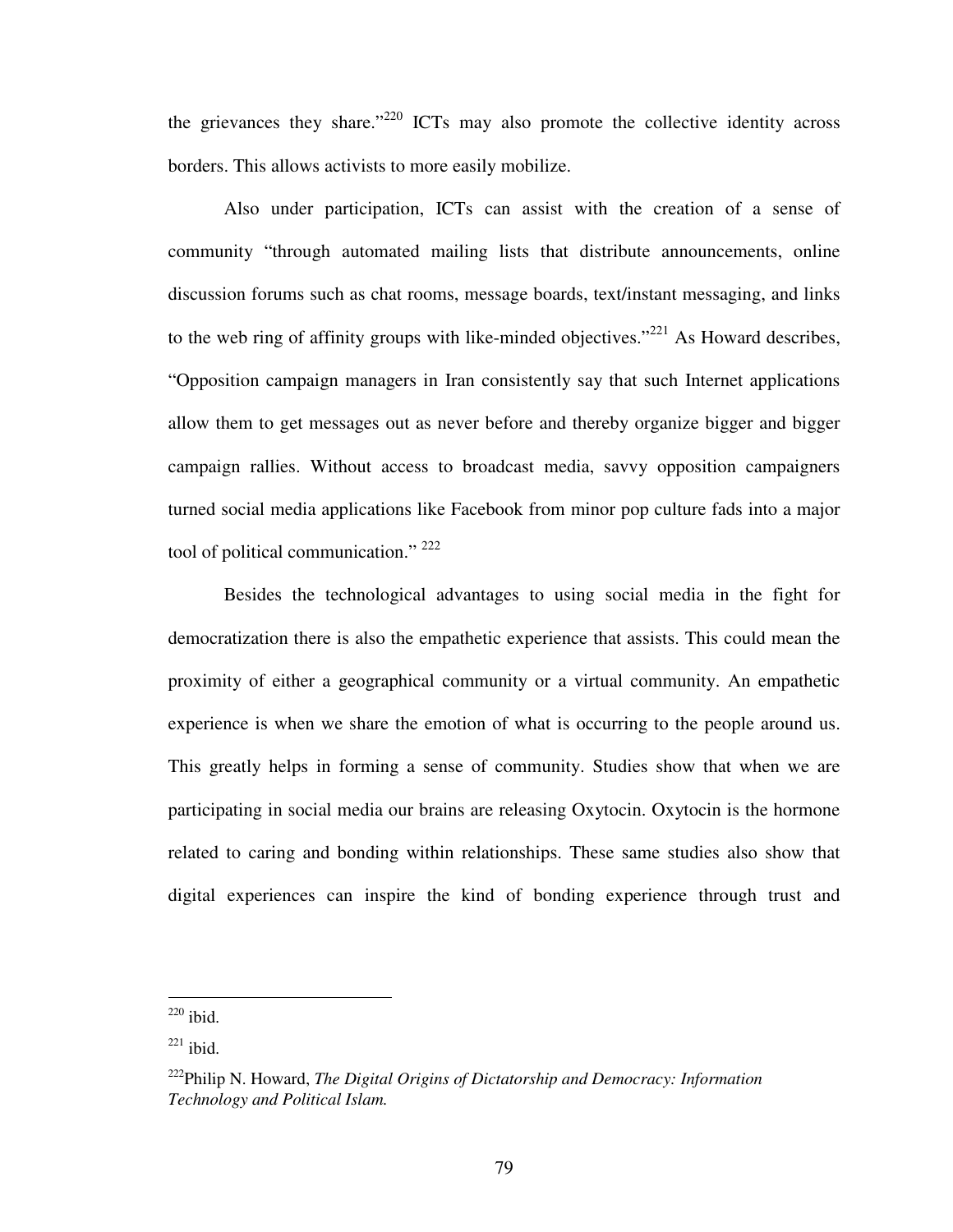empathy.<sup>223</sup> It is this bonding that will engage users to share and connect with each other and to assist in political struggles.

The next factor that influences mobilization structures by linking ICTs with social movements is contentious activity. One aspect of ICTs is their "ability to accelerate and geographically extend the diffusion of social movement information and of protest." $224$ ICTs allow information to travel at a faster pace and to far reach places. They also allow activists to use new forms of contentious activity.

One type of contentious activity that is made possible by ICTs is the alteration of existing tactics to influence the media and create transparency. These new technologies employ concepts such as sousveillance and deterrence. In 2009, President Obama argued that "the more freely information flows, the stronger the society becomes, because then citizens of countries around the world can hold their own government accountable."<sup>225</sup> As Garrett mentions, "Elites are more likely to behave in a manner consistent with citizen concerns if they work in an environment where they must assume their actions are being observed and that news of any inappropriate actions—even those traditionally outside the media spotlight—will quickly reach the public."  $226$ 

The final factor to contribute to mobilizing structures is organizational issues. ICTs "facilitate the adoption of decentralized, non-hierarchical organizational forms, and

 $223$ Deanna Zandt, "Civic Engagement in the Era of New Media," Speech, 2011 New York Life Symposium from Colin Powell Center for Policy Studies, New York, March 16, 2011.

 $224$  R. K. Garrett, "Protest in an information society: A review of literature on social movements and new ICTs."

<sup>225</sup> Evgeny Morozov, *The Net Delusion: The Dark Side of Internet Freedom*, (New York: Public Affairs, 2011).

 $226$  R. K. Garrett, "Protest in an information society: A review of literature on social movements and new ICTs."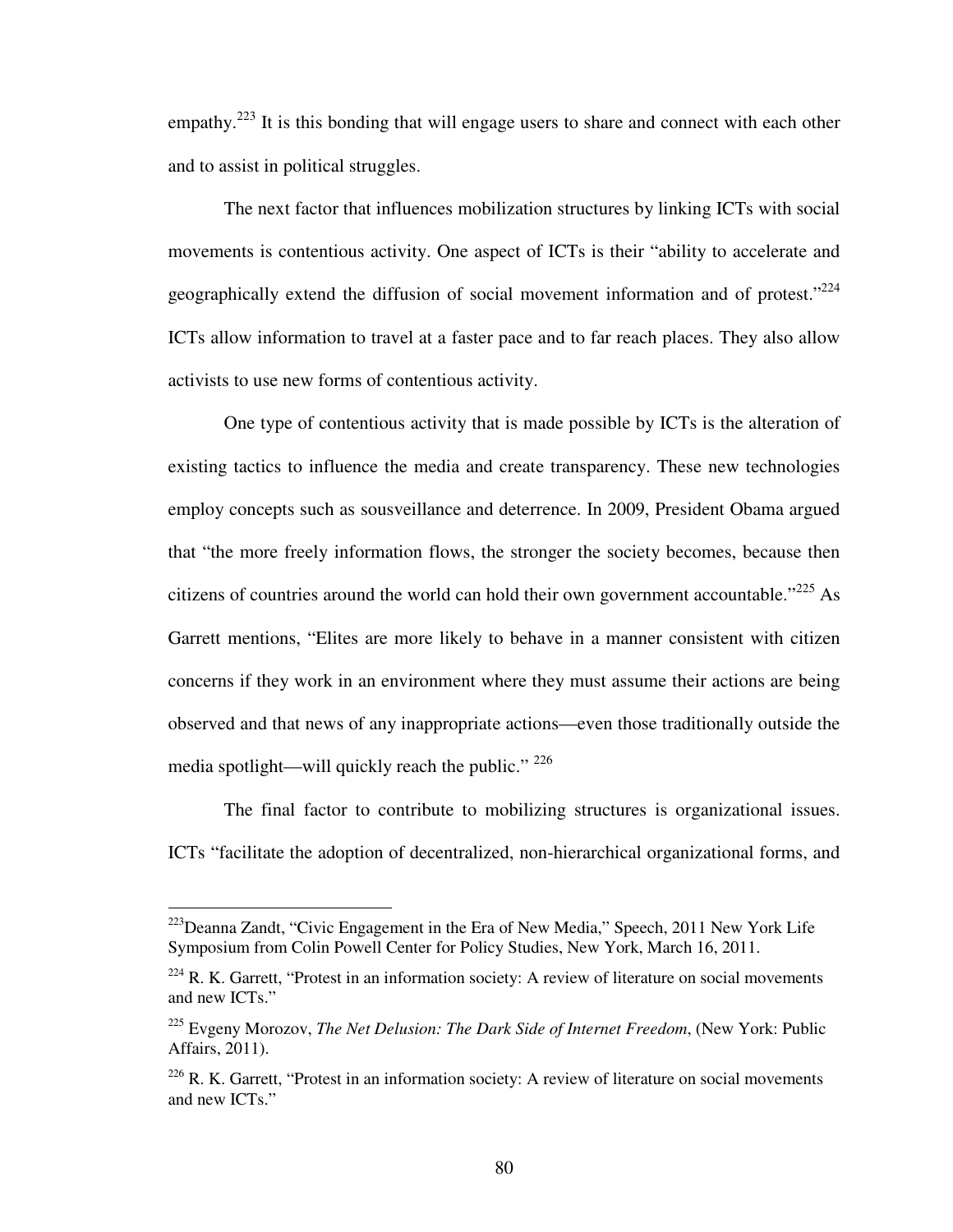make movement-entrepreneur-led activism more likely."<sup>227</sup> Bruce Etling, Robert Faris and John Palfrey, in *Political Change in the Digital Age: The Fragility and Promise of Online Organizing*, discuss how smart mobs are an increasingly effective method of digital activism given their ability to take governments by surprise. "In a few cases, the ability of a mob to quickly overwhelm unprepared governments has been successful." $228$ Because of these items there will likely be a rise in ICT facilitated protests.

Bringing down President Estrada via a text message was a great example of the early eruption of smart mobs but it was not the only one. Thousands of bicyclists gather monthly for "Critical Mass" demonstrations since 1992 riding through San Francisco after having been alerted by mobile phones and mass email chains. Demonstrators protested the meeting of the World Trade Organization on November 30, 1999 using "swarming" tactics, mobile phones, and websites to win the "Battle of Seattle." The following Spring, a group of violent demonstrators were videoed using a webcast to chronicle these protests. In September of that year thousands of British citizens used mobile phones, SMS, email and CB radios to coordinate groups to block fuel delivery at specific gas stations to protest the sudden rise in gas prices.<sup>229</sup>

The second factor to connect ICT's and democratization through social movements are opportunity structures. Opportunity structures include both political and economic contexts. Within the political context there is the accessibility to the political system, which reduces resistance, the alignment among elites, and the state's allies.

 $227$  ibid.

<sup>&</sup>lt;sup>228</sup> Bruce Etling, Robert Faris and John Palfrey, "Political Change in the Digital Age: The Fragility and Promise of Online Organizing", *SAIS Review*, Summer-Fall 2010, p. 37.

<sup>229</sup>Howard Rheingold, *Smart Mobs: The Next Social Revolution*, (Cambridge, MA: Perseus Pub., 2003), p. 158.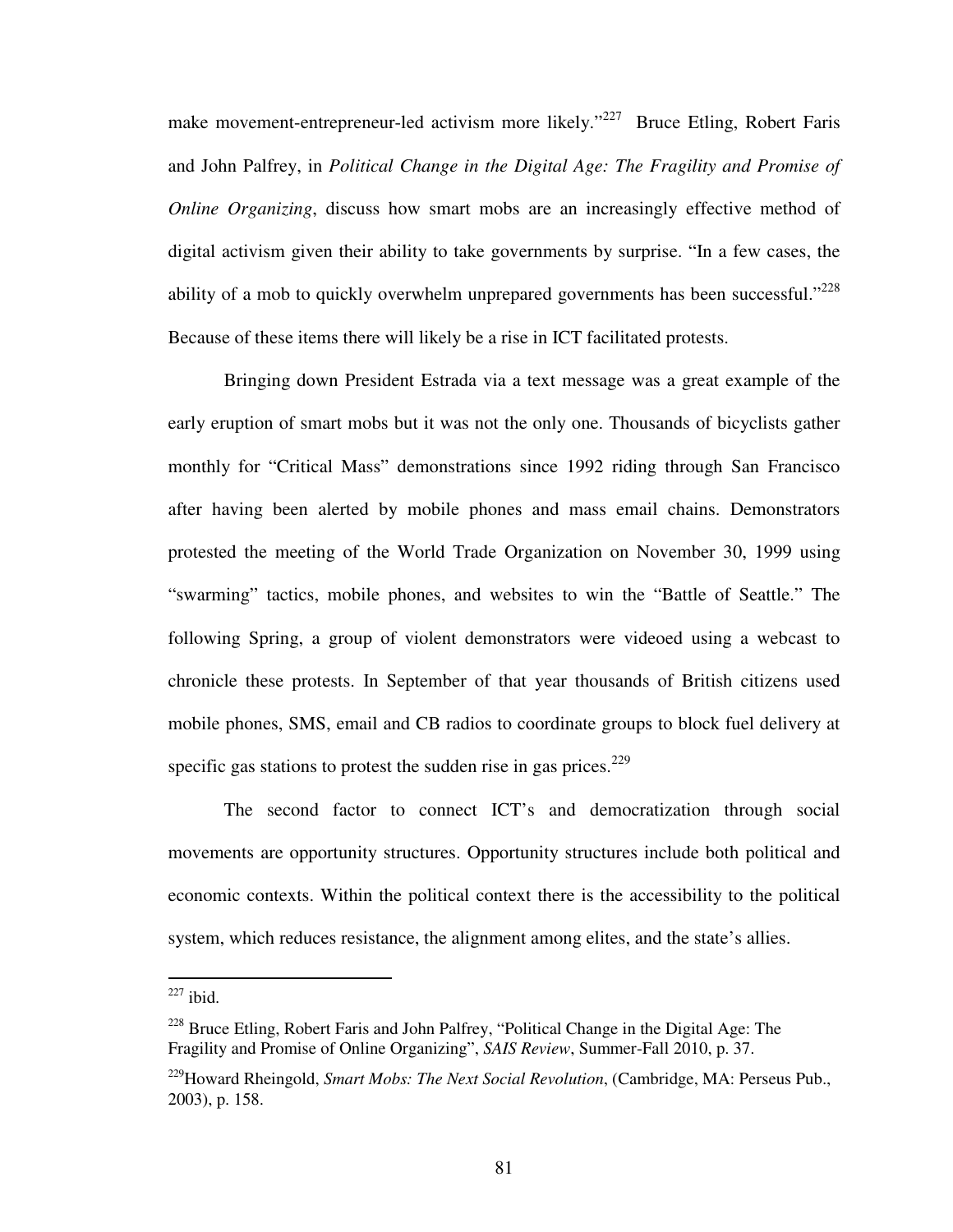Within the economic context there is the idea that ICTs "foster transnational activity, including contention, and this ultimately influences national-level political opportunity structures."<sup>230</sup> In this context we find the dictator's dilemma. The idea behind the dictator's dilemma is that "globalization and globalized markets—largely facilitated and accelerated by the Internet—force governments to keep their countries' communication borders open."<sup>231</sup>

The third factor in Garrett's framework is the framing processes. The framing processes include "strategic attempts to craft, disseminate and contest the language and narratives used to describe a movement."<sup>232</sup> As Howard mentions, "it used to be that these cultural elites were able to define public opinion. Now there are mechanisms for at least allowing some contrasts and divergence of opinion. The Internet and mobile phones, in some modest respects, have freed public opinion from being narrowly constituted as the opinion of a small elite." $^{233}$ 

ICTs allow people to bypass state media. New technologies have reduced the necessary resources to get around state ventures. Because of this "information available online is less likely than other mass media formats to conform to the prevailing nationallevel ideological and hegemonic structures, because the *potential* for nearly anyone to participate and contribute in an online environment is much greater than it has been with

 $230$  R. K. Garrett, "Protest in an information society: A review of literature on social movements and new ICTs."

<sup>&</sup>lt;sup>231</sup>M.L. Best and K.W. Wade.

 $232$  R. K. Garrett, "Protest in an information society: A review of literature on social movements and new ICTs."

<sup>233</sup>Philip N. Howard, *The Digital Origins of Dictatorship and Democracy: Information Technology and Political Islam*, p. 103.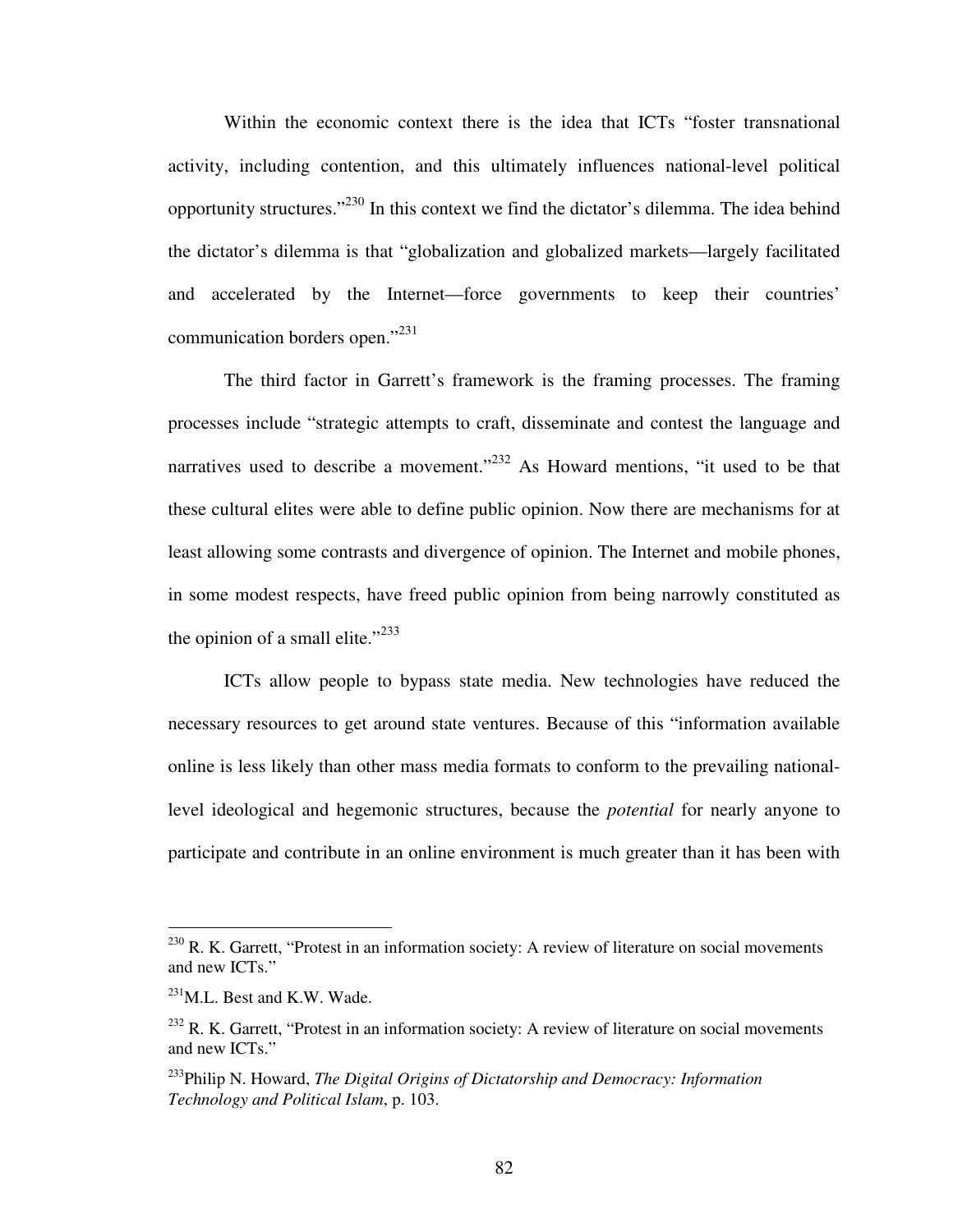other, more traditional media."<sup>234</sup> ICTs can also be a useful tool for covering news and producing exposure.

In particular, wireless communications are increasingly able to bypass mass media as a new source of information. There have been many instances of people using mobile communications in order to express their discontent or frustration with the powers that be. These same frustrated people have also used mobile communications in order to form protests and sometimes even flash mobs in order to have a substantial impact.

It allows information to flow through networks more quickly in order for more people to act. However it can also be used to spread inaccurate information. Based on the use of wireless communication technology in the ousting of President Estrada, this tool is extremely beneficial to those who wish to influence and/or change politics. While cell phones do not replace wired communication methods they do add to and expand the networks available to activists.

Qualitative research also has several weaknesses. The materials are typically very anecdotal and rely more on theoretical data than empirical. The majority of these studies also concentrate on a single case study, which does not prove much worth in determining the likelihood of replication in other scenarios. Thus there is the need for a research study using both quantitative and qualitative research across several case studies.

#### Combining Quantitative and Qualitative Research

 $\overline{a}$ 

The Meta-Activism Project (MAP) is currently working on the Global Digital Activism Dataset (GDADS) with Clay Shirky, Ethan Zuckerman, and Patrick Meier serving as advisors. MAP launched in 2010 in order to provide data on digital activism

<sup>&</sup>lt;sup>234</sup>Jacob Groshek, "A Time–Series, Multinational Analysis of Democratic Forecasts and Internet Diffusion," *International Journal of Communication* 4, 2010, p. 142-174.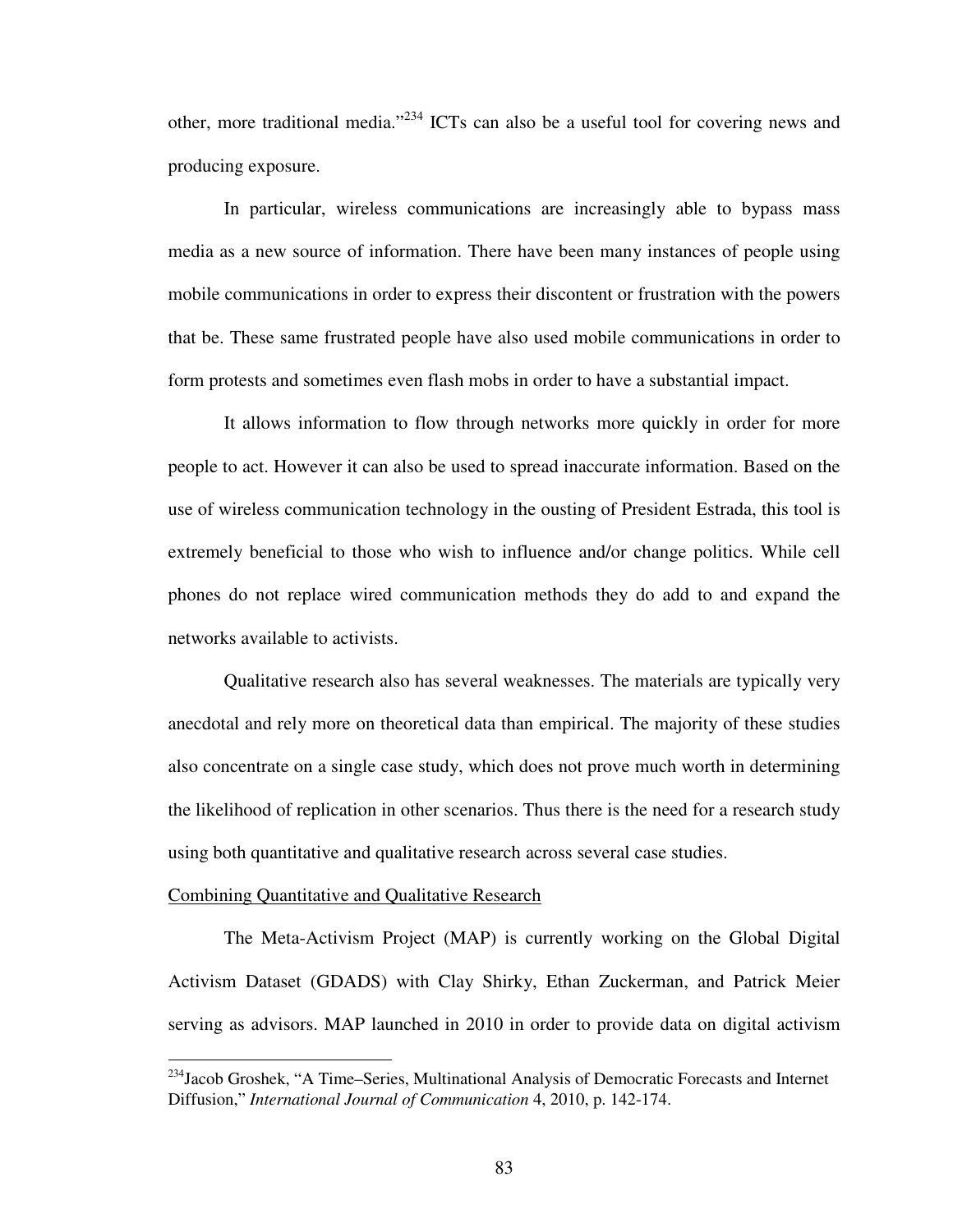activities between 1982 and 2010 to be used for quantitative analysis. They have a threestep process in place. First is the collection of case studies. They are using case studies from popular press, citizen journalism, and academic journals. Second, they plan to create a codebook with variable definitions to analyze data across different cases. Currently the codebook has 72 variables for each case including time, geography, actors, digital technology used, and strategies. The third step is to request volunteers to help code the case studies. GDADS is an enormous undertaking and will greatly advance the data available on the link between digital technology and democratization. GDADS will not, however, be available until late  $2011$ .<sup>235</sup> By the time this dataset is completed there will most likely be new technologies invented to assist social movements with their campaigns for democratization, the study will take a huge leap in the research available to conclude these positive ties.

<sup>&</sup>lt;sup>235</sup> The Open Society Institute's Health Media Initiative, "The Global Digital Activism Data Set," The Meta-Activism Project, http://www.meta-activism.org.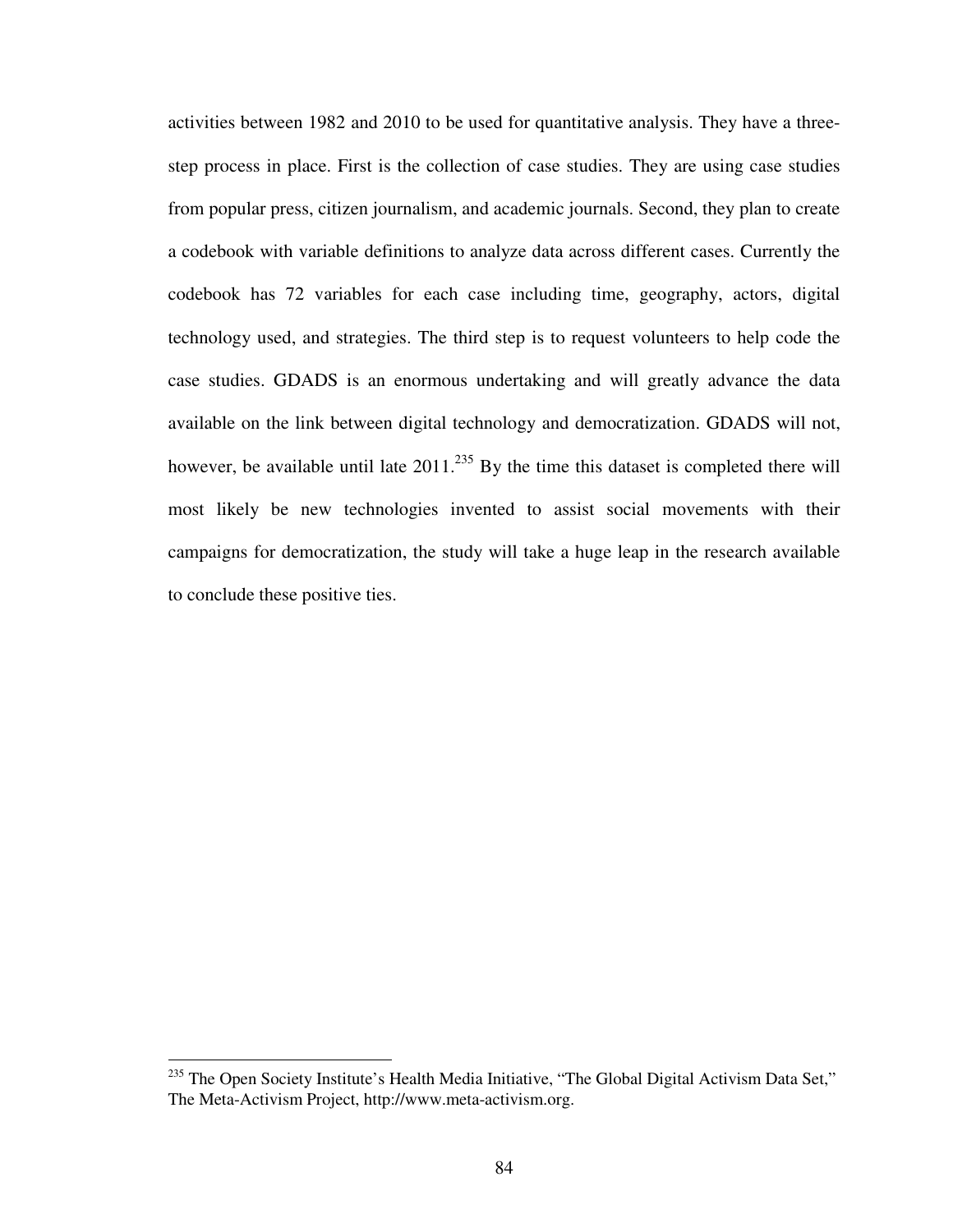### **The Philippines: How Text Messaging Ousted a President**

Case studies are also very important to support my findings. I will start by observing the occurrences of the Power People II in the Philippines. There have been several attempts at changing the regime in the Philippines since 1970 including the movement that forced former President Ferdinand Marcos out of office in 1986. Unlike in 1986, wired and wireless technologies made the 2001 revolution larger in scope and reach. This four-day revolution occurred from January  $17<sup>th</sup>$  through the  $20<sup>th</sup>$  in 2001. It is named the EDSA Revolution after the street Epifanio de los Santos Avenue, which is where the crowds originally gathered, or Power People II after the Power People Movement in 1986.

The background to Power People II is very important. Joseph Estrada served in the public sector first as mayor for 16 years, then as senator, followed by vice-president and finally as the  $13<sup>th</sup>$  President of the Philippines on June  $30<sup>th</sup>$ , 1998. Estrada won the presidential election with the strong support of 10.7 million votes. $^{236}$ 

From the beginning of his presidency and on, accusations of Estrada's involvement in corruption were spreading around the country. Some of these accusations include accepting bribes, mishandling public funds, and using illegal funds to buy houses for his mistresses. A friend of President Joseph Estrada accused Estrada and his family and friends of receiving over 80 million from *jueteng*, an illegal numbers game, on October  $4<sup>th</sup>$  2000. This was the most serious charge to date. On October  $5<sup>th</sup>$  Senate Minority Leader Teofisto Guingona Jr. accused Estrada of taking P70 million on exercise

<sup>236</sup> Manuel Castells, Mireia Fernandez-Ardevol, Jack Linchuan Qiu, and Araba Sey, *The Mobile Communication Society,* (Los Angeles: University of Southern California, 2004), p. 198.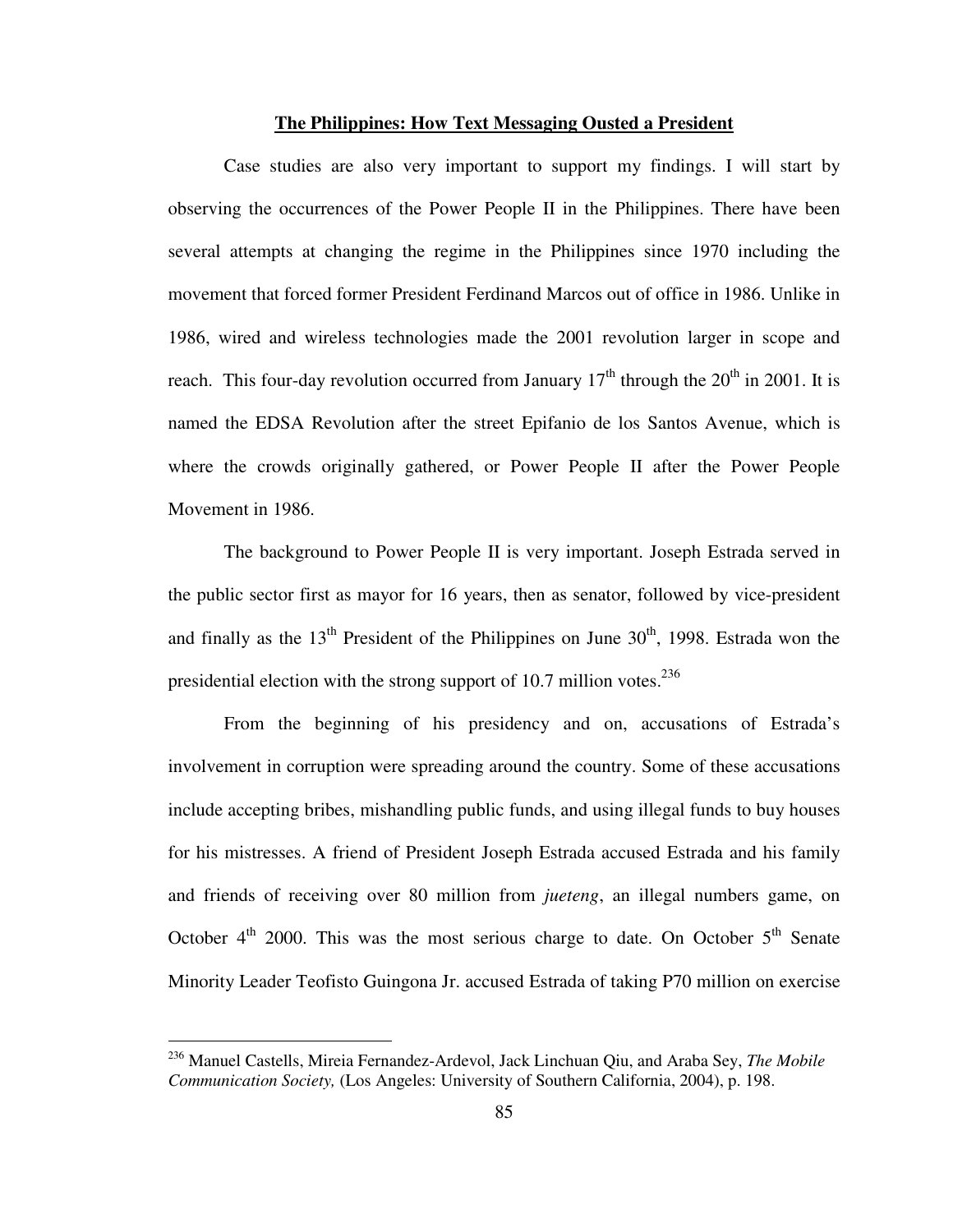tax on cigarettes as well receiving P220 million from Governor Singson from 1998 to 2000.

Vice President Gloria Macapagal Arroyo resigned from the Cabinet on October  $12<sup>th</sup>$  before becoming the leader of People Power II.<sup>237</sup> Opposition groups filed an impeachment complaint with House Representatives on October 18<sup>th</sup>, 2000 before flocking to the streets of Manila. Within one month over a dozen senior officials, including the Senate President and House Speaker, withdrew their support. Investigations began and many house members, including Manila Cardinal Archbishop Jaime Sin, the Catholic Bishops Conference of the Philippines, former Presidents Corazon Aquino and Fidel Ramos to impeach President Estrada. Speaker of the House of Representatives, Manuel Villar, read the Articles of Impeachment to the Senate on November 13, 2000. The Articles of Impeachment was signed by 115 representatives.<sup>238</sup> On November  $20<sup>th</sup>$ the impeachment trial was formally opened and began on December  $7<sup>th</sup>$  with Supreme Court Chief Justice Hilario Davide, Jr. presiding.<sup>239</sup>

Five bombs exploded in Mainila killing 22 and injuring over a hundred citizens at public spaces such as the airport, a train, bus, gas station and park, on December  $30<sup>th</sup>$ , 2000. This act of violence disrupted the entire country. The Muslim rebel group, Jemaah Islamiyah, was accused following a police investigation; however, many believed the violent act was related to Estrada's impeachment trial.<sup>240</sup>

 $237$  ibid, p. 198.

<sup>&</sup>lt;sup>238</sup> Estrada vs Desierto: 146710-15 : March 2, 2001 : J. Puno : En Banc (http://sc.judiciary.gov.ph/jurisprudence/2001/mar2001/146710\_15.htm)  $239$  ibid.

<sup>240</sup> Manuel Castells, et al, *The Mobile Communication Society,* p. 198.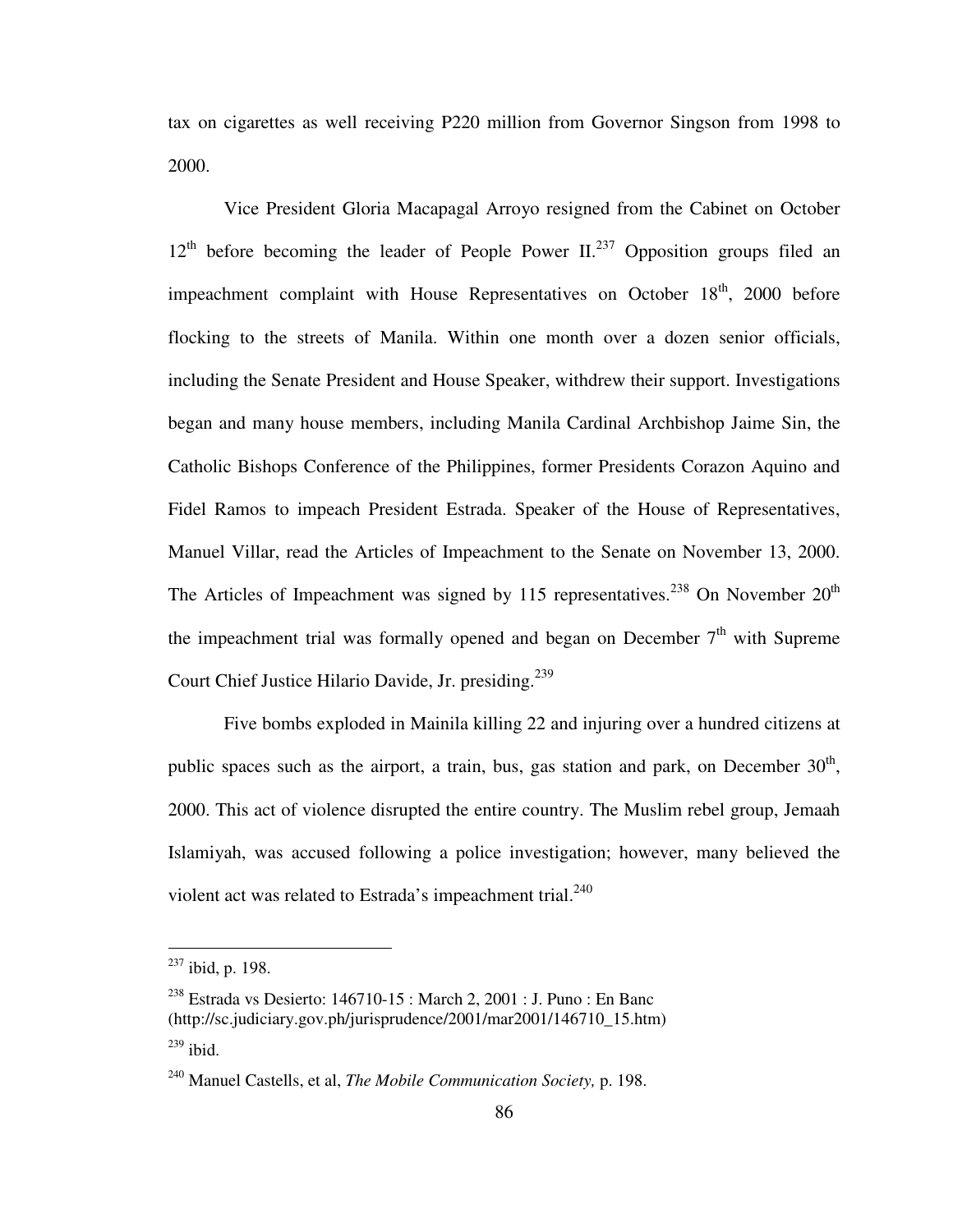The trial hit a crucial point on January 16, 2001 when the question arose of whether to open an envelope that contained important evidence that would allegedly incriminate and sustain the corrupt acts of Estrada. Francisco Tatad, the Senate Majority Floor Leader, requested a vote to open the envelope.  $241$  Senators voted 11-10 to keep an envelope, believed to contain records of Estrada's transactions, sealed on January  $16<sup>th</sup>$ , 2001. This infuriated Manila residents. Within hours of the critical meeting for the trial text messages were sent with instructions to meet at the Shrine at Epifnio de los Santos Avenue, also known as EDSA, to protest the apparent injustice.<sup>242</sup>

These crowds were brought together through their disapproval of the impeachment court. However, had it not been for their text messages and use of another information technologies, the crowds might not have grown to the extent they were able. One text message sent out after the voting results were made public stated, "Baboy ang mga 11 na mga senador! S#%^t, acquitted na si Estrada! Pipol Power na! Pls. pass..." which translates to "The 11 senators are pigs! S&@t, Estrada is acquitted! Let's do People Power! Pls. pass...".<sup>243</sup>

People Power II lasted four days. On the second day of demonstrations a group of senator-judges that served on the impeachment trial resigned suspending the case indefinitely. Two days later the Defense Secretary and Finance Secretary resigned joining Gloria Arroyo and the other former officials leading the demonstrations. At this point

<sup>241</sup> Belinda Olivares-Cunanan, "Philippine Daily Inquirer - Google News Archive Search," Google News,

http://news.google.com/newspapers?id=PX42AAAAIBAJ&sjid=hCUMAAAAIBAJ&pg=2261,3 5034653&dq=estrada+trial+envelope&hl=en.

<sup>242</sup> Manuel Castells, et al, *The Mobile Communication Society*, p. 199.

<sup>243</sup>Jennifer Bagalawis, "How IT helped to topple a president" *ITworld*, http://www.itworld.com/CW\_1-31-01\_it .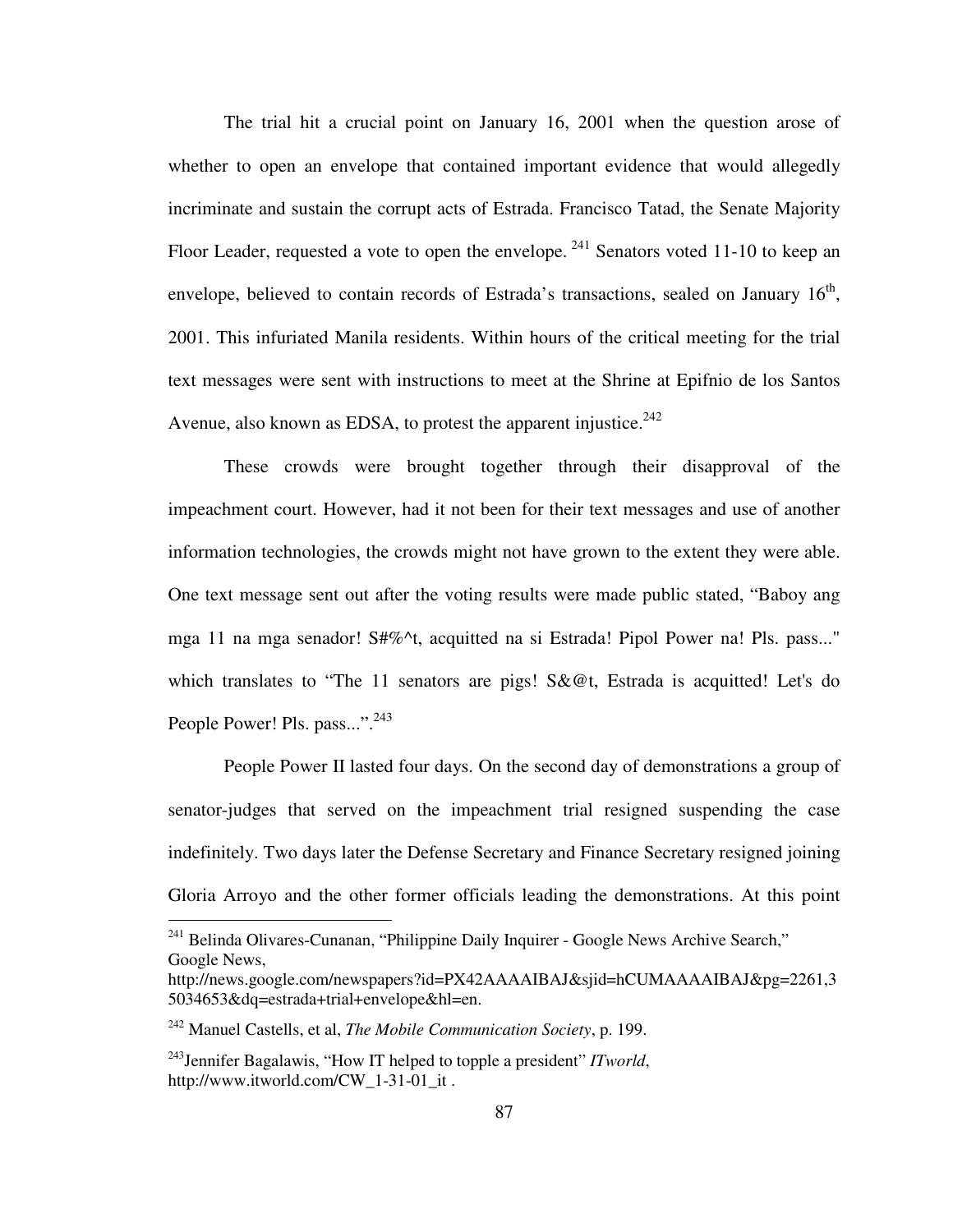Estrada's cabinet lost several leaders, including having the military side with the opposition. Estrada appeared on television at 2:00pm to insist that he would not resign. He reappeared on the television at 6:15pm announcing a presidential election to take place on May  $14<sup>th</sup>$  without his name in the running.<sup>244</sup> Finally, on January 20, 2001, the Armed Forces Chief of Staff and Vice Chief of Staff led Estrada out of the Malacanang Palace. That evening the Supreme Court officially declared the presidency vacant in order to have Gloria Arroyo sworn in.<sup>245</sup>

President Estrada was run out of office by angry citizens that were mobilized via text messages on mobile devices. It was wireless technology that became the "effective messengers of information."<sup>246</sup> The technology allowed people to mobilize quickly and efficiently creating a snowball effect towards a common goal. While the Filipinos were successful without the use of social media in 1986, governments now have a much wider range of tools at their disposal in order to maintain their position and thus citizens need to broaden their reach as well in order to be successful.

The two major SMS operators in the Philippines, Smart Communications Inc and Globe Telecom, transmitted a total of over 115 million text messages each day during Power People II as opposed to the typical daily average of 24.7 million text messages.<sup>247</sup> <sup>248</sup> Many people complained there was no signal at EDSA on the days of the revolution

<sup>&</sup>lt;sup>244</sup> Estrada vs Desierto

<sup>245</sup> Manuel Castells, et al, *The Mobile Communication Society*, p. 199.

 $^{246}$ Jennifer Bagalawis, "How IT helped to topple a president."

<sup>247</sup> Michael Bociurkiw, "Revolution by Cell Phone" *Forbes*, http://www.forbes.com/asap/2001/0910/028.html.

<sup>248</sup> Manuel Castells, et al, p. 200.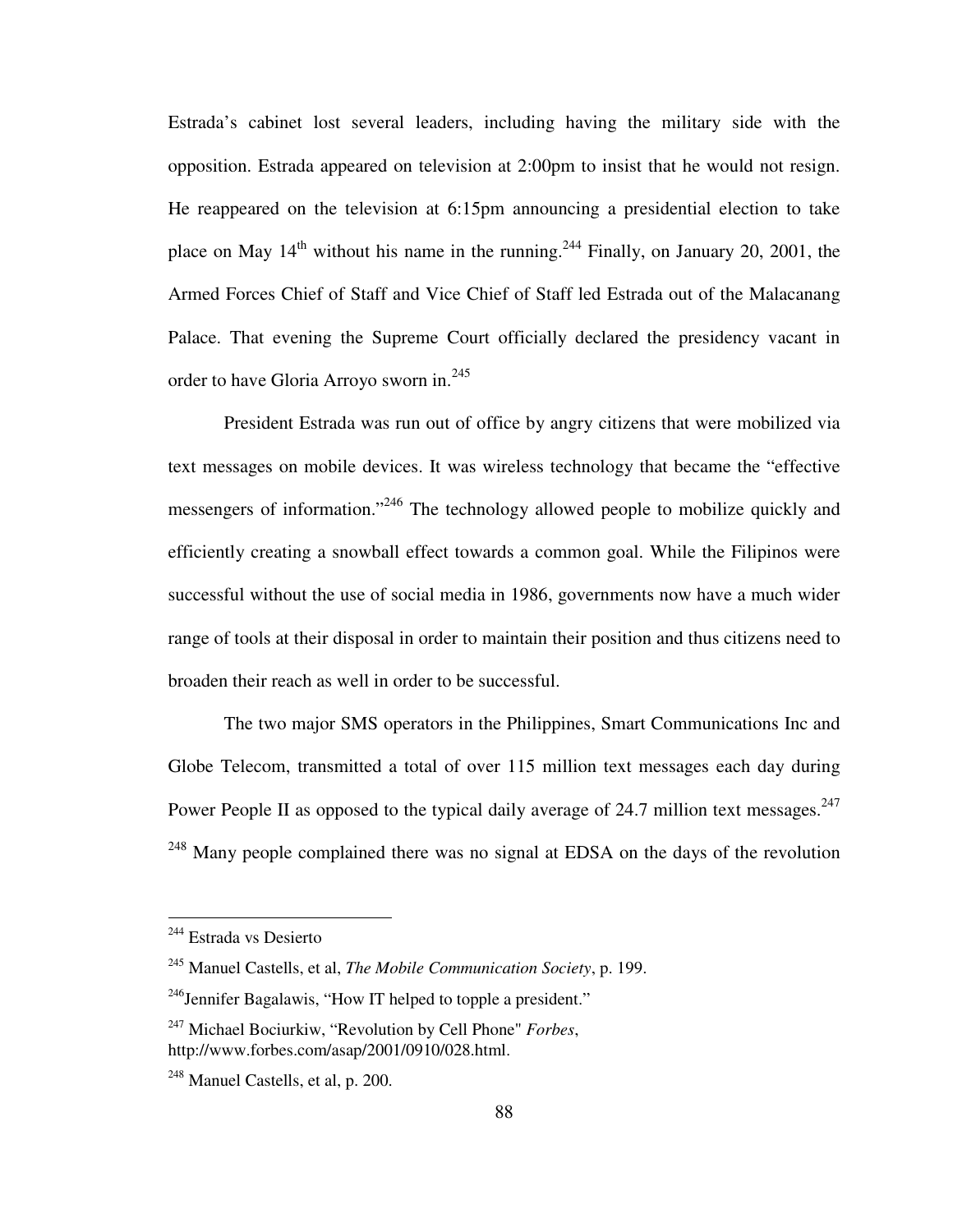but these were not simply dead spots. There was no signal because the large masses of people concentrated in one location were too much for the cell sites to handle.<sup>249</sup>

The Philippines, similar to other developing nations with liberal trade policies, has the most up to date technologies while remaining hindered by their failing infrastructures. While their roads, railroads, postal services, and power continually worsen, they are able to bypass these obstacles with a mobile phone.

Vincent Rafael, author of *The cell phone and the crowd: Messianic politics in the contemporary Philippines*, goes over the three reasons mobile phones have become a thing of obsession in Manila, Philippines. The first reason was because of the "perennial difficulty and expense of acquiring land line phone in the Philippines, and the service provided by the Philippine Long Distance Company (PLDT)."<sup>250</sup>

The second reason was because of the low costs. Since most people bought prepaid phone cards to go with their low cost phones (typically \$50 in an open market) the mobile phone would be more affordable than either a wired phone or a computer.<sup>251</sup>

The third reason for the mobile phone craze was because mobile phones "allow users to reach beyond traffic-clogged streets and serve as an alternative to slow, unreliable, and expensive postal service." $252$ 

Other methods of technology were used to mobilize the masses as well. The epetition site E-Lagada.com gathered 91,000 e-signatures. An SMS (text message) poll-

 $249$  Jennifer Bagalawis, "How IT helped to topple a president."

 $250$  V. Rafael, "The cell phone and the crowd: Messianic politics in the contemporary Philippines," *Popular Culture, 15*(3): 399-425, 2003, p. 402.

 $^{251}$  Manuel Castells, et al, The Mobile Communication Society, p. 126.

 $252$  V. Rafael, "The cell phone and the crowd: Messianic politics in the contemporary Philippines," p. 402-403.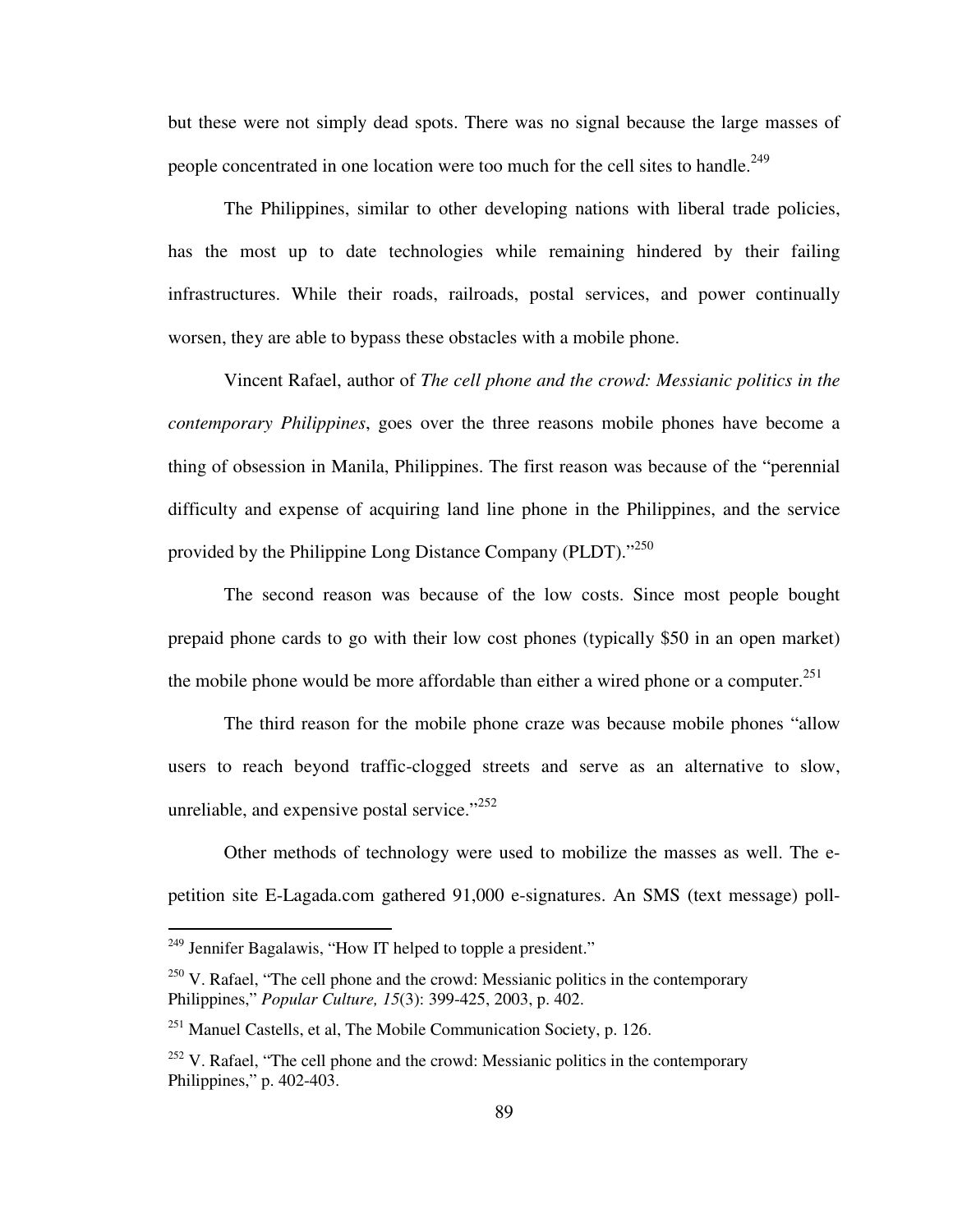taking technology, wpulse.com received 5,157 votes in favor of the impeachment of Estrada and 475 opposed. The typical methods of communication, radio and television broadcasts were also used in this revolution.<sup>253</sup>

Estrada was succeeded by his vice-president, Gloria Macapagal-Arroyo, in front of the crowds. Estrada released a letter stating he had "strong and serious doubts about the legality and constitutionality of her proclamation as president" but that he would give up office to help the nation.<sup>254</sup> The world's reactions to these events were very mixed. One text message sent after the fall of President Estrada summed it up perfectly, "CONGRATULATIONS! THANK U 4 UR SUPPORT N DS HSTORICL EVENT. ERAP WIL GO DOWN N PHIL. HSTORY S BEIN D 1ST PRESIDNT OUSTD BY TXT."<sup>255</sup>

Foreign nations, including the United States recognized Macapagal-Arroyo as a legitimate president. However, other commentators have described the revolution as "'a defeat for due process,' as 'mob rule,' as 'a de facto coup" <sup>256</sup> But as President Gloria Macapagal-Arroyo said in her inaugural speech, "advances in information and communication technology create both peril and opportunity."<sup>257</sup>

One question that has surfaced since the Power People II is, why did Estrada not attempt to prevent the mobilization of people by shutting off mobile communication

<u>.</u>

 $253$  Jennifer Bagalawis, "How IT helped to topple a president."

 $254$  ibid

 $^{255}$  ibid.

<sup>256</sup> Seth Mydans, "'People Power II' Doesn't Give Filipinos the Same Glow" *The New York Times*, http:/ / www. nytimes. com/ 2001/ 02/ 05/ world/people-power-ii-doesn-t-give-filipinos-thesame-glow. Html, February 5, 2001.

<sup>&</sup>lt;sup>257</sup> Jennifer Bagalawis, "How IT helped to topple a president."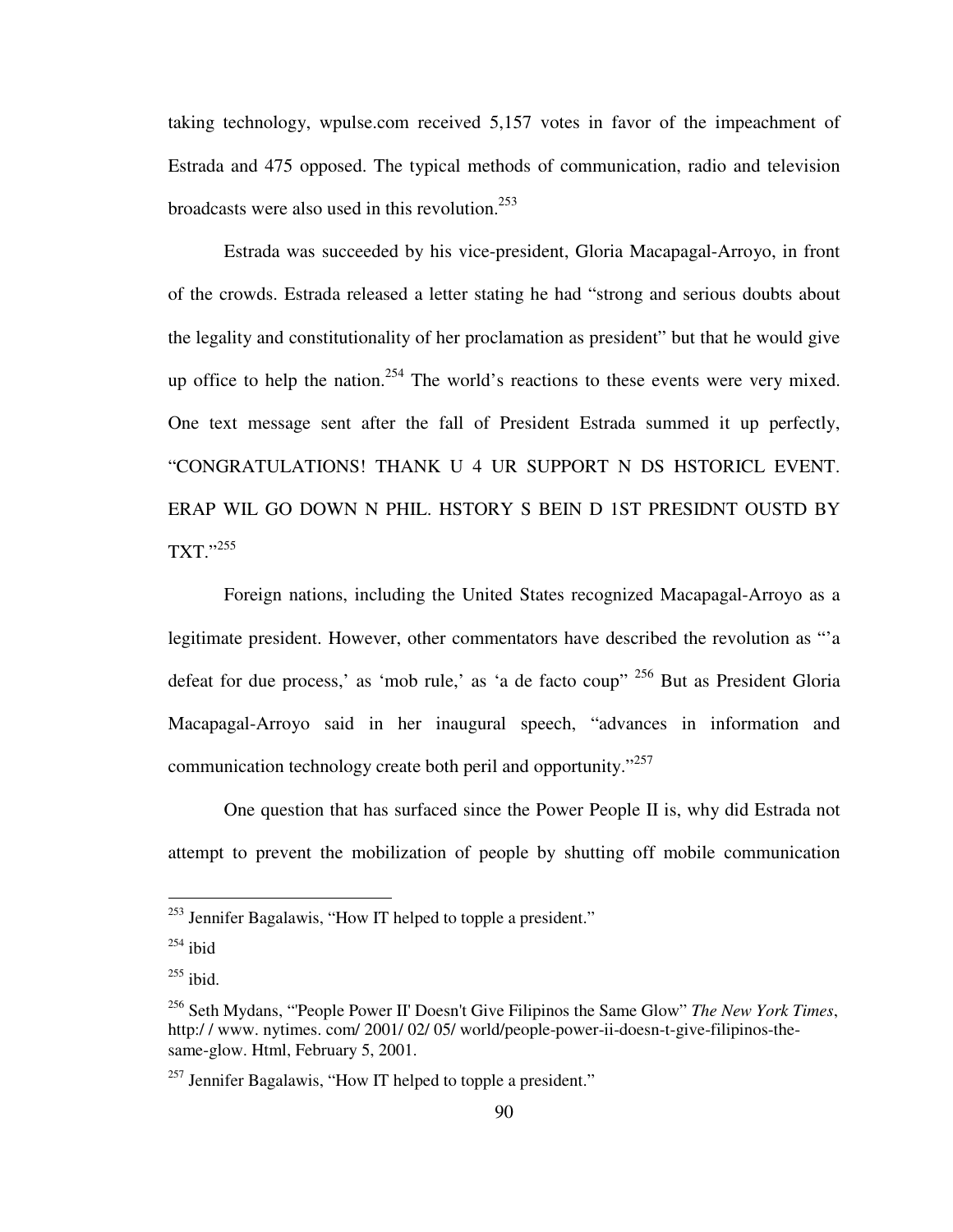networks? Rafael argues the power of the cell phone was due to the need "to overcome the crowded conditions and congested surroundings brought about by state's inability to order everyday life."<sup>258</sup> As Castells et al. continue, it was the existence of a weak state prior to the protests that made the mobile phone plays a key role in this situation. Had there been a stronger state, Castells argues, there would have been a different result.<sup>259</sup>

Most media channels saw the overthrow of Estrada as positive progress in the country's democratization. The mobile phone played a huge role during People Power II with its ability to disseminate messages, methods of instant communication, mobilize political demonstrations, and coordinate logistics. While Marcos was able to rule for nearly two decades after allegations of corruption and human rights violations had been made, it was only two and a half years into Estrada's presidency to oust him from his position. For these above reasons, Helen Andrade- Jimenez claimed that, "People Power II showed the power of the Internet and mobile communications technology – not to mention broadcast media – not only to shape public opinion but also to mobilize civil society when push came to a shove."<sup>260</sup> Given the significantly decreased levels of violence and military involvement from Power People in 1986, the larger and faster use of information and communication technologies in the 2001 ousting of President Estrada did in fact assist the nation in taking a major leap in the process of democratization.<sup>261</sup>

<sup>&</sup>lt;sup>258</sup> V. Rafael, "The cell phone and the crowd: Messianic politics in the contemporary Philippines," p. 402-403.

 $^{259}$  Manuel Castells, et al, The Mobile Communication Society, p. 204.

<sup>260</sup> ibid, p. 200.

 $261$  ibid.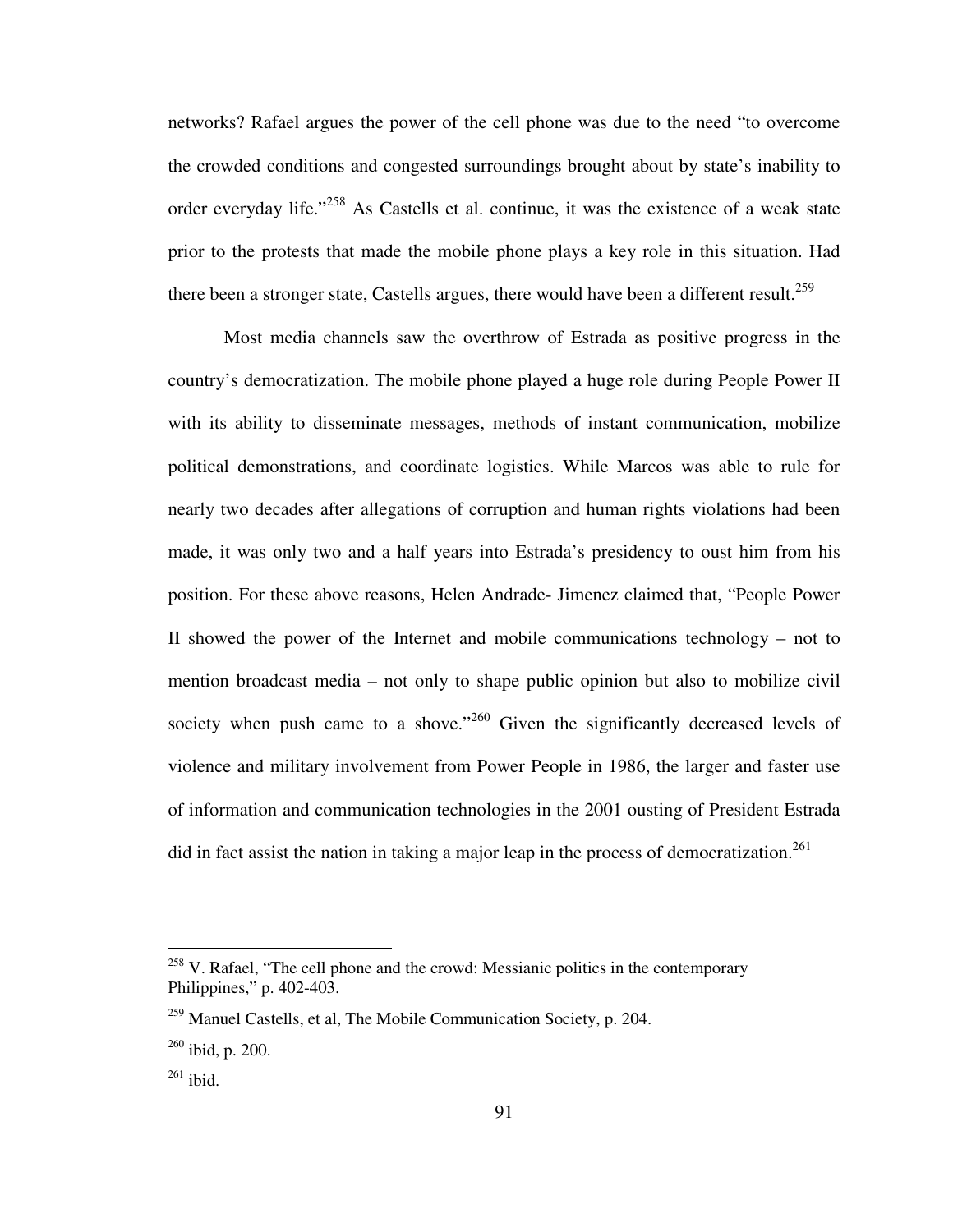## **Egypt: The Beginning of Democratization**

For the second case study, I will explore the recent revolutions in Egypt. While this situation continues, I feel that we can learn by observing the overall timeline of events leading up to and during the revolution. After all, as Huntington explained in *The Third Wave: Democratization in the Late Twentieth Century,* waves of democratization are often followed with reverse waves.<sup>262</sup> This is not to say that the liberalization which had occurred during the initial wave was not immense progress. Despite Egypt's continual struggle towards consolidation, their revolution and work towards becoming a fully consolidated democracy is worth reviewing.

The democratization of Egypt through digital medium began years before the 2011 Egyptian revolution. In fact, the 2011 Egyptian revolution was not even the first time Facebook had been used for civic organizing in Egypt. A strike to fight for better wages at a state-owned textile factory in Mahalla, Egypt was planned via Facebook in April 2008. What started as a local strike soon became the "April 6 Youth Movement" consisting of over 70,000 young and educated Egyptians.<sup>263</sup> This movement fought for the release of journalists from jail, conducted online discussions about government corruption, and organized protests against President Hosni Mubarak's diplomatic relations with Israel during the air strikes against Gaza in December 2008. At this point in time there were an estimated 12 million Egyptians regularly online along with a projected 160,000 Egyptian bloggers. These numbers increased and within a year there were

 $262$  Samuel P. Huntington, The Third Wave: Democratizaton in the Late Twentieth Century, p. 15

<sup>263</sup> Philip N. Howard, *The Digital Origins of Dictatorship and Democracy: Information Technology and Political Islam*, (Oxford: Oxford University Press, 2010), p. 135.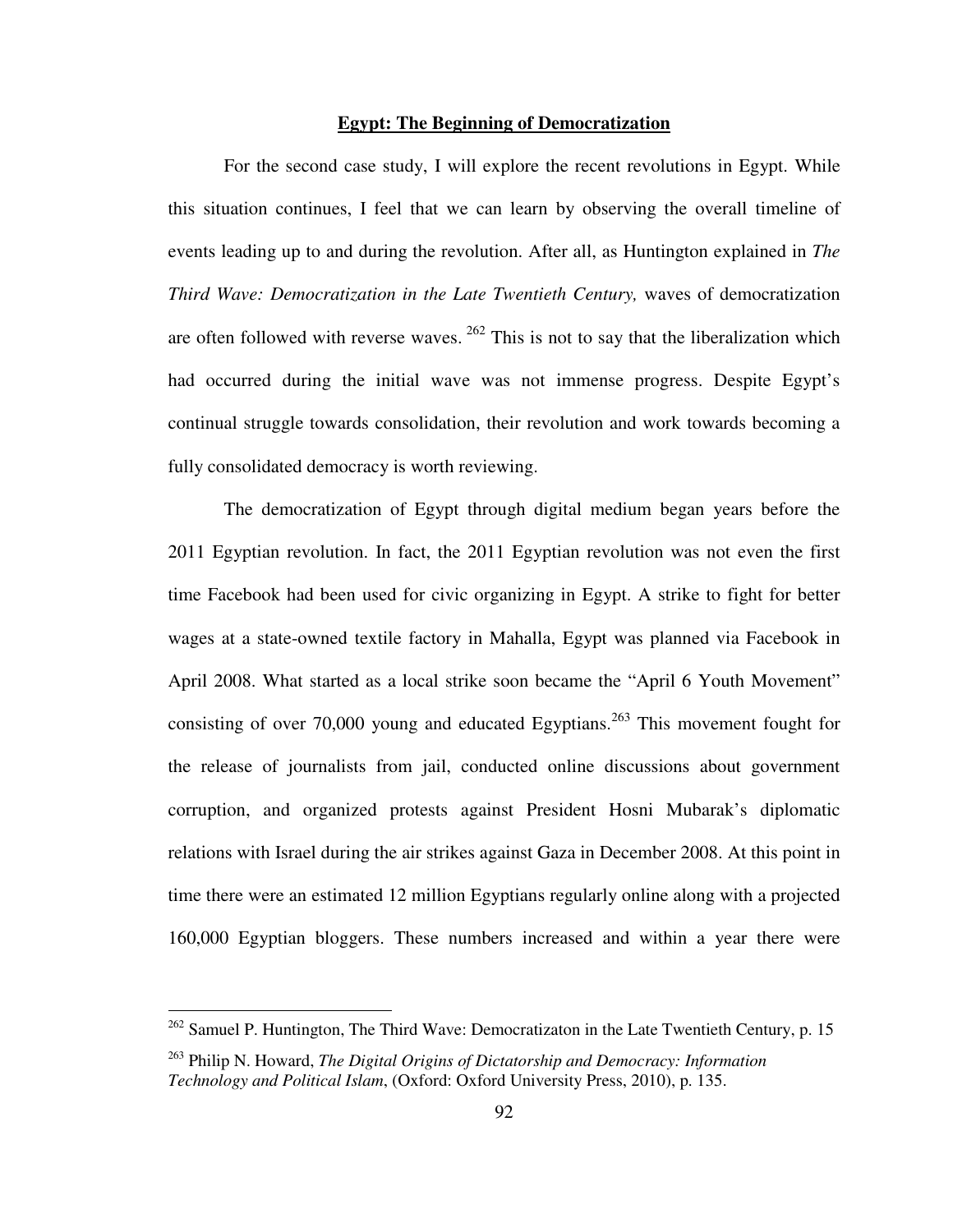800,000 Egyptian Facebook members making Facebook the third most popular website in the country. <sup>264</sup>

The Egyptian revolution of 2011 began on January  $25<sup>th</sup>$ . Egyptian citizens, inspired by the successful Tunisian revolution that forced President Zine al-Abidine Ben Ali from the office and country, fled to the streets of Cairo's Tahrir Square to protest the 30-year-old regime that had introduced poverty, unemployment, and corruption. They were also protesting police brutality, state emergency laws, a lack of free elections, corruption, and food price inflation. Several Egyptians had been deprived of their basic needs including education and health care. Almost 40 million people in Egypt were living under or near the United Nations' poverty line of \$2 a day.<sup>265</sup>

The demonstrations on the  $25<sup>th</sup>$  were the largest Egypt had seen in years. These protests began with a small group of activists handing out flyers on the street. The crowds grew at an alarming rate once social media tools became involved in spreading the word. Soon 90,000 people announced that they would attend the demonstrations via Facebook and Twitter. The protests began in a peaceful manner but soon the protesters began to attack trucks and throw rocks while being beaten by officers with batons and tear gas. Many marched to the headquarters of President Hosni Mubarak's National Democratic Party.<sup>266</sup> By late in the afternoon on the  $25<sup>th</sup>$  the government blocked access to Twitter in order to attempt to halt the increasing civil unrest.

 $^{264}$  ibid, p. 135.

<sup>265</sup> AP, "Mubarak Faces Egypt Protests On 'Day Of Rage'," *Breaking News and Opinion on The Huffington Post*, http://www.huffingtonpost.com/2011/01/25/mubarak-faces-egyptprote\_n\_813572.html#s229529.

<sup>266</sup> AP, "Mubarak Faces Egypt Protests On 'Day Of Rage',"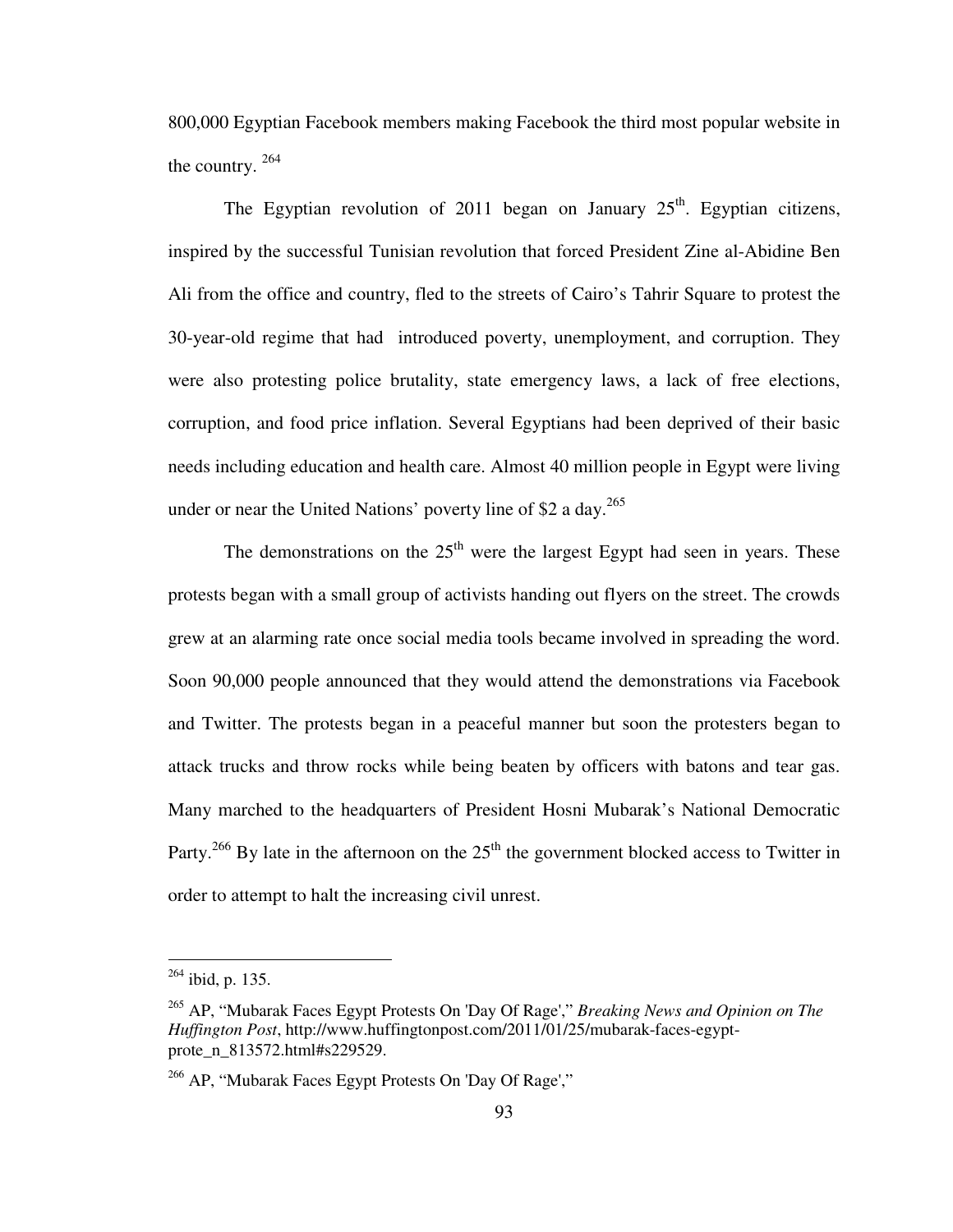The protests continued and by the  $27<sup>th</sup>$  the Egyptian government had shut down Internet access just hours before the largest planned protest.<sup>267</sup> Ben Wedeman, a CNN reporter, confirmed via Twitter, "No internet, no SMS, what is next? Mobile phones and land lines? So much for stability. #Jan25 #Egypt."<sup>268</sup> Mubarak's regime cut Internet access in order to try to prevent dissent from being spread virally. Mubarak understood that the Internet had assisted the revolutions and assumed cutting access to the Internet would be enough to stop the revolution from gaining momentum.

On January 28<sup>th</sup> President Mubarak announced his plans to form a new government. In his speech he proclaimed, "I have requested the government to step down today. And I will designate a new government as of tomorrow to shoulder new duties."<sup>269</sup> He acknowledged the citizens' frustration but gave no indication of stepping down despite the many requests for him to do so. The protests continued and began to gather momentum as he set a curfew for Cairo, Alexandria and Suez and deployed the army.<sup>270</sup>

The Interior Minister and longest serving cabinet member were both replaced. He kept Defense Minister, Hussein Tantawi, as well as Foreign Minister, Ahmed Aboul Gheit. Mubarak named his Intelligence Chief, Omar Suleiman, as Vice President, and the

<sup>267</sup>Craig Kanalley, "Egypt's Internet Shut Down, According To Reports," *Breaking News and Opinion on The Huffington Post*, http://www.huffingtonpost.com/2011/01/27/egypt-internetgoes-down-\_n\_815156.html.

<sup>268</sup>Ben Wedeman, "@bencnn," *Twitter*. twitter.com/#!/bencnn/status/30759361454276608.

<sup>&</sup>lt;sup>269</sup> The Associated Press, "New Egypt Government To Be Appointed, But President Mubarak Refuses To Step Down," *Breaking News and Opinion on The Huffington Post*, http://www.huffingtonpost.com/2011/01/28/new-egypt-government-to-b\_1\_n\_815682.html.

<sup>270</sup> BBC, "Egypt protests: Key moments in unrest," *BBC*, http://www.bbc.co.uk/news/worldmiddle-east-12425375.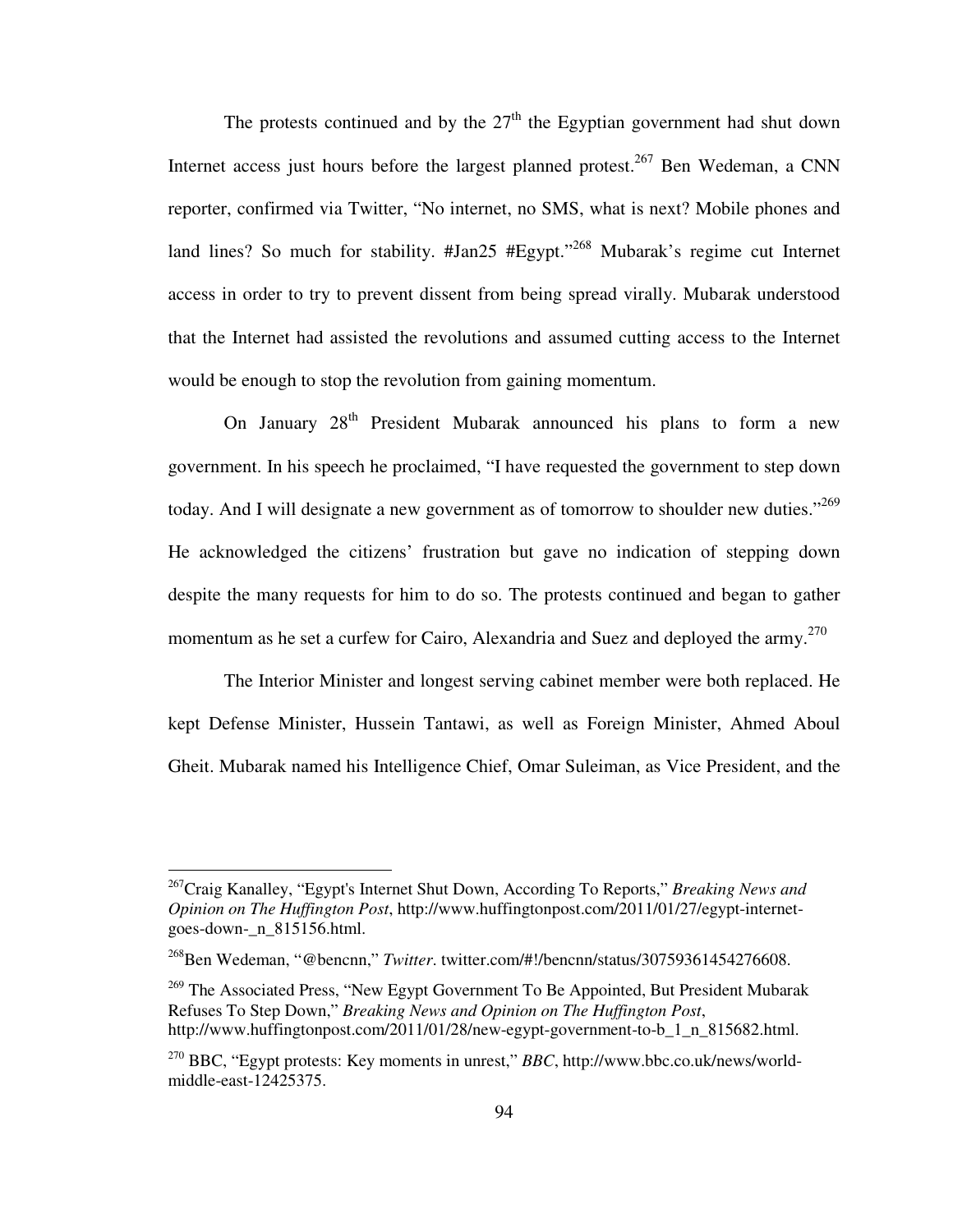former Air Force General, Ahmed Shafiq, as Prime Minister.<sup>271</sup> Protests continued with 74 people reported dead within two days. $272$ 

Light could finally be seen on January  $31<sup>st</sup>$  as the army announced their recognition of the "legitimate rights of the people" and their decision not to use force against the protesters.<sup>273</sup>

On February first, huge protests took place in Cairo and other large cities after leaders called for a "march of a million." It was estimated that hundreds of thousands of people were in attendance.<sup>274</sup> Following the march, in a televised address, President Mubarak announced that while he did not plan on running for re-election in the upcoming September election, he also did not have any plans of stepping down.<sup>275</sup>

After five days without Internet access , the Internet was up and running again in Egypt on February  $2<sup>nd</sup>$ , 2011.<sup>276</sup> After the army advised protesters to return home, a "Day" of Departure" was called for by Egyptians on February  $4<sup>th</sup>$ . One Al Jazeera analyst explained, "the idea is to send a message, and have the largest amount of people participate."<sup>277</sup> Over 10,000 people showed their support in the streets of Cairo.<sup>278</sup> The

<u>.</u>

 $^{271}$  Maggie Michael, and Hamza Hendawi, "Egypt's New Government Announced On State TV," *Breaking News and Opinion on The Huffington Post*, http://www.huffingtonpost.com/2011/01/31/egypt-new-government\_n\_816160.html.

 $272$  BBC, "Egypt protests: Key moments in unrest,"

 $273$  ibid.

 $274$  ibid.

<sup>275</sup> The Associated Press, "Mubarak Tells Egypt He Will Not Seek Re-Election," *Huffington Post*. www.huffingtonpost.com/2011/02/01/mubarak-tells-egypt-he-wi\_n\_817132.html.

<sup>276</sup> Shaimaa Fayed, "Egypt Internet Returns," *Breaking News and Opinion on The Huffington Post*, http://www.huffingtonpost.com/2011/02/02/egypt-internet-returns\_n\_817319.html.

<sup>&</sup>lt;sup>277</sup> The Associated Press, "Day Of Departure, Feb. 4, 2011: Crowd To Call For Mubarak To Resign," *Breaking News and Opinion on The Huffington Post*, http://www.huffingtonpost.com/2011/02/03/day-of-departure-feb-4\_n\_818398.html.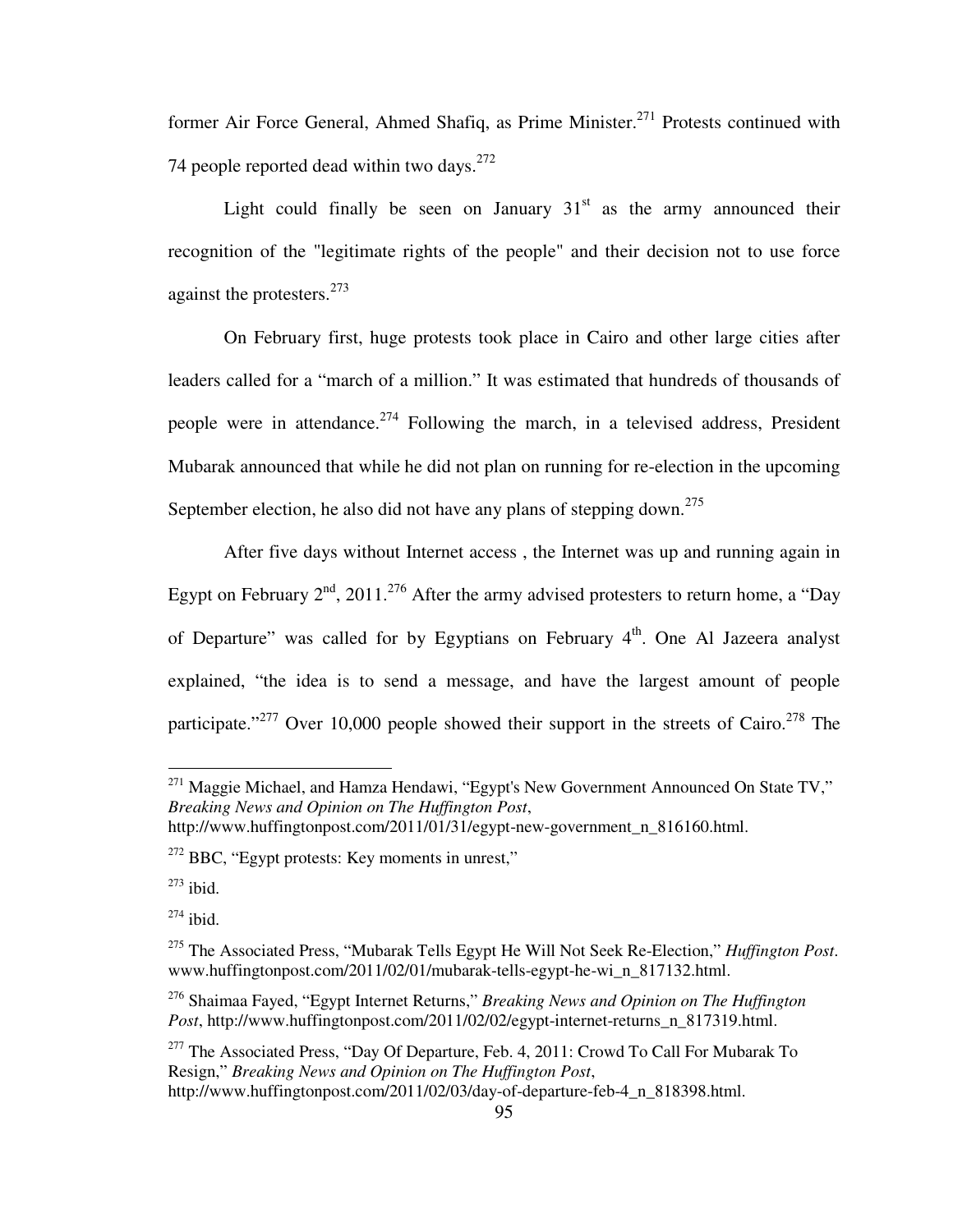masses of people that showed up on the "Day of Departure" helped force Egypt's ruling party to resign from office. Several top leaders stepped down including Gamal Mubarak, the president's son, Secretary-General Safwat el-Sharif, as well as the six-member Steering Committee of the General Secretariat.<sup>279</sup> However despite these leaders' resignations, President Mubarak still would not step down. Labor strikes spread throughout Egypt for the next few days. Protests also continued, as did Mubarak's vows to maintain his position as president.

After 18 days of protests, President Hosni Mubarak stepped down on February 11<sup>th</sup>, 2011. Vice President Oar Suleiman announced Mubarak's departure would take place immediately. The young people of Egypt overturned a regime that lasted three decades in order to start a new order in the Arab world. President Obama commended Egyptians on their victory stating, "Egyptians have made it clear that nothing less than genuine democracy will carry the day."<sup>280</sup>

The social media website Facebook was quickly credited with the success of the uprising. Google Marketing Manager Wael Ghonim played a key role in organizing the January 25th revolutions on Facebook. Before being imprisoned in Cairo, he reached out to Egyptian youths via Facebook to gather masses in the streets. In an interview with CNN, Ghonim argued that Facebook and the Internet were responsible for the uprisings. He said, "I want to meet Mark Zuckerberg one day and thank him [...] I'm talking on  $\overline{a}$ 

 $278$  ibid.

<sup>&</sup>lt;sup>279</sup> The Associated Press, "Egypt Ruling Party Leadership Resigns; Obama Backs Gradual Transition," *Breaking News and Opinion on The Huffington Post*, http://www.huffingtonpost.com/2011/02/05/egypt-ruling-party-leader\_n\_819084.html.

<sup>280</sup> David Kirpatrick, "Egypt Erupts in Jubilation as Mubarak Steps Down," *New York Times*, http://www.nytimes.com/2011/02/12/world/middleeast/12egypt.html?scp=1&sq=Egypt%20Erupt s%20in%20Jubilation%20as%20Mubarak%20Steps%20Down&st=cse.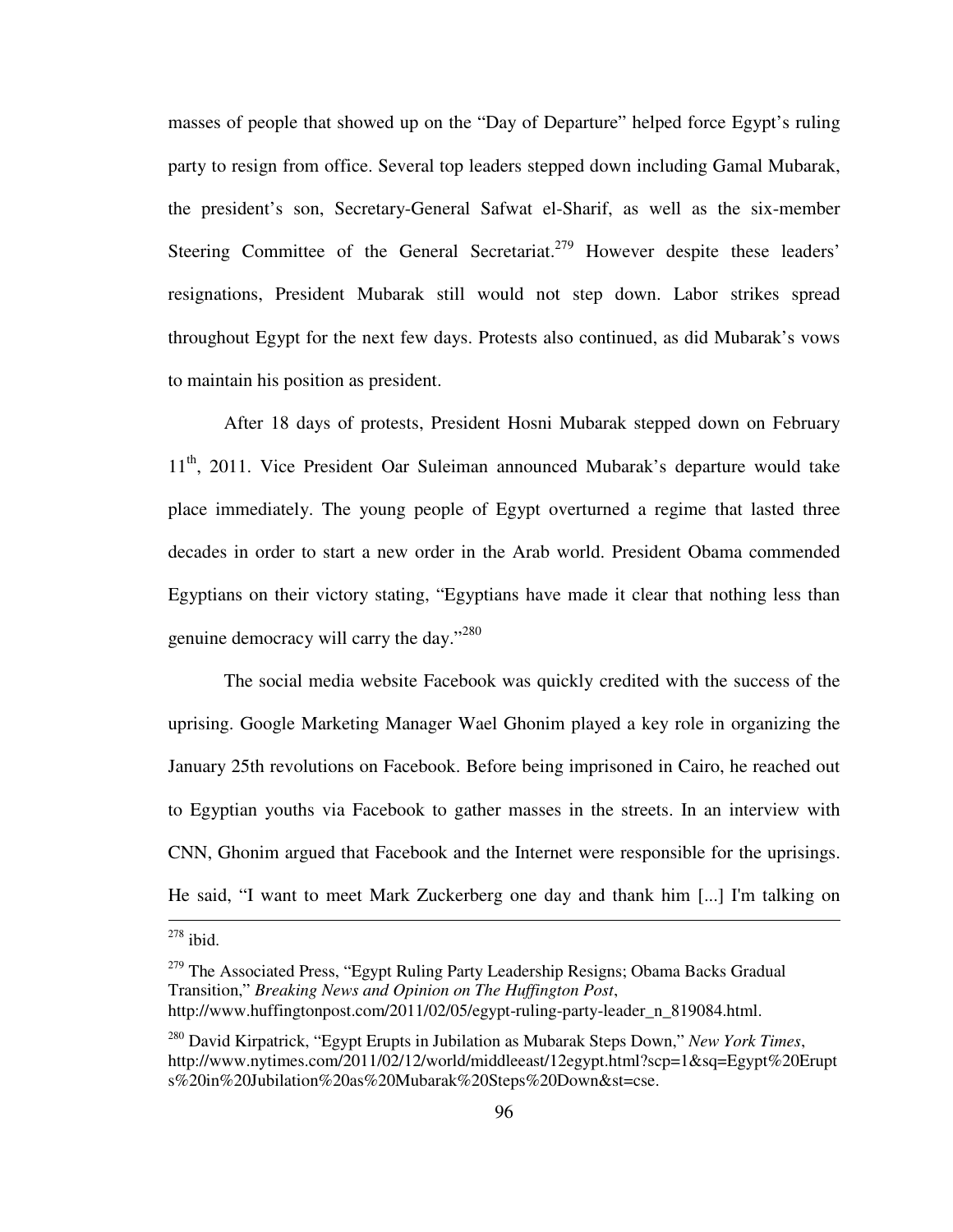behalf of Egypt. [...] This revolution started online. This revolution started on Facebook. This revolution started [...] in June 2010 when hundreds of thousands of Egyptians started collaborating content. We would post a video on Facebook that would be shared by 60,000 people on their walls within a few hours. I've always said that if you want to liberate a society just give them the Internet.  $[\dots]^{3281}$ 

Another major contributor to the revolution was Asmaa Mahfouz, founder of the 'April 6 Youth Movement.' A week before the initial protest Mahfouz posted a video advocating for the Egyptian people to meet her at the Tahrir Square to demand democracy, fight for human rights, and voice their condemnation of Mubarak's regime. Mahfouz posted another video chronicling the hard work Egyptians had made to support her efforts on the day before the first protest. In this video she publicized her intention to return to Tahrir Square on January  $25<sup>th</sup>$ . She proclaimed, "Whoever says it is not worth it because there will only be a handful of people, I want to tell him, 'You are the reason behind this, and you are a traitor, just like the president or any security cop who beats us in the streets."<sup>282</sup> While both of these videos first appeared on Facebook, they were soon transferred to YouTube where they went viral within days. The handful of people Mahfouz had expected to take part in the protest grew much larger than she originally expected, in part due to her contribution to the revolution.

 $281$  Catharine Smith, "Egypt's Facebook Revolution: Wael Ghonim Thanks The Social Network," *Breaking News and Opinion on The Huffington Post*, http://www.huffingtonpost.com/2011/02/11/egypt-facebook-revolution-wael-

ghonim\_n\_822078.html?view=screen.

<sup>282</sup> *Asmaa Mahfouz & the YouTube Video that Helped Spark the Egyptian Uprising*, Film. Directed by Asmaa Mahfouz, Cairo: Democracy Now!, 2011.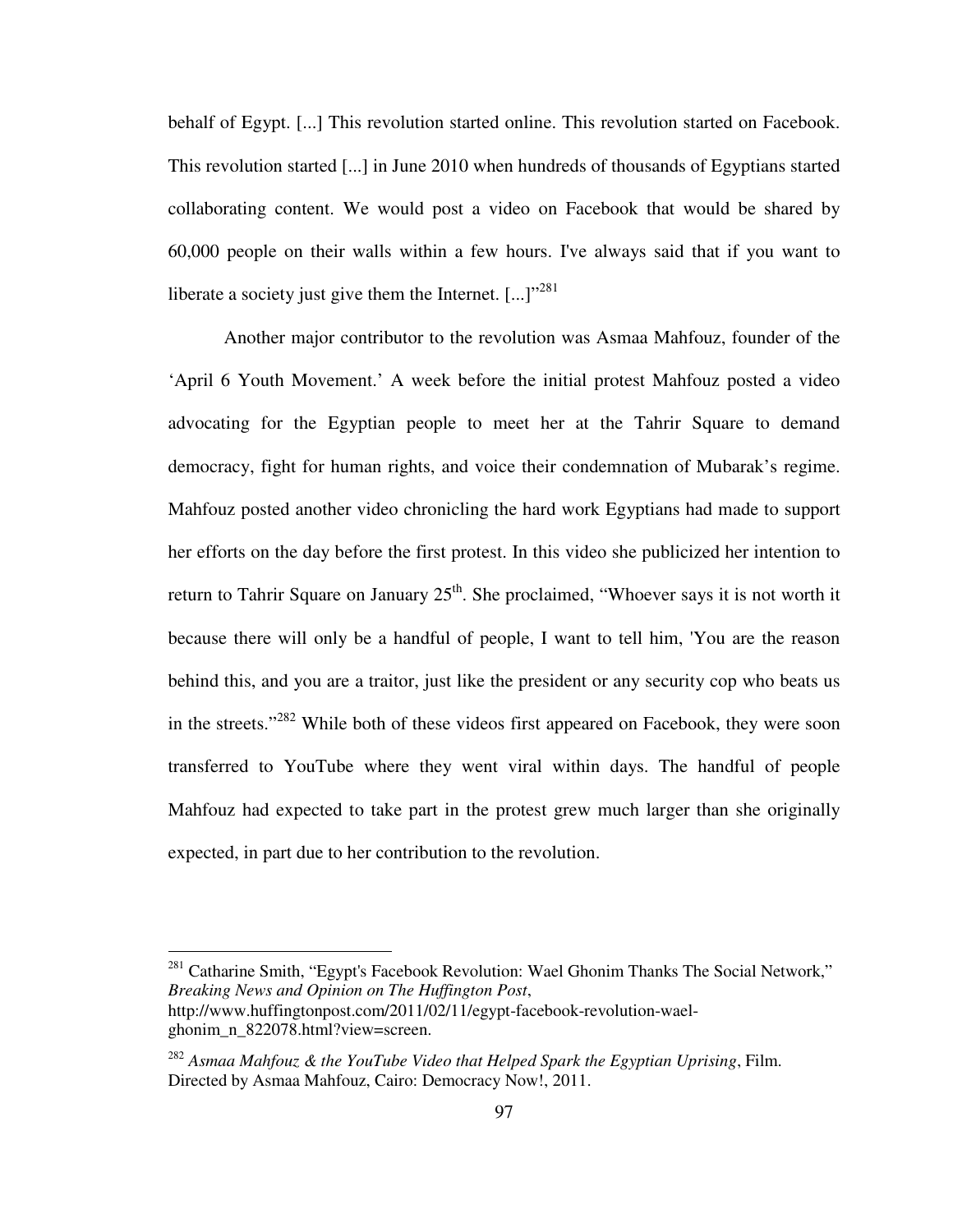While many Egyptians are still frustrated with the lack of reforms that have taken place since the revolutions, ten out of the fourteen demands protesters initially made have been met and the remaining four have been announced. President Mubarak resigned and will not be running in the upcoming presidential election, the State Security Investigation Service was disassembled, the recently imposed curfew ended, the SSI-controlled university-police were removed, Anas el Fiqqi was removed from office, the protesters demands were publically announced, the NDP was dismantled, and President Mubarak and his two sons were ordered to stand on trial. Also, it has been announced shop owners would be reimbursed for losses occurring during curfew, the State of Emergency would be cancelled, and all revolution prisoners would be released.<sup>283</sup>

As with the ousting of President Estrada in 2001, the revolutions in Egypt ten years later were not the product of social media tools. They were brought together by poor conditions in their countries. Filipinos were fighting injustice of the courts in trying to get a President impeached. Egyptians, on the other hand, were protesting the entire government and order in their nation. However, in both instances, the citizens used a new technology to mobilize citizens of their country in order to voice their opinions to the reigning government and to bring about a new order in the country.

<sup>283</sup> Amira Al Hussaini, "Egypt: A List of Demands from Tahrir Square," *Global Voices*, http://globalvoicesonline.org/2011/02/10/egypt-a-list-of-demands-from-tahrir-square.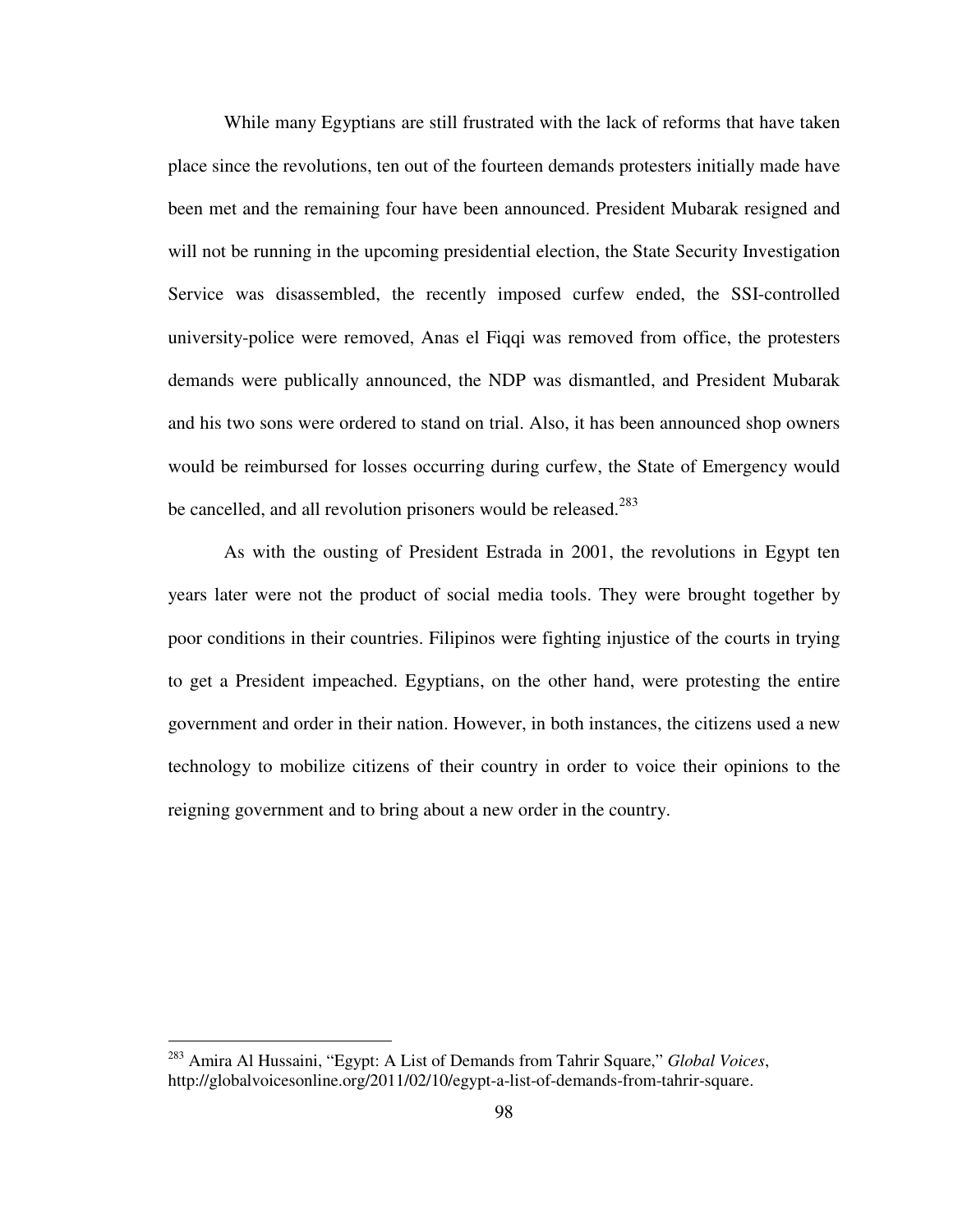#### **Disputing the Dissenters**

Just as there are many people that argue social media can help oppressed inhabitants work towards democratization there are many that argue social media has hindered the process of democratizing authoritarian regimes. Those that believe social media hinders rather than assists oppressed citizens argue that cyber-utopianists are delusional in believing they are assisting revolutions by joining a Facebook group, that these tools help authoritarian regimes more than the tools help their oppressed, or that the amount of entertainment found online outweighs any possibility of political actions. For the following chapter I will delve into seven arguments against social media assisting democratization and rebut every one of their arguments in order to disprove this antithesis.

Mary Joyce, the author of *Digital Activism Decoded: The New Mechanics of Change*, notes there are three different perceptions of the value of digital activism: optimists, pessimists and persistents.<sup>284</sup> In this chapter I will concentrate on the pessimistic and persistent arguments. Pessimists believe these technologies are used for censorship purposes, illegal activities, or to create chaos. They believe the technology can and will be used for destructive purposes. Their views on technology center around fears of authoritarian regimes' control over said technology. They look primarily to the aspects of digital technology that lead to new methods of control, surveillance, and their ability to empower hackers and terrorists.<sup>285</sup>

<sup>284</sup> Mary Joyce, *Digital Activism Decoded: The New Mechanics of Change*, (New York: International Debate Education Association, 2010), p. 11.

 $285$  ibid.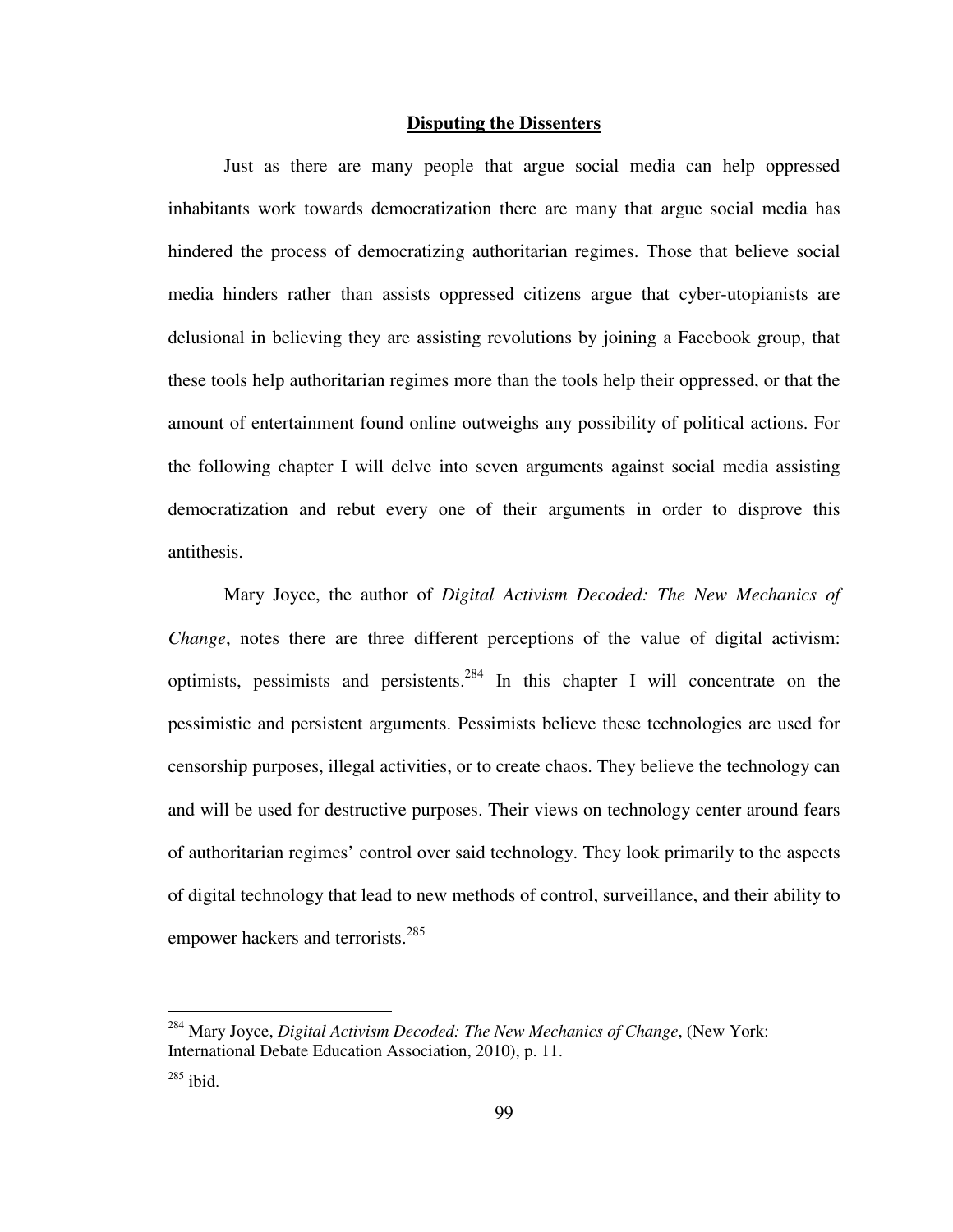## Pessimistic Arguments

One pessimistic argument against social media assisting democratization is that the tools produce as much harm as good since repressive governments use the tools to suppress dissenters.<sup>286</sup> Morozov believes social media simply "empowers the strong and disempowers the weak." <sup>287</sup> One of his main arguments is that people today are guilty of being cyber utopians in that they believe that technology empowers the oppressed to mobilize themselves through different forms of social technologies including text messages, Facebook, Twitter and any other new technology that is created.<sup>288</sup> According to Morozov, we use faulty assumptions as cyber-utopians and then proceed with defective methods known as Internet-centrism: alternatively known as the Net Delusion.<sup>289</sup> Morozov claims we need to being using a more realist position.

Morozov prefers us to consider that authoritarian regimes have shown more complexity and are not about to be outsmarted by tweets.<sup>290</sup> As Castells states, "The Internet is indeed a technology of freedom, but it can make the powerful free to oppress the uninformed" and "lead to the exclusion of the devalued by the conquerors of value." $^{3291}$ 

Governments are aware of the Internet's potential for mobilizing individuals in opposition of the state. The knowledge of this possible effect of the Internet has led

<u>.</u>

<sup>&</sup>lt;sup>286</sup> Clay Shirky, "The Political Power of Social Media."

<sup>287</sup> Evgeny Morozov, *The Net Delusion*, p. xvii.

 $^{288}$  ibid, p. xiv.

 $^{289}$  ibid, p. xvii.

 $^{290}$  ibid, p. 29.

 $^{291}$  ibid, p. 255.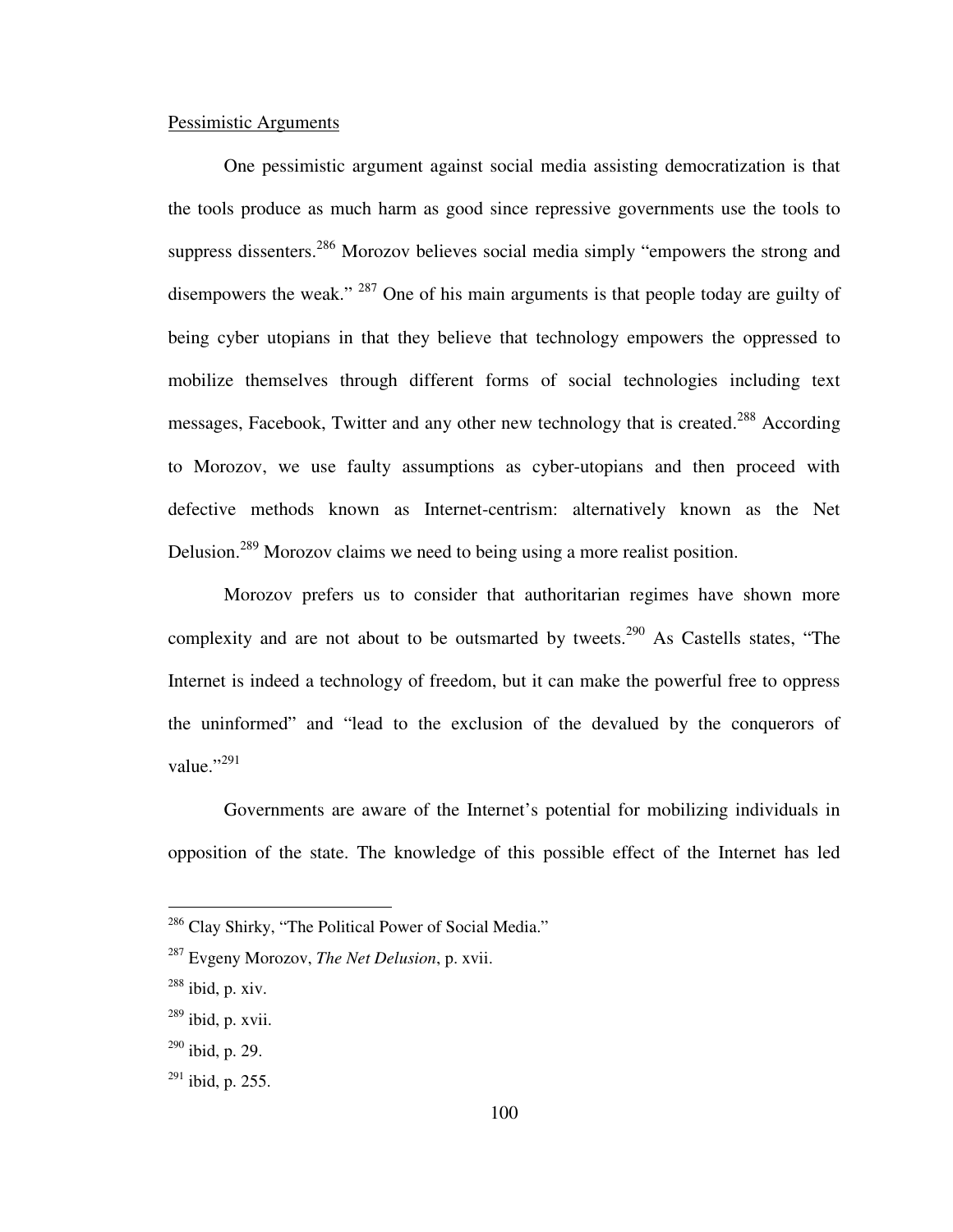authoritative figures to pursue controls to manage the information going in and out of their borders. States have the same access-if not more-social media as protesters. On top of that the governments also have the power to react when faced with an approaching revolution. Social media allows for governments to be aware of and police gatherings before they even begin. Secretary Hillary Rodham Clinton explains that these technologies are being used to exploit human progress and rights. "While they are being used to organize movements for freedom they are also allowing al-Qaida to create violence."<sup>292</sup> She mentions that freedom is not simply about one's right to assemble without retribution. These new technologies, while they help people, they also create new censorship opportunities for authoritarian regimes.

In the past, communication systems such as the radio and television allowed governments to reach out to their citizens with their own nationalistic message. Now information can travel so fast through several borders that governments have a difficult time monitoring what goes in and out of their territory. In the digital age distances do not matter in terms of security. Geographical distance is irrelevant when a person could hack a computer in one country and affect a computer on the other side of the world. This worries governments as they begin to lose their power over common citizens.

The Internet has the possibility of becoming a place of civil disobedience. Andrew Chadwick, a professor of political science at Royal Holloway, University of London, provides several tactics used to create civil disobedience in his book *The Routledge Handbook of Internet Politics*. Some of the tactics he discusses include

<sup>&</sup>lt;sup>292</sup> Hillary Rodham Clinton, "Remarks on Internet Freedom," Speech, Remarks on Internet Freedom from U.S. Department of State, Washington, D.C., January 21, 2010.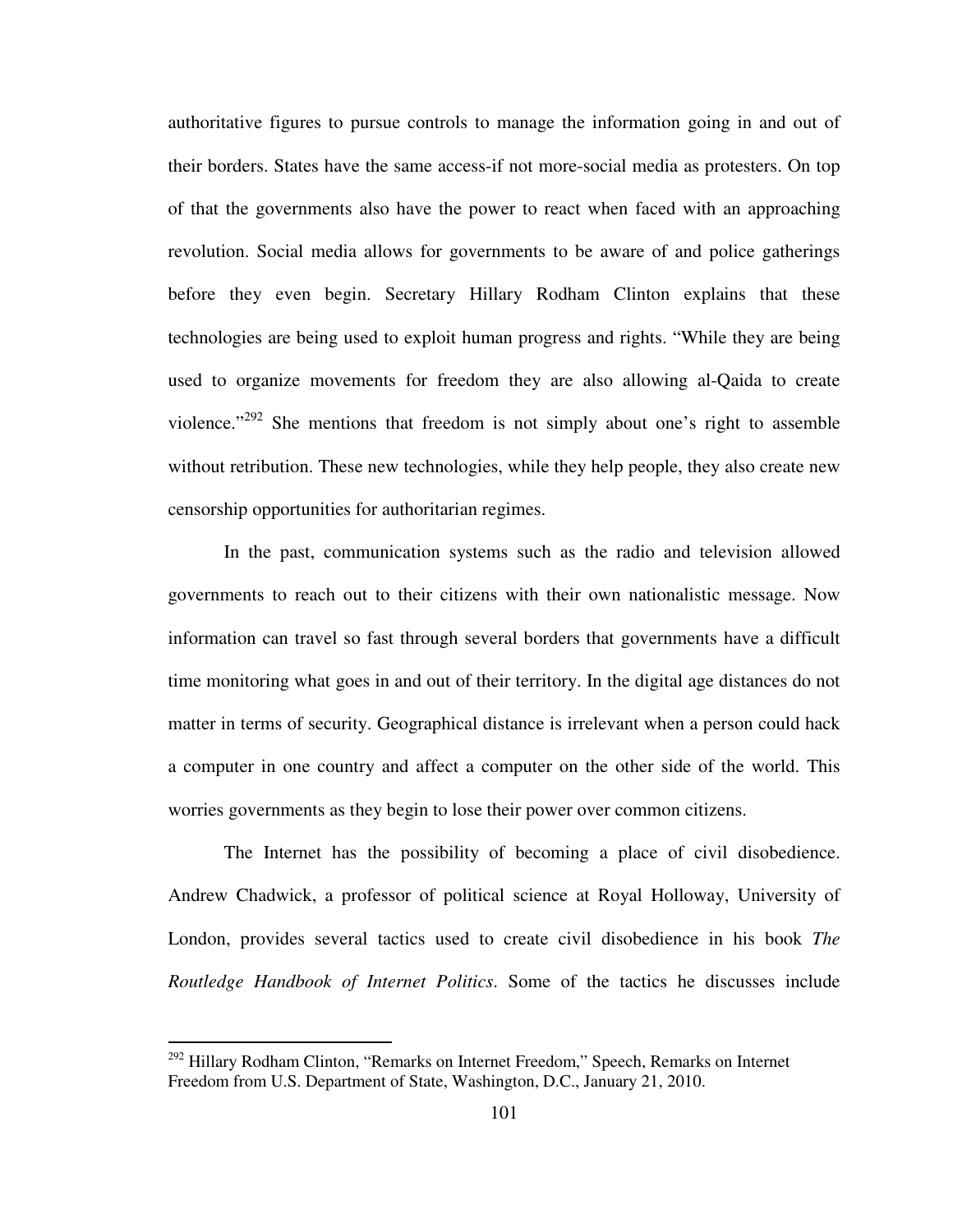distributed-denial-of-service (DDoS) attacks, virtual sit-ins where people flood a website simultaneously, and email bombing where people bombard an inbox with emails.

Andrew Chadwick's book has a chapter titled *The Geopolitics of Internet Control*, which is devoted to censorship sovereignty and cyberspace. He explains how the Internet was originally intended to be borderless.<sup>293</sup> Today counties and companies are teaming up to filter the information flowing through nations borders. For example, the Internet in Canada is very different than the Internet in Iran. It is no longer a single Internet that connects people around the world.

Governments use several different methods in order to censor their citizens. There are three generations of censorship, which are not mutually exclusive. Countries that are more authoritarian typically apply more complete control in cyberspace using all three generations of control. Democratic countries, on the other hand, stick with second and third generation controls.

The first-generation controls include Internet filtering and policing of cybercafés. Internet filtering occurs in two different methods. The first is considered address blocking. A router denies access to a particular IP address or domain name. Address blocking can be done by either inclusion or exclusion filtering. Inclusion filtering is when users are only allowed access to sites that are already approved. It could also be done by exclusion filtering which is when users can access any site except those that are restricted. The second type of filtering is called content analysis. In this method access is blocked according to its content such as specific keywords or graphics. Another way

<u>.</u>

<sup>293</sup> Andrew Chadwick, and Philip N. Howard, *Routledge Handbook of Internet Politics,*  (Hoboken: Taylor & Francis, 2008).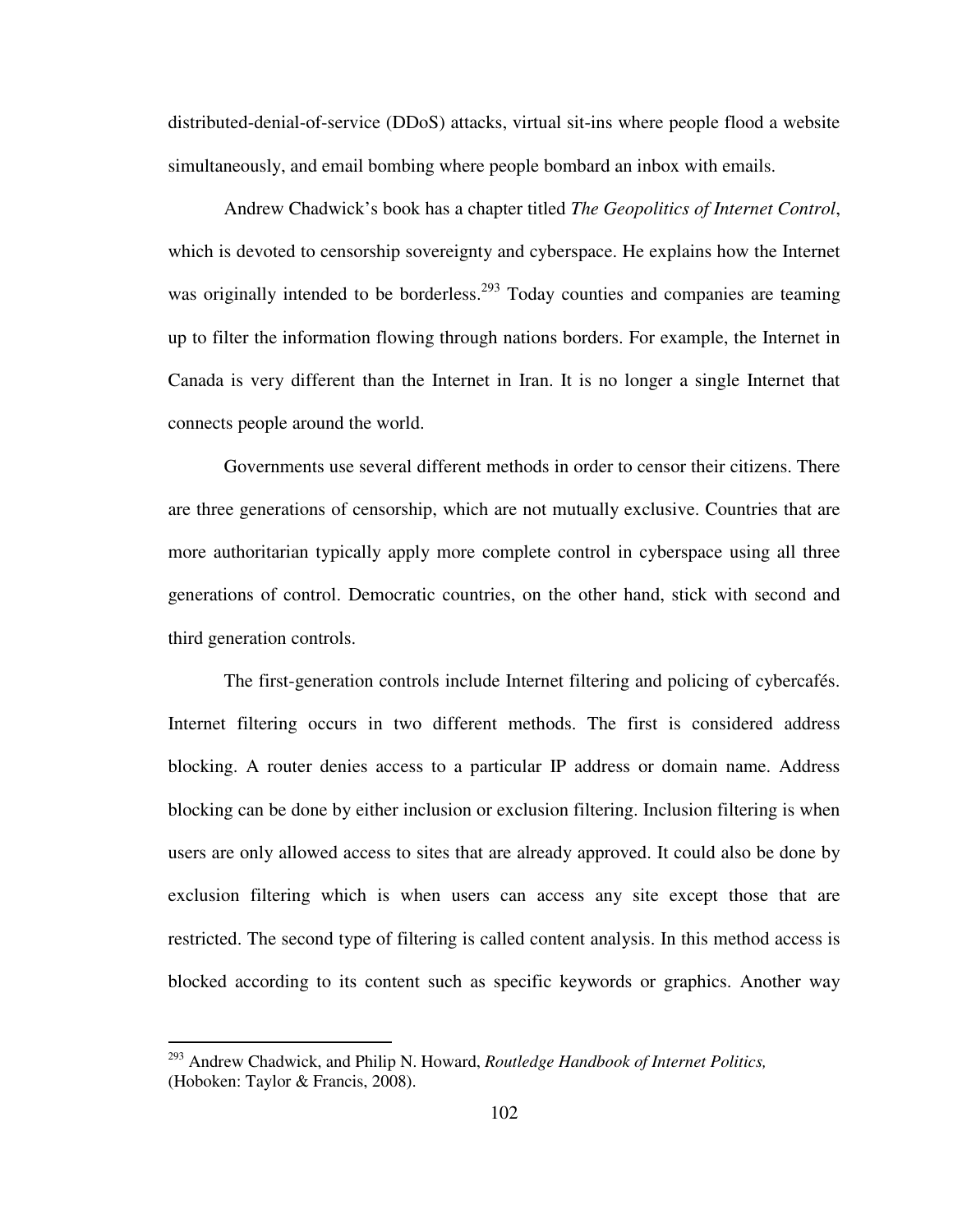countries use content filtering is by targeting the local language. As Chadwick's book points out, if you are in China and search the phrase "Chinese Labor Party" in Chinese it is blocked 93 percent of the time. When you search the same phrase in English it is only blocked 20 percent.<sup>294</sup>

An immense dilemma is the lack of accountability and transparency in the censorship by nations filtering practices. There is a large debate occurring over whether a state's right to cultural sovereignty or individuals' right to free information is more important. Although, many nations won't even let this debate take place. These nations won't admit their methods for filtering nor the nature of their filtering. Some nations, such as China, block sites and make it appear to be a time-out error on the users end. Other nations, such as Saudi Arabia, provide the user with an explanation as to why the site had not been blocked.

The second-generation controls include creating a legal environment for information control, managing information removal requests, creating technical shutdowns and computer network attacks. These techniques create the laws and technical capabilities to deny access to information as needed. These second-generation controls have both an overt and a covert track. The overt track legalizes content controls by listing the conditions under which they can be denied. The covert track, alternatively, creates procedures and the technology to allow content controls to be put in place "just in time" when the information is at its highest value.<sup>295</sup> An example of this is immediately before

 $294$  ibid.

<sup>295</sup>Ronald Deibert, John G. Palfrey, and Jonathan Zittrain, *Access controlled: the shaping of power, rights, and rule in cyberspace*, (Cambridge, Mass.: MIT Press, 2010).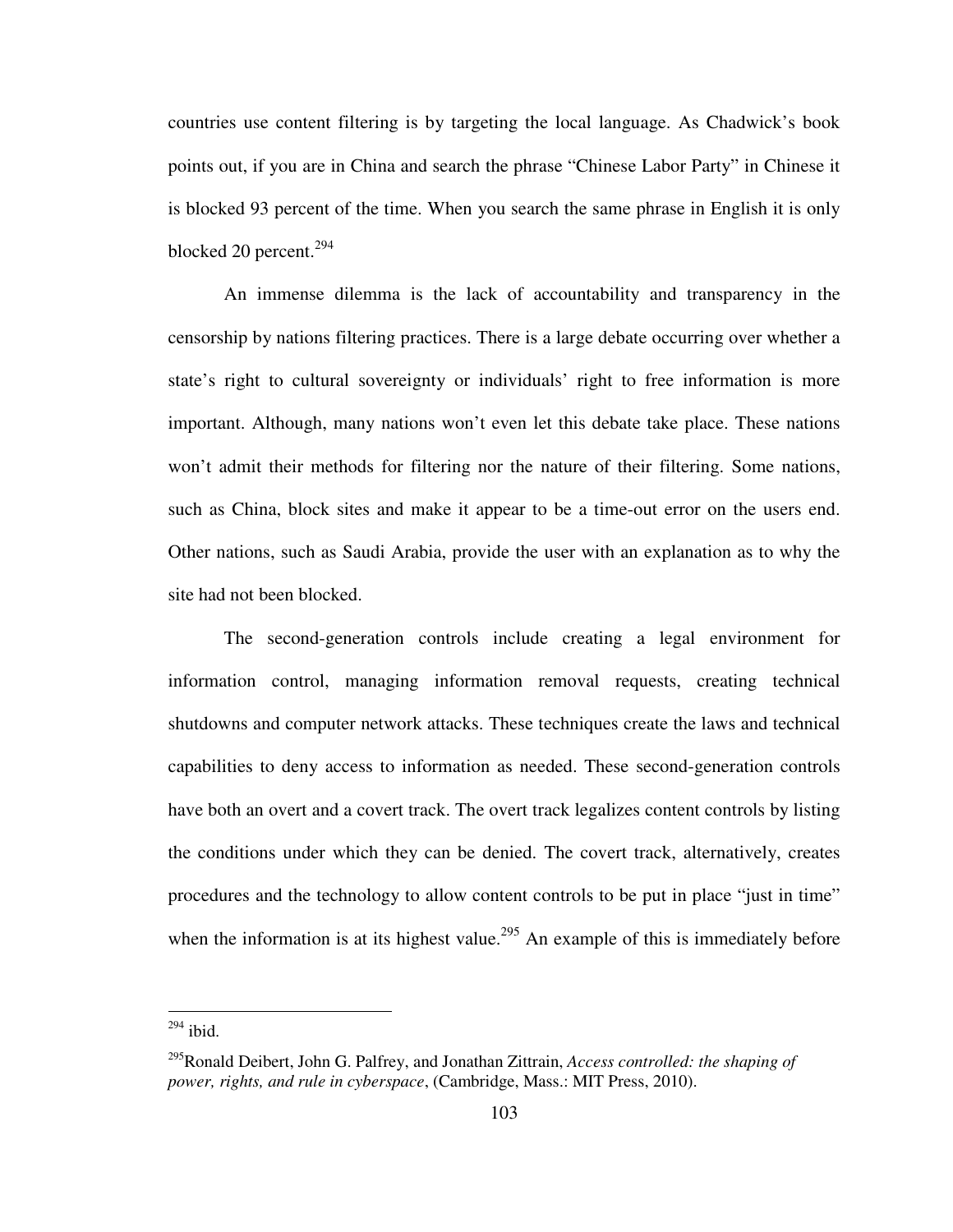or during a public demonstration. These controls can even be made to look like technical errors, especially in the case of last minute removal requests.

Third-generation controls focus less on denying access and more on competing with possible threats by using a counter information campaign that either overpowers or damages the reputation of adversaries. Third-generation controls include warrantless surveillance, national cyberzones, state-sponsored information campaigns and direct action.<sup>296</sup>

The New York Times featured the article *Googling the Censors* on September 28th, 2010. This article detailed two tools Google created to monitor governmental censorship. Google released a tool in May 2010 to allow individuals to monitor governmental requests to remove content. Then in September 2010 Google released a new tool that exposes less evident governmental attempts to censor content. This tool was capable of showing how the traffic on YouTube in Iran literally halted after the presidential election in 2009. It also shows how the traffic in Libya stopped in January after videos of demonstrations and partying of Col. Muammar el-Qaddafi relatives aired. This new tool does not show how the traffic was brought to a standstill, just that it was indeed stopped. $297$ 

Internet surveillance is not the only type of censorship involved in social networking technologies. The surveillance of wireless phone providers is also happening. The article *T-Mobile Claims Right to Censor Text Messages* by David Kravets was featured in *Wired News*. Kravets discusses the recent court case concerning wireless

<u>.</u>

 $296$  ibid.

<sup>297</sup> New York Times, "Googling the Censors," *The New York Times*, http://www.nytimes.com/2010/09/28/opinion/28tue4.html.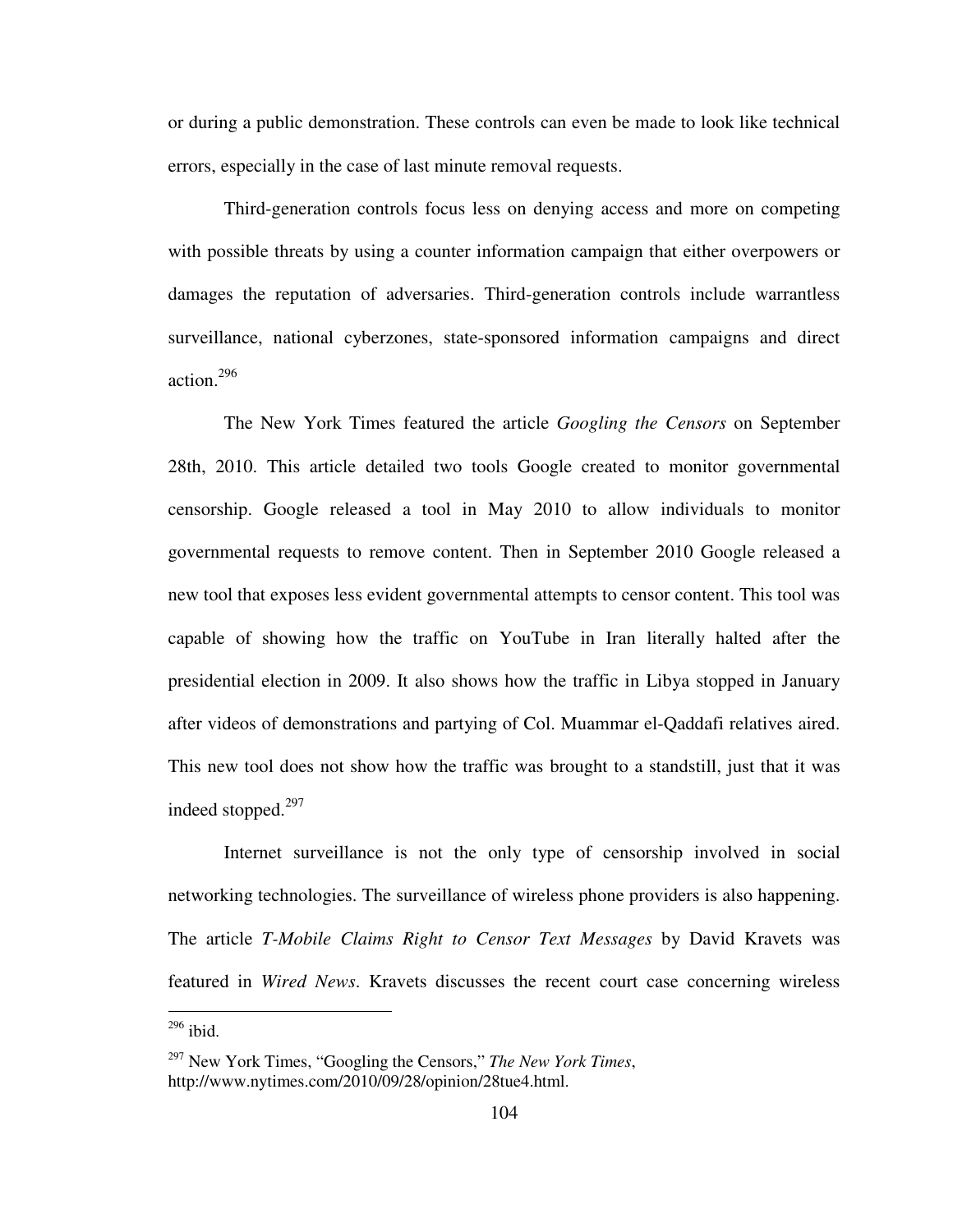customers and their rights. T-Mobile argued to the New York Federal Court that they should be able to choose which text messages they deliver. They state that they are different from wired telephone providers and thus are under different obligations. This is the first federal case concerning wireless providers censoring text messages.<sup>298</sup>

However, while both Morozov and Castells have argued the Internet enables authoritarians to continue oppressing the weak, the Internet is not specifically 'bad.' The Internet, instead, is a neutral tool and only becomes what users make of it. Larry Diamond, of the Hoover Institution, confirms, "Technology is merely a tool, open to both noble and nefarious purposes. Just as radio and TV could be vehicles of information pluaralism and national debate, so they could also be commandeered by totalitarian regimes for fanatical mobilization and total state control." <sup>299</sup>

A second pessimistic argument is known as the dictator's dilemma. This argument believes that an authoritarian regime has a decision to make. They can censor the Internet, 'protect' their citizens, and thus suffer economically since censorship conflicts with globalization. Or they can open their nation up to globalization as well as the economic benefits that accompany globalization. As U.S Secretary of State Hillary Rodham Clinton said in her 2010 Internet freedom speech, "Countries that censor news and information must recognize that from an economic standpoint, there is no distinction

<sup>298</sup> David Kravets, "T-Mobile Claims Right to Censor Text Messages," *Wired*, http://www.wired.com/threatlevel/2010/09/text-message-censorship.

<sup>299</sup> Evgeny Morozov, *The Net Delusion*, p. 296.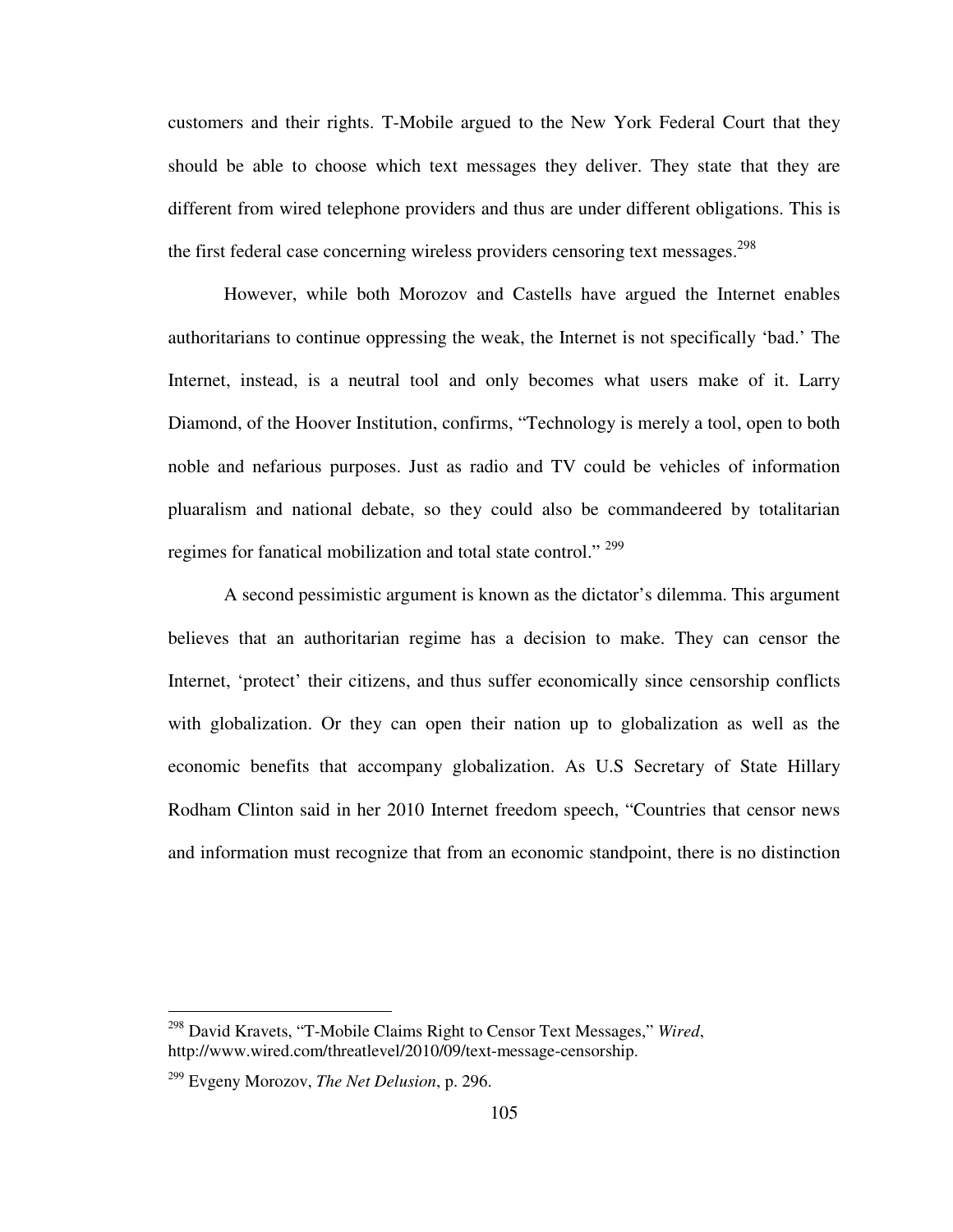between censoring political speech and commercial speech. If businesses in your nations are denied access to either type of information, it will inevitably impact on growth." 300

The 1985 U.S. Secretary of State, George Schultz, similarly stated, "Totalitarian societies face a dilemma: either they try to stifle these technologies and thereby fall further behind in the new industrial revolution, or else they permit these technologies and see their totalitarian control inevitably eroded."<sup>301</sup>

Morozov furthers Clinton and Schultz's argument by explaining, "Dictators cannot globalize unless they open up their networks to hordes of international consultants and investment bankers scouring their lands in search of the next acquisition target."<sup>302</sup> But as Morzov continues, there is not a direct correlation between a nation's economy and Internet freedom. Most authoritarian states have adopted the Internet, with North Korea as an exception. Even China has more Internet users than U.S. citizens. As we are all aware, China has gone to great lengths to censor its citizens from the rest of the world. Morozov notes that the dictator's dilemma assumes that authoritarian regimes had to choose between using the Internet and completely censoring it. The dilemma does not take into consideration that there are technologies, such as keyword filtering, that allow regimes to block specific political activity and allow for Internet activity that supports and assists economic growth.<sup>303</sup>

<u>.</u>

<sup>300</sup> Hillary Rodham Clinton, "Remarks on Internet Freedom," Speech, Remarks on Internet Freedom from U.S. Department of State, Washington, D.C., January 21, 2010.

<sup>301</sup> Evgeny Morozov, *The Net Delusion*, p. 94.

 $302$  ibid, p. 93.

 $303$  ibid, p. 96.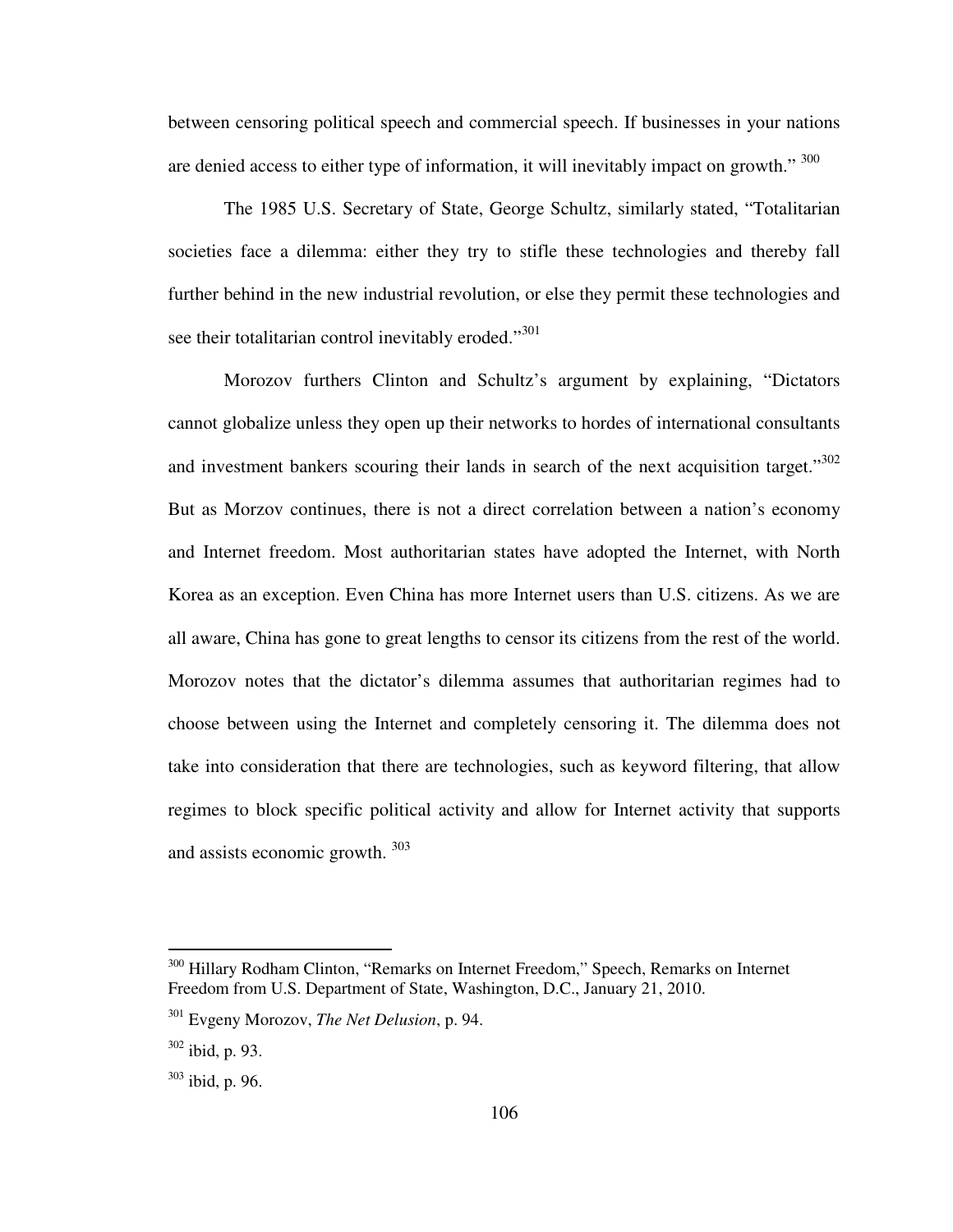It is important to note that this argument makes several assumptions. The argument first assumes that dictators will decide not to censor their Internet in order to grow their economies. The argument also assumes that if the regime does use specific censorship techniques in order to censor specific political discussions and allow for economic activity then people will not be able to rise up because they won't have the means. Finally, the argument assumes that if they do decide to try specific censorship techniques that citizens will not be able to get around them.

A third pessimistic argument concerns the use of mobile phones for digital activism. Mobile phones have several benefits for mobilizing people as well as keeping them updated during a revolution. Phones are cheaper than computers and do not require as much training. Revolutions in Ukraine, the Philippines, and Indonesia have all used mobile technology in order to protest against their governments. Evgeny Morozov discusses several problems with using mobile phones in revolutions. One problem is that an authoritarian regime can shut down either an entire mobile network or even just the mobile network for a particular region of the country whenever they deem it necessary.<sup>304</sup> One instance of a country shutting down a mobile network was in 2007 when the Cambodian government declared a "tranquility period." This included all Cambodian mobile network operators turning off text messaging for two days. Cambodian authorities explained this period of time as necessary to keep voters from being "flooded" with messages regarding the election.<sup>305</sup>

 $304$  ibid, p. 173.

 $305$  ibid.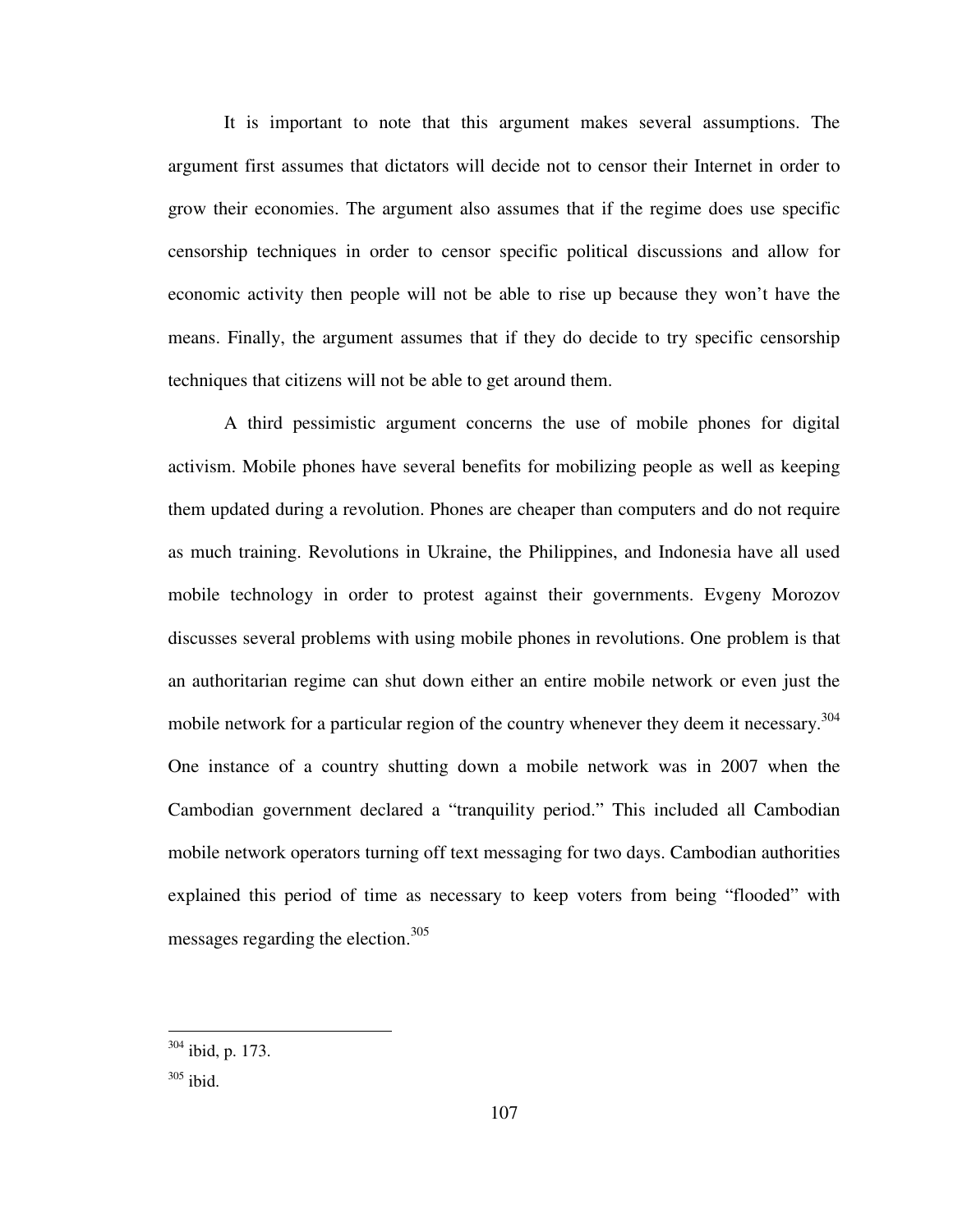Another instance of this occurred in 2009 in Moldova when the government turned off mobile networks in the capital Chisnau. They did this to hamper any communication during their local Twitter revolution in order to prevent any uprisings.<sup>306</sup>

An additional instance of mobile networks being shut off also occurred during the 2006 Color Revolutions in Belarus. The authorities turned off mobile coverage where the protesters were gathering in order to stop their ability to connect with other protesters as well as the outside world. In this situation the government argued that they did not shut off coverage but rather there were too many people using the service that the networks weren't able to accommodate the amount of people trying to make calls and send texts at the same time. $307$ 

Another problem with the use of mobile phones in revolutions, according to Morozov, is that keyword filtering does not extend to text messages. If the authorities censor text messages they will either simply not be delivered and/or the authors may be punished for their text messages. The censoring of text messages happened in 2009 in Azerbaijan when the police punished forty-three people for voting for an Armenian in a Eurovision contest while Armenia and Azerbaijan were at war over the Nagorno-Karabach territory. These people were accused of going against national security.<sup>308</sup>

Yet another issue concerned Western companies providing authoritarian governments with censorship technology. Morozov mentions that IBM made a deal with China Mobile in 2010 to provide technology to track (human) social networks as well as

 $306$  ibid.

 $307$  ibid.

<sup>308</sup> ibid.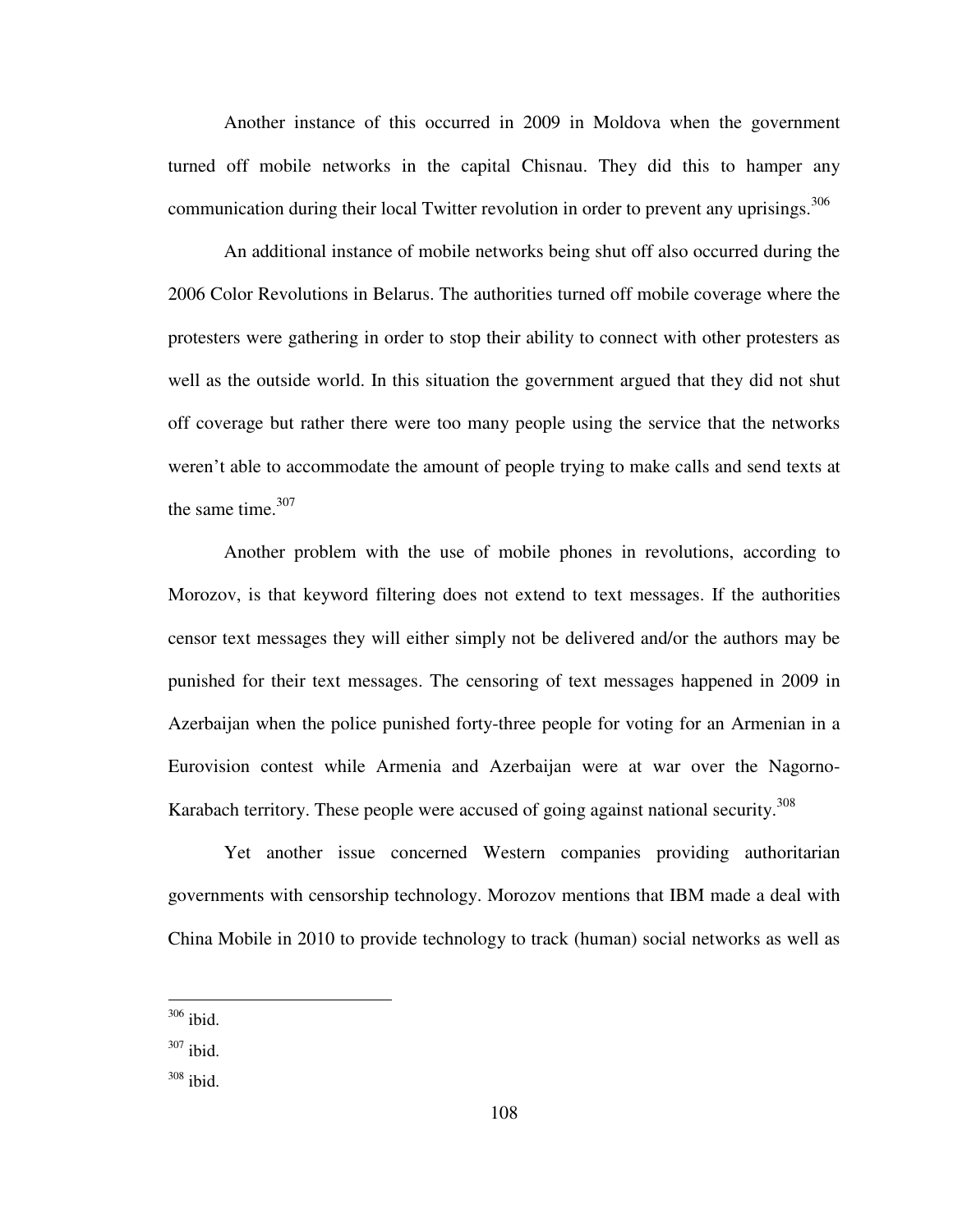tracking messaging habits such as who sends text messages and to how many. IBM argued that this technology was intended to be used in order to help Chinese mobile companies eliminate spam, not to censor political communications.<sup>309</sup>

Morozov's final problem with mobile phones being used for activism is that they allow people or regimes to track their location. As an example, a U.K.-based company, ThorpeGlen, brags that they can track "a specific target through ALL his electronic communications…We can detect change of SIM and change of handset after identifying one suspect…We can even detect that profile again even if the phone AND SIM are changed."<sup>310</sup> Because of this, authoritarian regimes can potentially speculate as to where people could mobilize next.

However despite these issues there are also solutions. Activists and protesters are not blind to these problems. They are aware of the problems and thus look to loopholes to work around them. They may buy an unbranded phone without a unique identifier in order to make their location untraceable. Another solution is to purchase a disposable prepaid SIM card, which enables activists to change their phone numbers as often as they wish. However more developed countries, such as Russia and Belarus, require storeowners to write down the customer's passport number when they buy a prepaid card. $311$ 

There are several examples of how these social media tools do not aid in revolutions that are cited by journalists, academics and politicians. Social media in Iran in

-

 $309$  ibid.

 $310$  ibid.

 $311$  ibid.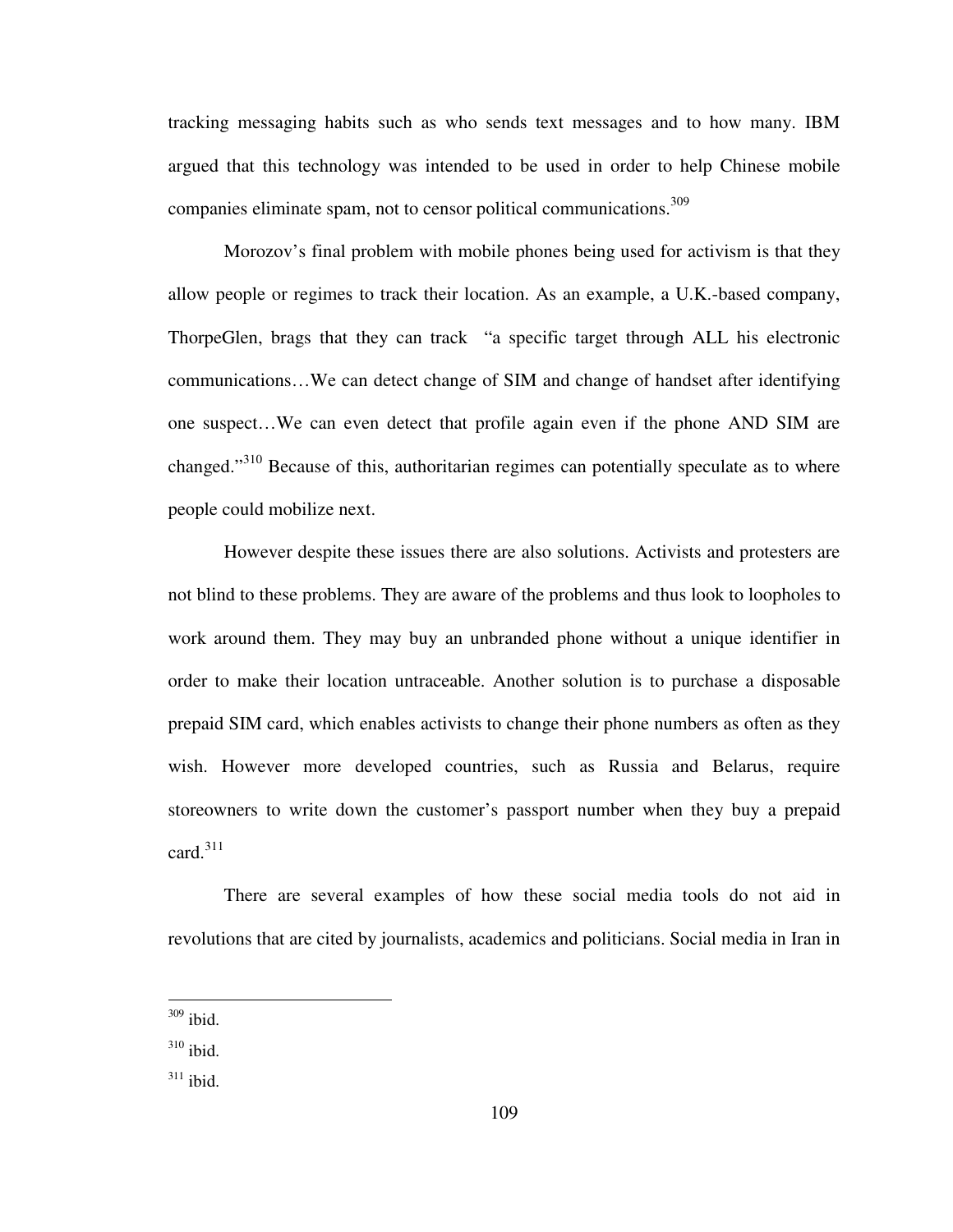2009 was very one-sided with the majority of Tweets supporting Mir Hossein Moussavi.<sup>312</sup> The Iranian regime did not simply dismiss social media. This regime understood the benefits of the technology and decided to use text messages to warn Iranians to stay off the street and away from protests. One message the Intelligence Ministry sent read, "Dear citizen, according to received information, you have been influenced by the destabilizing propaganda which the media affiliated with foreign countries have been disseminating. In case of any illegal action and contact with the foreign media, you will be charged as a criminal consistent with the Islamic Punishment Act and dealt with by the Judiciary."<sup>313</sup>

It only took a few months for the Iranian government to form a cybercrime team made up of twelve people in order to find false information, including insults, on Iranian websites. Once people were found to be spreading either lies or insults they were arrested.<sup>314</sup> The Revolutionary Guard tracked the Green Movement via their online profiles to shut down the Internet and mobile networks, raid homes, make mass arrests, and stop Internet-driven protests.<sup>315</sup>

What is still uncertain, is how many people were tweeting from within Iran about the protest and whether Twitter was actually used to organize the protest rather than just describing what was happening. Sysomos, a social media analysis company, reported

 $312$  Mark MacKinnon, "Twitter's role in Bangkok conflict unprecedented - The Globe and Mail," *The Globe and Mail*, http://www.theglobeandmail.com/news/world/twitters-role-in-bangkokconflict-unprecedented/article1578064/ (accessed May 19, 2011).

<sup>313</sup> Evgeny Morozov, *The Net Delusion*, p. 11.

<sup>314</sup> ibid, p.10.

<sup>&</sup>lt;sup>315</sup> Clay Shirky, "The Political Power of Social Media." and Lee Siegel, "'The Net Delusion' and the Egypt Crisis." and Hillary Rodham Clinton, "Remarks on Internet Freedom."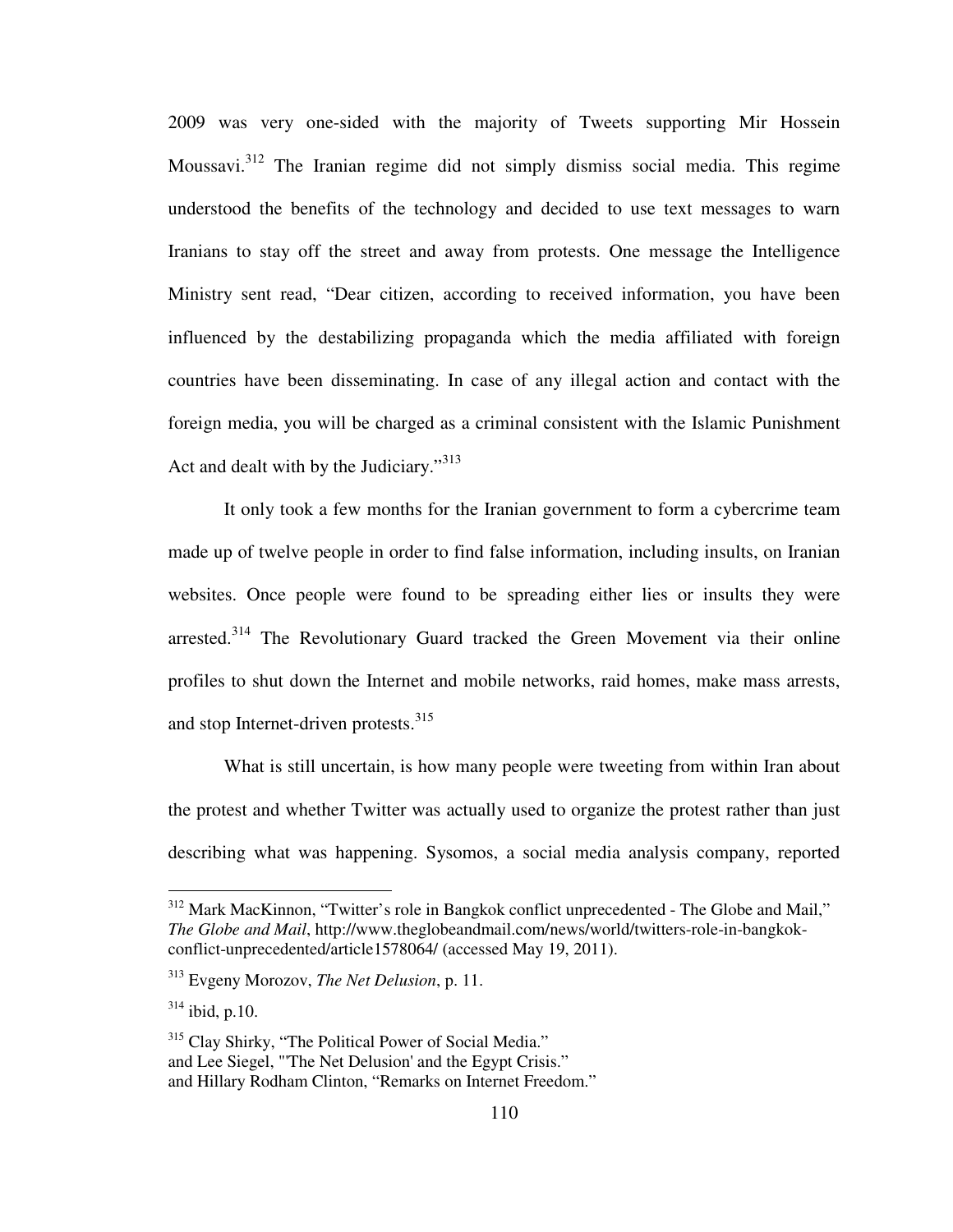there were only19,235 registered Twitter accounts or 0.027 percent of the population in Iran on the eve of the "Twitter Revolution."<sup>316</sup> Morozov concludes that whether or not Twitter was being used within Iran to mobilize people, it did prevent the movement from acting strategically with one mission and one voice.<sup>317</sup> This is a common problem with social media. A benefit of it is that they give the oppressed a voice. The problem is that those gaining a voice need to remain united in order to accomplish their goal.

The Thai government managed to disperse and kill dozens of protesters during the uprising of the Red Shirt in Thailand in 2010 after social media savvy protesters occupied downtown Bangkok.<sup>318</sup> In Thailand only one out of five people are online and even fewer have Twitter accounts. Yet the tweets being written were the same thoughts being mentioned verbally throughout the country. Protesters were not the only ones using social media during these protests though. Both sides were using social media, including Twitter and Facebook, to spread their propaganda messages. Social media was able to keep both sides of the uprisings informed and to warn people about what areas of the city had turned violent.

As Mark MacKinnon, a reporter in Bangkok mentioned, "A year ago, we might have e-mailed our editors to see what the news wires were reporting, or checked a television set for an update. But in Thailand's fast-moving and violent political crisis, there was no time to wait for those "old media" to tell us what was going on."<sup>319</sup>

<sup>316</sup> Evgeny Morozov, *The Net Delusion*, p. 15.

 $317$  ibid, p. 197

<sup>&</sup>lt;sup>318</sup> Clay Shirky, "The Political Power of Social Media."

<sup>&</sup>lt;sup>319</sup> Mark MacKinnon, "Twitter's role in Bangkok conflict unprecedented."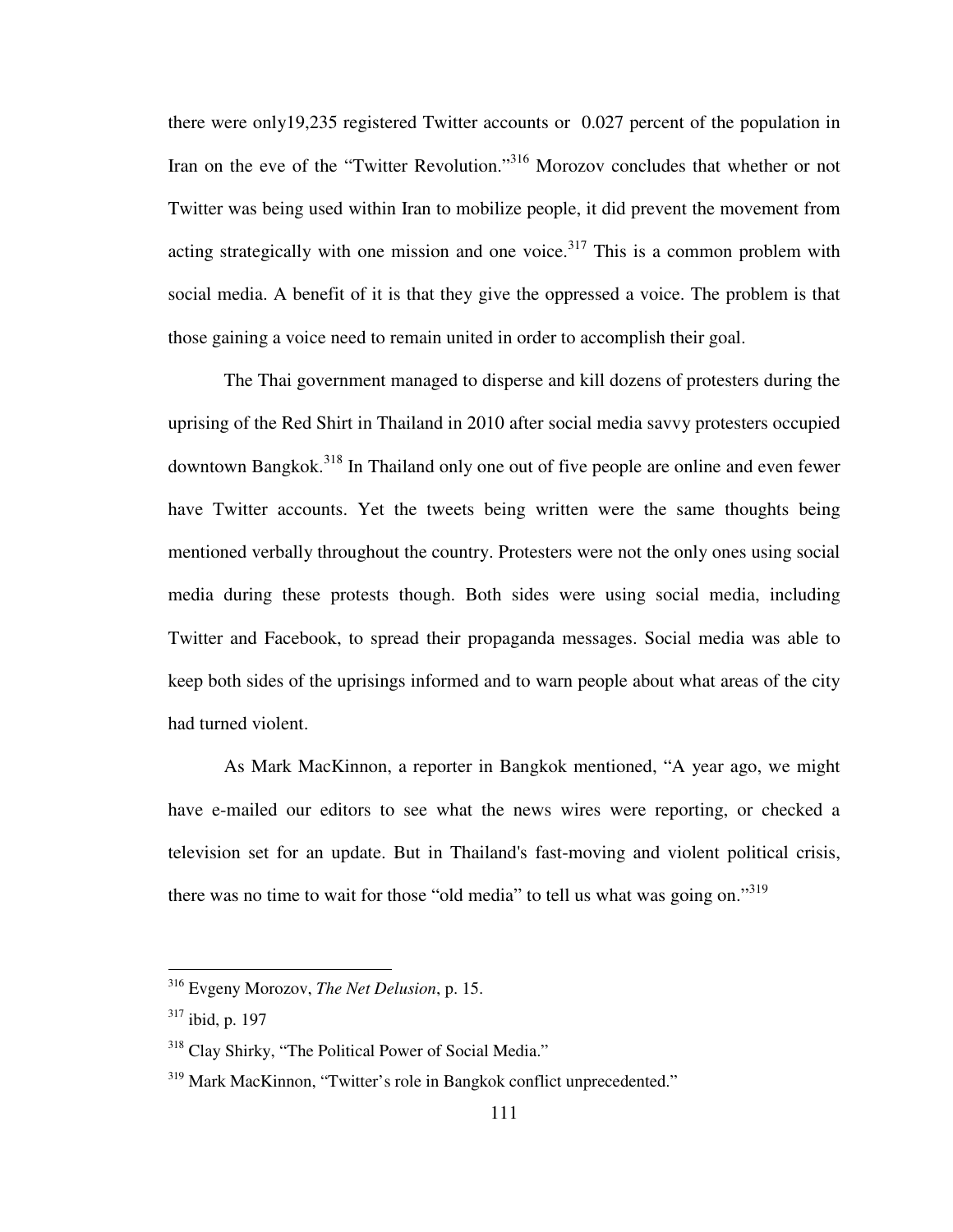One Thai Internet activist, Poomjit Sirawongprasert, told Mark, "Twitter is the only place where we can say things freely."<sup>320</sup> In December 2010 political protest Facebook pages were hacked by Ammar (the authorities that censor the country's Internet) in order to steal the passwords of the entire country. In the U.S. an IP address would be looked at in order to find out who hacked an account but in Tunisia the IP addresses are reassigned. The country was using a malicious piece of code to record users login information when they visited sites.

Facebook took a technical approach rather than a political one. Facebook's chief security officer Joe Sullivan said, "At its core, from our standpoint, it's a security issue around passwords and making sure that we protect the integrity of passwords and accounts. It was very much a black and white security issue and less of a political issue." In order to fix the problem Facebook first rerouted all Tunisian Facebook requests to an https server to encrypt the information sent and received. Second, Facebook then required anyone that logged out and tried to log back in while the malicious code was running to identify your friends in photos. $321$ 

## Persistent Arguments

While pessimists believe the digital media will be used for inherently bad purposes, persistents do not believe digital technologies will have a significant impact on the world at all. They believe digital technologies won't change the nature of activism nor will it change the current political power distribution. One persistent, Marshall Ganz

 $320$  ibid.

<sup>321</sup> Alexis Madrigal, "The Inside Story of How Facebook Responded to Tunisian Hacks," *The Atlantic*, www.theatlantic.com/technology/archive/2011/01/the-inside-story-of-howfacebookresponded- to-tunisian-hacks/70044.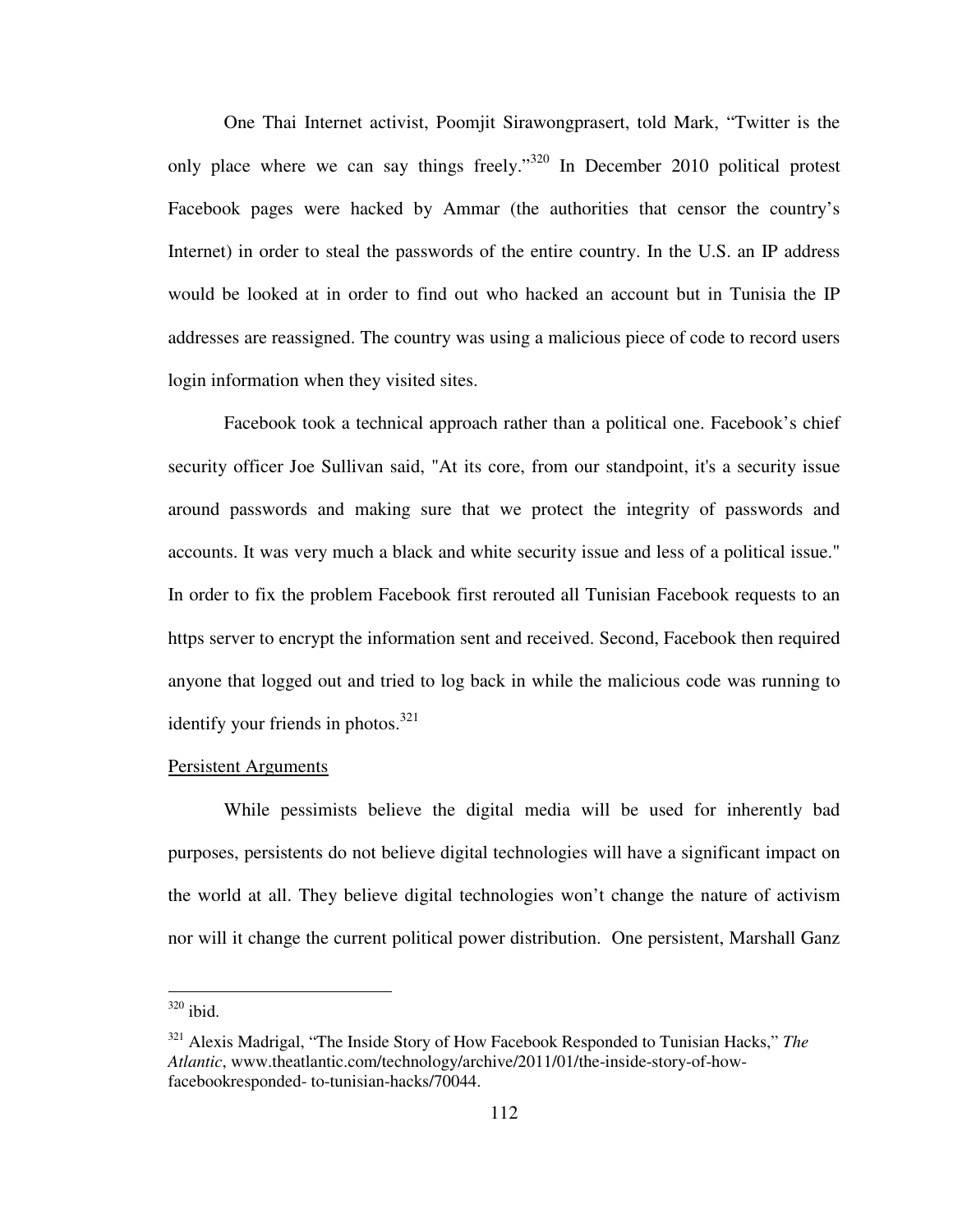(the creator of President Obama's successful grassroots campaign in 2008) argues that the digital tools we use are also available offline even if they are slower and more costly.<sup>322</sup>

One persistent argument against technology assisting democratization is that social networking tools are ineffective. Malcolm Gladwell in *The New Yorker* concentrates on what he refers to as "slacktivism" where casual participants want to create change through activities such as joining a Facebook group.<sup>323</sup> As Evgeny Morozovo, the author of *The Net Delusion: The Dark Side of Internet Freedom*, states, "…you can't simply join a revolution any time you want, contribute a comma to a random revolutionary decree, rephrase the guillotine manual, and then slack off for months. Revolutions prize centralization and require fully committed leaders, strict discipline, absolute dedication, and strong relationships based on trust."<sup>324</sup> Morozov continues "Tweets, of course, don't topple governments; people do."<sup>325</sup> After all, if "an authoritarian regime can crumble under the pressure of a Facebook group, whether its members are protesting online or in the streets, it's not much of an authoritarian regime."<sup>326</sup> Morozov argues that the results of digital activism are not typically seen as long-term goals. Rather, according to him, they are abrupt protests that are the result of a Facebook group conversation that will be forgotten about as quickly as it began.

Evgeny Morozov is not the only person who has spoken up concerning the ideals of the Internet. Jon Stewart of *The Daily Show* has also mocked the idea that the Internet

<sup>322</sup> Mary Joyce, *Digital Activism Decoded: The New Mechanics of Change*, p. 12.

<sup>&</sup>lt;sup>323</sup> Clay Shirky, "The Political Power of Social Media."

<sup>324</sup> Evgeny Morozov, *The Net Delusion*, p. 195.

 $325$  ibid, p. 19.

 $326$  ibid, p. 198.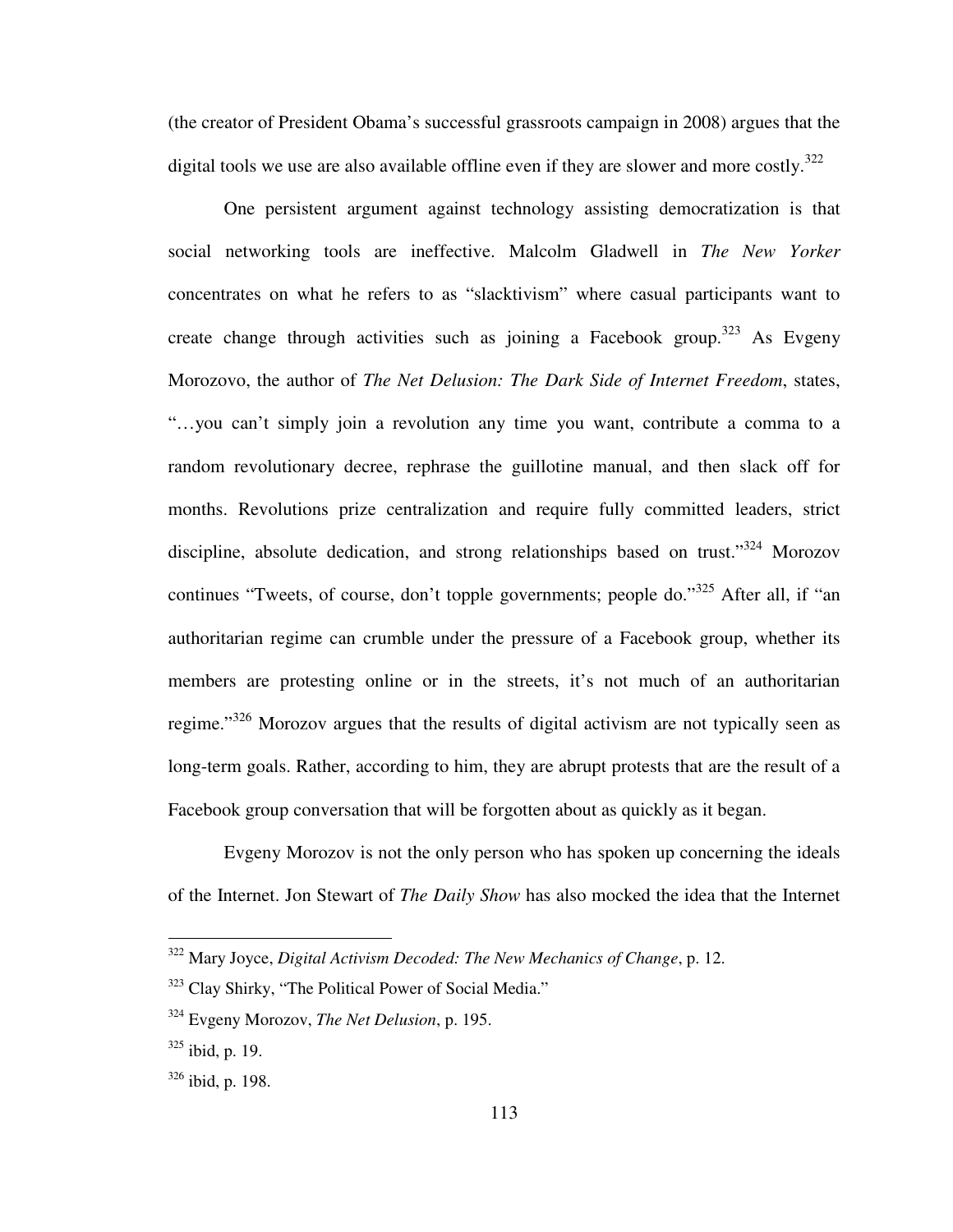can accomplish something even superpower militaries cannot solve in Iraq and Afghanistan. Stewart jokes, "Why did we have to send an army when we could have liberated them the same way we buy shoes?" $327$ 

Morozov, Stewart, and others, believe the West just wants to be responsible for the democratic revolutions. Morozov cites Iran's Twitter Revolution as revealing the "intense Western longing for a world where information technology is the liberator rather than the oppressor, a world where technology could be harvested to spread democracy around the globe rather than entrench existing autocracies."<sup>328</sup> Even former hippies, Morozov argues, assert that the Internet is doing what then 1960s couldn't by increasing democratic involvement and creating newer and stronger communities.<sup>329</sup> According to him, we are just a society that is desperate to believe that we had something to do with the revolutions occurring miles away from us.

While it is true that revolutions cannot just simply happen whenever one feels like joining a Facebook group, there are indeed committed individuals and organizations that use social media effectively. Those fighting in revolutions and dying for what they believe in goes against the idea that people believe all protesters are fighting by simply 'Like'-ing a Facebook page. Furthermore, citizens of the West are admittedly joyful concerning the democratization of other nations. However being interested about a cause or event and believing you contributed to its success are two separate entities.

 $327$  ibid, p. 19.

 $328$  ibid, p. 5.

 $329$  ibid, p. xiii.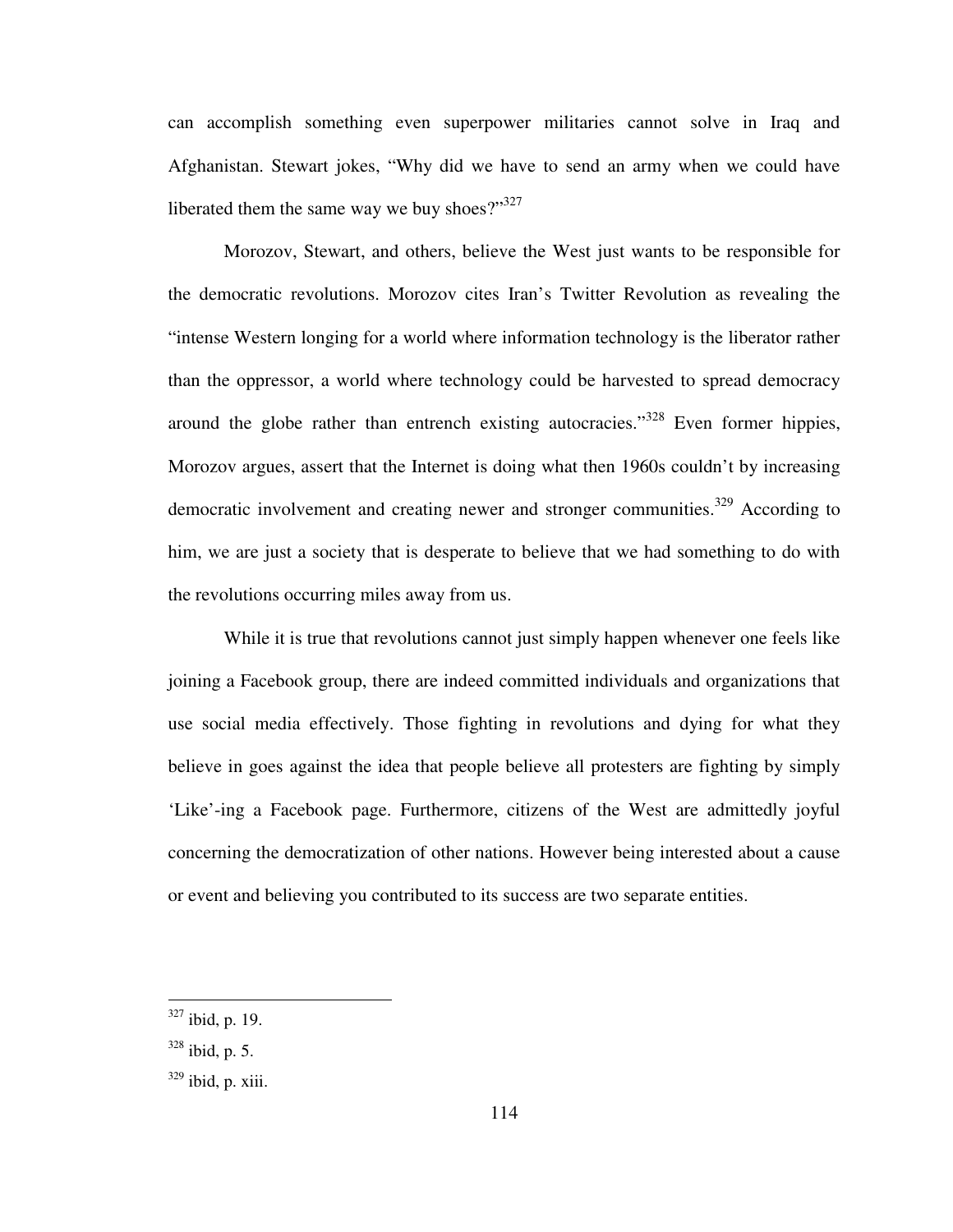A second persistent argument concerns the digital divide that is occurring both within countries and internationally. While social media allow for more people to have access to information and collaboration all over the world there is also the digital divide which separate users and non-users based on access and skill. Optimists believe the Internet allows knowledge to transfer to isolated countries and their citizens. These people believe the Internet is an opportunity for developing nations to take a leap forward in order to find a place in the global economy. Pessimists, on the other hand, believe that only the most economically privileged nations and citizens will benefit and progress from the Internet, and thus causing the under-developed nations and citizens to fall even further behind in the increasing digital divide. While Hillary Rodhamn Clinton argues the digital divide between the haves and have-notes has not happened $^{330}$ , one only needs to look at India to witness a society where the new centers for IT are creating several new jobs and pushing money into their economy while millions are still deprived of basic needs.

Yet despite this so-called digital divide, people around the world are finding methods of overcoming their socio-economic status in order to communicate with family, neighbors, and even strangers in other countries. Through the use of pre-paid mobile phones those in a lower economic bracket can afford the luxury of owning a mobile device without being tied down to an expensive contract. Also the creation of Internet cafes has allowed individuals and communities without the funds to purchase computer equipment to surf the Internet.

<sup>&</sup>lt;sup>330</sup> Hillary Rodham Clinton, "Remarks on Internet Freedom."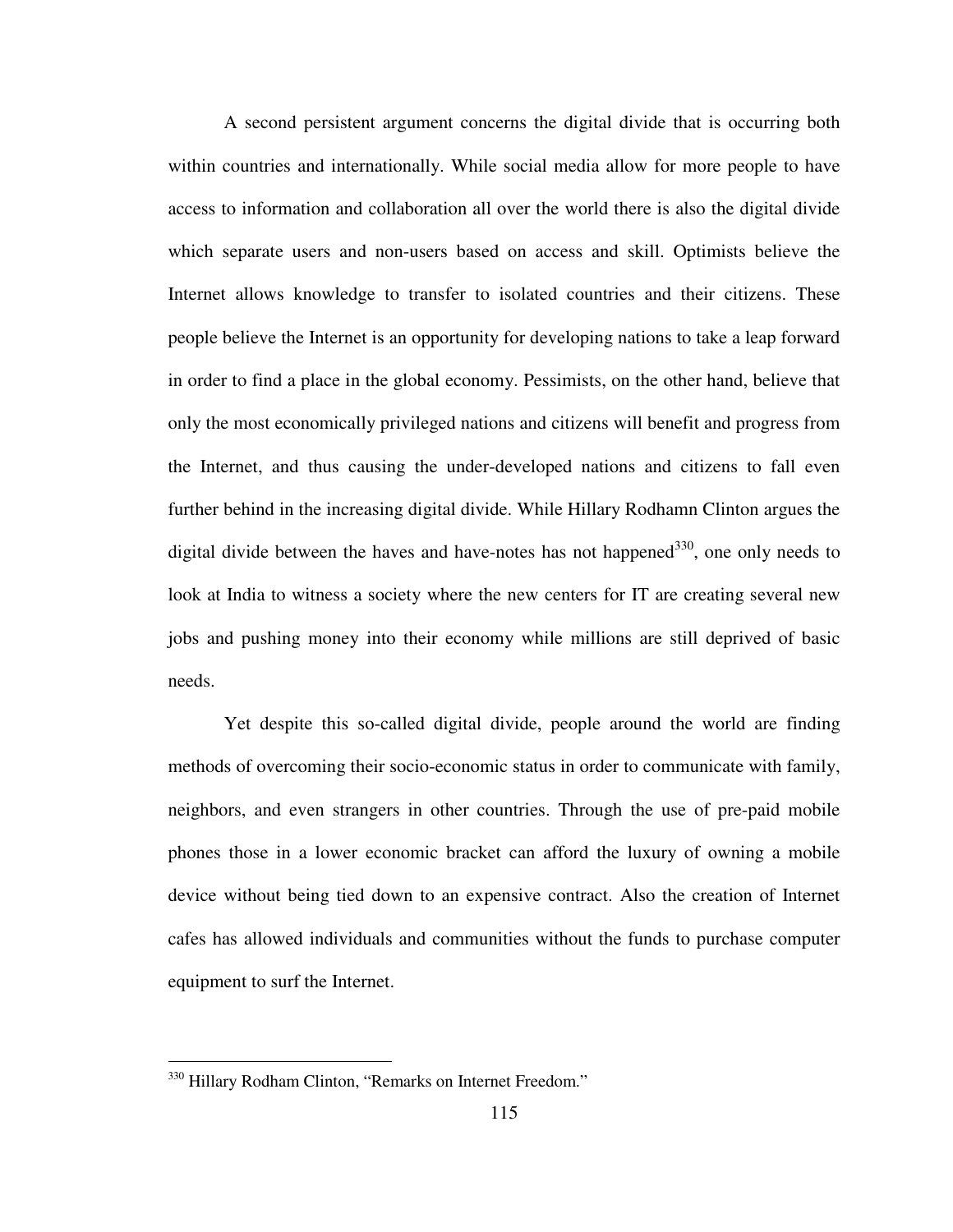A third persistent argument against social networking tools assisting democratization is the idea that entertainment found on the Internet overpowers any possibility of political actions. Those in favor of this argument believe the majority of Internet users primarily are interested in entertainment and consumerism rather than helping people rise up against their oppressors. Morozov continues this argument by saying that as a society we lack principles and thus the Internet cannot stimulate our political awareness enough to fight authoritarianism. He argues that everyone is too busy shopping online and watching their plasma TVs in order to actually make a difference. $331$ This argument assumes that we are a society where all people care about is shoes and sitcoms.

Morozov even goes as far to say that it is naïve to assume that political principles will come from this "hodgepodge of consumerism, entertainment, and sex." He believes the Internet actually makes it harder for people to care about politics since the alternative is much more entertaining. After all, according to Morozov, any entertainment, even YouTube, outweighs our drive for political knowledge.<sup>332</sup> This argument, while not only palpably wrong given the 2008 election of U.S. President Obama after a fierce online campaign, is also offensive.

Some authoritarian countries are even beginning to believe that the entertainment side of the Internet can work in their favor. If people are too busy searching for the latest tabloid gossip they will not have the time or the desire to rise up against their government. Thus governments can use online entertainment as a distraction.

<sup>331</sup> Evgeny Morozov, *The Net Delusion*, p. 68.

<sup>332</sup> ibid, p. 70.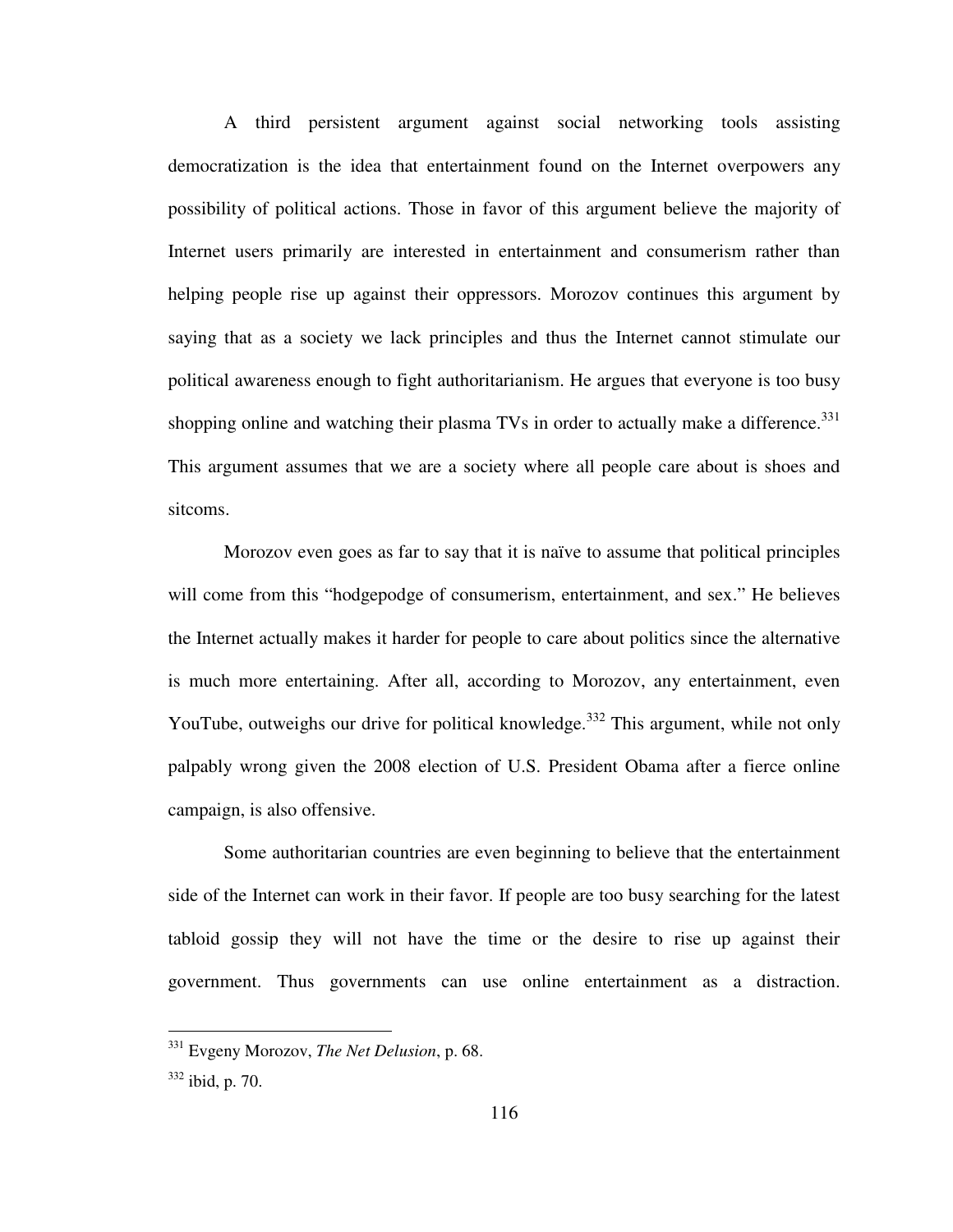Unfortunately, this view is not an absolute. The idea of "control by entertainment" will not work in societies where people are already tired of being oppressed. Entertainment will not make these people forget about their oppression nor will it change their minds.

Good Samaritans in the West led an experiment in 2007 where volunteers loaned their computer bandwidth to people in countries with censored Internet through a tool called Psiphon. They hoped that these strangers would begin to educate themselves enough to rise up against their oppressive regimes as soon as they witnessed an uncensored version of the Internet. *Forbes Magazine*, however, proved that this experiment had failed given that users searched for "nude pictures of Gwen Stefani and photos of panty-less Britney Spears."<sup>333</sup> This experiment had several faults though. Simply giving an uncensored version of the Internet to a stranger in an oppressed country does not immediately make them want to free themselves. The Internet, as I have stated, is just a tool, which does not necessarily lead to freedom. A person, or community, needs to want to liberate him or herself in order for the Internet to provide any benefit. A revolution does not occur by the idea of the Internet. Revolutions occurs when people are angry enough about their living conditions that they use what they have available to assist them in their fight for freedom.

Many journalists, politicians, and academics have also been debating whether or not social media technologies have any real link to the revolutions that have been occurring in the Middle East. This is the firth argument against social media assisting democratization. While they all admit that revolutions did occur and that people were engaged in social media, they do not believe there was any connection between the two.

-

<sup>&</sup>lt;sup>333</sup> ibid, p. 71.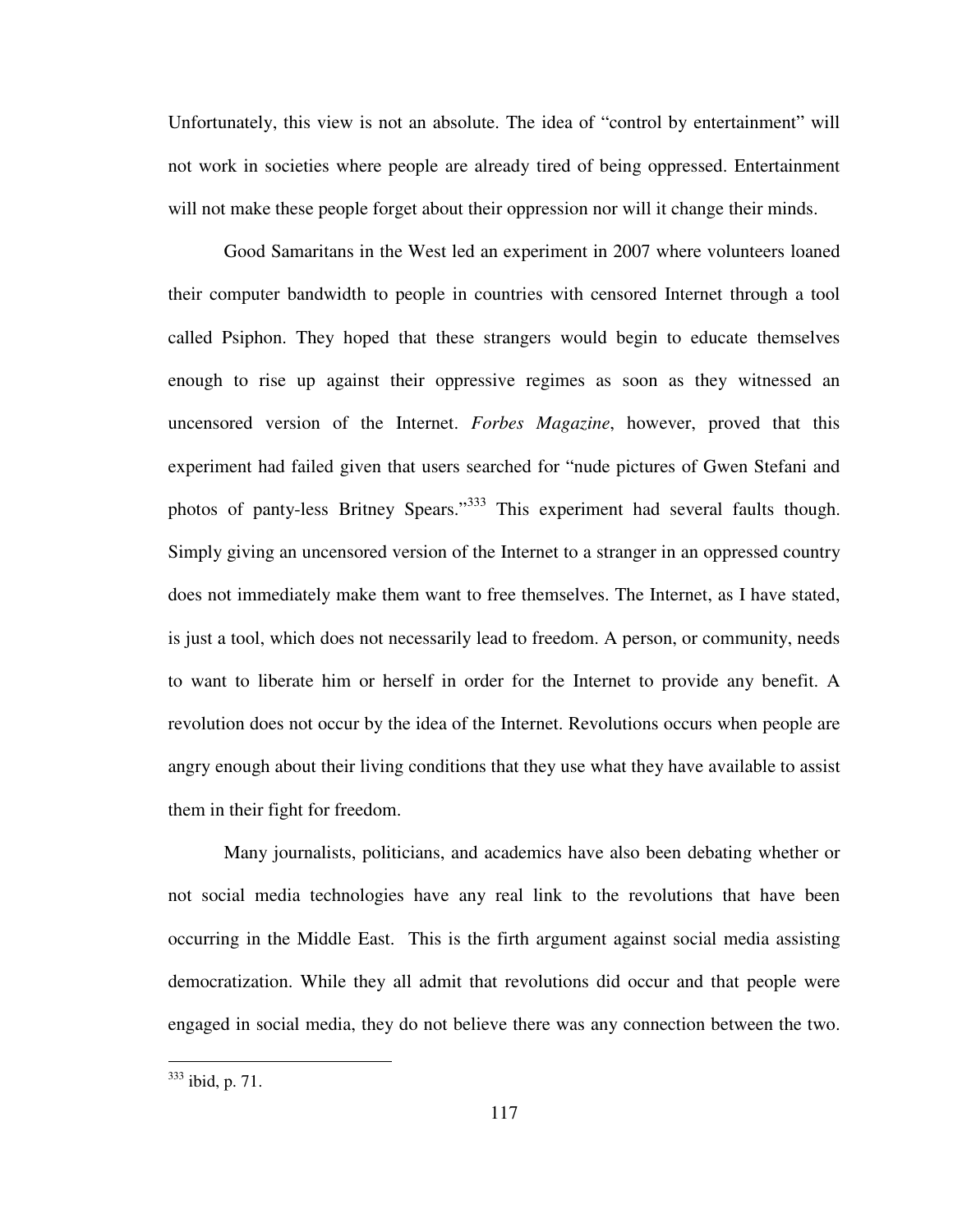Morozov says just this, "The West, however, wasn't hallucinating. Tweets did get sent, and crowds did gather in the streets. This does not necessarily mean, however, that there was a casual link between the two."<sup>334</sup> He continues arguing that mobilizing the people is typically the last step in a protest and thus the social media tools do not actually democratize nations, they simply report about them.<sup>335</sup>

Within this disconnected argument, he does manage to admit that social media tools do make it easier to mobilize people. "Cell phones cameras, Facebook, Twitter…seem…to be making everything happen much faster," claims Morozov. <sup>336</sup> But as he continues, "It is easy to mistake quantity for quality."<sup>337</sup> Even if we do believe they help assist with mobilizing people to overthrow their oppressors, it does not mean it will lead to the consolidation of democracy. However, as I have mentioned in a previous chapter, a wave of democratization does not necessarily lead to consolidation. As Huntington argues, the first two waves of democratization were followed by a reversal wave.<sup>338</sup> So while consolidation does not always occur, the liberalization is a worthwhile step to be made.

## Overcoming Pessimistic and Persistent Arguments

Yet despite the many arguments against social media helping further democratization, there are still several ways dissidents can overcome these arguments in order to conceal their activity. While Morozov has mentioned that technologies such as

-

 $334$  ibid, p. 16.

 $335$  ibid, p. 196.

 $336$  ibid, p. 197.

 $337$  ibid, p. 187.

<sup>338</sup> Samuel P. Huntington, *The Third Wave: Democratizaton in the Late Twentieth Century*, p. 15.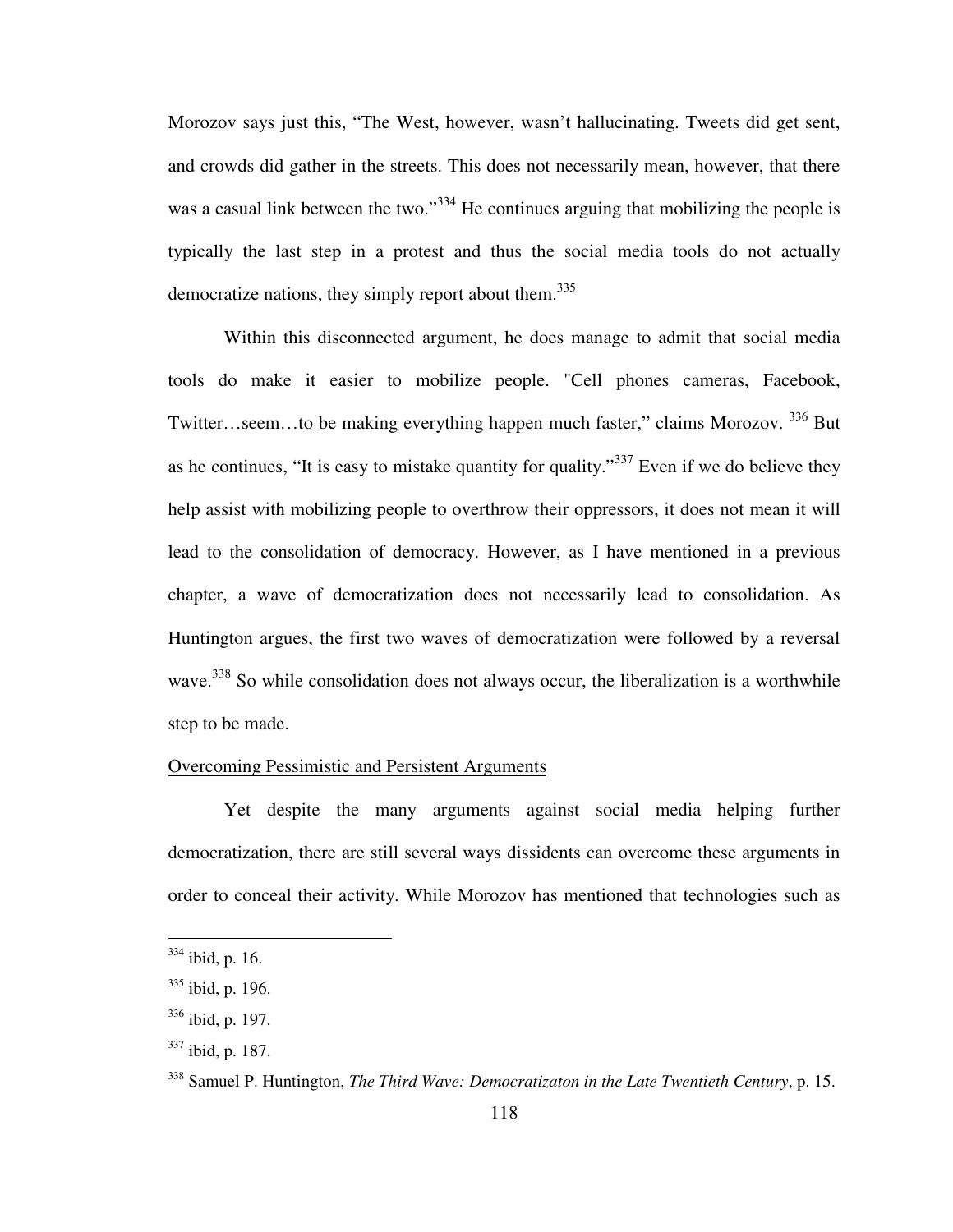the Internet and mobile phones help authoritarian regimes, no one can argue they don't also help the oppressed. There are several ways for dissidents to conceal their activities.

The first way is to encrypt sensitive data. It has become significantly cheaper in order for the oppressed to have extra protection against their oppressors. People can now use voice over IP (VOIP) technologies such as Skype in order to speak to others without the fear of their conversations being bugged. The failure of governments to listen in on Skype conversation troubles many governments. The U.S. National Security Agency offered a cash prize for anyone who could break Skype's encryption in 2009. According to Morozov, as of 2010, no winners had been announced.<sup>339</sup>

A second way dissidents can conceal their activities is due to the immeasurable amount of data being constantly produced and updated online. Because of the constant production of new websites and new technology, it is impossible for many authorities to analyze all of it. Because of the large amounts of data, it takes oppressors a few months to find the activists' hideout. By this time the activists may have found a new place to hide. As Morozov said, "The authorities are much better informed about the parameters of the haystack, the needle is still quite hard to find."<sup>340</sup>

A third way for dissidents to conceal their online actions is through technologies such as Tor. Tor is a tool that protects users' anonymity and privacy while surfing the Internet. It was originally funded by the U.S. Navy but eventually became an independent project. People are able to protect their privacy by connecting to a random proxy node on their network and then using the node's connection to connect to their intended website.

<u>.</u>

<sup>339</sup> Evgeny Morozov, *The Net Delusion*, p. 168.

<sup>340</sup> ibid.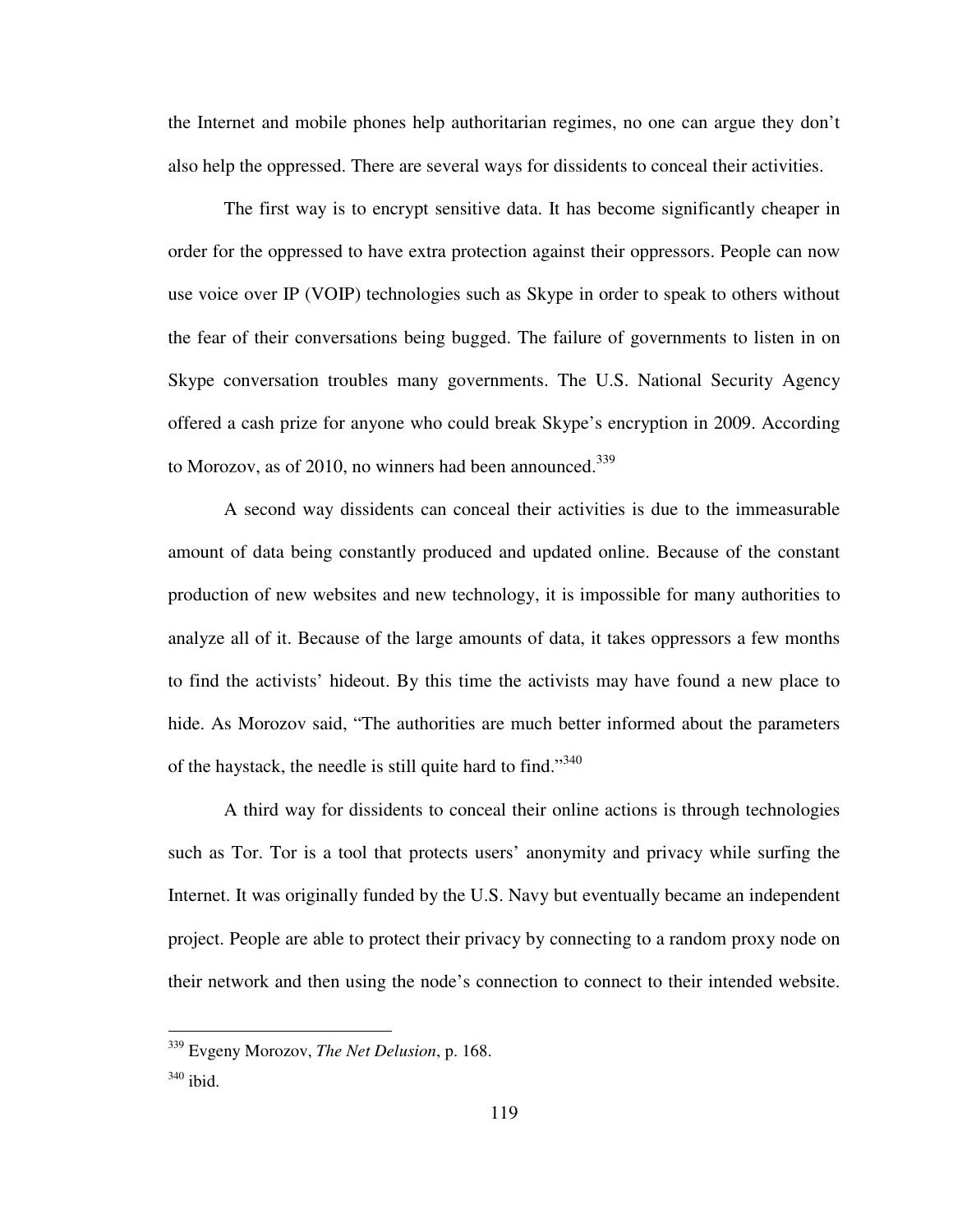These types of tools also can be used to evade government censorship. During the 2009 protests, the Iranian government blocked access to many proxies after learning by Westerners on Twitter of individuals avoiding their keyword censorship techniques.<sup>341</sup> Technologies such as Tor are an excellent way for dissidents to conceal their activities, so long as people are not publicizing such actions for the oppressors to see. Morozov concludes, "As long as the government doesn't know these helpers by name, the helpers don't know each other, and you frequent enough other networks not to attract attention to the helpers, you can get away with browsing whatever you want."<sup>342</sup>

Despite all the many arguments against why social media cannot or does not affect the revolutions towards democratization, this new technology is proving that it is a tool that, if used properly, does assist in the overthrowing of authoritarian regimes. According to Morozov, "Facebook is to group formation what Red bull is to productivity."<sup>343</sup> Through creative means such as purchasing pre-paid mobile phones, using software to conceal their activities, and by proving arguments wrong by standing up for political participation rather than succumbing to the latest video of a cat playing the piano on YouTube, people around the world are disproving these arguments and asserting that they do not hold validity in the international affairs arena.

 $341$  ibid, p. 169.

 $342$  ibid.

 $343$  ibid, p. 180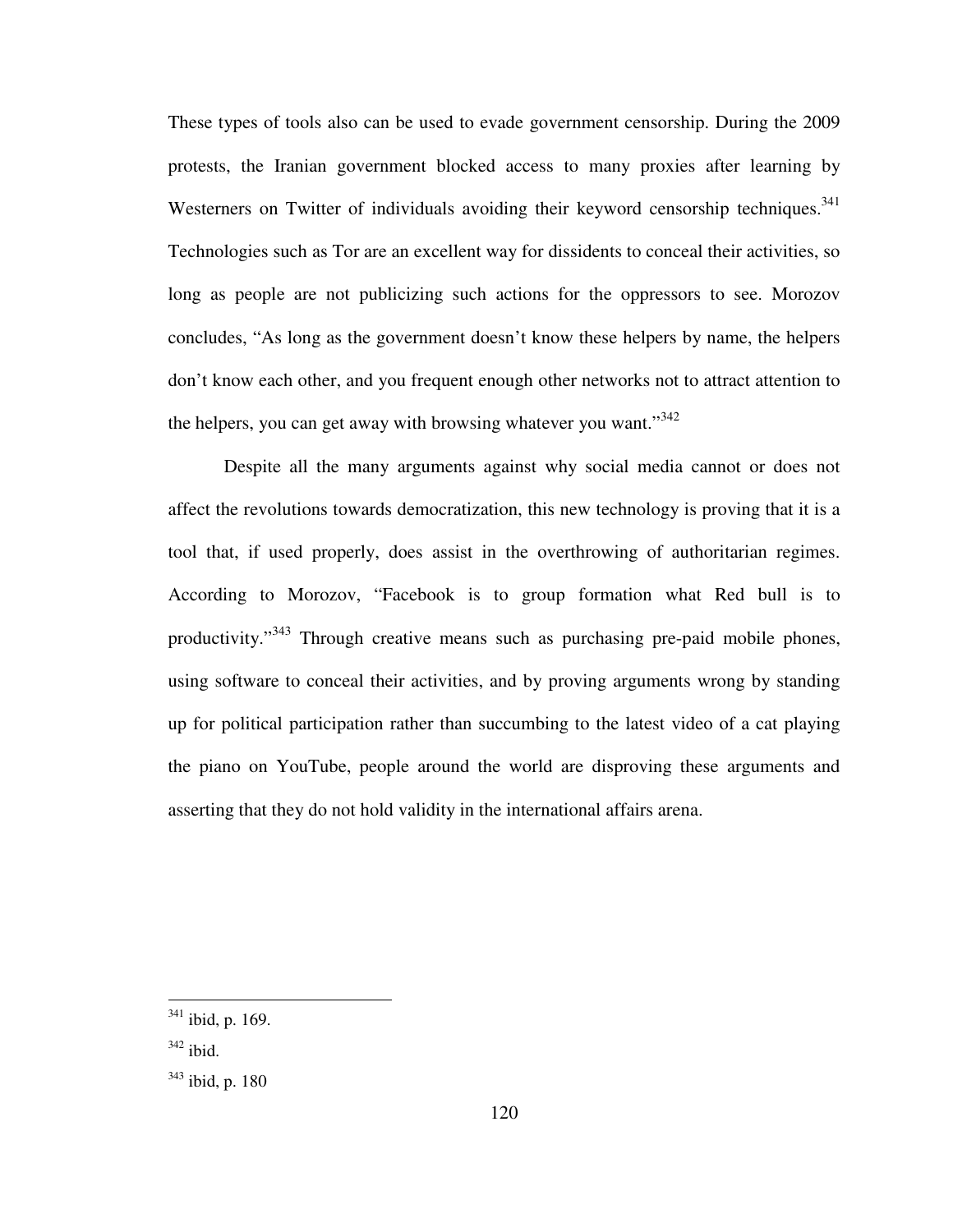## **Conclusion**

The availability of suitable digital networking tools is a necessary, but not sufficient, cause of democratization and regime change. There needs to be the combination of infrastructure conditions and contextual circumstances to allow for either a democratic transition or democratic entrenchment to occur. These tools allow individuals a greater extent of power than they have held in the past. This allows them to have a greater say in their nation and government. In authoritarian countries this could mean the beginning of a democratic transition.

Social movements do not just use new information and communication technologies to learn about democratization strategies of other nations. ICTs are also utilized to sustain a movement, to improve the justice system, to give strength to opposition political parties, to have fair elections, and to create a new sense of transparency within the regime. Thus, as Howard argues, "It is safe to assert that there is a close casual connection between information infrastructure and contemporary democratization."<sup>344</sup>

Once the political or social movement has begun, individuals must determine the type of metrics to employ in order measure their success. In *Measuring the Success of Digital Campaigns*, Dave Karpf discusses two different types of metrics that can be used in digital activism: tactical and strategic. $345$  While tactical metrics count specific numbers

<sup>344</sup>Philip N. Howard, *The Digital Origins of Dictatorship and Democracy: Information Technology and Political Islam*, (Oxford: Oxford University Press, 2010), p. 197.

<sup>345</sup> Dave Karpf,, "Measuring the Success of Digital Campaigns," In *Digital Activism Decoded: The New Mechanics of Change*, (New York: International Debate Education Association, 2010), 150-161, p. 151.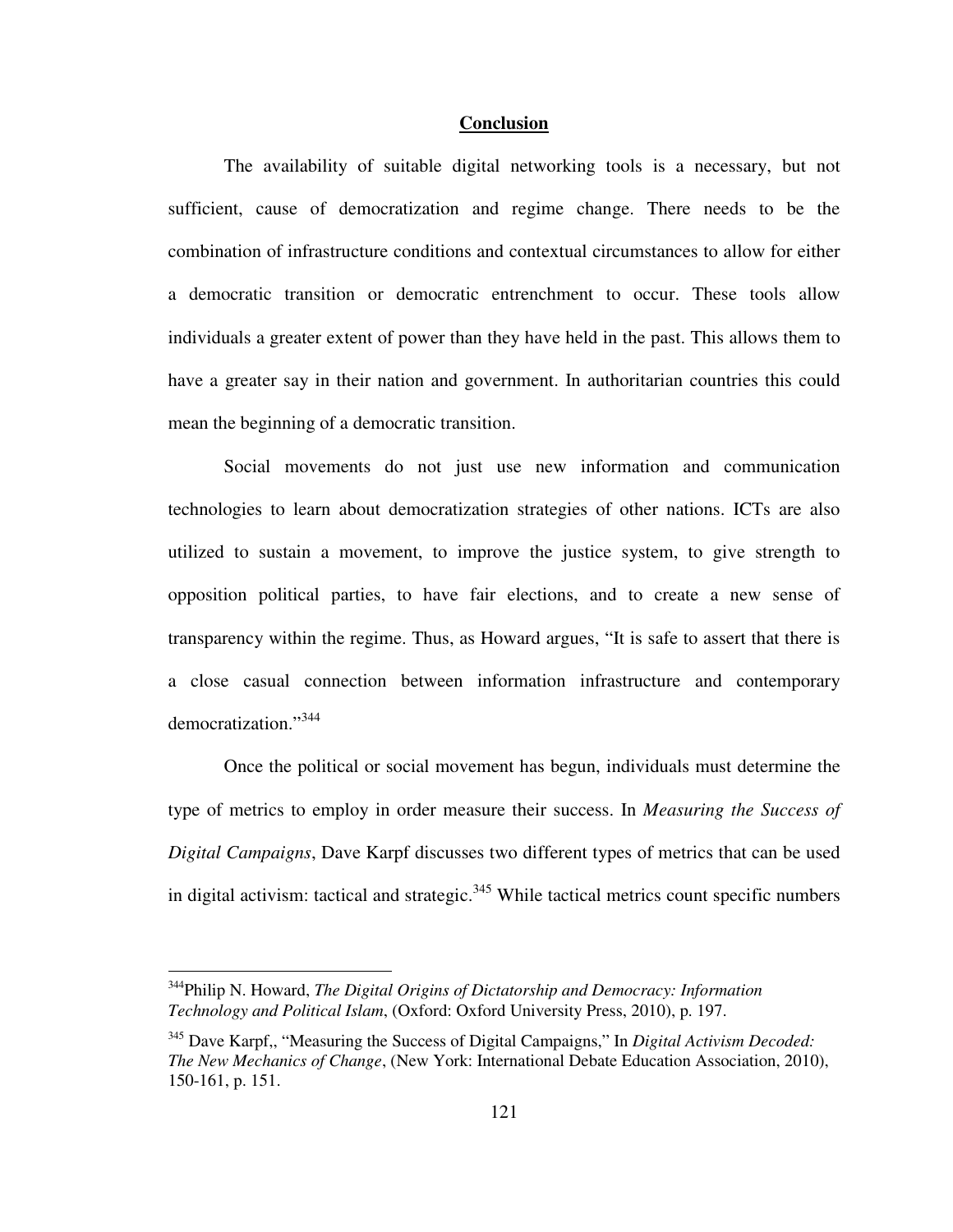such as visits to a website, blog posts, Facebook friends, they only provide how many individuals have taken a form of action towards your campaign.

Alternatively, strategic metrics measure actual success. Strategic metrics require the activists to establish what their goals are as well as how they plan on determining their success or failure. Since various campaigns have different desired results they also have distinctive meanings of the terms "influence," "power," and "success." As a result strategic metrics are more difficult to determine. Individuals need to question how they will know when they have achieved their goal.<sup>346</sup>

As an example, David Faris, a professor at the University of Pennsylvania, has researched the use of digital media in Egypt. His findings show that while Egypt has a low Internet-adoption rate, Egyptians are greatly influenced by political bloggers.<sup>347</sup> He believes the key is to create relationships with the independent media as well as four other types of activities that enhance the media: breaking stories that typically go unnoticed; documenting with a distinctive text, photos, or videos; sending stories to an international audience; and "red-lining" where bloggers speak about topics that are illegal for the Egyptian media. Unfortunately, as Faris mentions, these activities are hard to recognize using tactical metrics typically used in the United States such as traffic rankings, hyperlink analysis, and link click-throughs. Therefore instead Faris uses interviews and case analysis to determine the importance of the Internet in Egypt. Through his research Faris determined that Egyptian bloggers have reported on key news stories such as the persecution of Sudanese refugees, sexual harassment in the streets of

 $346$  ibid, p. 164.

<sup>&</sup>lt;sup>347</sup> ibid, p. 161.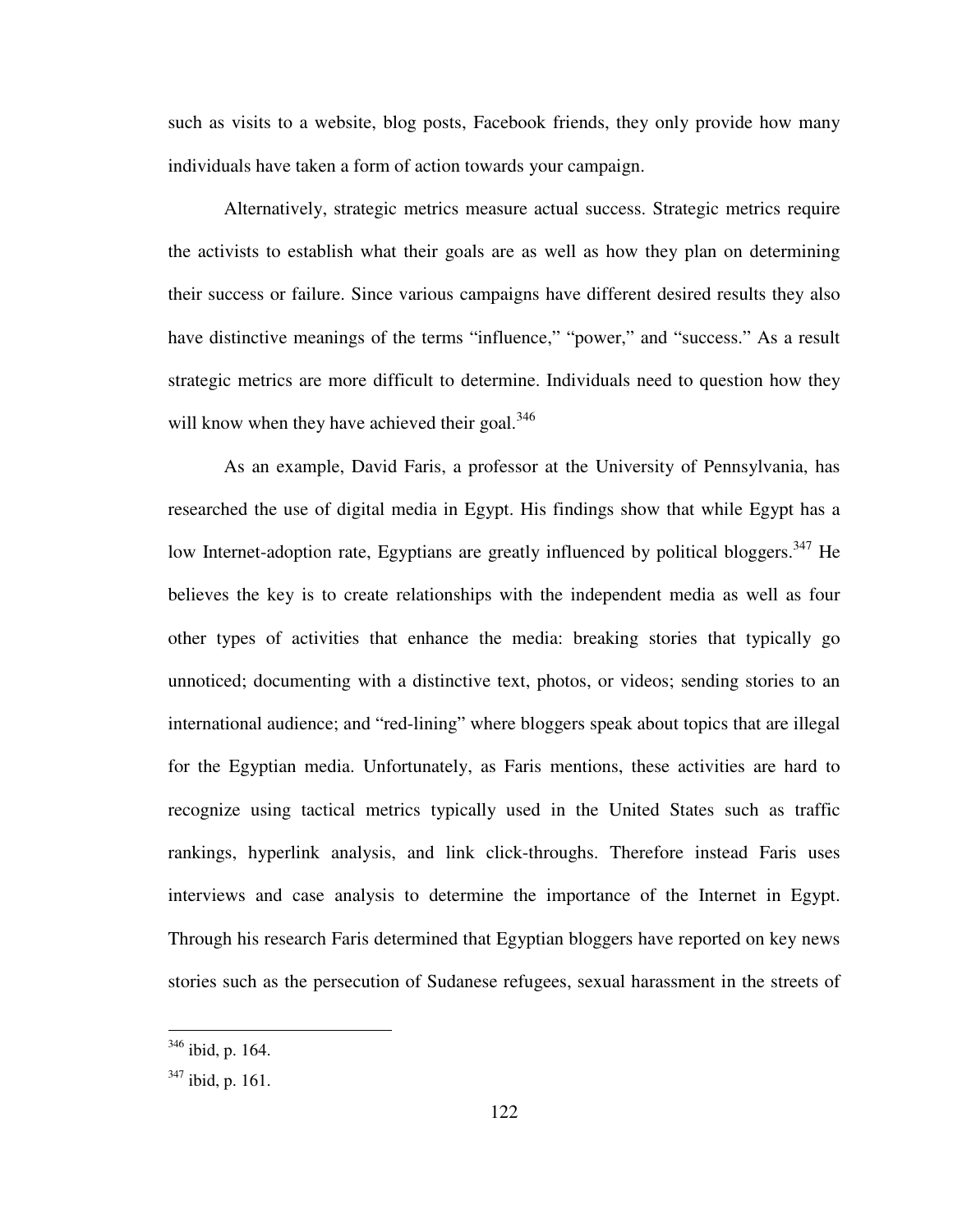Cairo, and police brutality stories.<sup>348</sup> These news stories would have been disregarded had it not been for the bloggers reports. Faris concludes that small groups of Egyptian digital activists continually mobilize and coordinate activities to change government actions.

Tactical metrics are also very contextual. They attempt to make the success of a specific campaign, using a specific tool, with a particular audience. Many people attempt to reproduce these strategies yet it is also impossible since the context of campaigns is continually changing even within the same country. As an example, the online mobilization in Egypt was successful for the April 6 strike in 2008. Yet in 2009, using the same tactics, mobilizing other Egyptians failed. $349$ 

And yet, despite the inadequacy of tactical metrics, digital activism still heavily relies on it since we do not yet have a set of analytical tools to use in different contexts. Hence, for the time being, many activists believe we must use our knowledge of tactics that work offline and attempt to apply them to digital activism.

We need to work to increase our strategic knowledge of digital activism rather than depend on the assumption that it is simply an extension of offline activism. The lack of our strategic knowledge can be extremely limiting, for without this knowledge it is impossible to understand all potential actions and reactions. With a better comprehension of digital activism, activists can create effective campaigns with a higher success rate of accomplishing their goals.

 $348$  ibid.

<sup>349</sup> Mary Joyce, *Digital Activism Decoded: The New Mechanics of Change*, (New York: International Debate Education Association, 2010), p. 210.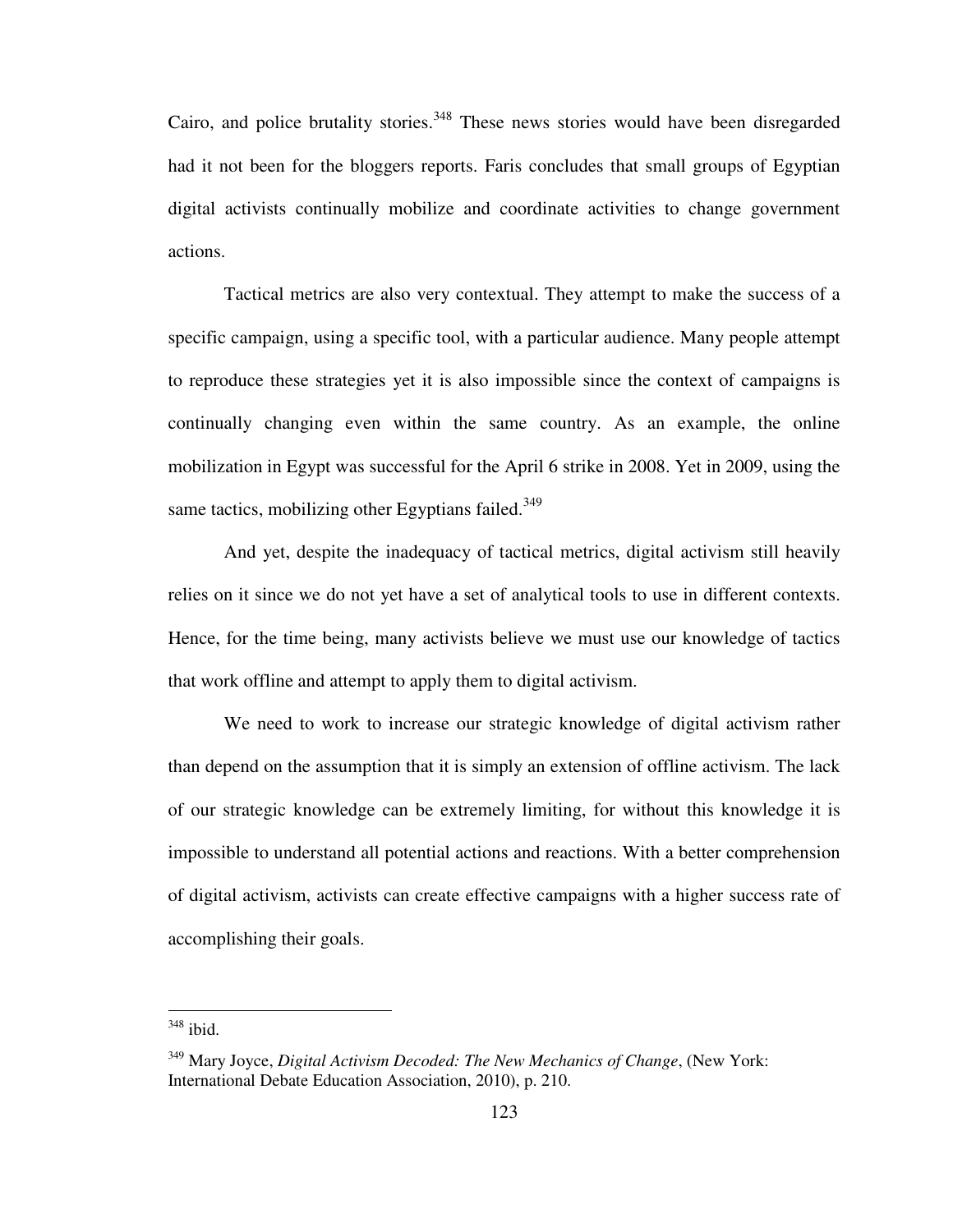In my first chapter I discussed the definition and history of democratization and explained that there is not currently, and might not ever be a universally accepted definition of democracy. Despite this, most scholars and politicians agree that political, social and economic equality and freedom are some of the most important characteristics of a democratic regime. Furthermore, I explained Huntington's waves including his reversal waves to justify how democratization does not always lead to consolidation or entrenchment. It could encounter frequent reversals as in Argentina. Yet despite the reverse waves, in which Huntington believed was "a two-step-forward, one-stepbackward pattern," democratization did progress either with full out democratic consolidation or simply liberalization.<sup>350</sup> We need to think of the process towards democratization and the countries involved as more or less democratic since it is important to that democratization is not an ending result, but rather a process all democratic regimes must participate in.

My second chapter reviewed the history of information and communication technologies beginning with the invention of ARPANET (and later the Internet), leading to mobile devices, and concluding with social media websites. These technologies are now embedded in our societies to the point where they can be used for anything from checking the morning news, to creating news by overthrowing an authoritarian regime. Mark Zuckerberg did not invent Facebook in order to help citizens rise up against authoritarian regimes. Nor did Jack Dorsey construct Twitter with this idea in mind. Nevertheless these tools are indeed used for that purpose.

<sup>350</sup> Samuel P. Huntington, *The Third Wave: Democratizaton in the Late Twentieth Century*, p. 25.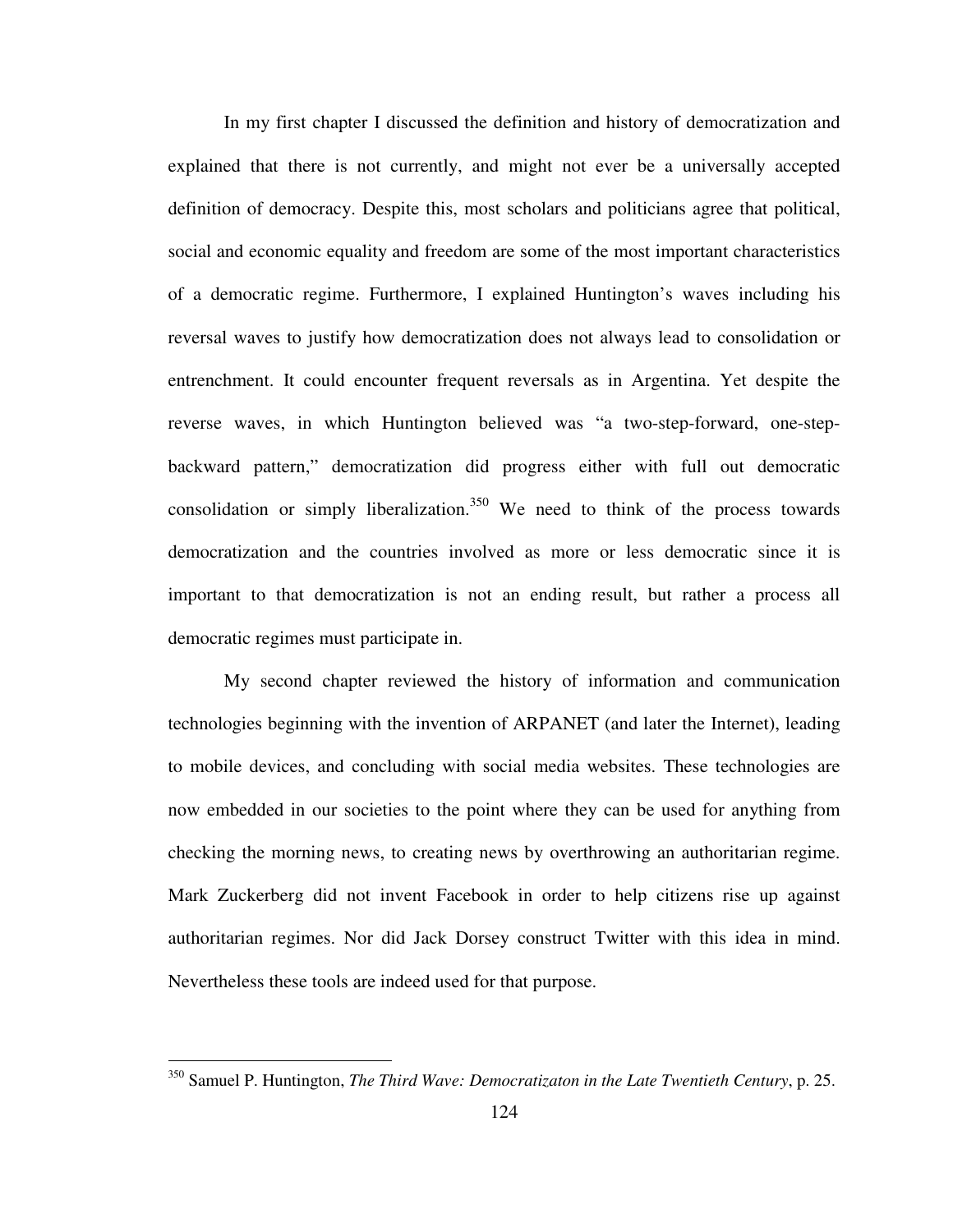As I discussed in chapter three, it is important to first identify the economic, social, political, and infrastructural factors of the environment before we can explain why digital revolutions occur in some countries versus others. I reviewed the different combinations of infrastructural and contextual conditions that have a possibility of leading to social unrest and possibly democratic transitioning or entrenchment. Finally I analyzed Philip Howard's research results, which found that the two most outstanding sufficient causes of democratic transition both include an active online society. Whereas having a small population is the main solitary cause with the best-case coverage. As for democratic entrenchment, Howard's study found that a well-developed ICT infrastructure along with not being dependent on fuel exports is a sufficient cause.<sup>351</sup> After we have examined the environment in which digital activists operate we can then discuss the different possible methods of digital activism.

Chapter four reviews the different quantitative and qualitative evidence on the ties between digital media and democratization. The first section of this chapter offered research involving quantitative analysis by Kedzie, Best and Wade, Howard, and Castells. The second section provided a review of qualitative studies, in particular, concerning R. Kelly Garrett's article *Protest in an information society: A review of literature on social movements and new ICTs*. Yet a primarily qualitative or quantitative study is severely limited. Quantitative studies typically lack enough data to make a full analysis given the recent events in the Middle East and the recent creation of several technologies. Qualitative studies lack empirical data and typically rely too heavily on

-

<sup>351</sup>Philip N. Howard, *The Digital Origins of Dictatorship and Democracy: Information Technology and Political Islam*, p. 194.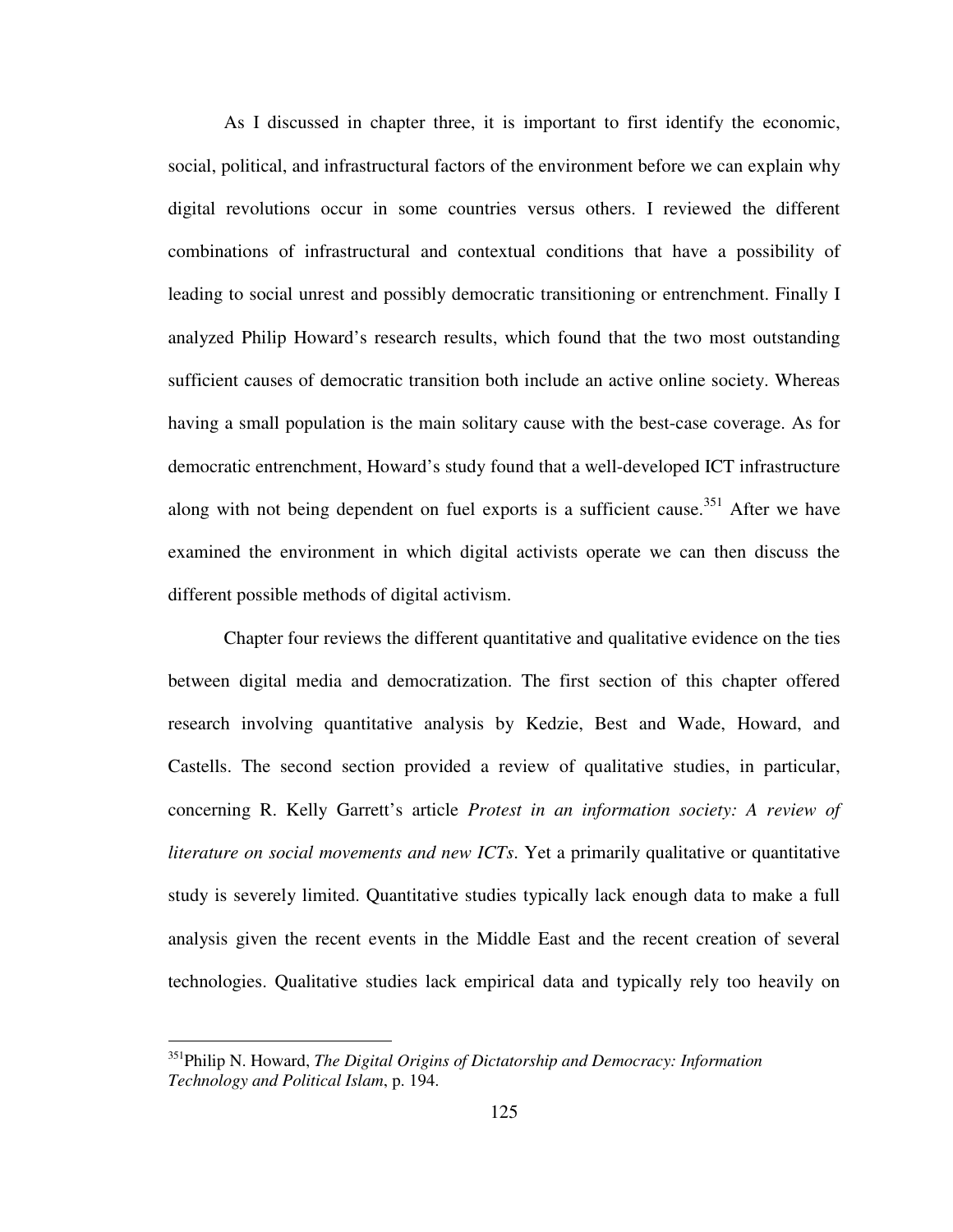anecdotal evidence. Through the combination of qualitative and quantitative data the Global Digital Activism Dataset will greatly advance the data available on the link between digital technology and democratization by the end of 2011.

I continue my thesis by exploring case studies in chapters five and six in order to identify the successful tactics so that those methods can be replicated in other scenarios with similar contexts. While most scholars agree that case studies are not sufficient to rely upon, they are still important for our understanding of digital activism since it is still a relatively new practice and thus there is little information and even less data that has been analyzed concerning the topic.

The first case study I reviewed concerns the Power People II in the Philippines in 2001. Unlike the original Power People movement in 1986, wired and wireless technologies made the 2001 revolution larger in scope and reach. This four-day revolution resulted in the ousting of President Estrada from office. The mobile phone played a huge role during People Power II with its ability to disseminate messages, methods of instant communication, mobilize political demonstrations, and coordinate logistics. Given the significantly decreased levels of violence and military involvement from Power People in 1986, the larger and faster use of information and communication technologies in the 2001 ousting of President Estrada did in fact assist the nation in making great progress in the process of democratization.<sup>352</sup>

For the second case study, I explored the recent revolutions in Egypt in chapter six. While this situation continues, I feel it was important to observe the overall timeline of events leading up to and during the revolution. After all, as Huntington explained in

<sup>352</sup> Manuel Castells, et al, *The Mobile Communication Society*, p. 200.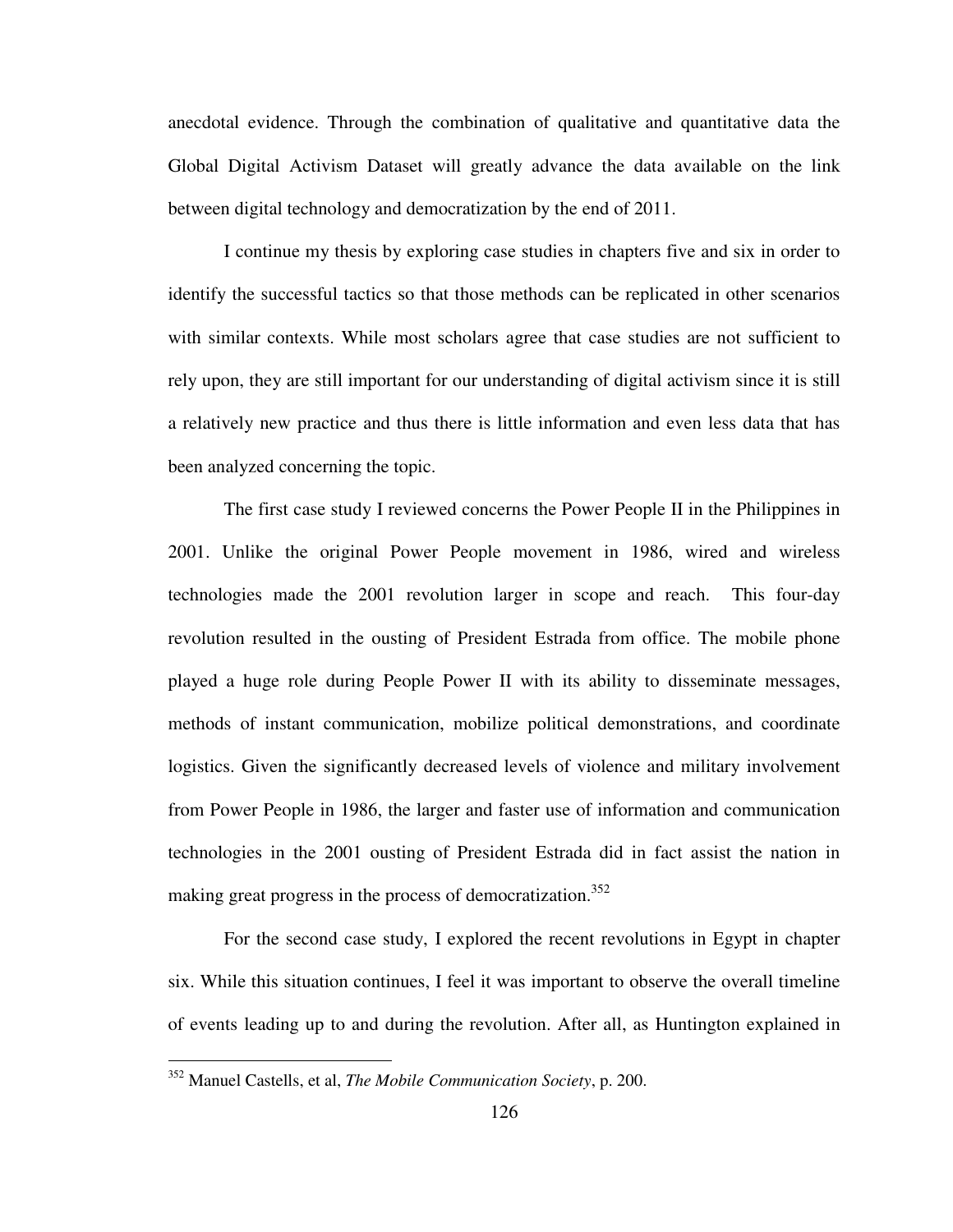*The Third Wave: Democratization in the Late Twentieth Century,* waves of democratization are often followed with reverse waves.<sup>353</sup> This is not to say that the liberalization which had occurred during the initial wave was not immense progress. Despite Egypt's continual struggle towards consolidation, their revolution and work towards becoming a fully consolidated democracy is worth reviewing.

As with the ousting of President Estrada in 2001, the revolutions in Egypt ten years later were not the product of social media tools. They were brought together by poor conditions in their countries. Egyptians protested the thirty-year regime responsible for their living conditions. The citizens used a new technology to mobilize citizens of their country in order to voice their opinions to the reigning government and to bring about a new order in the country.

Unfortunately, just as there are many people that argue social media can help oppressed inhabitants work towards democratization there are many others that dispute social media has hindered the process of democratizing authoritarian regimes. Those that believe social media impedes rather than assists oppressed citizens argue that cyberutopianists are delusional in deeming they are assisting revolutions by joining a Facebook group. Their belief that these tools help authoritarian regimes more than their oppressed, or that the amount of entertainment found online outweighs any possibility of political actions is ignores the concept that the Internet is simply a neutral tool to be used as one sees fit.

In this chapter I reviewed the pessimistic and persistent arguments against the ties between ICTs and democratization. Pessimists believe ICTs are used for censorship

<sup>353</sup>Samuel P. Huntington, *The Third Wave: Democratizaton in the Late Twentieth Century*, p. 15.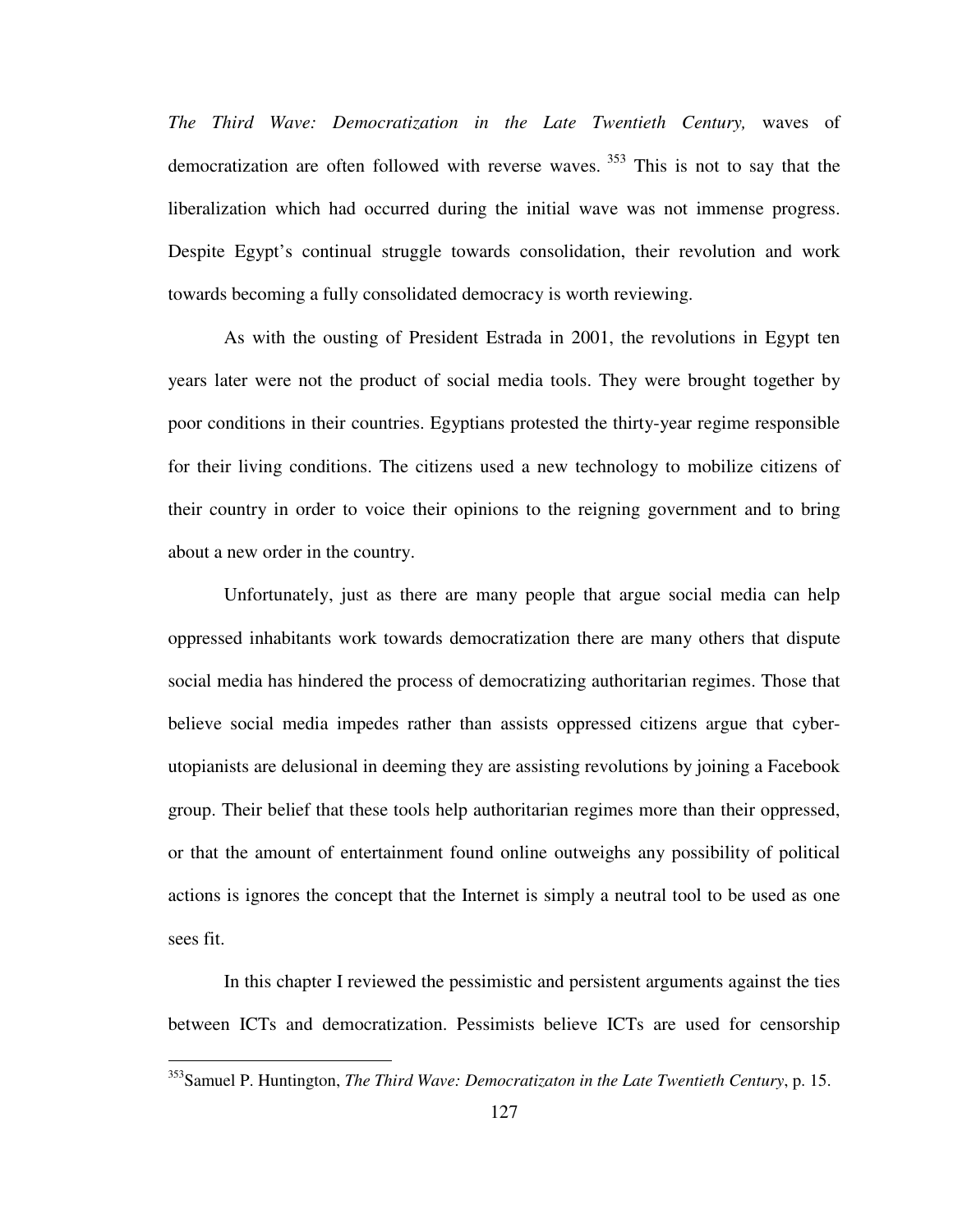purposes, illegal activities, or to create chaos. They claim that technology can and will be used for destructive purposes. Persistents, on the other hand, emphasize that technology does not enhance or hinder democratization based on its neutral status.

Yet despite the many arguments I set forth in chapter seven against ICTs helping further democratization, there are still several ways dissidents can overcome these arguments in order to conceal their activity. Activists can encrypt sensitive data or use voice over IP (VOIP) technologies such as Skype in order to speak to others without the fear of their conversations being bugged. Also because of the constant production of new websites and new technology, it is typically impossible for authorities to analyze all of it. A third way for dissidents to conceal their online actions is through technologies such as Tor, that protects users' anonymity and privacy while surfing the Internet or evade government censorship.

Despite the many arguments against why social media cannot or does not affect the revolutions towards democratization, these new ICTs are continually proving that it is a tool that, if used properly, does assist in the overthrowing of authoritarian regimes. Through creative means such as purchasing pre-paid mobile phones, using software to conceal their activities, and by proving arguments wrong by standing up for political participation people around the world are disproving these arguments and asserting that they do not hold validity in the international affairs arena. To paraphrase the Chinese activist Xiao Oiang, since the fate of digital activism is still uncertain idealists must take action.<sup>354</sup>

Of course, this is not to say there is only one path to democratization nor is it to

<sup>354</sup> Mary Joyce, *Digital Activism Decoded: The New Mechanics of Change*, p. 14.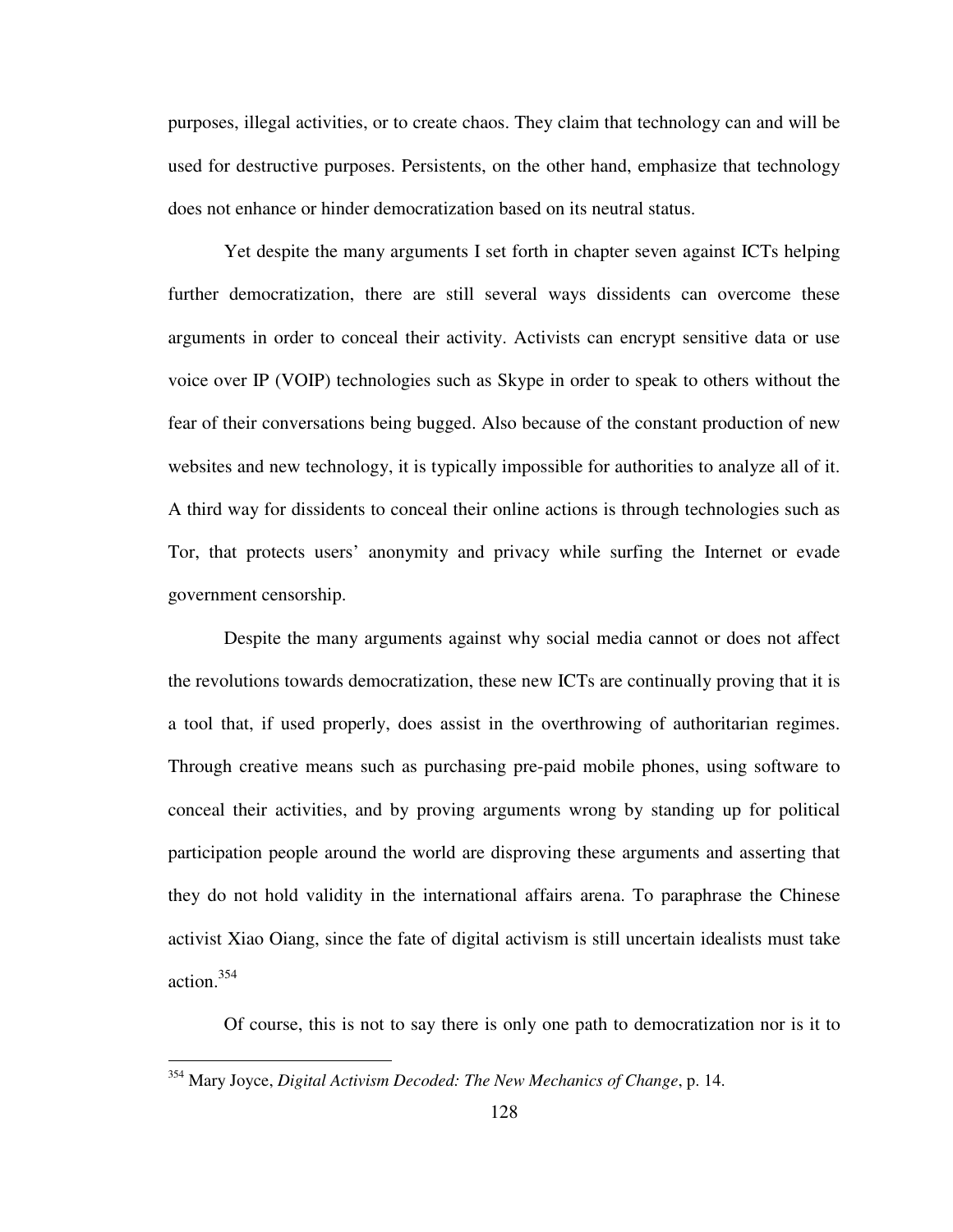say that ICT's alone cause political change. It is purely to say that information and communication technologies provide the capacity to create political or social change. It is, however, safe to say that an effective social movement today includes the use of ICTs and that democratization is not possible without some use of these technologies. As Howard accurately states, "Protests and activist movements have led to successful democratic insurgencies, insurgencies that depended on ICTs for the timing and logistics of protest. Sometimes democratic transitions are the outcome, and sometimes the outcome is slight improvement in the behavior of authoritarian states."

With these new digital technologies, individuals now have the potential to be better educated, communicate easier, and cooperate more efficiently than ever before. We also have the capability to create global change. Yochai Benkler, a Harvard Professor, argued in his book, *The Wealth of Networks*, that more people will be engaged if there is a low time commitment and lost cost.<sup>355</sup> Digital activism has the capability of doing just that. With improving our strategic knowledge of the field we can enhance this new medium in order to see new political and power structures forming in nations around the world.

<sup>355</sup>Yochai Benkler, *The Wealth of Networks: How Social Production Transforms Markets and Freedom*, (New Haven, Conn.: Yale University Press, 2007).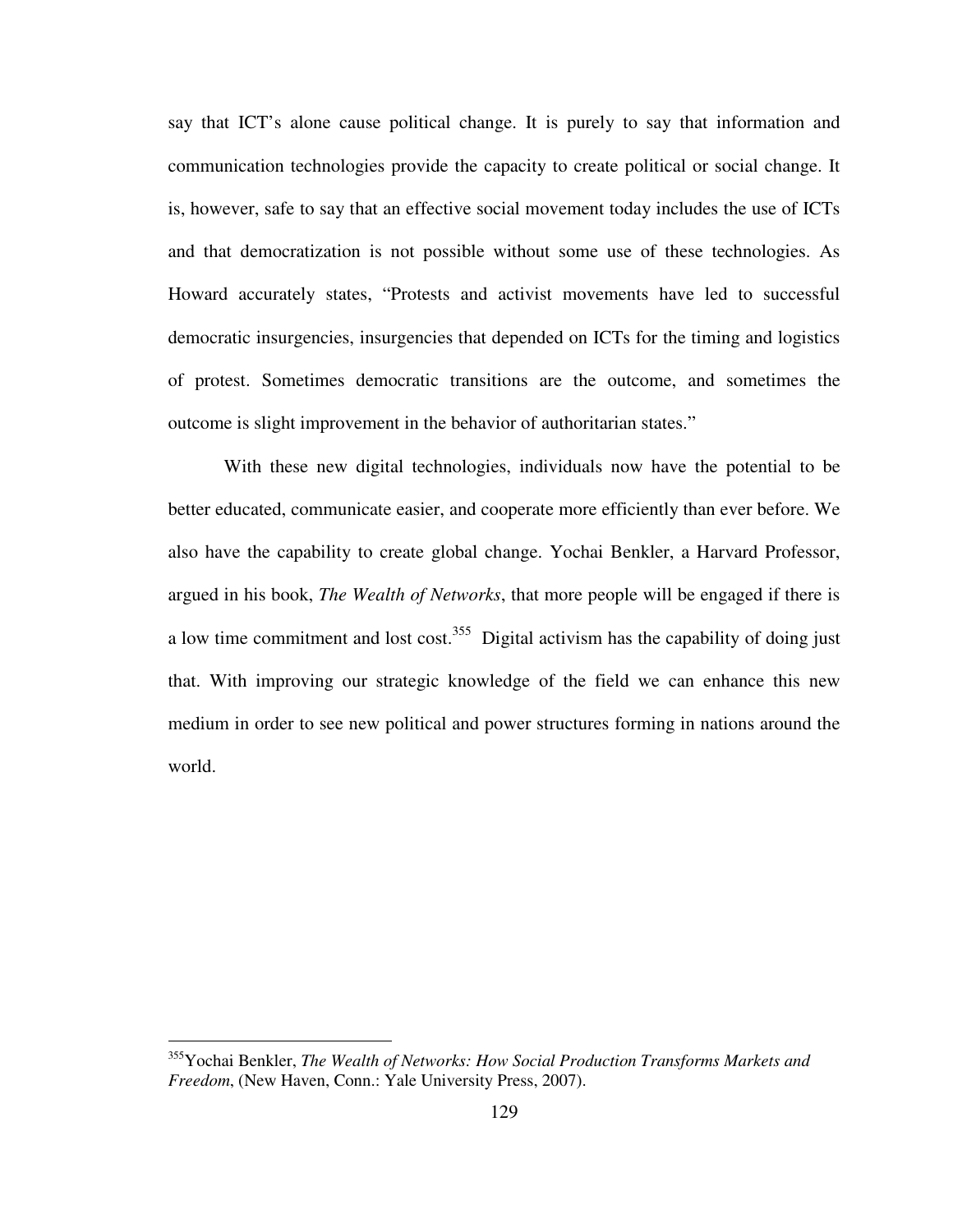## **Bibliography**

- Abbate, Janet (2001), "Government, Business, and the Making of the Internet," *The Business History Review* 75, no. 1: 147-176. www.jstor.org.
- Al Hussaini, Amira (2011), "Egypt: A List of Demands from Tahrir Square," *Global Voices*. http://globalvoicesonline.org/2011/02/10/egypt-a-list-of-demands-fromtahrir-square.
- *Asmaa Mahfouz & the YouTube Video that Helped Spark the Egyptian Uprising* (2011), Film. Directed by Asmaa Mahfouz. Cairo: Democracy Now!.
- Bagalawis, Jennifer, "How IT helped to topple a president | ITworld," *IT news*, technology analysis and how-to resources | ITworld. http://www.itworld.com/CW\_1-31-01\_it.
- Barlow, John Perry (1996), *Declaration of the Independence of Cyberspace*, San Francisco, CA: Electronic Frontier Foundation.
- BBC (2011), "Egypt protests: Key moments in unrest," *BBC*. http://www.bbc.co.uk/news/world-middle-east-12425375.
- Bekri, Dana , Brynne Dunn, Isik Oguzertem, Yan Su, and Shivani Upreti (2011), "Harnessing Social Media Tools to Fight Corruption," London School of Economics and Political Science May. http://irevolution.files.wordpress.com/2011/05/harnessing-social-media-tools-tofight-corruption-1.pdf.
- Benkler, Yochai (2007), *The Wealth of Networks: How Social Production Transforms Markets and Freedom*, New Haven, Conn.: Yale University Press.
- Best, M.L. and K.W. Wade (2009), "The Internet and Democracy: Global Catalyst or Democratic Dud?" *Bulletin of Science, Technology & Society* 30, no.3.
- Bociurkiw, Michael, "Revolution by Cell Phone," *Forbes*. http://www.forbes.com/asap/2001/0910/028.html.
- Boulianne (2009), Does internet use affect engagement? A meta-analysis of research. *Political Communication*, 26.
- Boyd, D.M., & Ellison, N. B. (2007), Social network Sites: Definition, History, and Scholarship. *Journal of Computer-Mediated Communication*, 13(1), article 11. http://jcmc.indiana.edu/vol13/issue1/boyd.ellison.html
- Bruce Etling, Robert Faris and John Palfrey (2010), Political Change in the Digital Age: The Fragility and Promise of Online Organizing, *SAIS Review*, Summer-Fall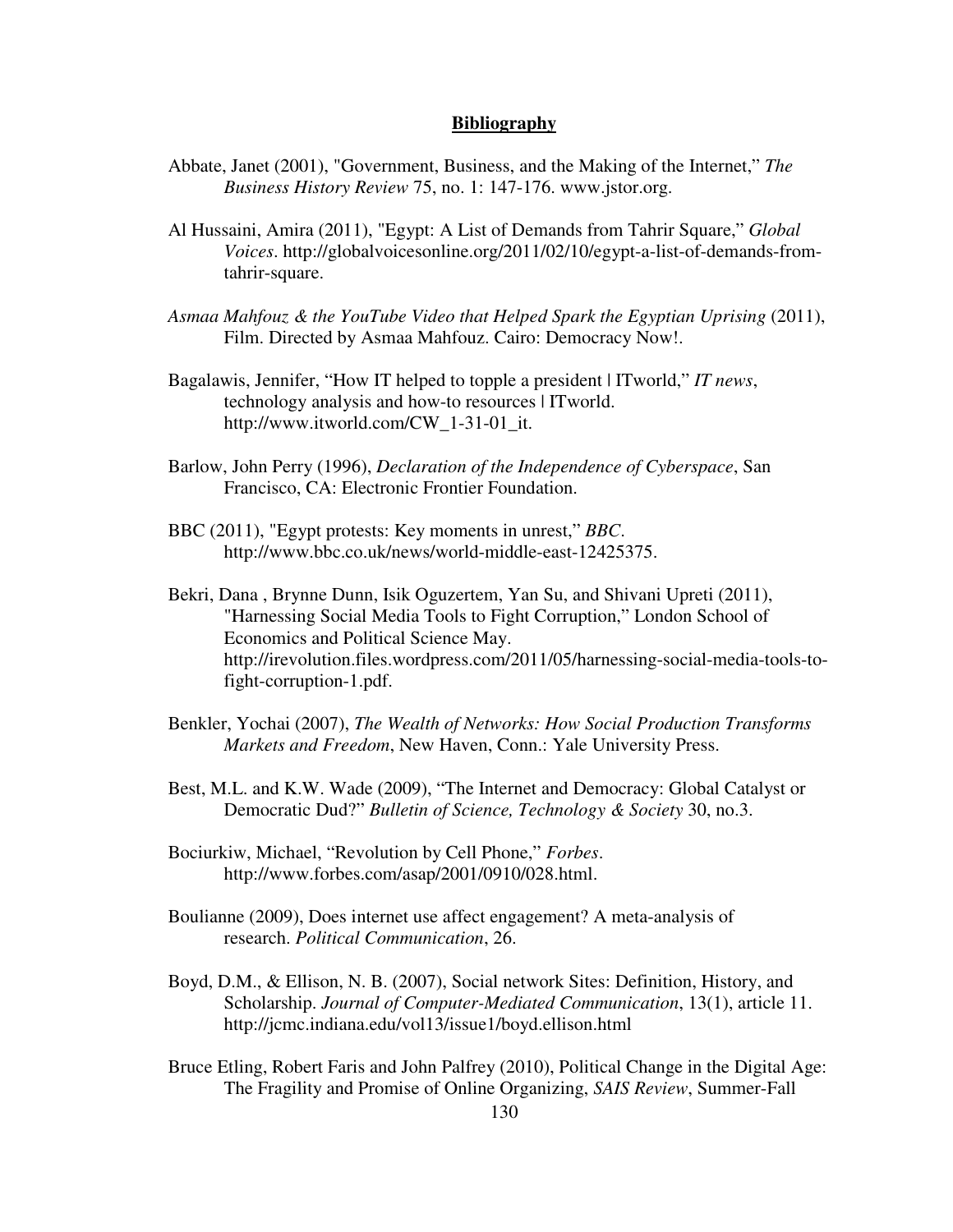2010.

- Carlson, Nicholas, "Goldman: Facebook has 600 million users," *MSNBC*. http://www.msnbc.msn.com/id/40929239/ns/technology\_and\_sciencetech\_and\_gadgets.
- Castells, Manuel, Mireia Fernandez-Ardevol, Jack Linchuan Qiu, and Araba Sey (2004), *The Mobile Communication Society*. Los Angeles: University of Southern California.
- Castells, Manuel (2009), *Communication Power*. Oxford: Oxford University Press,.
- Cerf, Vinton, Yogen Dalal, and Carl Sunshine (1974), "Specification of Internet Transmission Control Program," *Network Working Group* December, p. 70.
- Chadwick, Andrew, and Philip N. Howard (2008), *Routledge Handbook of Internet Politics* . Hoboken: Taylor & Francis.
- Chapman, Cameron (2009), "The History and Evolution of Social Media | Webdesigner Depot," *Web Design Blog*. http://www.webdesignerdepot.com/2009/10/thehistory-and-evolution-of-social-media.
- "Computer History Museum Exhibits Internet History," Computer History Museum. http://www.computerhistory.org/internet\_history.
- Cullum, Brannon (2010), "Devices: The Power of Mobile Phones," In *Digital Activism Decoded: The New Mechanics of Change*. New York: International Debate Education Association.
- Dahl, Robert A. (1971), *Polyarchy: Participation and Opposition*. New Haven: Yale University Press.
- Deibert, Ronald, John G. Palfrey, and Jonathan Zittrain (2010), *Access controlled: the shaping of power, rights, and rule in cyberspace*. Cambridge, Mass.: MIT Press.
- Deutsch Karlekar, Karin, and Sarah Cook (2009), "Freedom on the Net: A Global Assessment of Internet and Digital Media," *Freedom House Special Report* 1, http://www.freedomhouse.org/template.cfm?page=383&report=79&group=19.
- Diamond, Larry Jay, and Leonardo Morlino (2005), *Assessing the quality of democracy*. Baltimore: Johns Hopkins University Press.
- *Dictionary and Thesaurus*. Merriam-Webster Online. http://www.merriam-webster.com.
- Drezner, Daniel W. (2010), "Weighing the Scales: The Internet's Effect on State-Society Relations," *Brown Journal of World Affairs* 16, no. 2, p. 31-44.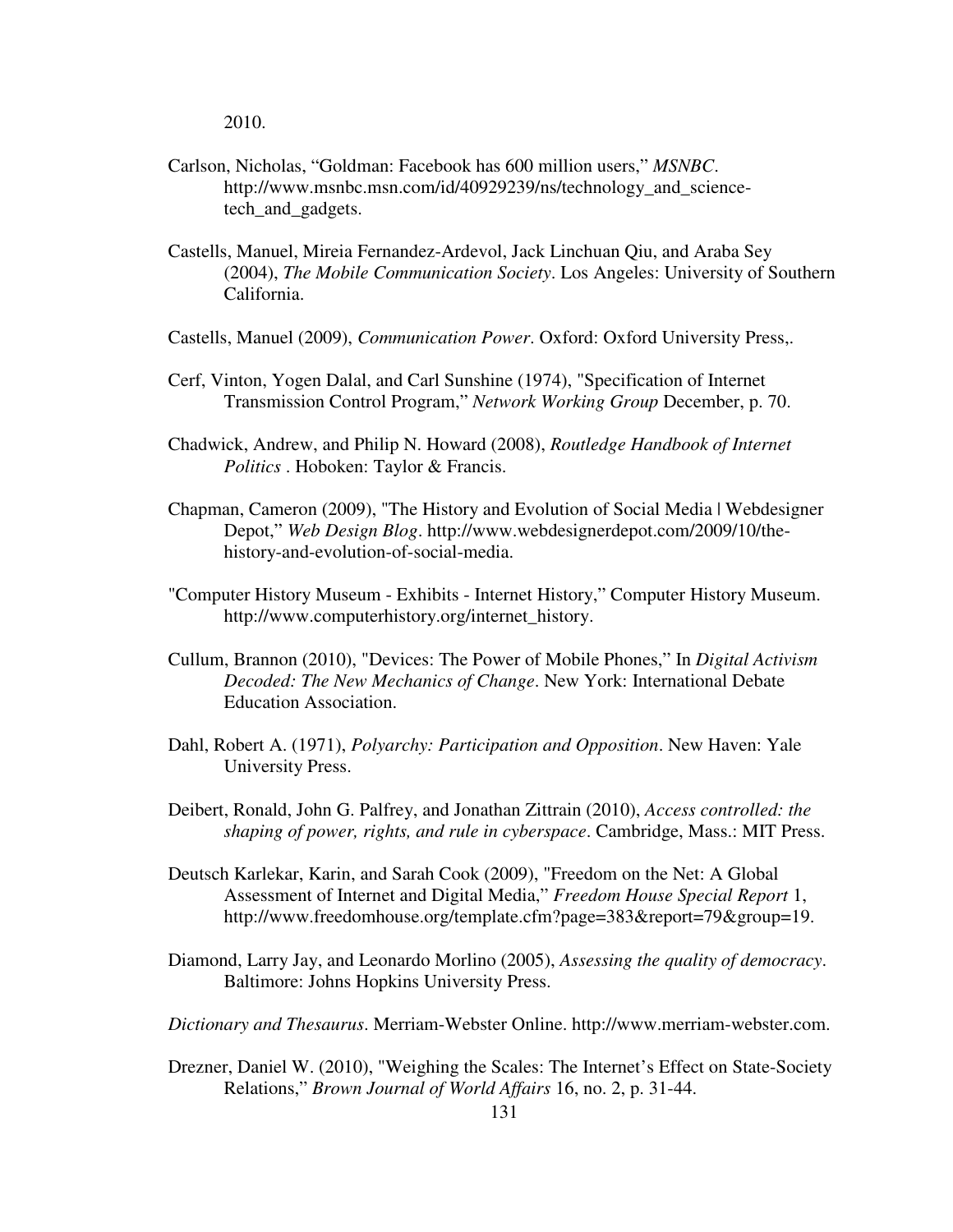- "Egypt," The Central Intelligence Agency. https://www.cia.gov/library/publications/theworld-factbook/geos/eg.html.
- Estrada vs Desierto (2001), 146710-15: March 2, 2001 : J. Puno : En Banc (http://sc.judiciary.gov.ph/jurisprudence/2001/mar2001/146710\_15.htm)
- "Facts about the Mobile. A Journey through Time," *Mobilen 50*. www.mobilen50ar.se/eng/FaktabladENGFinal.pdf.
- Fayed, Shaimaa (2011), "Egypt Internet Returns," *Breaking News and Opinion on The Huffington Post*, http://www.huffingtonpost.com/2011/02/02/egypt-internetreturns\_n\_817319.html.
- Gerlach, Luther P., and Virginia H. Hine (1970), *People, Power and Change*. Indianapolis: Bobbs-Merrill.
- Giglio, Mike (2011), "How Wael Ghonim Sparked Egypt's Uprising Newsweek," *Newsweek*. http://www.newsweek.com/2011/02/13/the-facebook-freedomfighter.html.
- Goldstone, Jack A. (1986), *Revolutions: theoretical, comparative, and historical studies*. San Diego: Harcourt Brace Jovanovich.
- Groshek, Jacob (2010), "A Time–Series, Multinational Analysis of Democratic Forecasts and Internet Diffusion," *International Journal of Communication* 4, p. 142-174.
- Howard, Philip N., "The Arab Uprising's Cascading Effects | Smart Journalism. Real Solutions. Miller-McCune," Miller-McCune. http://www.millermccune.com/politics/the-cascading-effects-of-the-arab-spring-28575.
- Howard, Philip N. (2010), *The Digital Origins of Dictatorship and Democracy: Information Technology and Political Islam*. Oxford: Oxford University Press.
- Hu, Jim, "What will AOL do with ICQ?," *CNET News*. http://news.cnet.com/2100-1033- 212056.html.
- Huntington, Samuel P. (1991), *The Third Wave: Democratizaton in the Late Twentieth Century*. Norman: University of Oklahoma Press.
- Hyland, James L. (1995), *Democratic theory: the philosophical foundations*. Manchester: Manchester University Press.
- Isakhan, B. and Stockwell, S (2011), *The Secret History of Democracy*. London: Palgrave Macmillan.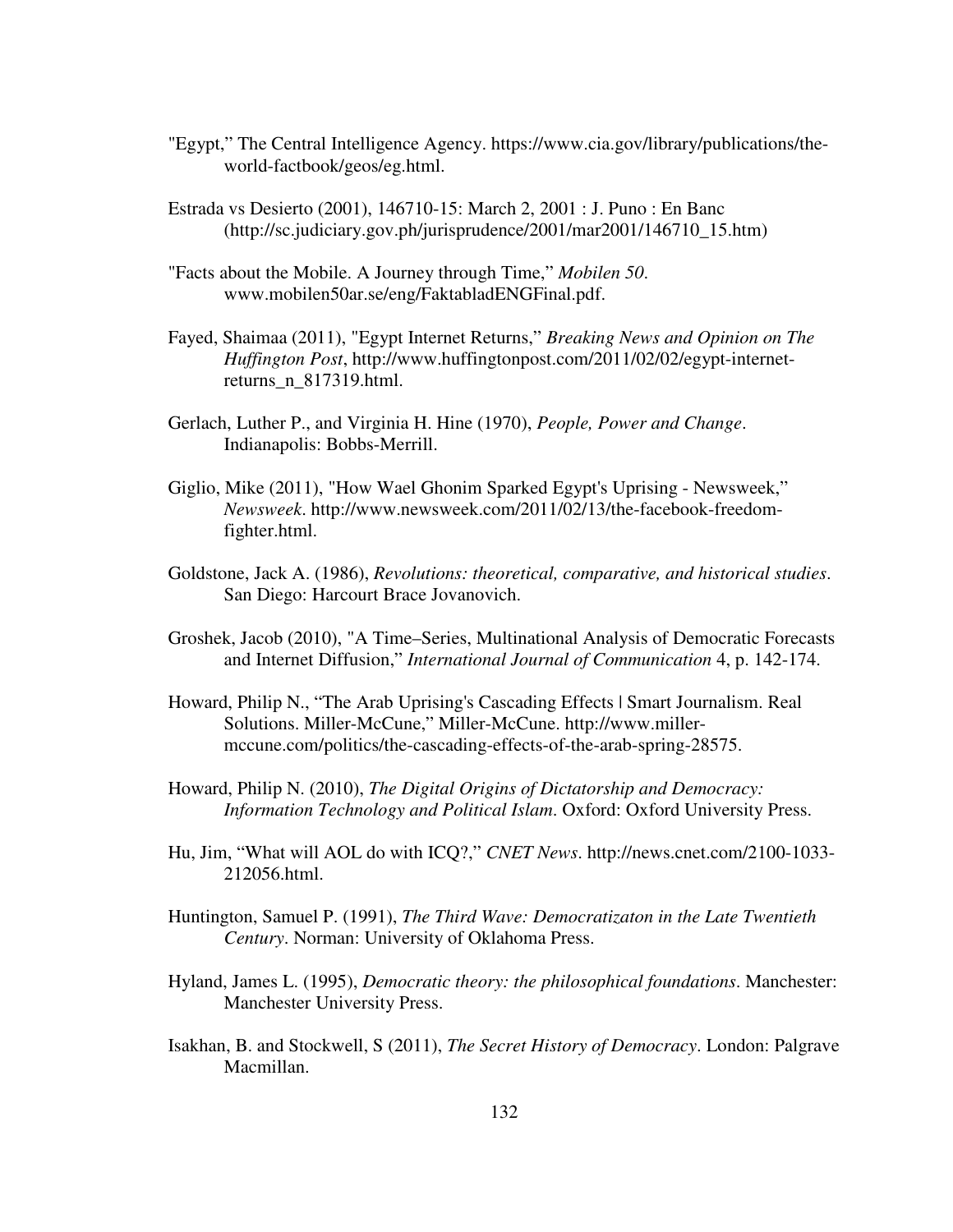- Jenkins, Henry, David Thorburn, and Brad Seawell (2004), *Democracy and New Media*. Cambridge, Mass.: MIT Press.
- Joyce, Mary (2010), *Digital Activism Decoded: The New Mechanics of Change*. New York: International Debate Education Association.
- Juris, Jeffrey (2005), "The New Digital Media and Activist Networking within Anti-Corporate Globalization Movements," *American Academy of Political and Social Science* 597, p. 189-208. http://www.jstor.org/stable/25046069.
- Kanalley, Craig (2011), "Egypt's Internet Shut Down, According To Reports*," Breaking News and Opinion on The Huffington Post*. http://www.huffingtonpost.com/2011/01/27/egypt-internet-goes-down- \_n\_815156.html.
- Karpf, Dave (2010), "Measuring the Success of Digital Campaigns," In *Digital Activism Decoded: The New Mechanics of Change*. New York: International Debate Education Association, p. 150-161.
- Kavada, Anastasia (2010), "Activism Transforms Digital: The Social Movement Perspective," In *Digital Activism Decoded: The New Mechanics of Change*. New York: International Debate Education Association, p. 101-117.
- Kedzie, Christopher R. (1997), The third waves. In *Borders and Cyberspace: Information Policy and the Global Information Infrastructure,* Brian Kahin and Charles Nesson, eds. Camrbidge: MIT Press, p. 106-28
- Kirkpatrick, Graeme (2008), *Technology and Social Power*. Basingstoke: Palgrave Macmillan.
- Kirpatrick, David (2011), "Egypt Erupts in Jubilation as Mubarak Steps Down," *New York Times*. http://www.nytimes.com/2011/02/12/world/middleeast/12egypt.html?scp=1&sq= Egypt%20Erupts%20in%20Jubilation%20as%20Mubarak%20Steps%20Down&s t=cse.
- Kravets, David (2010), "T-Mobile Claims Right to Censor Text Messages," *Wired*. http://www.wired.com/threatlevel/2010/09/text-message-censorship.
- Leiner, Barry, Vinton Cerf, David Clark, Robert Kahn, Leonard Kleinrock, Daniel Lynch, Jon Postel, Lawrence Roberts, and Stephen Wolff, "A Brief History of the Internet," Internet Society (ISOC), http://www.isoc.org/internet/history/brief.shtml.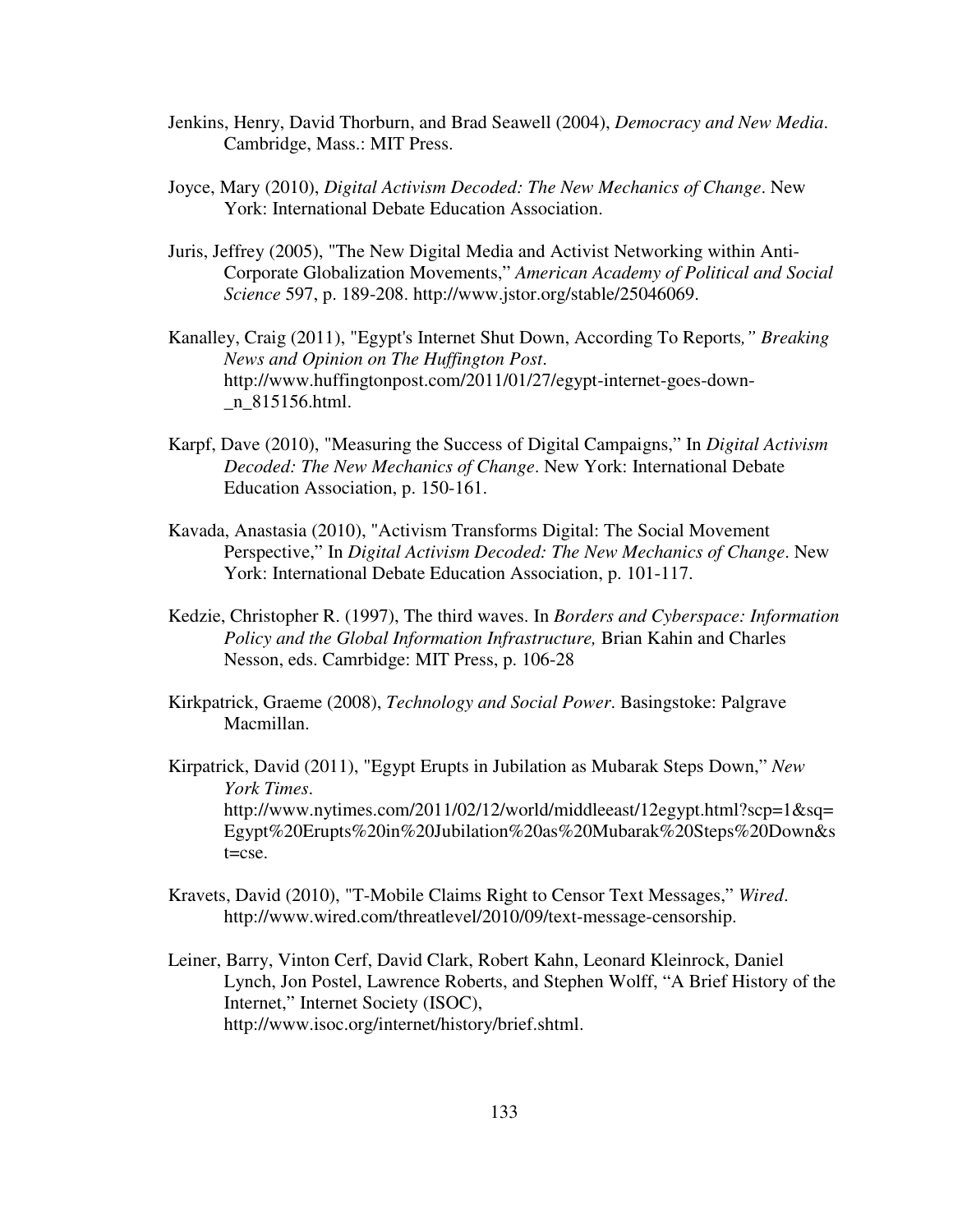- Lloyd, John, "Mightiest for the mightiest: "The Net Delusion" openDemocracy. http://www.opendemocracy.net/od-russia/john-lloyd/mightiest-for-mightiest- %E2%80%9C-net-delusion%E2%80%9D.
- Logan, Sarah, "Replicating Facebook revolutions: why Ahmadinejad should worry but Mugabe and Hu Jintao can wait it out," openDemocracy. http://www.opendemocracy.net/sarah-logan/replicating-facebook-revolutionswhy-ahmadinejad-should-worry-but-mugabe-and-hu-jintao-c.
- MacKinnon, Mark, "Twitter's role in Bangkok conflict unprecedented The Globe and Mail," *The Globe and Mail*. http://www.theglobeandmail.com/news/world/twitters-role-in-bangkok-conflictunprecedented/article1578064.
- Madrigal, Alexis (2011), "The Inside Story of How Facebook Responded to Tunisian Hacks," *The Atlantic*. www.theatlantic.com/technology/archive/2011/01/theinside-story-of-how-facebookresponded- to-tunisian-hacks/70044.
- McGuire, Mary (2011), "Freedom House: Freedom in the World 2011: The Authoritarian Challenge to Democracy," Freedom House, http://freedomhouse.org/template.cfm?page=70&release=1310.
- Michael, Maggie , and Hamza Hendawi (2011), "Egypt's New Government Announced On State TV," *Breaking News and Opinion on The Huffington Post*, http://www.huffingtonpost.com/2011/01/31/egypt-newgovernment\_n\_816160.html.
- Michavilla, N. *Guerra, Terrorismo y elecciones: incidencia electoral de los atentados islamistas en Madrid*, Real Instituto Elcano, DT N13/2005.
- Morozov, Evgeny (2011), *The Net Delusion: The Dark Side of Internet Freedom*. New York: Public Affairs.
- Mydans, Seth (2001), "'People Power II' Doesn't Give Filipinos the Same Glow". *The New York Times.* February 5, 2001.
- New York Times (2010), "Googling the Censors," *The New York Time*. http://www.nytimes.com/2010/09/28/opinion/28tue4.html.
- Nickson, Christopher, "The History of Social Networking," *Digital Trends*. http://www.digitaltrends.com/features/the-history-of-social-networking.
- Olivares-Cunanan, Belinda, "Philippine Daily Inquirer," Google News. http://news.google.com/newspapers?id=PX42AAAAIBAJ&sjid=hCUMAAAAIB AJ&pg=2261,35034653&dq=estrada+trial+envelope&hl=en .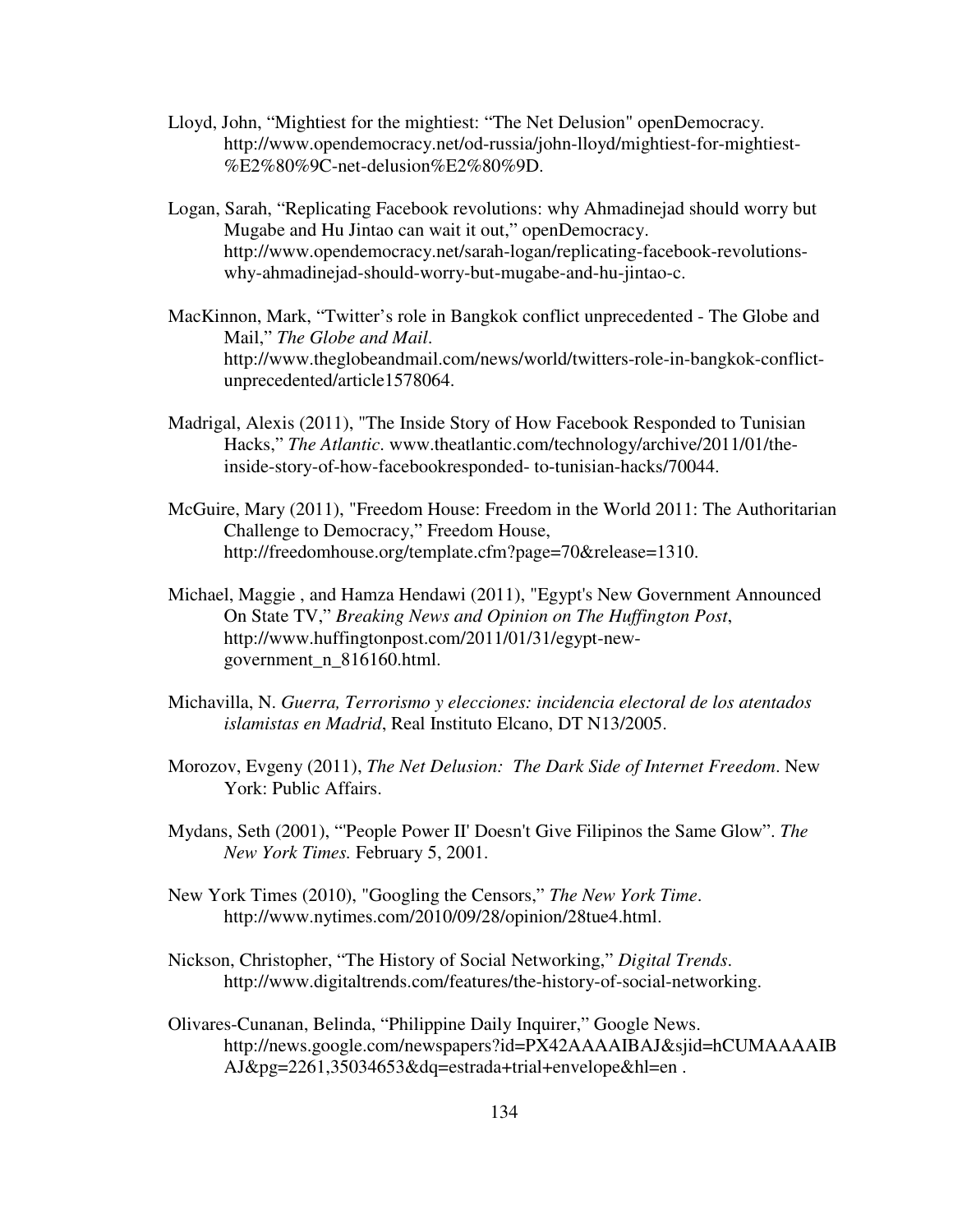- Preston, Jennifer (2011), "Facebook Officials Keep Quiet on Its Role in Revolts," The New York Times. http://www.nytimes.com/2011/02/15/business/media/15facebook.html.
- "Privateline.com: 3G and Cellular radio Information," Daily Notes. http://www.privateline.com/3G/3G.htm.
- R. K. Garrett (2006), "Protest in an information society: A review of literature on social movements and new ICTs," *Information, Communication, and Society*, Vol. 9, No. 2. 2006.Tekniskamuseet.se.
- Rafael, V. (2003), "The cell phone and the crowd: Messianic politics in the contemporary Philippines". *Popular Culture, 15*(3) p. 399-425.
- Rheingold, Howard (2003), *Smart Mobs: The Next Social Revolution*. Cambridge, MA: Perseus Pub.
- Rich, Frank (2011), "Wallflowers at the Revolution," *The New York Times*. http://www.nytimes.com/2011/02/06/opinion/06rich.html.
- Richter, Michael (2011), "Facebook's Response to DoC," *Facebook,* Palo Alto*.*
- Rodham Clinton, Hillary (2011), "Internet Rights and Wrongs: Choices and Challenges in a Networked World," Speech, George Washington University from U.S. Department of State, Washington, DC, February 15, 2011.
- Rodham Clinton, Hillary (2010), "Remarks on Internet Freedom," Speech, Remarks on Internet Freedom from U.S. Department of State, Washington, D.C., January 21, 2010.
- Rosenbaum, Ron (1971), "Secrets of the Little Blue Box," *Esquire Magazine*, October 1971.
- Saeed, Fahd Ahmad, "Capacity Limit Problem in 3G Networks," Purdue School of Engineering. www.ece.iupui.edu/~dskim/Classes/ECE695MWN/2006-saeed-Capacity Limit Problem in 3G Networks.ppt.
- Shirky, Clay, "The Political Power of Social Media," *Foreign Affairs*. http://www.foreignaffairs.com/articles/67038/clay-shirky/the-political-power-ofsocial-media.
- Shirky, Clay (2009), *Here comes everybody: the power of organizing without organizations*. New York: Penguin Books.
- Siegel, Lee (2011), "'The Net Delusion' and the Egypt Crisis," *New York Times*. http://artsbeat.blogs.nytimes.com/2011/02/04/the-net-delusion-and-the-egypt-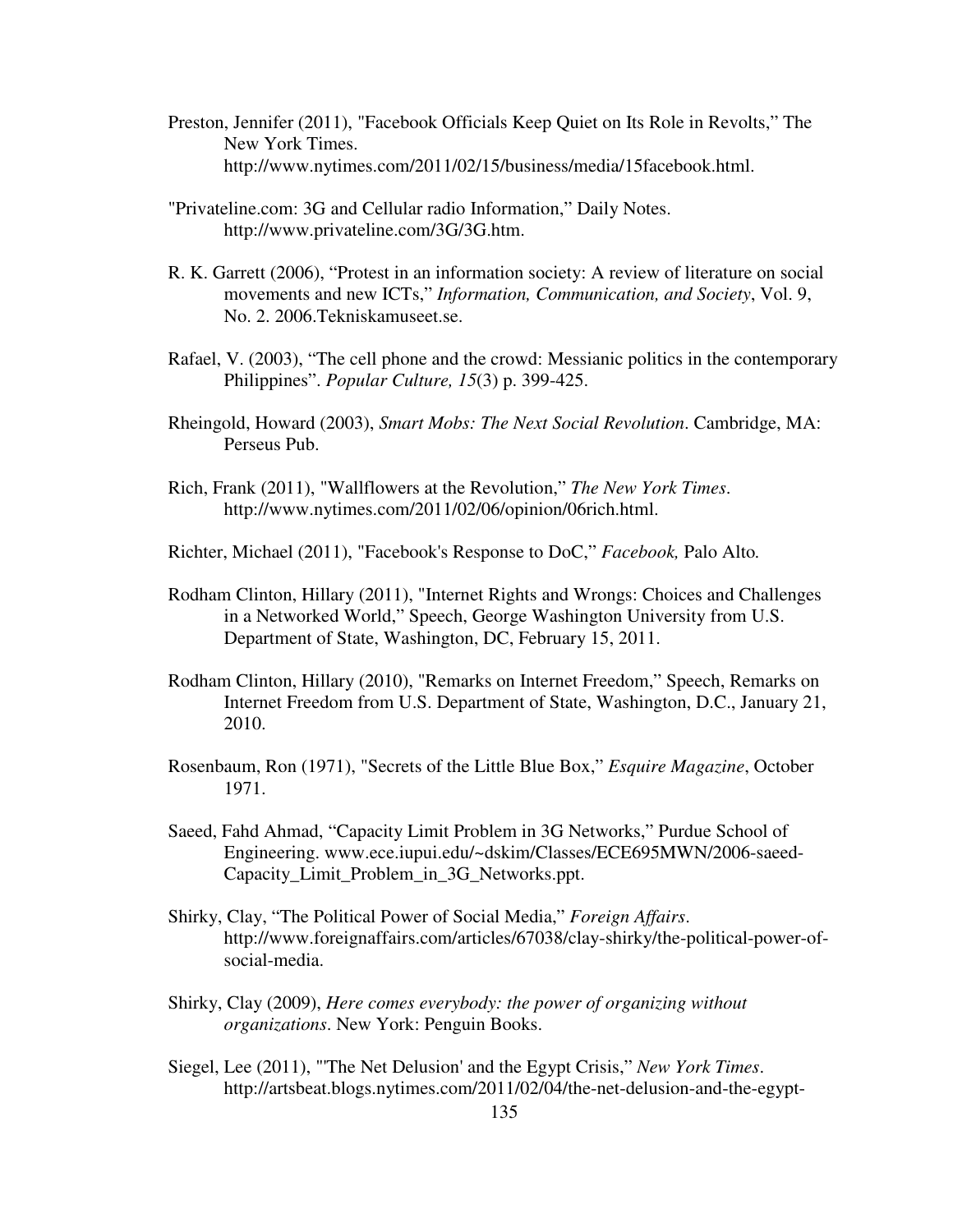crisis/?scp=1&sq=The%20Net%20Delusion%E2%80%99%20and%20the%20Eg ypt%20Crisis&st=cse.

- Smith, Catharine (2011), "Egypt's Facebook Revolution: Wael Ghonim Thanks The Social Network," *Breaking News and Opinion on The Huffington Post*. http://www.huffingtonpost.com/2011/02/11/egypt-facebook-revolution-waelghonim\_n\_822078.html?view=screen.
- "Swedish National Museum of Science and Technology" (http:/ / www. tekniskamuseet. se/ mobilen/ engelska/ 1980\_90. shtml),
- The Associated Press (2011), "Day Of Departure, Feb. 4, 2011: Crowd To Call For Mubarak To Resign," *Breaking News and Opinion on The Huffington Post*. http://www.huffingtonpost.com/2011/02/03/day-of-departure-feb-4\_n\_818398.html.
- The Associated Press (2011), "Egypt Ruling Party Leadership Resigns; Obama Backs Gradual Transition," *Breaking News and Opinion on The Huffington Post*. http://www.huffingtonpost.com/2011/02/05/egypt-ruling-partyleader\_n\_819084.html.
- The Associated Press (2011), "Mubarak Faces Egypt Protests On 'Day Of Rage'," *Breaking News and Opinion on The Huffington Post*. http://www.huffingtonpost.com/2011/01/25/mubarak-faces-egyptprote\_n\_813572.html#s229529.
- The Associated Press (2011), "Mubarak Tells Egypt He Will Not Seek Re-Election," *Huffington Post*. www.huffingtonpost.com/2011/02/01/mubarak-tells-egypt-hewi\_n\_817132.html.
- The Associated Press (2011), "New Egypt Government To Be Appointed, But President Mubarak Refuses To Step Down*," Breaking News and Opinion on The Huffington Post*. http://www.huffingtonpost.com/2011/01/28/new-egyptgovernment-to-b\_1\_n\_815682.html.
- The Open Society Institute's Health Media Initiative, "The Global Digital Activism Data Set," The Meta-Activism Project. http://www.meta-activism.org.
- "Twitter Blog: The Tweets Must Flow," Twitter Blog. http://blog.twitter.com/2011/01/tweets-must-flow.html.
- U.S. Patent 3663762: *Cellular Mobile Communication System*  Amos Edward Joel (Bell Labs), filed December 21, 1970, issued May 16, 1972

Wedeman, Ben, "@bencnn," *Twitter*. twitter.com/#!/bencnn/status/30759361454276608.